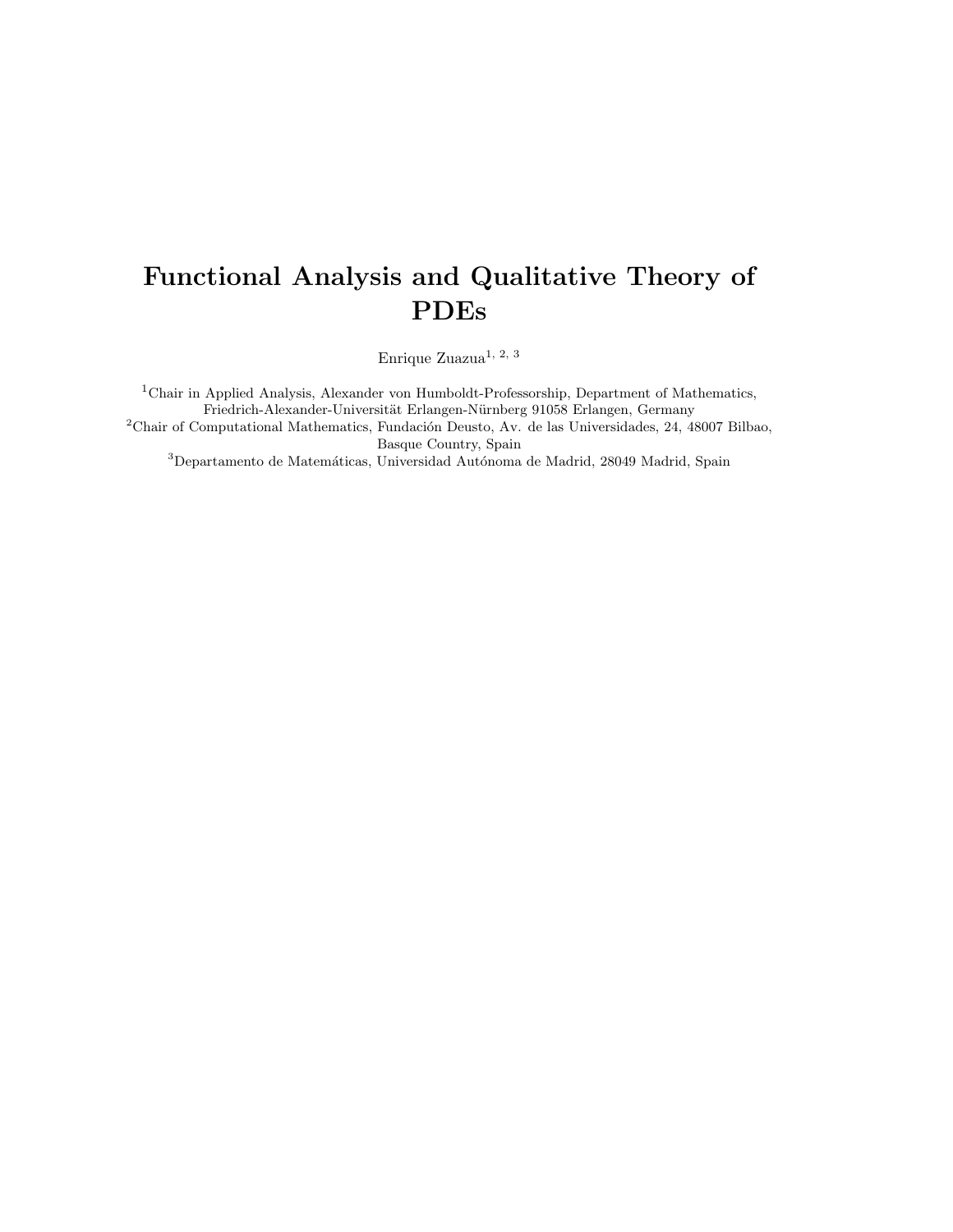# Contents

| 1              |         | Introduction                                                                              | $\overline{\mathbf{4}}$ |
|----------------|---------|-------------------------------------------------------------------------------------------|-------------------------|
|                | 1.1     | Motivation                                                                                | $\overline{4}$          |
|                | 1.2     |                                                                                           | $\overline{4}$          |
|                | 1.3     |                                                                                           | $\sqrt{6}$              |
|                | 1.4     |                                                                                           | $\,6\,$                 |
|                | 1.5     |                                                                                           | $\overline{7}$          |
| $\bf{2}$       |         | The Heat Equation                                                                         | $\overline{7}$          |
|                | 2.1     |                                                                                           | $\overline{7}$          |
|                | 2.2     |                                                                                           | 10                      |
|                | 2.3     | Development of functions in the Dirac basis. Large time behavior $\dots$ .                | 17                      |
|                | 2.4     | Scaling: A basic tool for computing asymptotics.                                          | 24                      |
|                | 2.5     | How Universal is the Law of Asymptotic Simplification ?                                   | 25                      |
| 3              |         | The Wave Equation                                                                         | 29                      |
|                | $3.1\,$ |                                                                                           | 29                      |
|                | 3.2     |                                                                                           | 30                      |
|                | 3.3     |                                                                                           | 32                      |
|                | 3.4     |                                                                                           | 33                      |
|                | 3.5     |                                                                                           | 36                      |
| $\overline{4}$ |         | Convergence to equilibrium                                                                | 39                      |
|                | 4.1     |                                                                                           | 39                      |
|                | 4.2     |                                                                                           | 39                      |
|                | 4.3     | The linear heat equation $\ldots \ldots \ldots \ldots \ldots \ldots \ldots \ldots \ldots$ | 42                      |
|                | 4.4     |                                                                                           | 47                      |
|                | 4.5     |                                                                                           | 49                      |
| 5              |         | The Burgers equation                                                                      | 52                      |
|                | 5.1     |                                                                                           | 52                      |
|                | 5.2     |                                                                                           | 53                      |
|                | 5.3     |                                                                                           | 57                      |
| 6              |         | Splitting                                                                                 | 64                      |
|                | 6.1     |                                                                                           | 64                      |
|                | 6.2     |                                                                                           | 65                      |
|                | 6.3     |                                                                                           | 69                      |
|                | 6.4     | $\theta$ -method                                                                          | 71                      |
|                | 6.5     | Application of the splitting method to the Burgers equation $\ldots \ldots \ldots$        | 72                      |
|                |         |                                                                                           |                         |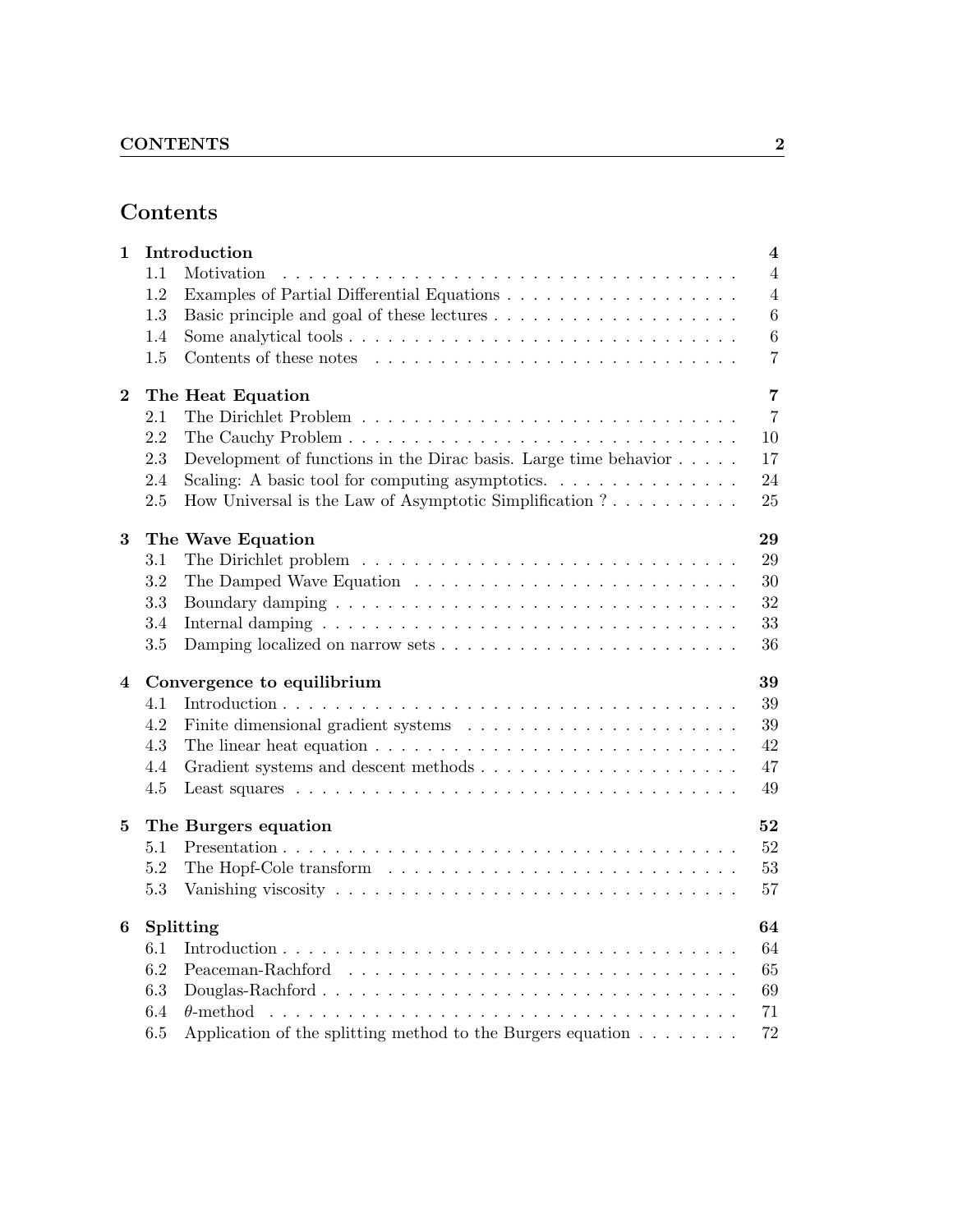|  | 7 Elliptic convection-diffusion problems | 73 |
|--|------------------------------------------|----|
|  | 8 Non-linear semigroups                  | 78 |
|  |                                          |    |
|  |                                          |    |
|  |                                          |    |
|  |                                          |    |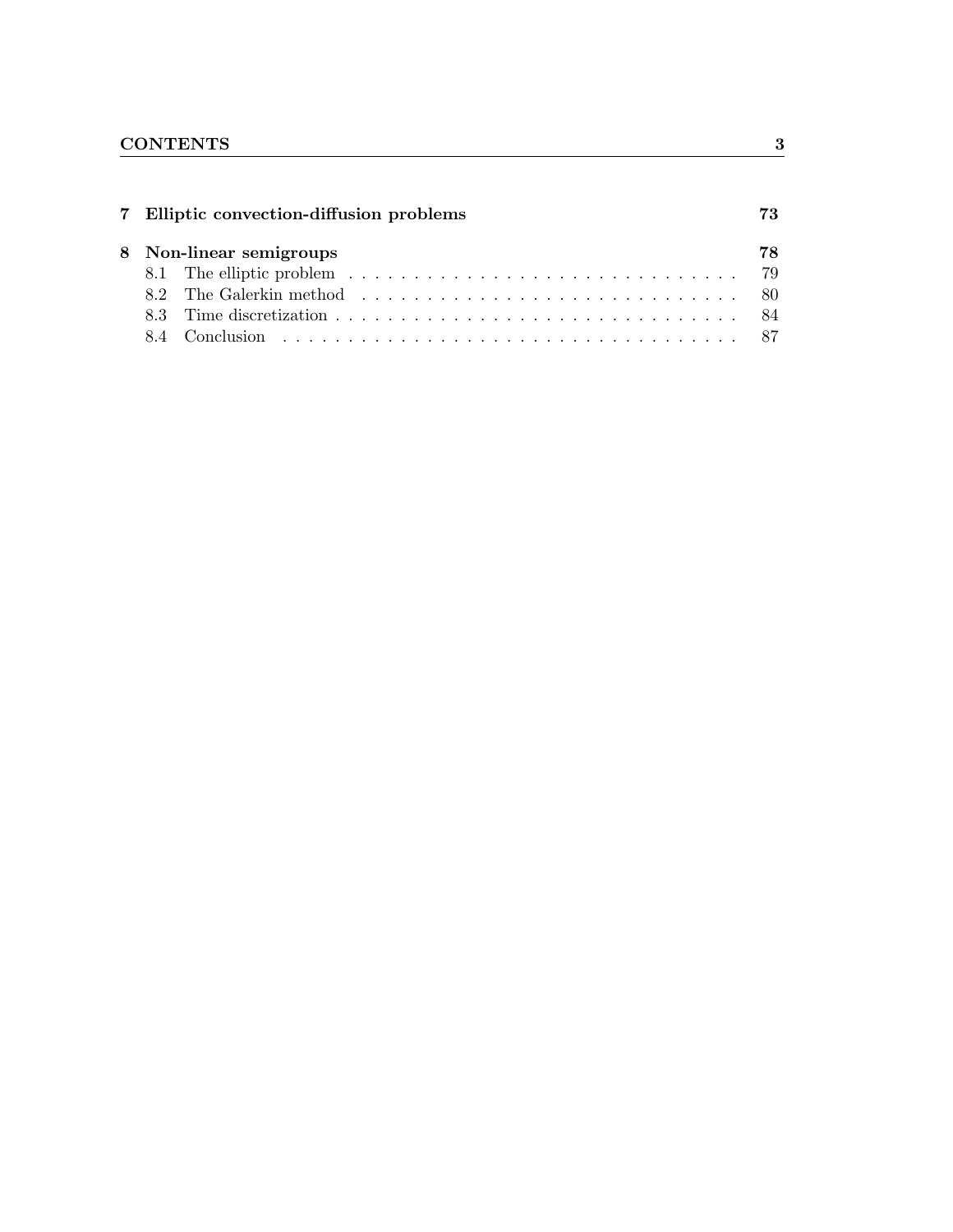## 1 Introduction

### 1.1 Motivation

Most of the phenomena of nature, Physics and engineering require of Partial Differential Equations (PDE) modeling. Understanding the solutions of these PDEs and their properties is then of paramount importance. Each PDE has its own properties. The literature is abundant, and the field is endless growing. But, little by little, the Functional Analysis point of view is contributing to unify it. These lectures will be devoted to analyze from a Functional Analytical point of view some basic PDEs such as the heat, the wave and the Burgers equation. This will also allow us to develop some tools that will later be useful from a numerical analysis point of view.

### 1.2 Examples of Partial Differential Equations

### Elliptic equations:

\* Laplace equation

$$
-\Delta_x u = f
$$

$$
\left[\Delta_x = \sum_{i=1}^N \frac{\partial^2 u}{\partial x_i}\right] \qquad N = 1, 2, 3,
$$

\* Stokes equation

$$
\begin{cases}\n-\Delta_x \vec{u} &= \vec{f} + \vec{\nabla}_x p \\
\text{div}\vec{u} &= 0\n\end{cases}
$$

\* Plate equation

$$
\Delta_x^2 u = f
$$

 $*$  The Lamé system is 3-d elasticity

$$
\mu \Delta_x \vec{u} - (\lambda + \mu) \vec{\nabla}_x \operatorname{div}_x \vec{u} = \vec{f}
$$

$$
\vec{u} = \begin{pmatrix} u_1 \\ u_2 \\ u_3 \end{pmatrix}, \qquad \vec{f} = \begin{pmatrix} f_1 \\ f_2 \\ f_3 \end{pmatrix}
$$

\* Elliptic equations describe the stationary (time independent) solutions of evolution equations (hyperbolic and parabolic ones).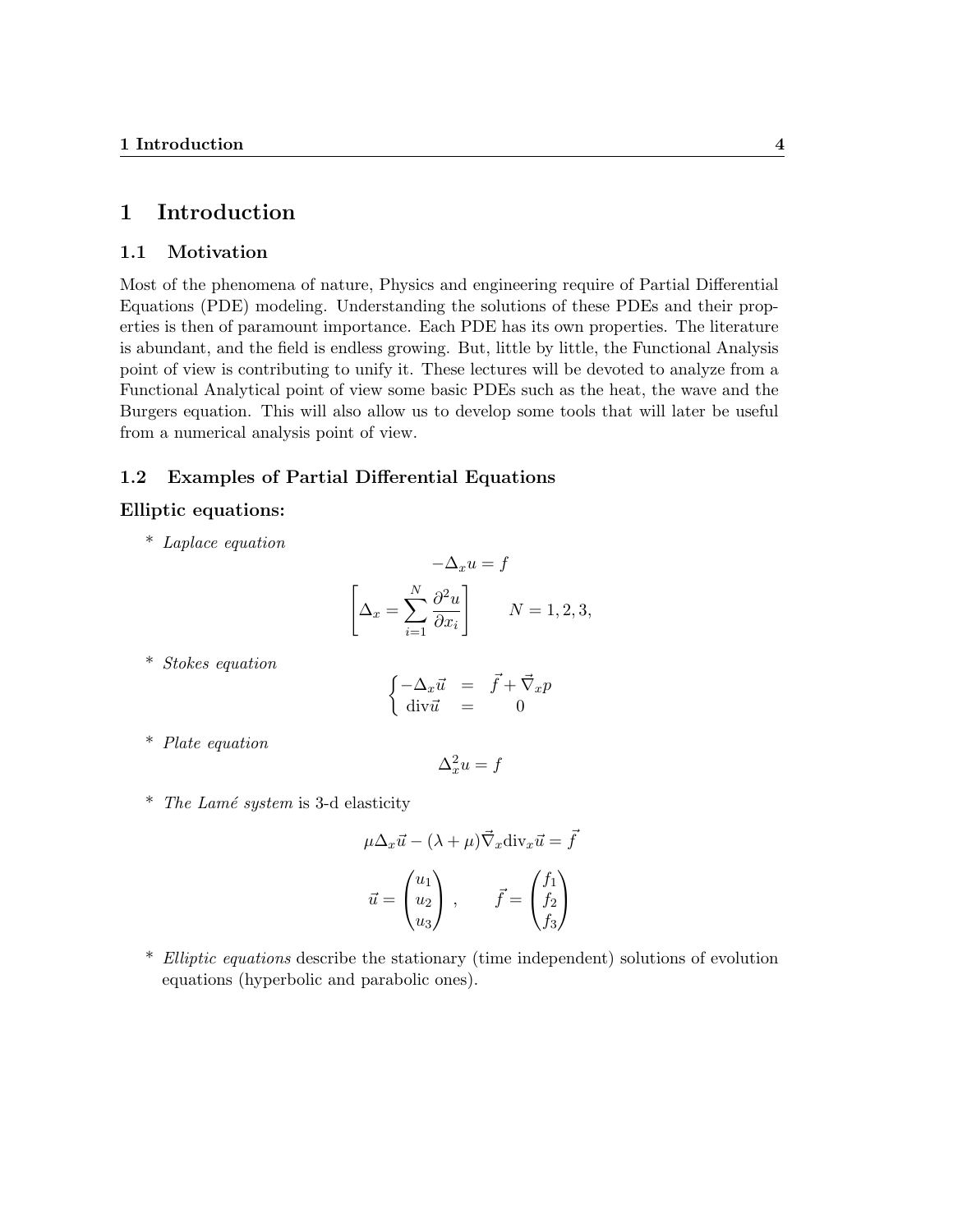### Parabolic Equations:

\* The heat equation:

$$
u_t - \Delta_x u = 0.
$$

\* The Stokes equations:

$$
\begin{cases} \vec{u}_t - \nu \Delta \vec{u} = \vec{\nabla} p \\ \text{div } \vec{u} = 0 \end{cases}
$$

\* Navier-Stokes equations:

$$
\begin{cases} \vec{u}_t - \nu \Delta \vec{u} + \vec{u} \cdot \vec{\nabla} \vec{u} = \vec{\nabla} p \\ \text{div } \vec{u} = 0 \end{cases}
$$

\* Convection-diffusion equations:

$$
u_t - \Delta u + \operatorname{div}(\vec{f}(u)) = 0
$$

### Hyperbolic equations:

\* The wave equation:

$$
u_{tt} - \Delta u = 0
$$

(arises in the context of acoustic waves, vibrations of strings, membranes).

\* The system of elasticity:

$$
\vec{u}_{tt} - \mu \Delta \vec{u} - (\lambda + \mu) \vec{\nabla} \text{div} \vec{u} = 0.
$$

(relevant in vitrations of 3-d elastic bodies).

\* Maxwell equations

$$
\begin{cases} \vec{E_t} &= \quad \text{curl } \vec{M} \\ \vec{M_t} &= \quad -\text{curl } \vec{E} \end{cases}
$$

\* Hyperbolic conservation laws:

$$
u_t + \operatorname{div}(\vec{f}(u)) = 0.
$$

Other closely related and significant models are also worth mentioning.

 $*$  Schrödinger equation:

$$
iu_t + \Delta_u = 0,
$$

(which arises in Quantum Mechanics and Optics).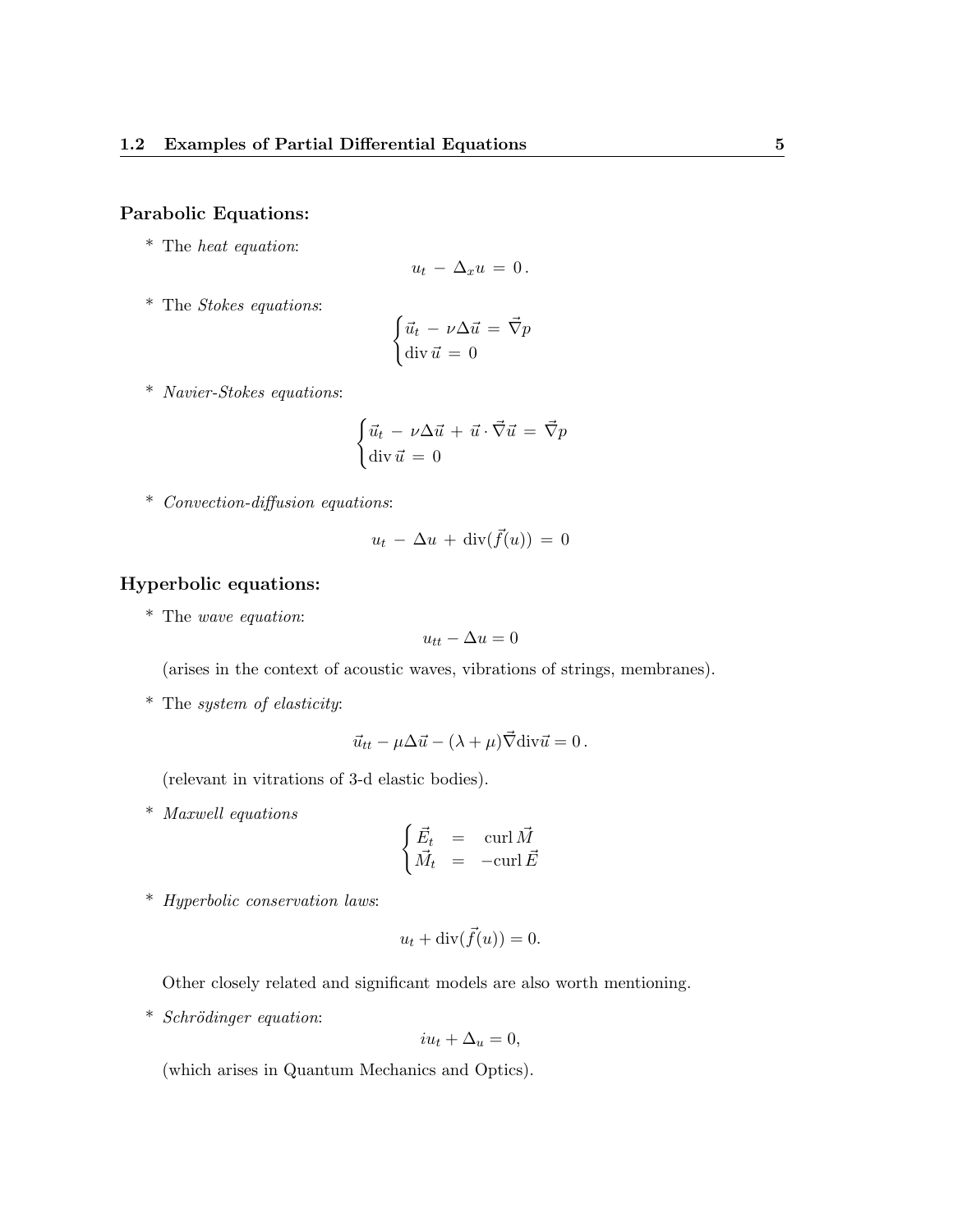\* Airy and KdV equations:

$$
u_t + u_{xxx} = 0
$$

$$
u_t + u_{xxx} + u_x + uu_x = 0
$$

relevant in the theory of water waves and solitons.

\* Hamilton-Jacobi equations:

 $u_t + H(\nabla_x u) = 0.$ 

### 1.3 Basic principle and goal of these lectures

Understanding completely the dynamics of evolution processes is too difficult. However, for many relevant systems an asymptotic simplification process occurs and the large time behavior is often given by simpler equations allowing a quite explicit and complete analysis.

The most typical example is that of an evolution equation in which solutions converge, as time tends to infinity, to the solutions of the corresponding elliptic (time-independent) equation.

In these lectures we present some important examples in which this asymptotic simplification occurs and describe some mathematical techniques allowing to explore this issue.

The topic can be formulated to a large extent in an unifying Functional Analysis setting. These lectures will then also serve to revisit some fundamental concepts of Functional Analysis.

### 1.4 Some analytical tools

- Fourier & Harmonic Analysis.
- Functional Analysis (spaces, inequalities).
- Semiproup Theory.
- Interpolation.
- Distributions.

. . . . . .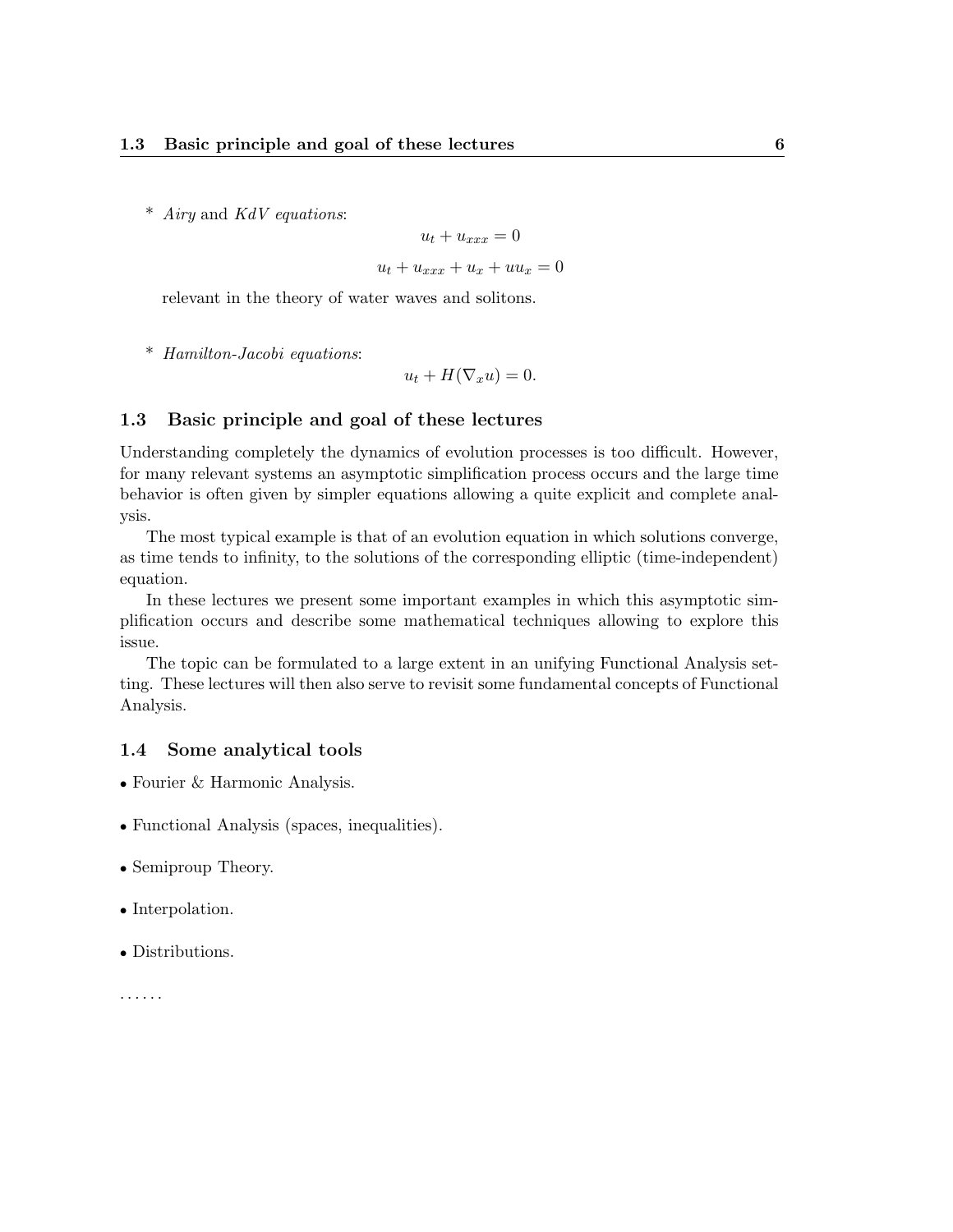#### 1.5 Contents of these notes

The first two sections are devoted to analyze some fundamental properties of the heat and the wave equation. In particular we shall analyze their stability properties as  $t \to \infty$ and their asymptotic simplification. In Chapter 4 we shall describe how the trend of these systems to stabilization can be understood within a more general theory of gradient systems, that also leads to important computational methods of descent for optimization and minimization of functionals. In particular, we shall describe how these ideas can be applied in the context of least squares.

We then address the Burgers equation which is a simplified version of the fundamental equations in Fluid Mechanics: The Euler and Navier-Stokes equations.

These models in Fluid Mechanics are relevant in a variety of contexts such as metereology, oceanography, climate, aeronautics, the human cardiovascular system, etc. Uniqueness and regularity of the 3-d Navier-Stokes equations is still one of the open Millennium problems. But for Burgers equations, thanks to the Hopf-Cole transformation, solutions can be computed explicitly and the vanishing viscosity limit be computed so to obtain entropy solutions of the inviscid hyperbolic version.

In the Burgers equation viscosity or diffusion and nonlinear convection compete. This is then a natural model to develop splitting methods, following the book by R. Glowinski [13].

The Burgers equation also motivates the last two topics addressed in the Notes. On one hand, elliptic equations of convection-diffusion nature in which existence of solutions can be proved combining the variational theory of elliptic equations and fixed point arguments. On the other, the theory of nonlinear semigroups, that based on time.discretization, allows solving a large class of nonlinear diffusion problem, including Burgers like equations.

### 2 The Heat Equation

#### 2.1 The Dirichlet Problem

Given a bounded domain  $\Omega$  we consider the heat equation with Dirichlet boundary conditions:

$$
\begin{cases} u_t - \Delta u = 0 & \Omega \times (0, \infty) \\ u = 0 & \partial \Omega \times (0, \infty) \\ u(x, 0) = \varphi(x) & \Omega. \end{cases}
$$

Here  $u = u(x,t)$  where  $x = (x_1, \ldots, x_n) \in \mathbb{R}, t > 0$  and  $\Delta = \Delta_x = \sum_{i=1}^N \frac{\partial^2}{\partial x_i^2}$  $\frac{\partial^2}{\partial x_i^2}$  and  $\cdot_t = \frac{\partial}{\partial t}.$ 

Fourier Analysis allows obtaining the explicit form of solutions.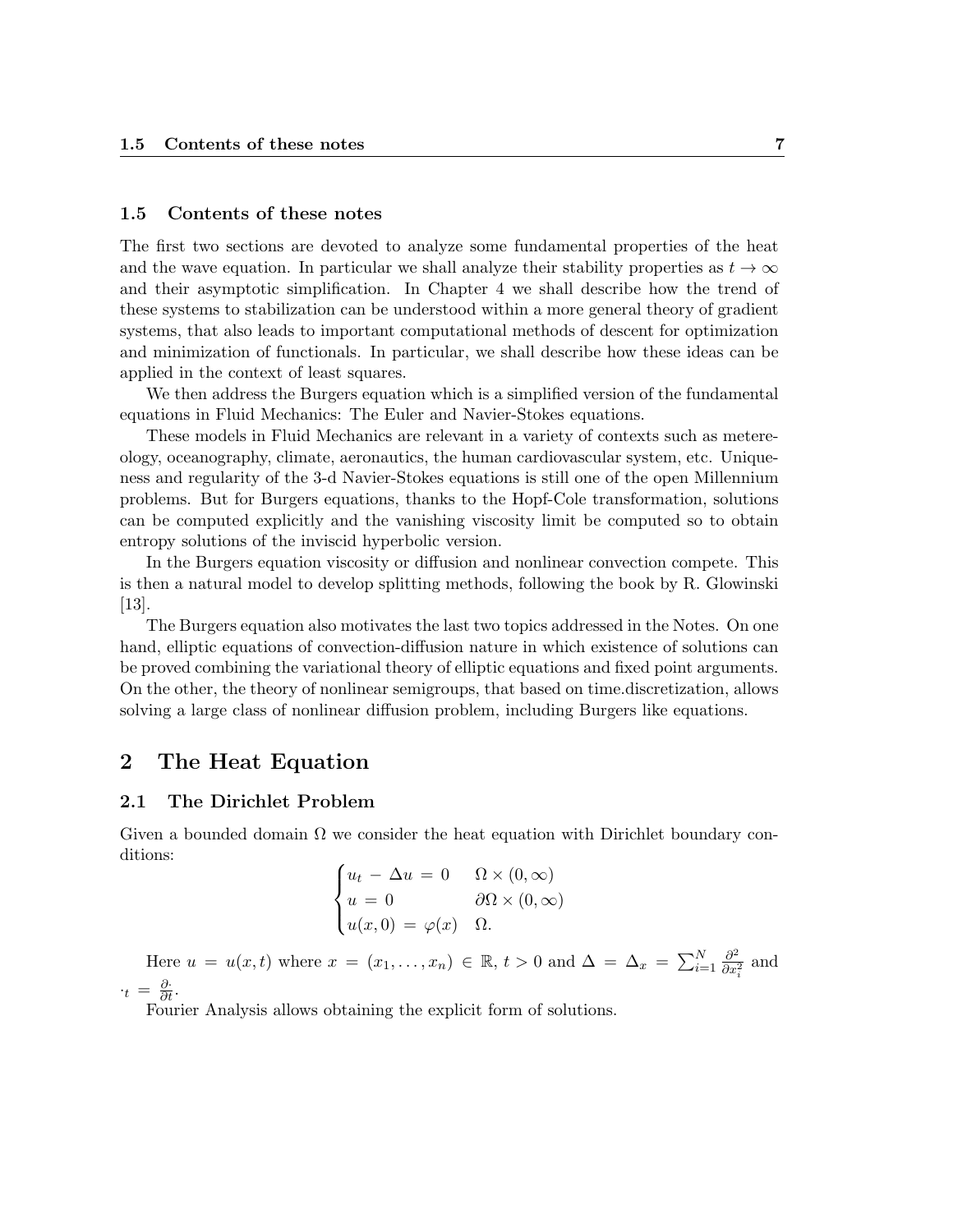Consider first the eigenvalue problem

$$
\begin{cases}\n-\Delta \phi_j = \lambda_j \phi_j & \text{in } \Omega \\
\phi_j = 0 & \text{on } \partial \Omega, j = 1, \dots, \infty\n\end{cases}
$$

The spectral theory for compact self-adjoint operators in Hilbert spaces allows showing that the problem admits an increasing sequence of positive eigenvalues, of finite multilplicity, tending to infinity

$$
0 < \lambda_1 < \lambda_2 \leq \lambda_3 \leq \cdots \leq \lambda_n \leq \ldots \to \infty
$$

so that the corresponding eigenfunctions  $\{\phi_j\}$  constitute an orthonormal basis of  $L^2(\Omega)$ .

Solutions of the heat equation can now be easily developed in Fourier series in this eigenfunctions basis:

$$
u(x,t) = \sum_{k=1}^{\infty} \varphi_k e^{-\lambda_k t} \phi_k(x)
$$

$$
\varphi(x) = \sum_{k=1}^{\infty} \varphi_k \phi_k(x)
$$

$$
\varphi_k = \int_{\Omega} \varphi(x) \phi_k(x) dx.
$$

According to the orthogonality property of eigenfunctions the following holds for the time evolution of the  $L^2$ -norm of solutions:

$$
||u(t)||_{L^{2}(\Omega)}^{2} = \sum_{k=1}^{\infty} \varphi_{k}^{2} e^{-2\lambda_{k}t}.
$$

This identity illustrates the well-posedness of the system in the forward sense<sup>\*</sup>  $\dagger$  and provides an easy bound for the semigroup map  $S(t)$  that associates to any initial datum  $\varphi$  the solution  $u(t)$  at time t:

$$
||S(t)||_{\mathcal{L}(L^2(\Omega))} = e^{-\lambda_1 t}.
$$

<sup>\*</sup>Backward uniqueness for the heat equation is also an important topic in the context of inverse and control problems theory. However, the backward heat equation is one of the most paradigmatic example of ill-posed problem in the sense of Hadamard. However, energy estimates allow proving that, indeed, backward uniqueness holds and actually to yield an upper bound of the growth rate of the energy of solutions in time in terms of the frequency number of the initial datum.

<sup>&</sup>lt;sup>†</sup>This Fourier series representation also allows proving, in agreement with the time-analyticity of solutions (since, indeed, the heat equation is one of the so-called analytic semigroups) that the vanishing properties of solutions in a finite time interval necessarily extend to infinity time. And this is often of much use in control theory as well. For instance, if  $u(x_0, t) \equiv 0$  for  $t \in [0, T]$ , then, necessarily,  $u(x_0, t) \equiv 0$ for al  $t > 0$ . And, it is not hard to see that this holds if and only if either  $x_0$  is in the zero set of some eignefunction  $\phi_k$  or if  $u \equiv 0$ .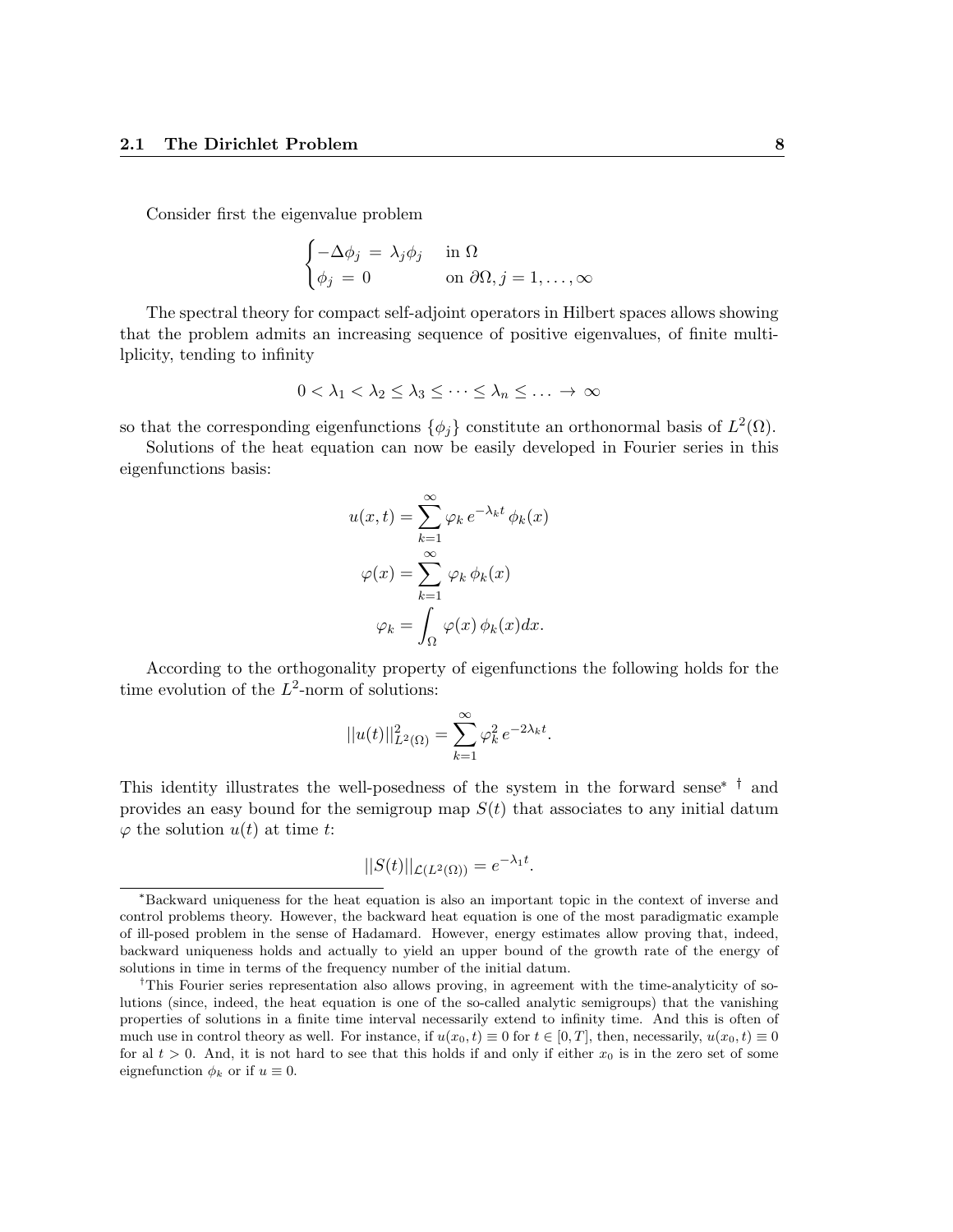By the contrary, the same identity illustrates the strong time-irreversibility of the system:

$$
||u(0)||_{L^{2}(\Omega)}^{2} = \sum_{k=1}^{\infty} \varphi_{k}^{2} = \sum_{k=1}^{\infty} u_{k}^{2}(t)e^{2\lambda_{k}t}.
$$

Time irreversibility and the smoothing property of the heat semigroup are strongly linked. The following holds:

$$
\varphi = u(0) \in L^2(\Omega) \Rightarrow u(t) \in H^s(\Omega), \ \forall s > 0.
$$

Indeed,

$$
||u(t)||_{H^{s}(\Omega)}^{2} = \sum_{k=1}^{\infty} \lambda_{k}^{2s} u_{k}^{2}(t) = \sum_{k=1}^{\infty} \lambda_{k}^{2s} e^{-2\lambda_{k}t} \varphi_{k}^{2} \leq C_{s} \sum_{k=1}^{\infty} \varphi_{k}^{2} < \infty.
$$

Consequently, the heat equation posesses the following main properties:

- Smoothing
- Time Irreversibility
- Dissipation of energy.

The energy dissipation law can also be obtained easily by the *energy method* that consists, roughly, on multiplying the equation by suitable functions of the unknown and integrating by parts. Indeed, integrating with respect to the space variable  $x$  in the identity

$$
(u_t - \Delta u)u = 0
$$

it follows that

$$
\frac{1}{2}\frac{d}{dt}\int_{\Omega}u^2dx + \int_{\Omega}|\nabla u|^2 dx = 0.
$$

In other words,

$$
\frac{1}{2}\frac{d}{dt}\int_{\Omega}u^2 = -\int_{\Omega}|\nabla u|^2 dx
$$

and, using the Poincaré inequality, we get

$$
\frac{1}{2}\frac{d}{dt}\int_{\Omega}u^2 \leq -\lambda_1\int_{\Omega}u^2
$$

and consequently,

$$
||u(t)||_{L^2(\Omega)} \leq e^{-\lambda_1 t} ||\varphi||_{L^2(\Omega)}.
$$

According to this computation solutions of the heat equation on a bounded domain  $\Omega$ decay exponentially in time with a rate  $\lambda_1(\Omega)$ . This is in agreement with the prediction we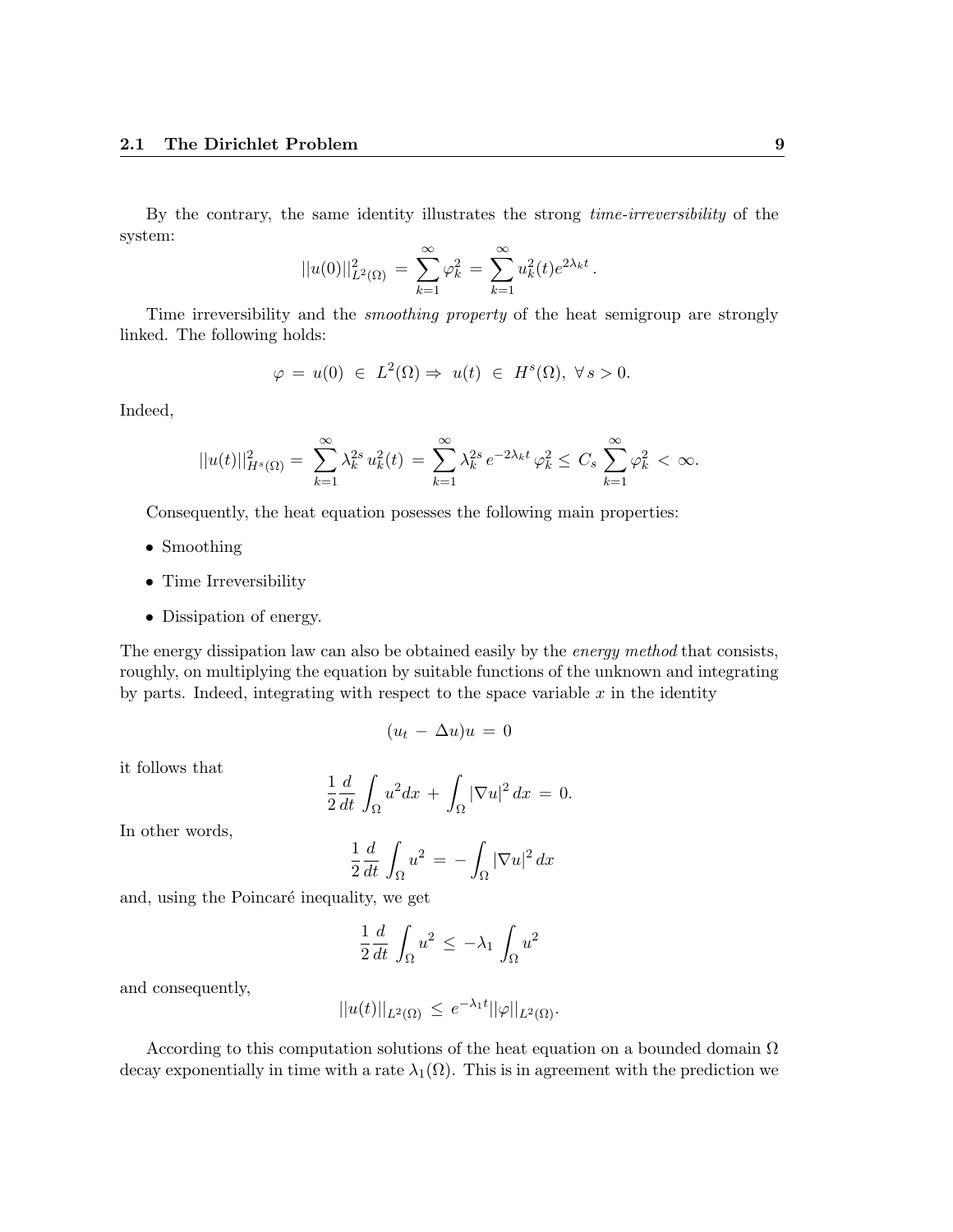did by using the Fourier expansion of solutions. It is however important to note that the energy method is more flexible and does not require an orthonormal basis of eigenfucntions to be applied.

The computation above is based on the following characterization of the best constant in the Poincaré inequality:

$$
\lambda_1(\Omega) = \min_{\varphi \in H_0^1(\Omega)} \frac{\int_{\Omega} |\nabla \varphi|^2 dx}{\int_{\Omega} \varphi^2 dx}
$$

which does indeed yield

$$
\int_{\Omega} |\nabla \varphi|^2 \geq \lambda_1 \int_{\Omega} \varphi^2.
$$

In order to better understand the asymptotic behavior of solutions as a function of the domain  $\Omega$  where the equation holds it is important to take into account that

 $λ_1(Ω)$  decreases as  $Ω$  increases.

More precisely, by scaling the domain  $\Omega$  by means of a constant factor  $R > 0$ 

$$
\Omega \longrightarrow R\Omega
$$

we see that

$$
\lambda_1(\Omega) \rightarrow \lambda_1(R\Omega) = \frac{1}{R^2} \lambda_1(\Omega).
$$

In particular, the computations above do not yield any decay rate for the *Cauchy* problem since, as  $R \to \infty$ ,  $\lambda_1(R\Omega) \to 0$ . Thus, when  $\Omega = \mathbb{R}^n$ , which is a mathematical idealization of a very large domain in which the boundary effects do not have a significant influence on the solution, the computation above does not provide any decay rate..

The following question arises: Do solutions decay at all when  $\Omega = \mathbb{R}^n$ ?

### 2.2 The Cauchy Problem

Consider now the Cauchy problem in the whole space:

$$
\begin{cases} u_t - \Delta u = 0 & \text{in } \mathbb{R}^N \times (0, \infty) \\ u(x, 0) = \varphi(x) & \text{in } \mathbb{R}^N. \end{cases}
$$

The solution of the Cauchy problem can be explicitly written byconvolution with the gaussian heat kernel:

$$
u = G(\cdot,t) * \varphi(\cdot) .
$$

More explicitly,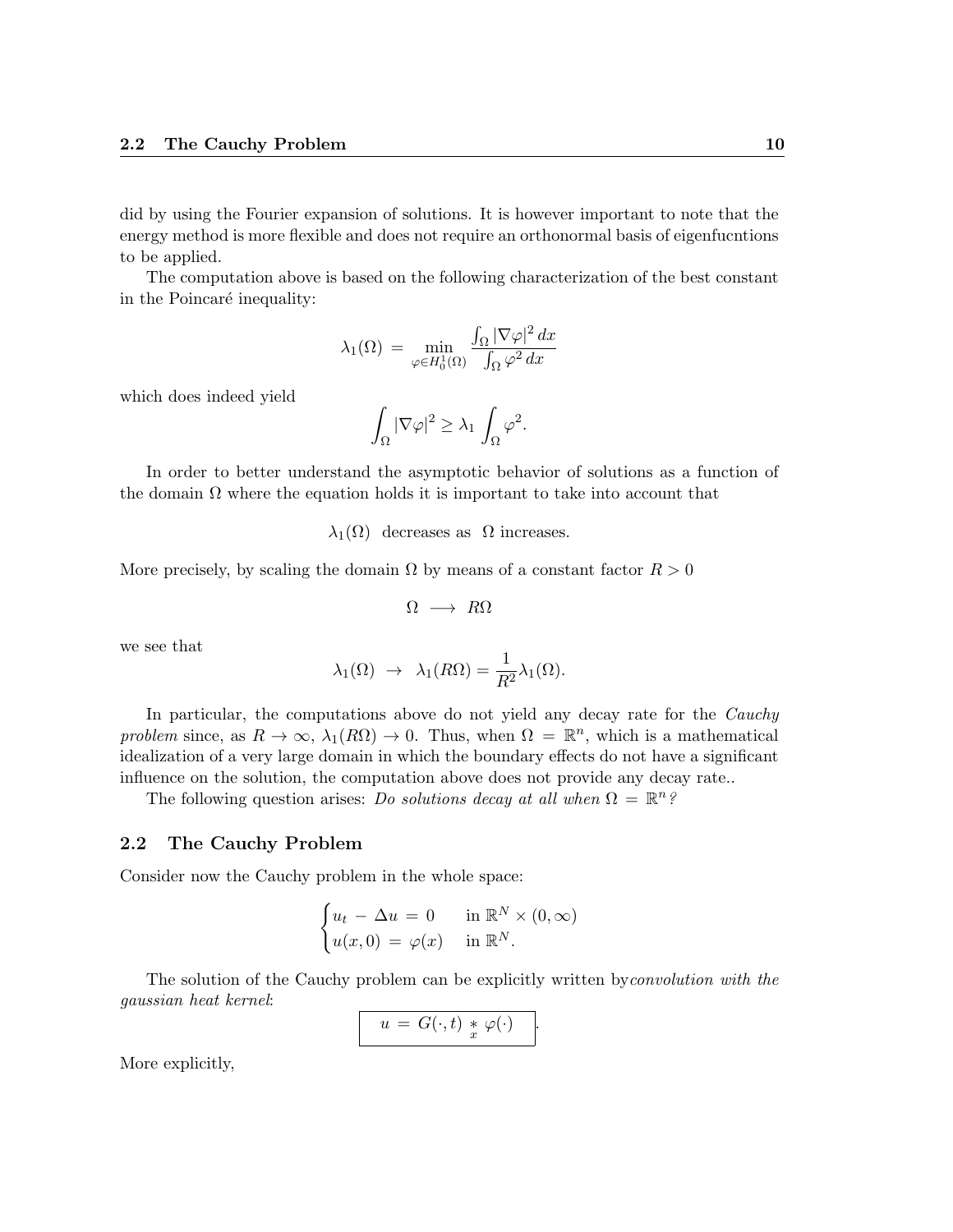$$
u(x,t) = \int_{\mathbb{R}^N} G(x-y,t) \,\varphi(y) \,dy
$$

where

$$
G(x,t) = (4\pi t)^2 \exp\left(\frac{-|x|^2}{4t}\right)
$$

is the fundamental solution of the heat equation, the gaussian kernel.

It satisfies the following properties:

- $G_t \Delta G = 0$ , in  $\mathbb{R}^N \times (0, \infty)$
- $G(t) \rightarrow \delta_0 = \text{Dirac delta at } x = 0, \text{ as } t \rightarrow 0^+;$
- Conservation of mass:

$$
\int G(x,t)dx = 1, \quad \forall t > 0.
$$

•  $L^p$ -decay

$$
||G(\cdot,t)||_{L^{p}(\mathbb{R}^{N})}=C_{p}t^{-\frac{N}{2}\left(1-\frac{1}{p}\right)}.
$$

In particular

$$
||G(t)||_{L^{1}} = \int G dx = 1, \quad ||G(t)||_{L^{\infty}} \leq ct^{-\frac{N}{2}}.
$$

•  $L^p$ -decay of derivatives.

$$
||D_x^{\alpha}G(\cdot,t)||_{L^p(\mathbb{R}^N)} = C_{p\alpha}t^{-\frac{N}{2}(1-\frac{1}{p})-\frac{|\alpha|}{2}}
$$

• We also observe that that the fundamental solution has the *self-similar form*:

$$
G = t^{-\frac{N}{2}} f\left(\frac{x}{\sqrt{t}}\right), \quad f(z) = (4\pi)^{-\frac{N}{2}} \exp\left(-\frac{z^2}{4}\right).
$$

The fundamental solution of the heat equation can be computed explicitly in several forms. One of them is by direct application of the basic properties of the Fourier transform. The fundamental solution solves the following system in the physical space:

$$
\begin{cases} u_t - \Delta u = 0 \\ u(0) = \delta_0. \end{cases}
$$

Applying Fourier transform in space we get:

$$
\begin{cases} \widehat{u}_t + |\xi|^2 \widehat{u} = 0\\ \widehat{u}(0) \equiv 1. \end{cases}
$$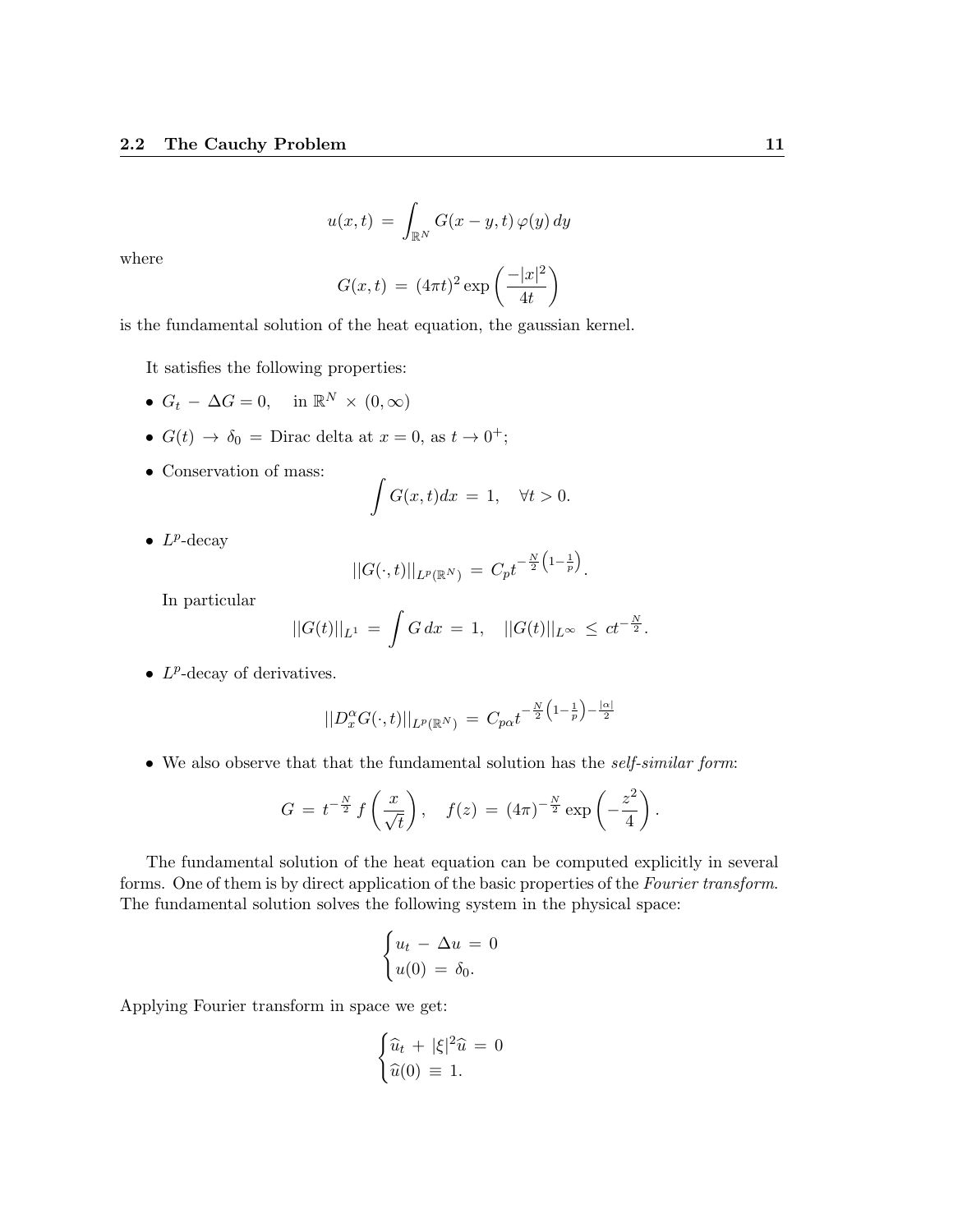The solution in the Fourier variables can then be obtained explicitly:

$$
\widehat{u}(\xi,t) = e^{-|\xi|^2 t}.
$$

Finally, applying the inverse Fourier transform we easily obtain that

$$
u(x,t) = G(x,t) = (4\pi t)^{-N/2} \exp\left(\frac{-|x|^2}{4t}\right).
$$

But, the Fourier analysis provides more information than the explicit form of the solution. Indeed, it indicates that the heat equation dissipates exponentially each Fourier component of the solution with a rate  $|\xi|^2$ . Consequently,

 $\rightarrow$  The dissipation rate is very high for the high frequencies.

 $\rightarrow$  It is very slow for the low ones.

Of course, there is no unifom exponential decay rate. However, one can get a compromise between the strong decay of high frequencies and the weak decay rate of the low ones by introducing extra assumptions on the integrability of the initial datum.

It is important to note that, if no additional assumption on the initial datum is imposed one can not obtain any decay rate. More precisely, the norm of the semigroup  $S(t)$ associated with the Cauchy problem as a bounded linear operator form  $L^2(\mathbb{R}^N)$  into itself is one for all  $t > 0$ .

This fact corresponds to a general result in the context of dissipative semigroups in Banach spaces

$$
S(t) = e^{At} : X \to X
$$

guaranteeing that either:

 $||S(t)||_{\mathcal{L}(X,X)} = 1, \quad \forall t > 0$ 

or

$$
||S(t)||_{\mathcal{L}(H,H)} \leq C e^{-\omega t} \qquad \forall t > 0
$$

for suitable constants  $C, \omega > 0$ .

In particular, if we have a polynomial decay rate of the form

$$
||S(t)||_{\mathcal{L}(X,X)} \leq ct^{-\sigma},
$$

then, necesarilly, the semigroup decays exponentially as well.

In the particular case of the semigroup associated with the Cauchy problem for the heat equation, the semigroup is of unit norm. This fact is closely related to the fact that the gaussian heat kernel  $G(t)$  is of unit norm in  $L^1(\mathbb{R}^N)$  for all  $t > 0$  as well. Indeed, according to Youngs's inequality we have

$$
||S(t)\varphi||_{L^2(\mathbb{R}^N)}=||G(t)\ast \varphi||_{L^2(\mathbb{R}^N)}\leq ||G(t)||_{L^1(\mathbb{R}^N)}||\varphi||_{L^2(\mathbb{R}^N)}=||\varphi||_{L^2(\mathbb{R}^N)}
$$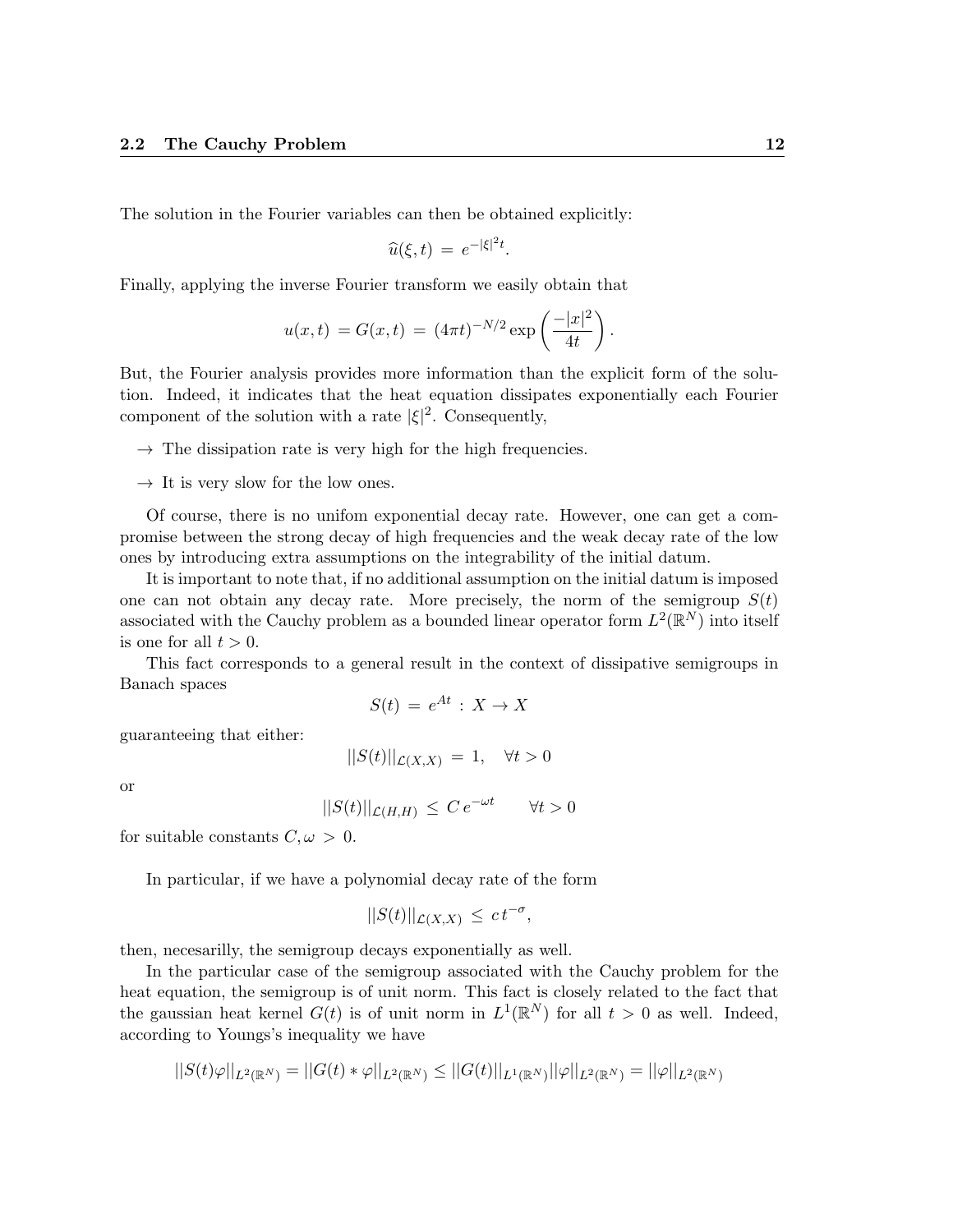and this bound, which does not provide any decay rate, is sharp.

We have discussed the main properties of the gaussian heat kernel. But, in fact, all solutions of the heat equation have similar properties and they can be obtained by the energy method, i.e. multiplying the equation by functions of the unknown and integrating by parts:

• Conservation of mass.

Integrating the heat equation with respect to  $x$  we get:

$$
0 = \int_{\mathbb{R}^N} u_t dx - \int_{\mathbb{R}^N} \Delta_x^{\mathbf{x}} u dx = \frac{d}{dt} \int u dx.
$$

Consequently,

$$
\int_{\mathbb{R}^N} u(x,t) dx = \int_{\mathbb{R}^N} \varphi(x) dx, \quad \text{for all} \quad t > 0.
$$

• Energy dissipation law.

Multiplying by  $u$  and integrating w.r.t.  $x$  we get:

$$
\frac{1}{2} \frac{d}{dt} \int_{\mathbb{R}^N} u^2 dx = - \int_{\mathbb{R}^N} |\nabla u|^2 dx.
$$

•  $L^p$ -decay.

Applying Young's inequality in the representation formula of the solution as convolution of the heat kernel with the initial datum we obtain:

$$
||u(t)||_{L^{p}(\mathbb{R}^{N})} = ||G(t) * \varphi||_{L^{p}(\mathbb{R}^{N})} \leq ||G((t)||_{L^{p}(\mathbb{R}^{N})}||\varphi||_{L^{1}(\mathbb{R}^{N})}
$$
  

$$
\leq C_{p}||\varphi||_{L^{1}(\mathbb{R}^{N})}t^{-\frac{N}{2}(1-\frac{1}{p})}.
$$

This is true for all  $p \geq 1$ . The maximal decay rate is achieved for  $p = \infty$ , the decay rate being  $N/2$ . When  $p = 1$  the  $L^1$  norm does not decay. This is in agreement with the property of conservation of mass.

Note however that the  $L^p$  decay property is guaranteed by assuming that the initial datum is in  $L^1(\mathbb{R}^N)$ . The semigroup does not decay as a bounded linear operator from  $L^p(\mathbb{R}^N)$  into  $L^p(\mathbb{R}^N)$ .

• Comparison of solutions: Using the positivity of the heat kernel  $G$  it can also be easily seen that  $\varphi \geq \hat{\varphi}$  implies that the associated solutions are ordered as well:  $u \geq \hat{u}$ .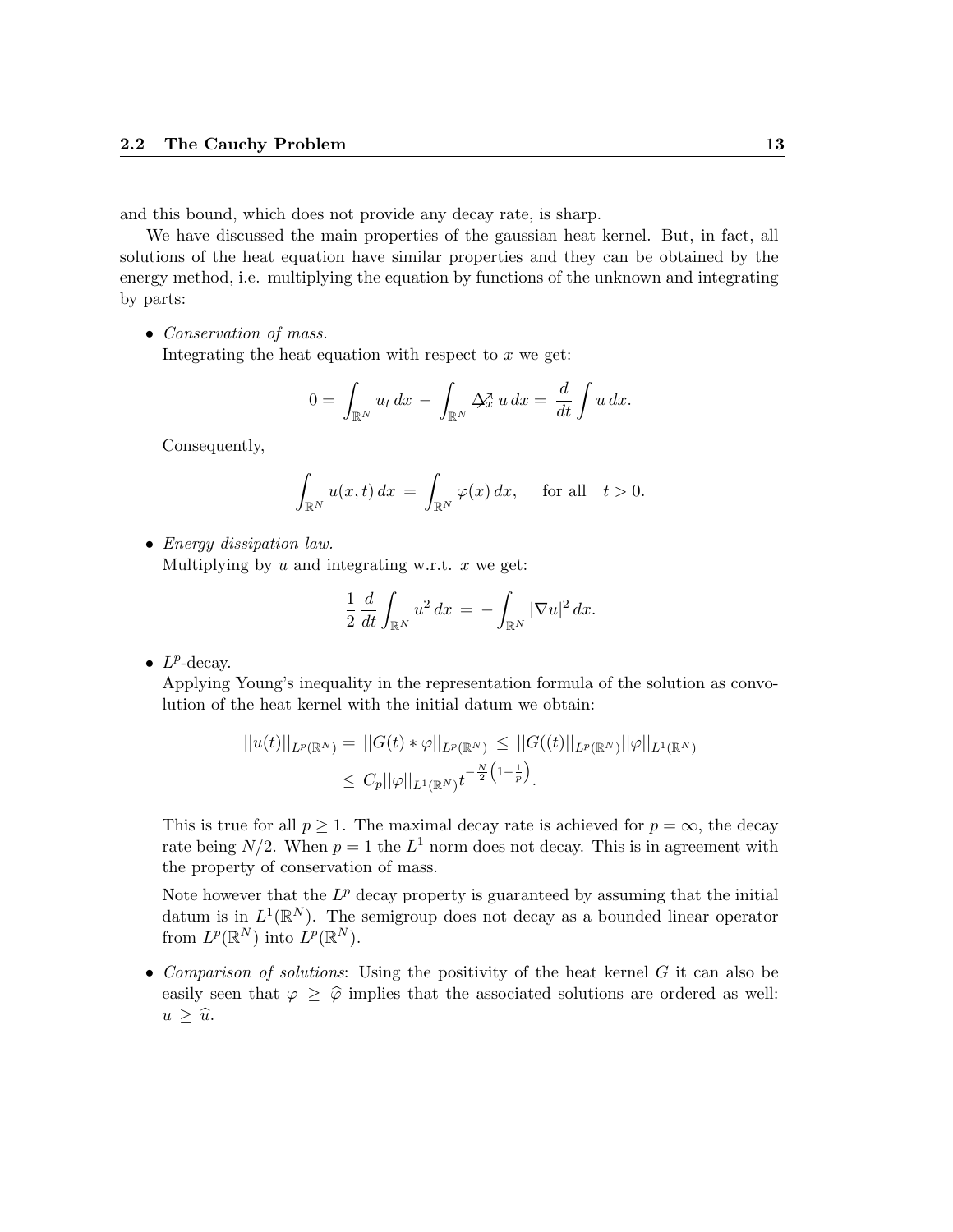This property may also be obtained by mutiplying the equation by sgn<sup>-</sup> $(u - \hat{u})$ . Indeed,

$$
0 = \int_{\mathbb{R}^N} (u_t - \widehat{u}_t) \mathrm{sgn}^-(u - \widehat{u}) - \underbrace{\int_{\mathbb{R}^N} \Delta(u - \widehat{u}) \mathrm{sgn}^-(u - \widehat{u}) dx}_{\text{max}}
$$

$$
\geq 0
$$
  

$$
\geq \frac{d}{dt} \int_{\mathbb{R}^N} |[u - \widehat{u}]^-| dx.
$$

Here sgn<sup>-</sup> stands for the function taking value  $-1$  for  $s \leq 0$  and value 0 for  $s \geq 0$ . On the other hand,  $[s]$ <sup>-</sup> is the negative part function taking value s for  $s \leq 0$  and 0 for  $s \geq 0$ .

Consequently, taking into account that  $\varphi \geq \hat{\varphi}$  we have

$$
\int_{\mathbb{R}^N} |[\varphi - \widehat{\varphi}]^-| dx = 0
$$

and we deduce immediately that

$$
\int_{\mathbb{R}^N} |[u - \widehat{u}]^-| dx = 0
$$

for all  $t > 0$  which is equivalent to the fact that  $u \geq \hat{u}$ .

In order to justify this computation and to avoid the technical difficulties related with the lack of smoothness of the sgn<sup>−</sup> function one has to use a regular approximation  $\beta_{\varepsilon}$  of the sgn<sup>-</sup> function, such that  $\beta_{\varepsilon}$  is of class  $C^1$ , vanishes at the origin, and is non-decreasing. Using the Green formula one then gets

$$
-\int_{\mathbb{R}^N} \Delta w \,\beta_{\varepsilon}(w) dx = \int_{\mathbb{R}^N} \nabla w \cdot \beta'_{\varepsilon}(w) \nabla w = \int_{\mathbb{R}^N} \beta'_{\varepsilon}(w) |\nabla w|^2 \ge 0.
$$

In this way we conclude the decreasing character of the integral

$$
\int_{\mathbb{R}^N} B_{\varepsilon}(u - \widehat{u}) dx
$$

where  $B_{\epsilon}(s) = \int_0^s \beta_{\epsilon}(z) dz$ . Passing to the limit as  $\varepsilon$  tends to zero we deduce that the integral  $\int_{\mathbb{R}^N} |u - \hat{u}|^- | dx$  decreases as well.

We have seen that most of the properties of solutions of the heat equation can be obtained in two different ways: Using the explicit expression of solutions by convolution with the keat kernel or by integration by parts. The proofs based on integration by parts are much more robust than those that use the explicit representation formula of solutions.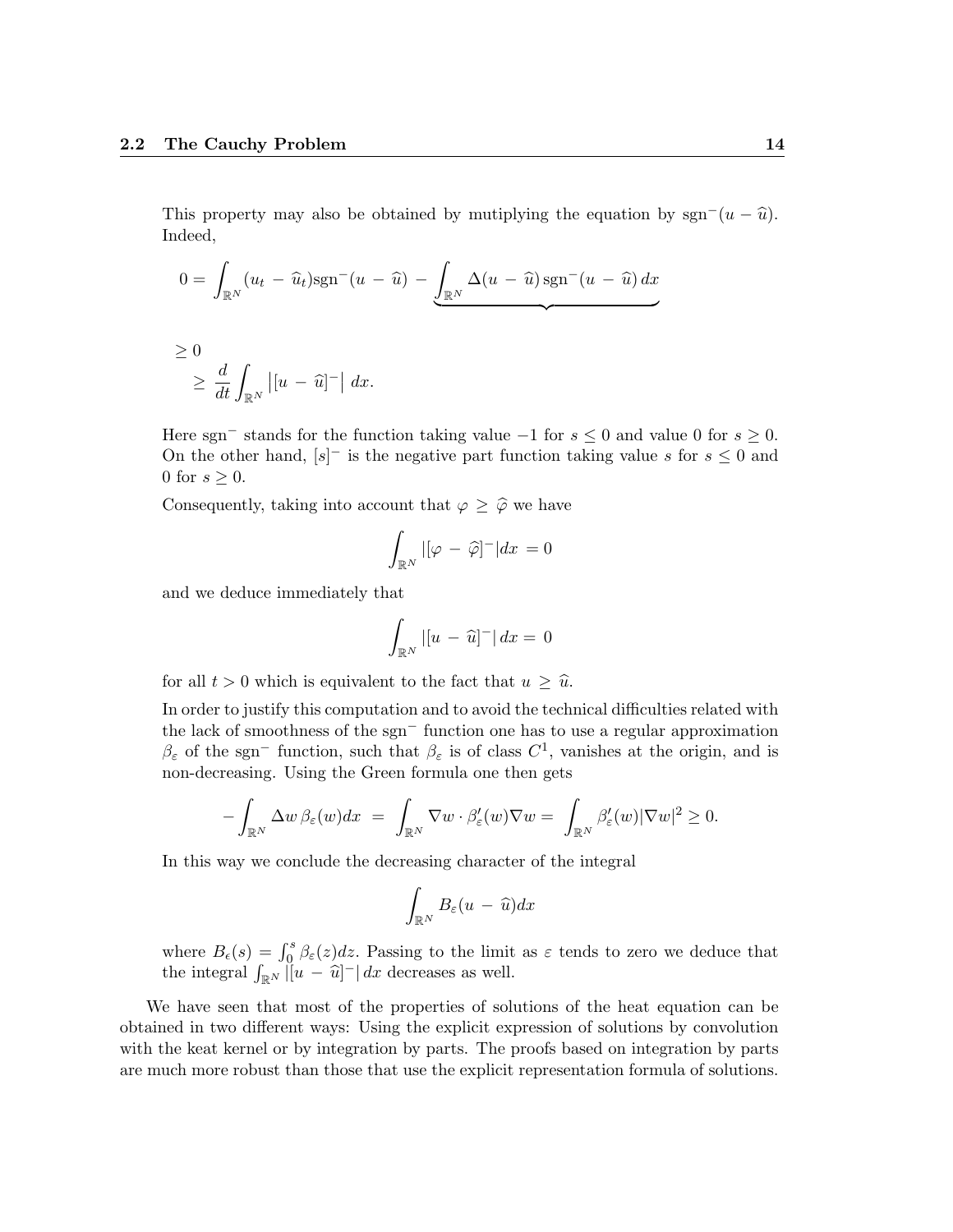The following is an interesting alternative proof of the  $L^p$ -decay property. This method applies to nonlinear parabolic equations and is also useful to obtain  $L^p$  estimates for solutions of semilinear elliptic equations. As far as we know, the application of this technique in the context of parabolic equations is due to L. Véron  $[29]$ .

• Step 1: Multiply the equation by  $|u|^{p-2}u$ . We get

$$
\frac{1}{p} \frac{d}{dt} \int_{\mathbb{R}^N} |u|^p dx + \int_{\mathbb{R}^N} (p-1) |\nabla u|^2 |u|^{p-2} dx = 0
$$
  
\n
$$
\Rightarrow \frac{d}{dt} \int_{\mathbb{R}^N} |u|^p dx \leq 0
$$
  
\n
$$
\Rightarrow \|u(t)\|_{L^p(\mathbb{R}^N)} \leq \|u_0\|_{L^p(\mathbb{R}^N)}, \quad \forall t > 0.
$$

• Step 2: Use of Sobolev's inequality. For instance, in three space dimensions  $(N = 3)$ the Sobolev inequality reads.

$$
\left(\int\limits_{\mathbb{R}^N}|u|^6\right)^{1/6}\ \leqslant\ c\left(\int\limits_{\mathbb{R}^N}|\nabla u|^2\right)^{1/2}.
$$

On the other hand, from the identities of the first step we have

$$
\frac{1}{p}\frac{d}{dt}\int |u|^p dx + (p-1)\int |\nabla u|^2 |u|^{p-2} dx = 0,
$$

and, taking into account that

$$
\int |\nabla u|^2 |u|^{p-2} dx = \frac{4}{p^2} \int |\nabla [(u)^{p/2}]|^2 dx
$$

we get

$$
\frac{1}{p}\frac{d}{dt}\int |u|^p dx + \frac{4(p-1)}{p^2}\int |\nabla(u)^{p/2}|^2 dx = 0.
$$

The application of the Sobolev inequality in this case yields:

$$
\int |\nabla(u)^{p/2}|^2 dx \geqslant c \left( \int |u|^{3p} \right)^{1/3}
$$

and therefore

$$
\frac{1}{p}\frac{d}{dt}\int |u|^p dx + \frac{c(p-1)}{p^2} \left(\int |u|^{3p}\right)^{1/3} \leq 0.
$$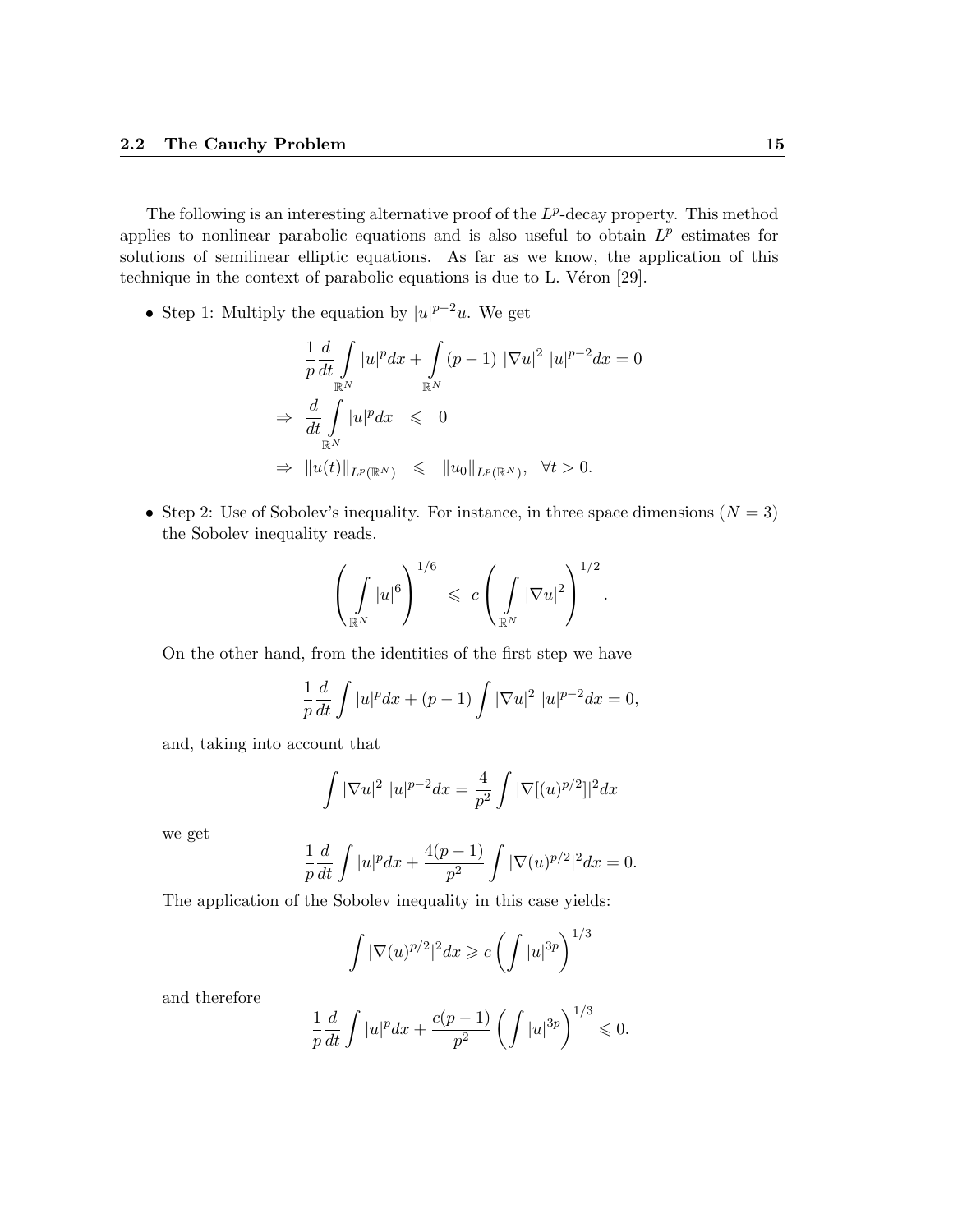• Step 3: We now use classical interpolation inequalities (which are in fact a consequence of Hölder's inequality ):

$$
||u||_{L^p} \le ||u||_{L^1}^{2p/[3p-1]} ||u||_{L^{3p}}^{(p-1)/[3p-1]}.
$$

Then, using the fact that the  $L^1$ -norm decreases,

$$
\frac{1}{p}\frac{d}{dt}\int |u|^p dx + \frac{c(p-1)}{p^2} \left[ \frac{\|u\|_{L^p}}{\|u\|_{L^1}^{2p/(3p-1)}} \right]^{p(3p-1)/3(p-1)} \leq 0
$$
\n
$$
\Rightarrow \frac{d}{dt}\int |u|^p dx + \frac{c(p-1)}{p^2 \|\varphi\|_{L^1}^{2p^2/(p-1)}} \left( \int |u|^p dx \right)^{(3p-1)/3(p-1)} \leq 0.
$$

Consequently, the function

$$
\phi(t) = \int_{\mathbb{R}^N} |u|^p dx
$$

satisfies

$$
\frac{d\phi}{dt} + C_p(\|\varphi\|_{L^1})\phi^{(3p-1)/3(p-1)} \leq 0.
$$

Solving this differential ineguality we get:

$$
\phi(t) \leq C_p t^{-\frac{3}{2}(p-1)} \Rightarrow \|u(t)\|_{L^p} \leq C_p \|\varphi\|_{L^1} t^{-\frac{3}{2}(1-\frac{1}{p})}.
$$

Note that this corresponds, when  $N = 3$ , to the estimate we got using Young's ineguality in the convolution identity.

This method of proving  $L^p$  estimates applies to more general nonlinear evolution equations like, for instance,

$$
u_t - \Delta u + \operatorname{div}(\vec{f}(u)) = 0.
$$

Indeed,

$$
\int_{\mathbb{R}^N} \text{div}(\vec{f}(u)) |u|^{p-2} u dx = -\int_{\mathbb{R}^N} (p-1) \vec{f}(u) |u|^{p-2} \nabla u = -\int_{\mathbb{R}^N} \text{div}(\vec{F}_p(u)) dx = 0,
$$

where

$$
\vec{F}_p(z) = \int_0^z \vec{f}(s)|s|^{p-2}(p-1)ds
$$

and therefore all the contributions coming from the nonlinear term cancel in this computation, leading to the same result as for the linear heat equation.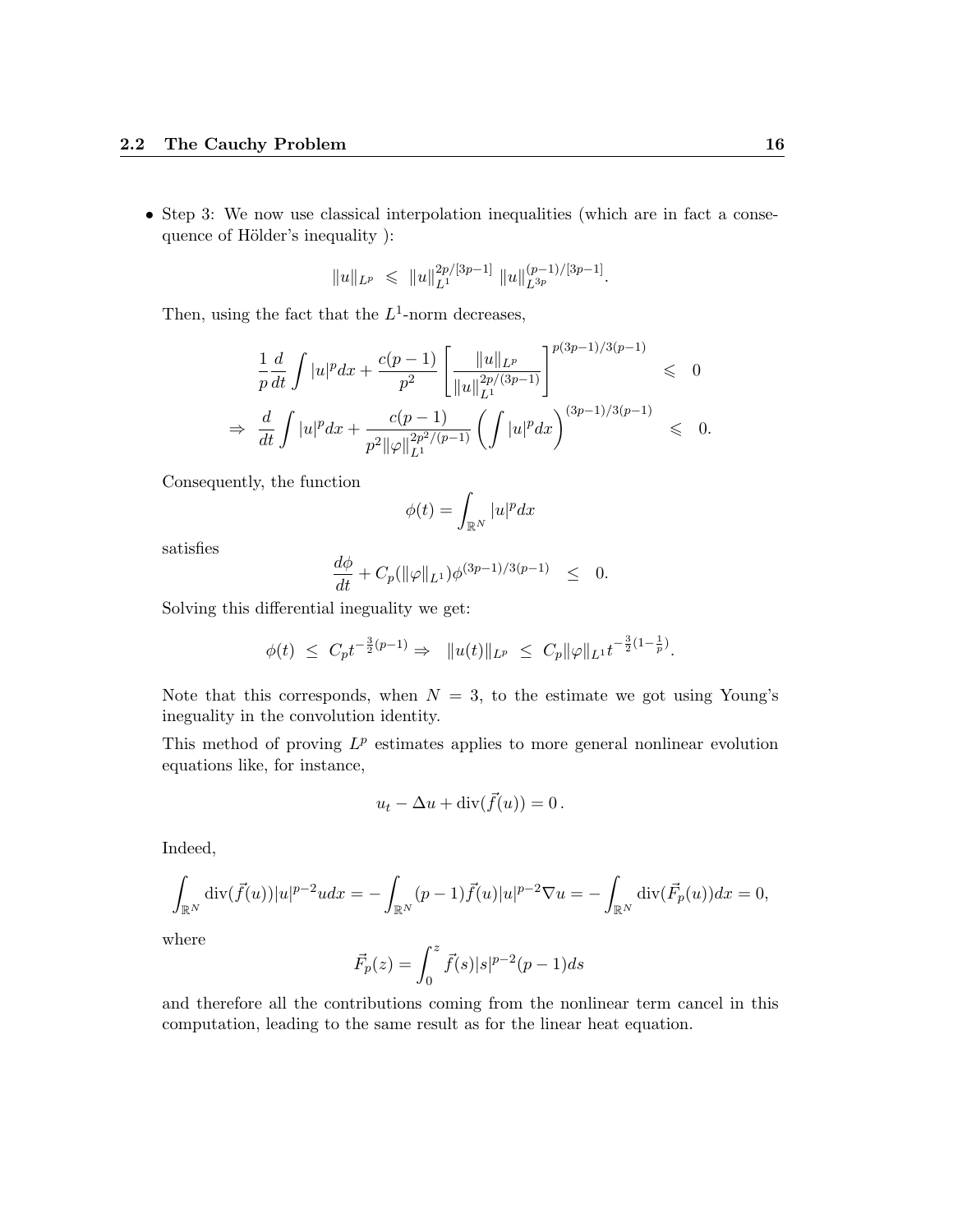### 2.3 Development of functions in the Dirac basis. Large time behavior

According to the estimates above, when the initial datum  $\varphi$  of the Cauchy problem belongs to  $L^1(\mathbb{R}^N)$ ,  $t^{\frac{N}{2}(1-\frac{1}{p})}u(t)$  is a bounded trajectory in  $L^p(\mathbb{R}^N)$  is  $t \to \infty$ .

The following question then arises naturally: *Does the limit* 

$$
\lim_{t \to \infty} t^{\frac{N}{2}(1-\frac{1}{p})} u(t)
$$

exist in  $L^p(\mathbb{R}^N)$ , and, if yes, can we compute it explicitly.

There are, at least, three methods to answer to these questions:

- Developing functions in the basis of delta functions.
- Self-similar variables.
- Scaling.

Let us discuss the first method, based on the possibility of developing functions on the basis constituted by the Dirac delta and its derivatives, the coefficients being the momenta of the function to be developed.

The following holds:

Decomposition Lemma. ([9]). Assume that  $f \in L^1(\mathbb{R}^N; 1 + |x|)$ , i.e.

$$
\int_{\mathbb{R}^N} |f(x)|(1+|x|)dx < \infty.
$$

Then, there exists  $\vec{F} \in (L^1(\mathbb{R}^N))^N$  such that

$$
f = \int_{\mathbb{R}^N} f(x) dx \delta_0 + div(\vec{F})
$$

and

$$
\|\vec{F}\|_{L^1(\mathbb{R}^N)} \ \leq \ C_N \||x|f\|_{L^1(\mathbb{R}^N)}.
$$

Moreover, if

$$
f \in L^1(\mathbb{R}^N; 1+|x|^2)
$$

then,

$$
f = \int f(x)dx\delta_0 - \int f(x)xdx \cdot \nabla \delta_0 + \sum_{|\alpha|=2} D^{\alpha}F_{\alpha}
$$

with

$$
\sum_{|\alpha|=2} ||F_{\alpha}||_{L^{1}} \leq C_{N} ||x|^{2} f||_{L^{1}}.
$$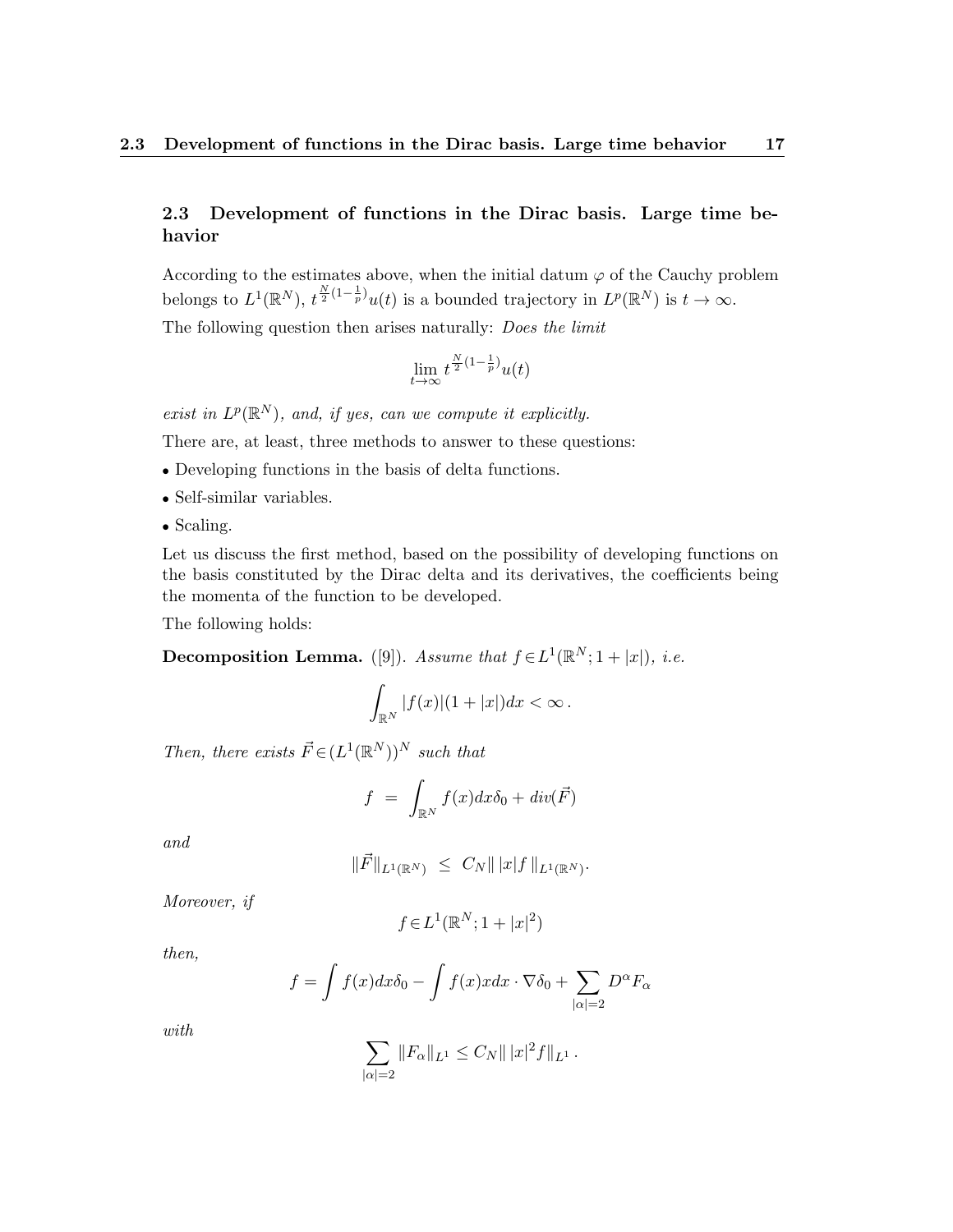This decomposition formula can be easily used to analyze the asymptotic behavior of solutions. Recall that

$$
u(x,t) = [G(\cdot,t) * \varphi(\cdot)](x).
$$

On the other hand, according to the decomposition formula,

$$
\varphi = \int_{\mathbb{R}^N} \varphi dx \delta_0 + \text{div}(\vec{\phi})
$$

and, consequently,

$$
u = G * \left[ \int_{\mathbb{R}^N} \varphi dx \, \delta_0 \right] + G * \text{div}(\vec{\phi}) = \int_{\mathbb{R}^N} \varphi dx \, [G * \delta_0] + \nabla G * \vec{\phi}
$$

$$
= \int_{\mathbb{R}^N} \varphi dx \, G + \nabla G * \vec{\phi}.
$$

In other words,

$$
u - \int_{\mathbb{R}^N} \varphi dx G = \nabla G * \vec{\phi}
$$

and therefore

$$
||u - \int_{\mathbb{R}^N} \varphi dx G||_{L^p} \le ||\nabla G||_{L^p} ||\vec{\phi}||_{L^1} \le C ||\nabla G||_{L^p} ||x\varphi||_{L^1}.
$$

But, taking into account that,

$$
G = t^{-N/2} f(x/\sqrt{t}) \Rightarrow \nabla_x G = t^{-(N+1)/2} F(x/\sqrt{t})
$$

we have

$$
\|\nabla_x G\|_{L^p} \ \leq \ C_p t^{-\frac{N}{2}(1-\frac{1}{p})-\frac{1}{2}}
$$

and therefore

$$
t^{\frac{N}{2}(1-\frac{1}{p})}||u-\int_{\mathbb{R}^N}\varphi dx\,G||_{L^p} \leq C_pt^{-1/2}.
$$

We have proved the following result:

### Theorem.

• If  $\varphi \in L^1(\mathbb{R}^N; 1+|x|)$ , then

$$
||u - \int_{\mathbb{R}^N} \varphi dx \, G||_{L^p} t^{\frac{N}{2}(1-\frac{1}{p})} \leq C_p t^{-1/2} \, .
$$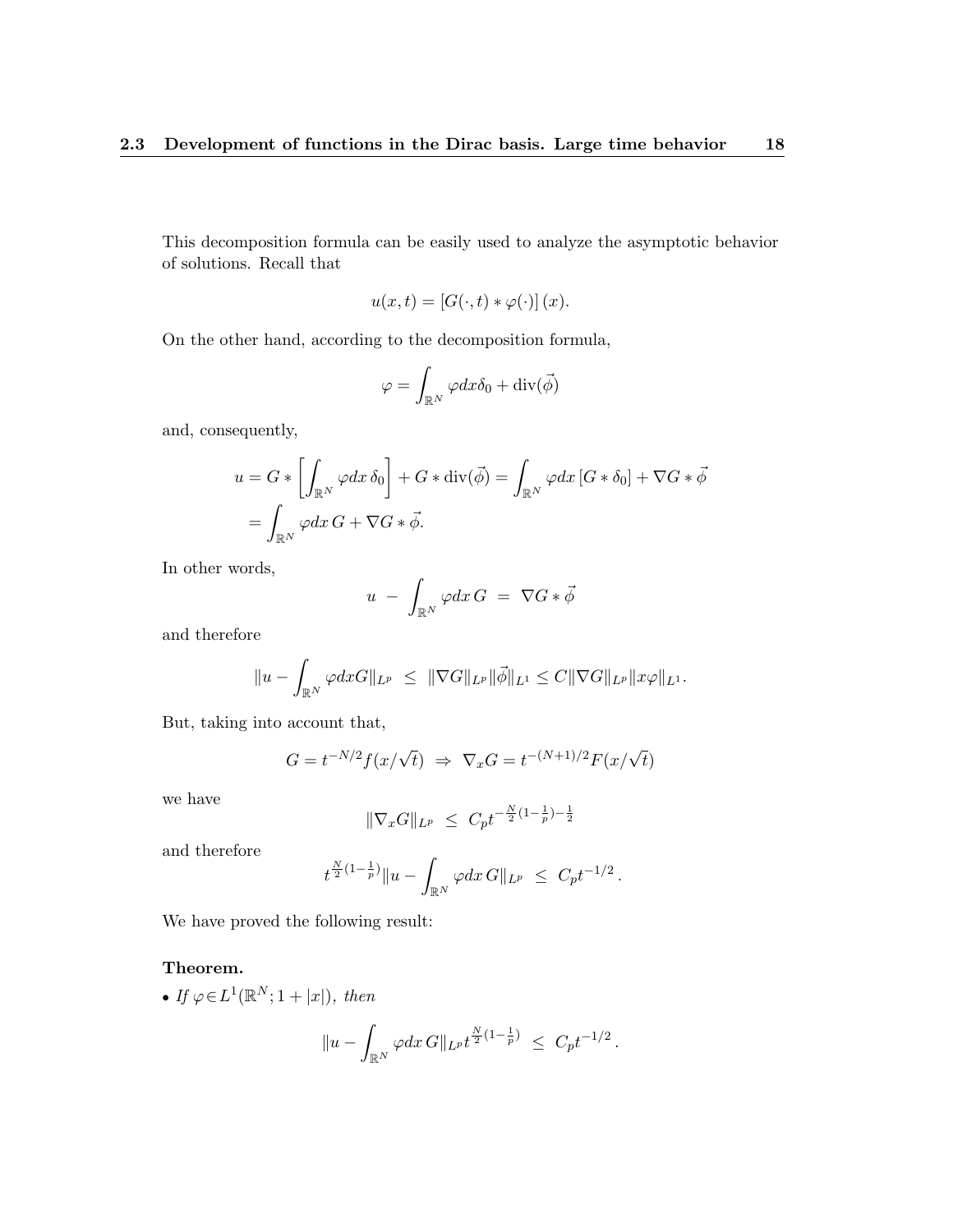• If  $\varphi \in L^1(\mathbb{R}^N)$ , then

$$
t^{\frac{N}{2}(1-\frac{1}{p})}||u-\int_{\mathbb{R}^N}\varphi dx\,G||_{L^p}\to 0\,,\,\,t\to\infty\,.
$$

Summarizing, roughly speaking, we can say that

$$
u \sim \int_{\mathbb{R}^N} \varphi dx \, G
$$
, as  $t \to \infty$ .

### Proof.

- The first statement has been proved before.
- The second result can be proved by density. Indeed,

$$
\exists u_{0,\varepsilon} \in C_0^{\infty}(\mathbb{R}^N) : u_{0,\varepsilon} \xrightarrow[\epsilon \to 0]{L^1} u_0; \int u_{0,\varepsilon} = \int u_0.
$$

Using this approximating sequence and applying the previous result we have:

$$
||u - \int u_0 dx G||_{L^p} t^{\frac{N}{2}(1 - \frac{1}{p})} \le ||u_{\varepsilon} - \int u_{0,\varepsilon} dx G||_{L^p} t^{\frac{N}{2}(1 - \frac{1}{p})} + ||u_{\varepsilon} - u||_{L^p} t^{\frac{N}{2}(1 - \frac{1}{p})}
$$
  

$$
\le C_{\varepsilon} t^{-1/2} + C||u_0 - u_{0,\varepsilon}||_{L^1} \le \frac{\delta}{2} + \frac{\delta}{2}.
$$

The latter can be guaranteed by taking  $\varepsilon$  small enough (depending on  $\delta$ ), and then, the first one, once  $\varepsilon$  is fixed, taking t large enough.

Using more terms of the development on the Dirac basis we can obtain more terms on the asymptotic development of the solution as  $t \to \infty$  as well. In this way we can show, as  $t \to \infty$ ,

$$
u \sim \int_{\mathbb{R}^N} u_0 dx G - \int_{\mathbb{R}^N} x u_0 dx \cdot \nabla G + \dots
$$

It is important to observe that every time we add a term in the asymptotic expansion (containing the higher order momentum of the initial datum and the corresponding derivative of the Gaussian kernel) we obtain an extra decay rate of the order of  $t^{-\frac{1}{2}}$ .

Proof of the Decomposition Lemma. We have to show that

$$
u_0 = \int u_0 dx \delta_0 + \operatorname{div}(\vec{V_0}).
$$

In one space dimension  $(N = 1)$  we can compute  $V_0$  explicitly as follows:

$$
V_0(x) = \begin{cases} -\int_x^\infty u_0 dx, & x > 0 \\ \int_{-\infty}^x u_0 dx, & x < 0. \end{cases}
$$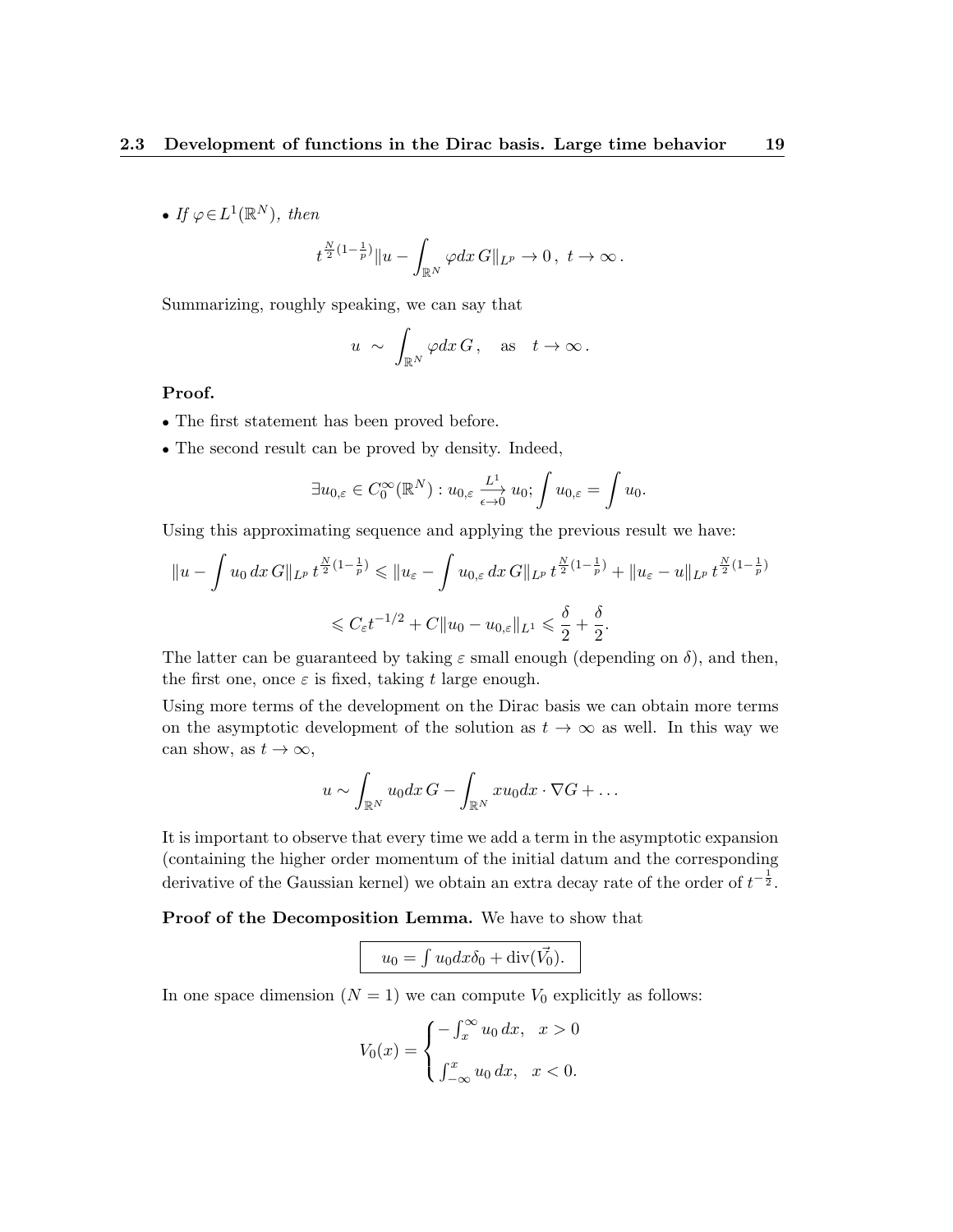For this function  $V_0$  we have

$$
\frac{dV_0}{dx} = u_0 \quad \text{for } x > 0, x < 0
$$

and

$$
[V_0]_{x=0} = -\int u_0 \, dx.
$$

Consequently,

$$
\frac{dV_0}{dx} = u_0 - \int u_0 dx \, \delta_0.
$$

In several space dimensions the same can be proved integrating along rays. We then obtain

$$
\vec{V_0} = -x \int_1^\infty t^{N-1} u_0(tx) dt.
$$

The same formula allows to get a  $L^p$ -version of the decomposition result. Applying Minkowski's inequality we get

$$
\|\vec{V_0}\|_{L^p_x} \leqslant \int_1^\infty t^{N-1} \|xu_0(tx)\|_{L^p_x} dt.
$$

Taking into account that

$$
||xu_0(tx)||_{L_p} = t^{-1-N/p} ||xu_0(x)||_{L_x^p} \le ||xu_0(x)||_{L_x^p} \int_1^\infty t^{N(1-\frac{1}{p})-2} dt
$$

we obtain

$$
\|\vec{V_0}\|_{L^p_x} \leqslant \|xu_0(x)\|_{L^p_x} \int_1^\infty t^{N(1-\frac{1}{p})-2} dt.
$$

The last integral converges if and only if

$$
N(1 - \frac{1}{p}) - 2 < -1 \Leftrightarrow N(\frac{p-1}{p}) - 2 < 1 \Leftrightarrow p < N/(N-1).
$$

This yields the following result:

### Theorem 2.1.  $(|9|)$

• Assume that  $1 \leq p \leq \frac{N}{N-1}$ , and  $f \in L^{1}(\mathbb{R}^{N})$ ,  $|x| f \in L^{p}(\mathbb{R}^{N})$  then there exists  $\vec{F} \in (L^p(\mathbb{R}^N))^N$  such that

$$
f = \int_{\mathbb{R}^N} f(x) dx \delta_0 + div \vec{F}.
$$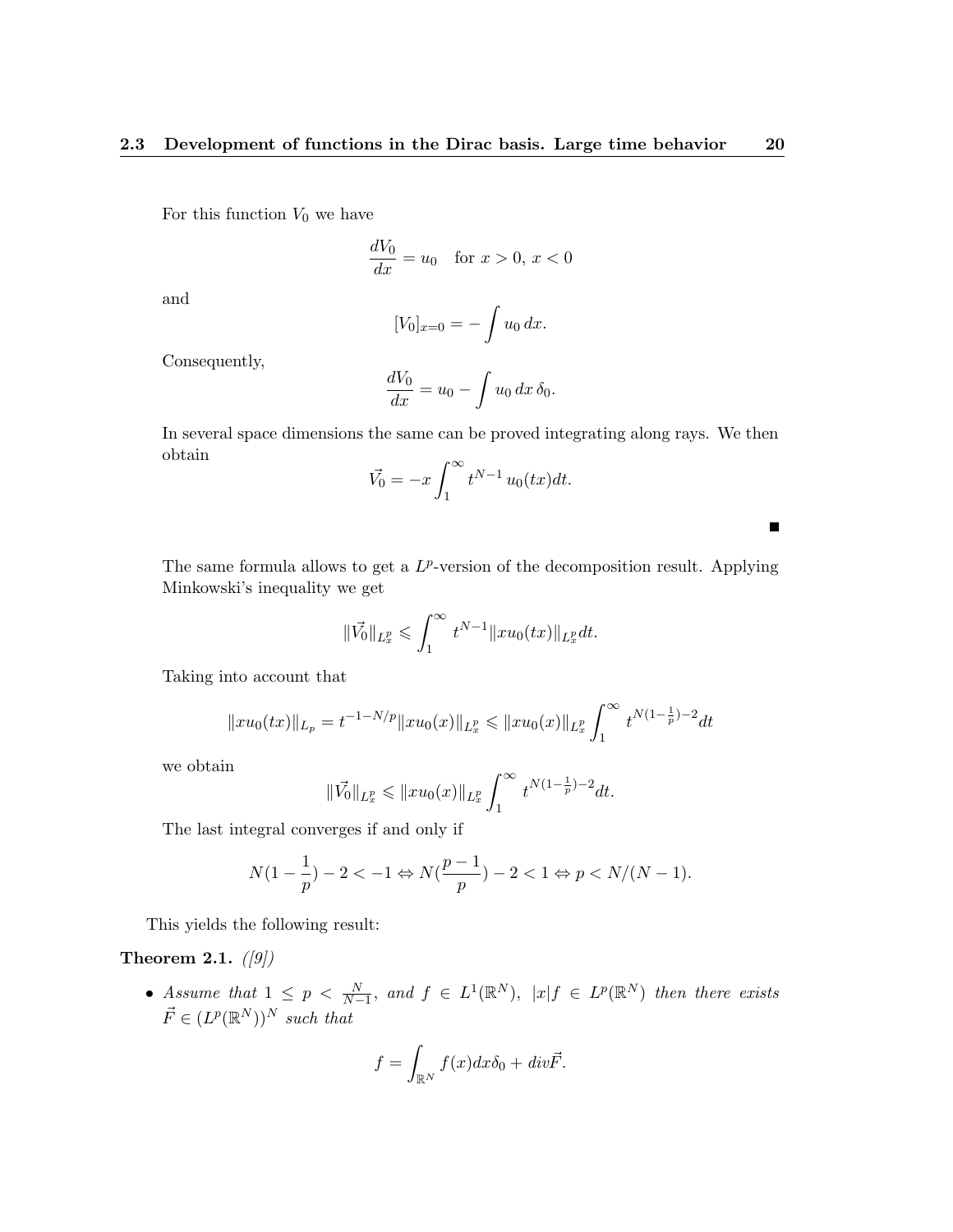• If  $\frac{N}{N-1} < p \leq \infty$ , under the assumption that  $|x| f \in L^p(\mathbb{R}^N)$  there exists  $\vec{F} \in L^p(\mathbb{R}^n)$ such that

$$
f = div(\vec{F}) .
$$

Proof. We indicate the main steps of the proof in the first case. The second one is left as an exercise.

• Case 1.  $1 \leq p < \frac{N}{N-1}$ . We set

$$
F_j = -\int_0^1 x_j f\left(\frac{x}{t}\right) \frac{1}{t^{N+1}} dt.
$$

Then,

$$
||F_j||_p \le \int_0^1 ||x_j f\left(\frac{x}{t}\right)||_p \frac{1}{t^{N+1}} dt = \int_0^1 t^{1+\frac{N}{p}} ||x f||_p \frac{1}{t^{N+1}} dt
$$
  
=  $||x f||_p \int_0^1 t^{N(\frac{1}{p}-1)} dt \le C(p, N) ||x f||_p$ 

with  $C(p, N) = \frac{p}{|N-(N-1)p|} < \infty \iff \frac{1}{p} - 1 > -\frac{1}{N} \iff p < \frac{N}{N-1}$ . The definition of the remainder term  $F_j$  can be motivated as follows:

$$
\langle f - \int_{\mathbb{R}^N} f \, dx \delta_0, \varphi \rangle = \int_{\mathbb{R}^N} f(x) \left[ \varphi(x) - \varphi(0) \right] \, dx
$$
  
= 
$$
\int_{\mathbb{R}^N} f(x) \int_0^1 x \cdot \nabla_x \varphi(tx) \, dt \, dx = - \int_{\mathbb{R}^N} \varphi(x) \operatorname{div} \underbrace{\left[ x \int_0^1 f \left( \frac{x}{t} \right) \frac{dx}{t^{N+1}} \right]}_{F}.
$$

Г

Higher order generalizations can also be easily obtained. In particular, it follows that

$$
f = \sum_{|\alpha| \leq k} \frac{(-1)^{|\alpha|}}{\alpha!} \int_{\mathbb{R}^N} f(x) x^{\alpha} dx D^{\alpha} \delta_0 + \sum_{|\alpha|=k+1} D^{\alpha} F_{\alpha},
$$

with  $F_{\alpha}$  belonging to  $L^1$ , under the assumption that  $f \in L^1(1+|x|^{k+1})$ .

Applying this decomposition results one can get the asymptotic expansion of solutions as  $t \to \infty$ .

Consider the Cauchy problem

$$
u_t - \Delta u = 0
$$

with initial datum  $\varphi = \varphi(x)$ .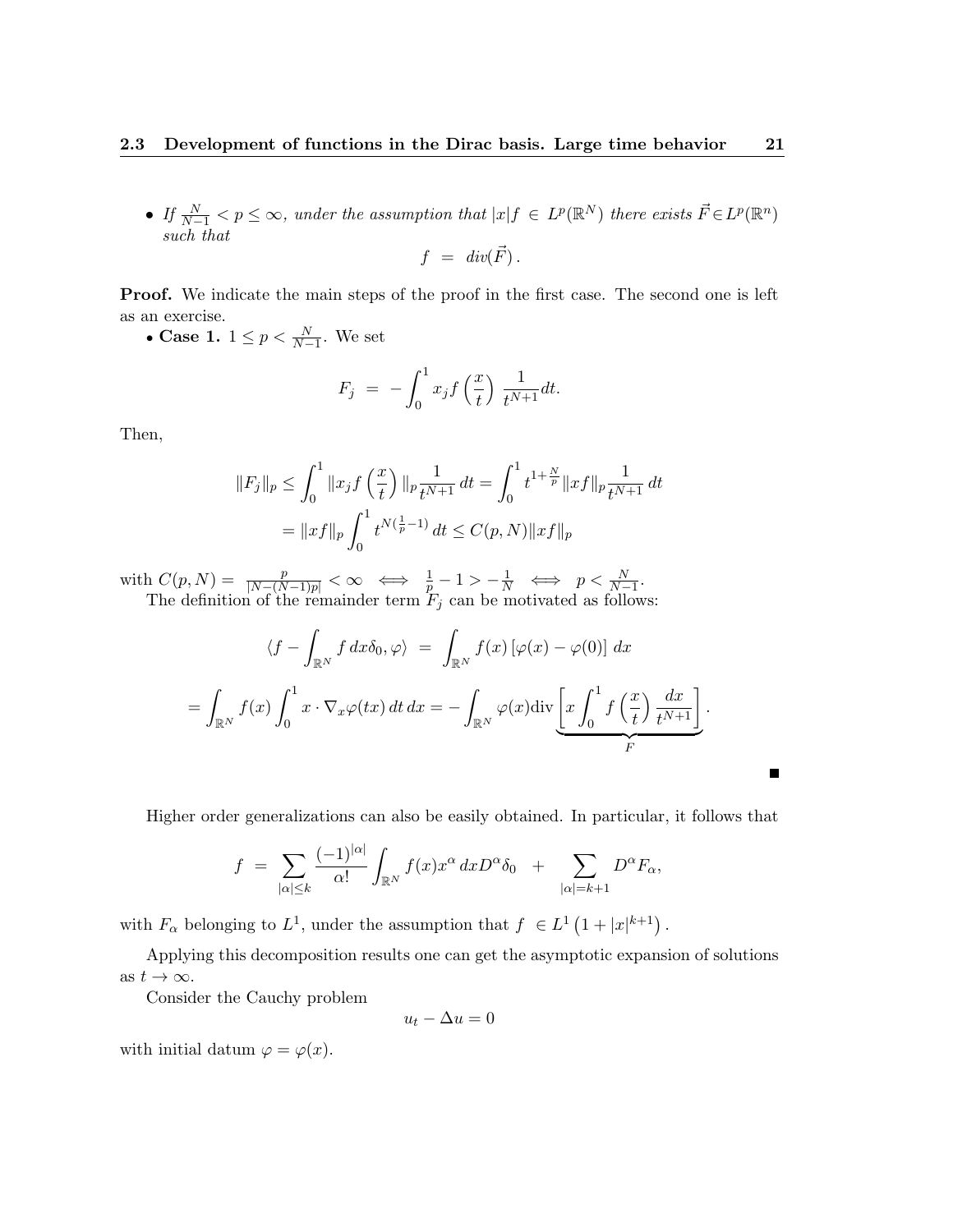We have,  $u = G * \varphi$  with, as indicated above,  $G = (4\pi t)^{-\frac{N}{2}} \exp \left(-\frac{|x|^2}{4t}\right)$  $\frac{|x|^2}{4t}$ . We know that

$$
G * D^{\alpha} \delta_0 = D^{\alpha} [G * \delta_0] = D^{\alpha} G.
$$

Applying then the decomposition formula

$$
\varphi = \sum_{|\alpha| \leq k} \frac{(-1)^{|\alpha|}}{|\alpha|!} \int_{\mathbb{R}^N} \varphi(x) x^{\alpha} dx D^{\alpha} \delta_0 + \sum_{|\alpha| = k+1} D^{\alpha} F_{\alpha}.
$$

we obtain

$$
u = \sum_{|x| \le k} \frac{(-1)^{|\alpha|}}{|\alpha|!} \int_{\mathbb{R}^N} \varphi(x) x^{\alpha} dx D^{\alpha} G + \underbrace{\sum_{|\alpha|=k+1} F_{\alpha} * D^{\alpha} G}_{R}
$$

with

$$
||R||_{L^p(\mathbb{R}^N)} \leq C_p |||x|^{k+1} \varphi||_{L^1(\mathbb{R}^N)} t^{-\frac{N}{2}(1-\frac{1}{p})-\frac{|\alpha|}{2}}.
$$

The later estimate is sharp.

The decomposition results we have proved on the basis of the Dirac delta and its derivatives are closely related with the Taylor power series expansion of the Fourier transform of the function to be developed. Indeed, the values of the Fourier transform and its derivatives at the origin can be easily computed

$$
\widehat{f}(\xi) = \int_{\mathbb{R}^N} f(x)e^{-2\pi ix\cdot\xi} dx
$$

$$
\widehat{f}(0) = \int_{\mathbb{R}^N} f(x) dx
$$

$$
D\widehat{f}(0) = -2\pi i \int_{\mathbb{R}^N} x f(x) dx
$$
...

Therefore, provided  $\widehat{f}$  is real analytic we have

$$
\widehat{f}(\xi) = \sum_{k=0}^{\infty} \frac{D^k \widehat{f}(0)}{k!} \xi^k.
$$

We get

$$
f(x) = \sum_{k=0}^{\infty} \frac{D^k \hat{f}(0)}{k!} \mathcal{F}^{-1}\left(\xi^k\right)
$$

which, taking into account that  $\hat{\delta}_0 = 1$ , i.e.  $\delta_0 = \mathcal{F}^{-1}(1)$ , and the resulting expressions for  $\mathcal{F}^{-1}(\xi^k)$ , yields the infinite order asymptotic expansion we have obtained rigorously at finite order in the previous results.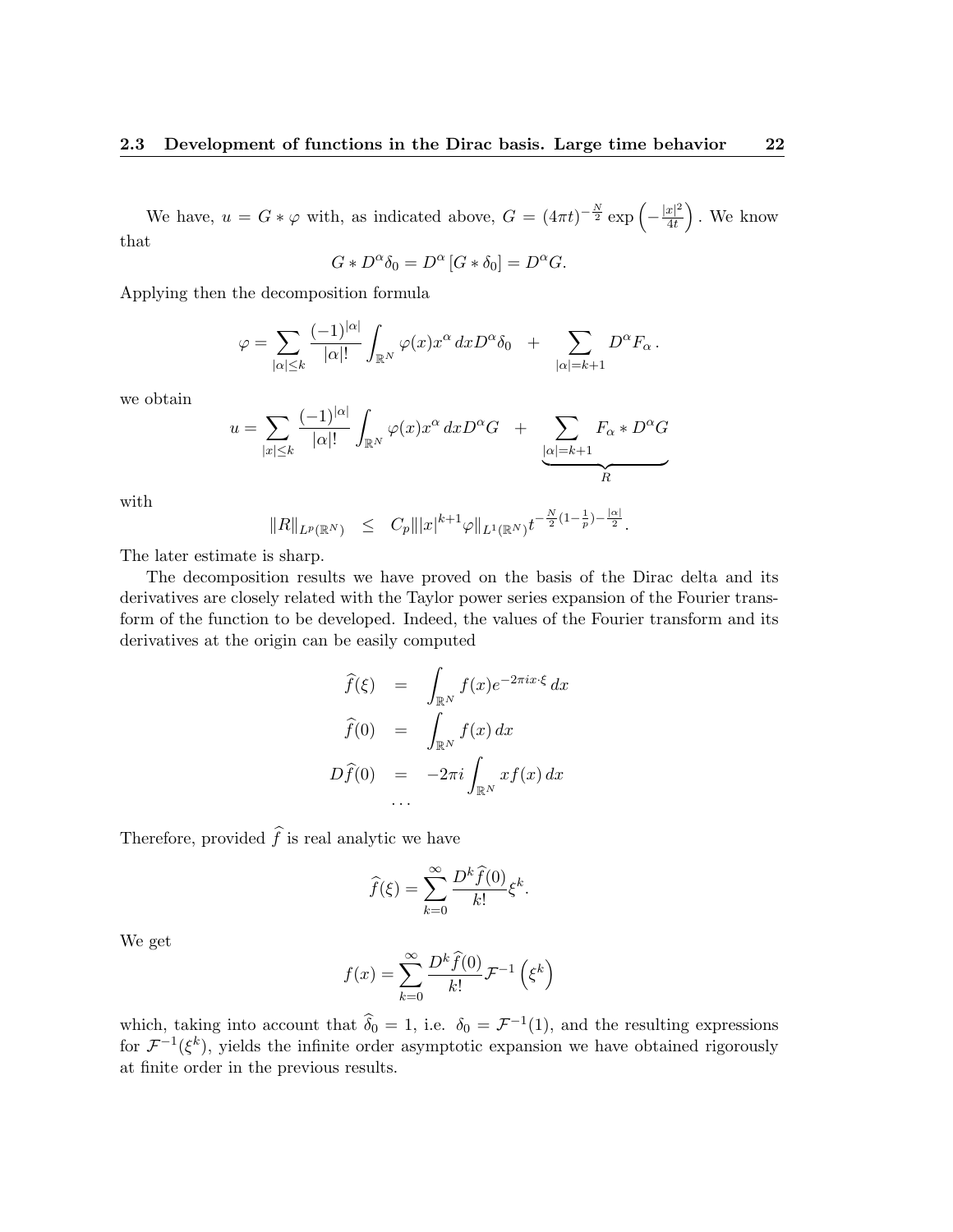The decomposition formulas obtained above are also closely related with Hardy inequalities. Indeed, observe that, for instance, the decomposition formula

$$
f = \int_{\mathbb{R}^N} f \, dx \delta_0 - \text{div}(\vec{F})
$$

(which holds, according to the previous results, when  $f \in L^1$ ,  $|x|f \in L^p$ ,  $1 \le p < \frac{N}{N-1}$ with  $\vec{F} \in (L^p)^N$  yields

$$
\left| \int_{\mathbb{R}^N} |x| f(x) \frac{\left[ \varphi(x) - \varphi(0) \right]}{|x|} dx \right| = \left| - \int_{\mathbb{R}^N} -\vec{F} \cdot \nabla \varphi \right| \leq \|\vec{F}\|_{L^p} \|\nabla \varphi\|_{L^{p'}} \leq C \|\, |x| f \|_{L^p} \|\nabla \varphi\|_{L^{p'}}
$$

if and only if  $1 \leq p \leq N/(N-1)$ . By duality this yields the Hardy inequality,

$$
\|\frac{\varphi(x)-\varphi(0)}{|x|}\|_{L^{p'}(\mathbb{R}^N)} \leq C_{p'}\|\nabla\varphi\|_{L^{p'}(\mathbb{R}^N)} \qquad \forall \varphi \in C_0^{\infty}(\mathbb{R}^N) \qquad N < p' \leq \infty.
$$

The reverse is also true the extremal case  $p = 1$  being excluded.

By the contrary, the decompostion formula

$$
f = \operatorname{div}(\vec{F}), \quad p > N/(N-1)
$$

yields

$$
\left| \int_{\mathbb{R}^N} |x| f(x) \frac{\varphi(x)}{|x|} dx \right| = \left| - \int_{\mathbb{R}^N} \vec{F}, \nabla \varphi dx \right| \leqslant ||\vec{F}||_{L^p} ||\nabla \varphi||_{L^{p'}} \leqslant c_p ||x| f ||_{L^p} ||\nabla \varphi||_{L^{p'}}
$$

and, consequently,

$$
\|\frac{\varphi(x)}{|x|}\|_{L^{p'}(\mathbb{R}^N)} \leqslant C_{p'}\|\nabla\varphi\|_{L^{p'}(\mathbb{R}^N)}
$$

which holds, when

$$
\frac{N}{N-1} < p \leqslant \infty \Leftrightarrow 1 \leqslant p' < N.
$$

This establishes the connection between the decomposition formulas on the Dirac basis and Hardy inegualities. Note however that, as we mentioned before, it is better to use the explicit formulas obtained above, without using Hardy inequalities and duality, to avoid the problems related with the extremal cases  $p = 1, \infty$ .

The problem of obtaining sharp properties of the function  $f$  guaranteeing that the infinite order expansion

$$
f = \sum_{|\alpha|} \frac{(-1)^{|\alpha|}}{\alpha!} \int_{\mathbb{R}^N} f(x) x^{\alpha} dx D^{\alpha} \delta_0
$$

holds true is open.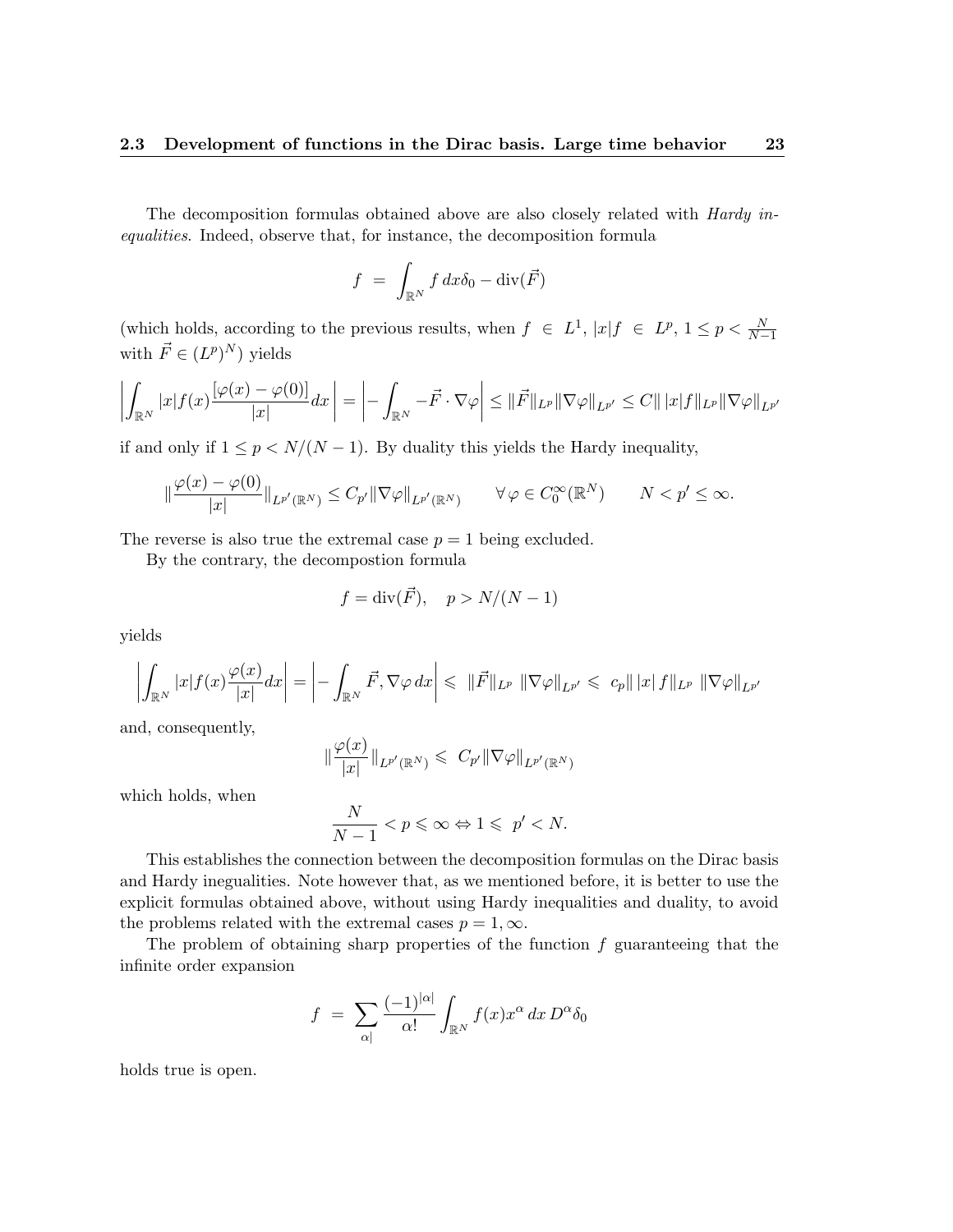#### 2.4 Scaling: A basic tool for computing asymptotics.

We have shown that, using multipliers and integration by parts, one can get sharp  $L^p(\mathbb{R}^N)$ estimates and that this method applies as well for a number of nonlinear parabolic equations (see [[27]). However, obviously, in the nonlinear context, there is no explicit convolution formula for solutions allowing to obtain the asymptotic expansion. In this case scaling arguments are very useful although they give, in principle, only the first term of the expansion. Note also that, as pointed out in [28], the asymptotic behavior might be extremely complex.

Let us consider again the Cauchy problem

$$
\begin{cases} u_t - \Delta u = 0 & \mathbb{R}^N \quad t > 0 \\ u(x, 0) = \varphi(x) & \mathbb{R}^N. \end{cases}
$$

We know that

$$
\varphi \in L^1(\mathbb{R}^N) \Rightarrow \|u(t)\|_p \leqslant C_p t^{-\frac{N}{2}(1-\frac{1}{p})} \|\varphi\|_{L^1(\mathbb{R}^N)}.
$$

We now use the scaling argument. For, we introduce the rescaled family

$$
u_{\lambda}(x,t) = \lambda^N u(\lambda x, \lambda^2 t), \quad \lambda > 0.
$$

It is easy to see that, for each  $\lambda > 0$ ,  $u_{\lambda}$  solves the heat equation as well:

$$
\begin{cases} u_{\lambda,t} - \Delta u_{\lambda} = 0 & \mathbb{R}^N, \ 0 < t < 1 \\ u_{\lambda}(0) = \varphi_{\lambda} = \lambda^N \varphi(\lambda x). \end{cases}
$$

At this point it is important to observe that the initial data of the rescaled family of solutions satisfy

$$
\varphi_{\lambda} \longrightarrow \int\limits_{\mathbb{R}^N} \varphi(x) \, dx \, \delta_0, \quad \lambda \to \infty.
$$

On the other hand, the decay rate of the solution  $u$  in  $L^p$  yields uniform bounds on the rescaled family of solutions  $u_{\lambda}$ :

$$
||u_{\lambda}(t)||_{p} \leqslant C_{p} t^{-\frac{N}{2}(1-\frac{1}{p})}, 0 < t < 1.
$$

This inequality holds uniformly on  $\lambda$  with a constant  $C_p$  independent of this parameter.

This estimate, together with the regularizing effect of the heat equation allows showing that,  $u_{\lambda}$  is relatively compact in  $L^p(\mathbb{R}^N)$  for all  $1 \leq p \leq \infty$ , for each  $t > 0$ . In fact compactness holds in  $C([\tau, 1]; L^p(\mathbb{R}^N))$ , for all  $0 < \tau < 1$ . Let v be the limit of  $u_\lambda$ , after extraction of a suitable subsequence:

$$
u_\lambda \to v, \ \lambda \to \infty.
$$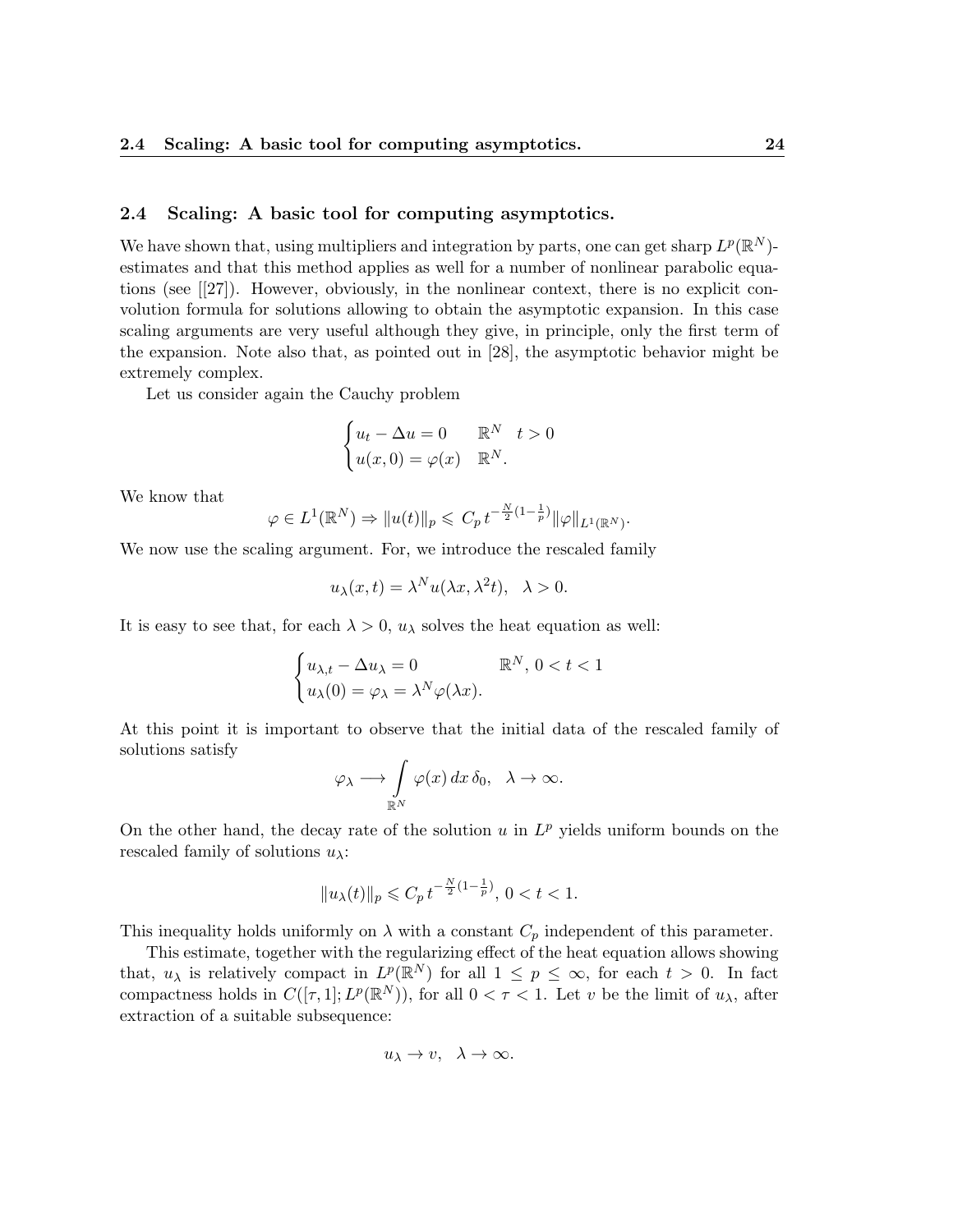One can show that the limit  $v$  is the solution of

$$
\begin{cases} v_t - \Delta v = 0 & \text{in } \mathbb{R}^N \times (0, 1) \\ v(0) = \int_{\mathbb{R}^N} \varphi \, dx \, \delta_0. \end{cases}
$$

By uniqueness of the fundamental solution  $v = \int \varphi \, dx \, G$ . Consequently the limit holds along the whole familiy  $\lambda \to \infty$ .

Then

$$
u_{\lambda}|_{t=1} \stackrel{\lambda \to \infty}{\longrightarrow} \int_{\mathbb{R}^N} \varphi dx \, G|_{t=1} \, in \quad L^p(\mathbb{R}^N),
$$

for all  $1 \leq p \leq \infty$ . This turns to be equivalent to the fact that

$$
||u(t)|| - \int_{\mathbb{R}^N} \varphi dx \, G||_{L^p(\mathbb{R}^N)} t^{\frac{N}{2}(1-\frac{1}{p})} \longrightarrow 0.
$$

This is precisely the first term in the asymptotic expansion we got through the explicit representation formula of solutions.

Summarizing, we see that sharp  $L^p$  decay estimates, together with the regularizing effect of parabolic equations (to gain compactness), scaling arguments and the uniqueness of the limit characterized as the solution of the limit system, allow obtaining the first term of the asymptotic expansion of the solution as  $t \to \infty$ .

This method works for much more general problems (variable coefficients, nonlinearities, etc.) but fails to give a complete asymptotic expansion.

In fact, as we show by means of the explicit representation formula, when the initial datum  $\varphi$  satisfies the further property that  $|x|\varphi(x) \in L^1(\mathbb{R}^N)$ , then we gain an extra decay rate of the order of  $t^{-1/2}$ . The scaling argument above in itself does not yield this extra information.

We have also mentioned above that this method allows exhibiting, in some particular cases a much more complex asymtotic behavior of solutions. We shall briefly discuss this matter in the following subsection.

#### 2.5 How Universal is the Law of Asymptotic Simplification ?

Let us consider now the Cauchy problem for a linear parabolic equation with variable coefficients:

$$
\begin{cases} u_t - \operatorname{div}(a(x)\nabla u) = 0 & \mathbb{R}^N, t > 0 \\ u(0) = \varphi, \end{cases}
$$

where

$$
0 < \alpha \le a(x) \le \beta \le \infty \quad \text{a.e. } \in \mathbb{R}^N.
$$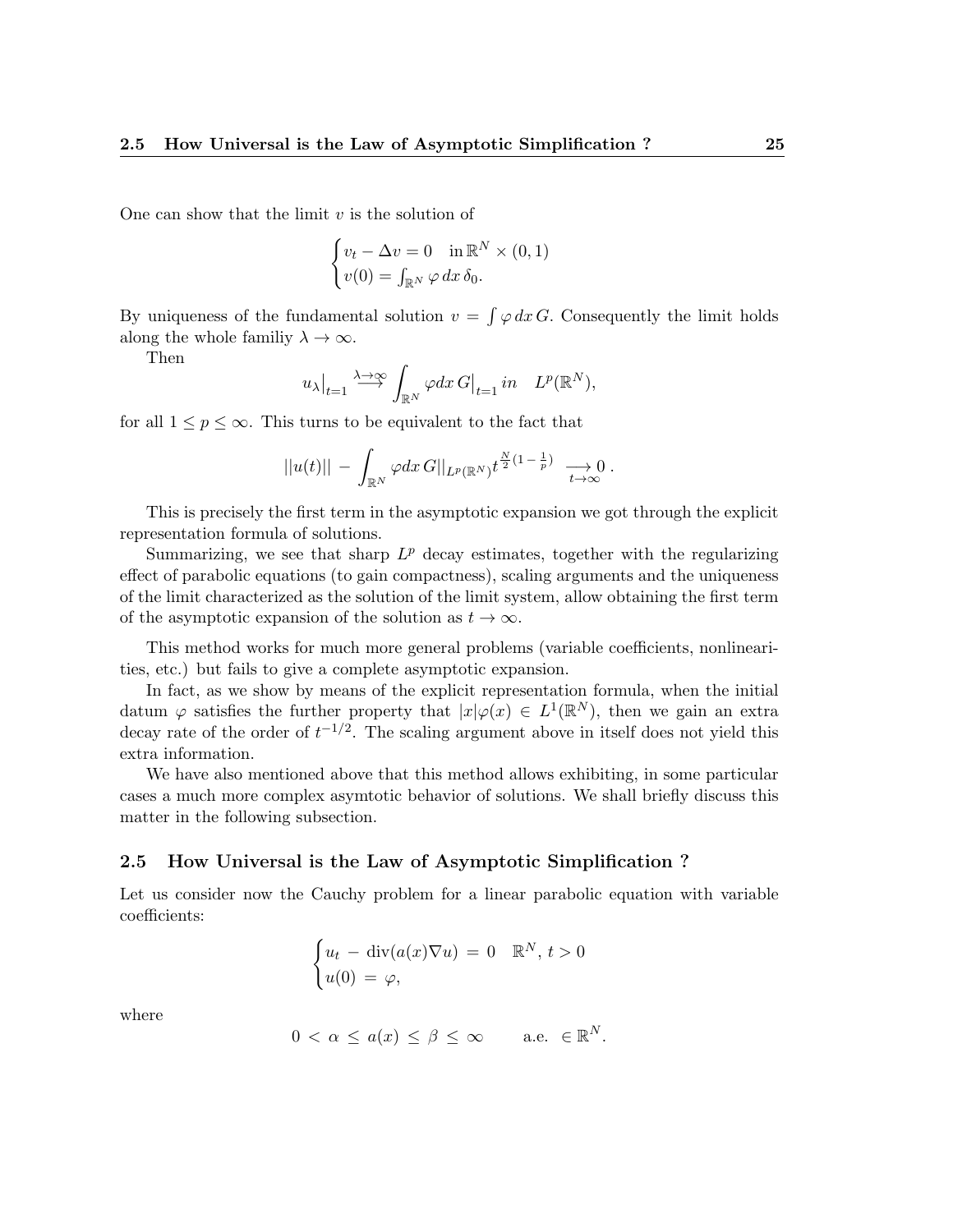For this equation, the argument above, based on mutiplying the equation by powers of the solution, and integration by parts, yields the same decay rate as for the constant coefficient heat equation. Namely, it follows that

$$
||u(t)||_p \leq C_p t^{-\frac{N}{2}(1-\frac{1}{p})} ||\varphi||_1.
$$

Let us now perform the scaling argument. For, introduce the rescaled family of solutions:

$$
u_{\lambda} = \lambda^N u(\lambda x, \lambda^2 t).
$$

In this case they satisfy

$$
\begin{cases} u_{\lambda,t} - \operatorname{div}(a(\lambda x) \nabla u_{\lambda}) = 0 \\ u_{\lambda}(0) = \varphi_{\lambda} = \lambda^N \varphi(\lambda x) \longrightarrow \int \varphi dx \, \delta_0. \end{cases}
$$

Note that, in this case, due to the presence of the variable coefficient, the equation associated with  $u_{\lambda}$  depends on  $\lambda$ . In other words, the equation is not invariant under the scaling transformation. It is then important to analyze how does  $a(\lambda x)$  behave as  $\lambda \to \infty$ . There are several cases to be distinguished:

• Periodic case: Assume that  $a = a(x)$  is  $[0,1]^N$ -periodic i.e. it is periodic of period one in each of the N space variables. Then,  $a_{\lambda} = a(\lambda x)$  is  $[0, \frac{1}{\lambda}]$  $\frac{1}{\lambda}$ ]<sup>N</sup>-periodic and

$$
a_{\lambda} \stackrel{\lambda \to \infty}{\longrightarrow} \bar{a} = \int_{[0,1]^N} a \, dy \, , \quad \lambda \to \infty.
$$

weakly-<sup>\*</sup> in  $L^{\infty}(\mathbb{R}^N)$ .

But, contradicting the first intuition, in this case the limit  $v$  of the rescaled solutions  $u_{\lambda}$  does not satisfy the equation

$$
v_t - \bar{a}\Delta v = 0.
$$

Indeed, the theory of Homogenization guarantees that the limit function solves the homogenized equation

$$
v_t - \operatorname{div}(A^*\nabla v) = 0,
$$

where  $A^*$  is a constant coefficient symmetric and elliptic matrix that does not coincide with  $\bar{a}I$  except in the trivial case where the coefficient  $a = a(x)$  is constant. For instance, in one space dimension  $(N = 1)$ , the homogenized coefficient  $A^*$  is

$$
A^* = \left(\int_0^1 \frac{1}{a} \, dy\right)^{-1}
$$

which does indeed differ from the average  $\bar{a}$  of a except when a is constant.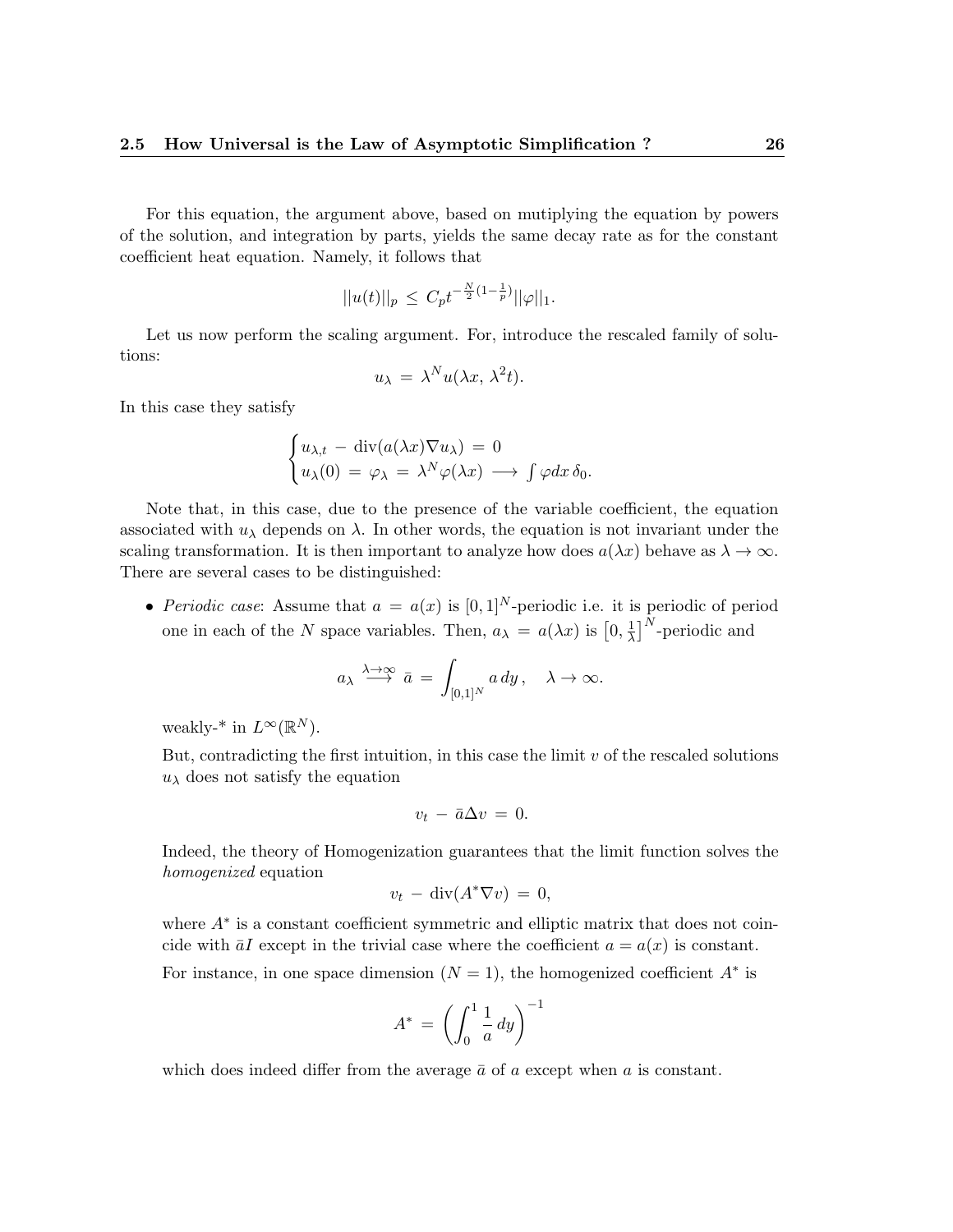This can be easily seen in the context of the elliptic equation

$$
-(a(\lambda x)u'_{\lambda})' = f.
$$

Indeed, explicit computations yield

$$
a(\lambda x)u'_{\lambda} = -\int_{-\infty}^{x} f
$$

and

$$
u'_{\lambda} = -\frac{1}{a(\lambda x)} \int f \longrightarrow -\int \frac{1}{a} \int_{-\infty}^{x} f.
$$

Consequently,

$$
u_\lambda\, \longrightarrow\, v\, \, \mathcal{D}'
$$

 $-a^*v'' = f$ 

where  $v$  solves

with

$$
a^* \,=\, \left(\displaystyle\int \,\frac{1}{a}\right)^{-1}.
$$

But although the analysis of this case is not straightforward, the periodic coefficient case is an easy one. In fact, using Block waves one can get a complete asymptotic expansions of solutions as  $t \to \infty$  (see [10] and [21]).

• Asymptotically Constant Difussion: Assume now that

$$
a(x) = 1 + \epsilon(x), \quad \epsilon(x) \to 0, |x| \to \infty.
$$

Then,

$$
a(\lambda x) = 1 + \epsilon(\lambda x) \to 1, \quad \lambda \to \infty, \text{ a.e. } x \in \mathbb{R}^N.
$$

In this case the limit v of the rescaled solutions  $u_{\lambda}$  does indeed satisfy

$$
\begin{cases} v_t - \Delta v = 0 \\ v(0) = \int_{\mathbb{R}^N} \varphi(x) \, dx \, \varphi_0, \end{cases}
$$

and therefore

$$
v\,=\,\int_{\mathbb{R}^N}\varphi(x)\,dx\,G\,.
$$

We refer to  $[?]$  for a further analysis of this case.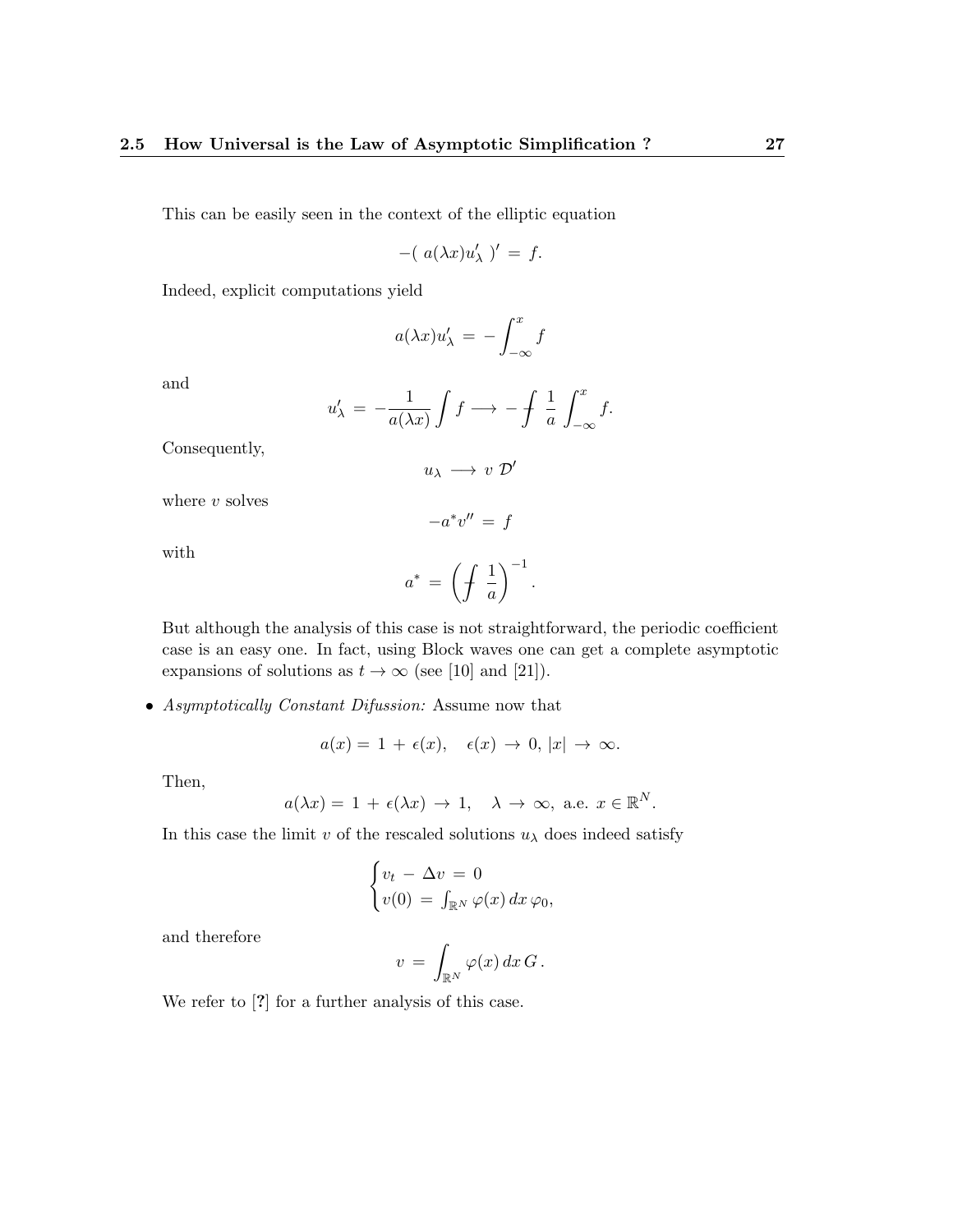So far, in all the examples, asymptotic simplification occurs and solutions behave as a gaussian process in a suitable homogeneous medium. But this is not true for all coefficients  $0 < \alpha \leq a(x) \leq \beta < \infty$  since complexity arises as well. The following holds: Lemma. ([28])

Given any sequence  ${f_j}_{j\in\mathbb{N}}$ , bounded in  $L^{\infty}(\mathbb{R}^N)$ , we can construct a function  $g \in$  $L^{\infty}(\mathbb{R}^N)$  such that the weak-\* accumulation points of the rescaled family

$$
g_{\lambda}(x) = g(\lambda x) \quad \text{ as } \lambda \to \infty
$$

contain the closure of the sequence  ${f_j}_{j\in\mathbb{N}}$  on the weak-\* topology.

In particular, for a suitable g, theset of accumulation points of the family  $\{g_{\lambda}\}\$  may cover a ball in  $L^{\infty}(\mathbb{R}^N)$ .

Proof. The Lemma can be easily proved by the "zooming method" that we describe briefly.

We first cut each function  $f_i$  in the annulus  $2^{-j}$  <  $|x|$  <  $2^{j}$  and then zoom it with a zooming factor  $\lambda_{ij} > 0$ . In this way we get the new function

$$
f_{ij}(x) = f_i\left(\frac{x}{\lambda_{ij}}\right) \qquad 2^{-j}\lambda_{ij} < |x| < 2^j\lambda_{ij}.
$$

We arrange all these annulae so that they become disjoint by choosing appropriate values of  $\lambda_{ij}$  and then define the function g as being

$$
g(x) = f_i\left(\frac{x}{\lambda_{ij}}\right)
$$
 in each of the annulae.

We then consider the rescaled family  $g_{\lambda} = g(\lambda x)$ . It is important to observe that, along the sequence  $\lambda = \lambda_{ij}, g_{\lambda} \equiv f_i$ . Therefore, the function  $f_i$  is included in the set of accumulation points of  $g_{\lambda}$  and this for all indexes i.

This concludes the proof of the Lemma.

This has important consequences in the asymptotic behavior of solutions of parabolic equations with coefficients having the structure of the function  $q$  in the Lemma. Indeed, consider for instance the parabolic equation with variable density

$$
\rho(x) u_t - \Delta u = 0.
$$

The density  $\rho$ , according to the previous Lemma, can be chosen such that the set of accumulation points of the rescaled family  $\rho_{\lambda}$  contains any sequence  $\{f_j\}$ . The accumulation points of the rescaled family of solutions  $u_{\lambda}$  then solve the limiting equations

$$
\begin{cases} f_j(x) v_t - \Delta v = 0 \\ v(0) = \int_{\mathbb{R}^N} \varphi \, \delta_0, \end{cases}
$$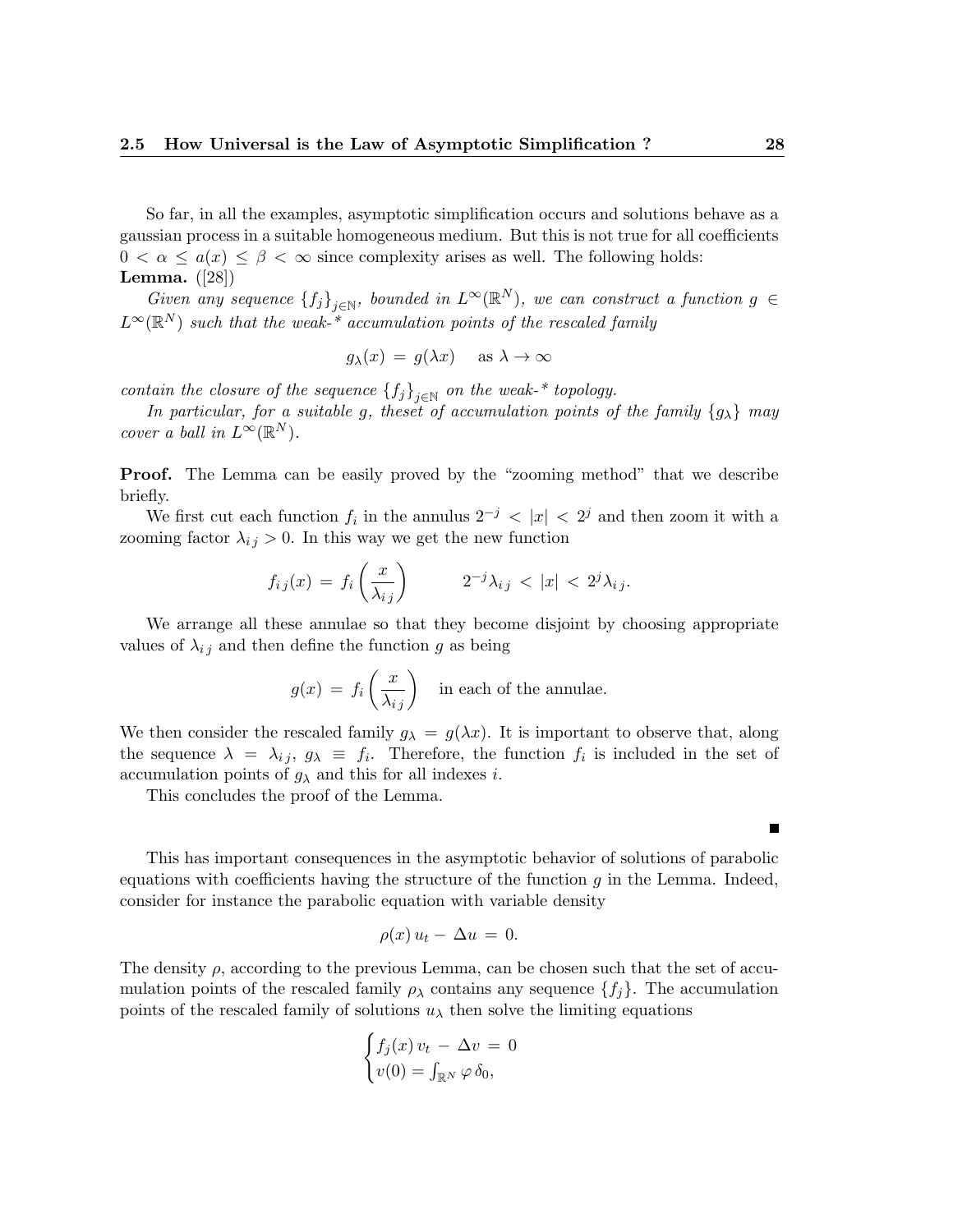for  $j \geq 1$ .

Consequently, the set of accumulation points of the rescaled family  $u_\lambda$  contains the whole family of fundamental solutions  $G_j$  of these equations, i.e.

$$
\lim_{\lambda \to \infty} u_{\lambda} \supset \left\{ \int \varphi \, dx \, G_1, \, \int \varphi \, dx \, G_2, \, \int \varphi \, dx \, G_3 \, \ldots \right\}.
$$

This shows that, although for some important cases asymptotic simplication occurs, the large time asymptotic behavior may be quite complex in general. The problem of obtaining a complete asymptotic expansion to any order for general variable coefficient parabolic equations is still open. We refer to [28] for a deeper discussion of this issue.

### 3 The Wave Equation

#### 3.1 The Dirichlet problem

Let us consider now the wave equation in a bounded domain  $\Omega$  with Dirichlet boundary conditions:

$$
\begin{cases} u_{tt} - \Delta u = 0 & \Omega \times (0, \infty) \\ u|_{\partial \Omega} = 0 \\ u(0) = u_0, u_t(0) = u_1 \text{ in } \Omega. \end{cases}
$$

It is a model for the vibrations of strings and membranes and also for the propagation of acoustic waves.

This system is well-posed in the energy space  $H_0^1(\Omega) \times L^2(\Omega)$ . Then, given  $u_0 \in H_0^1(\Omega)$ ,  $u_1 \in L^2(\Omega)$  there exists a unique solution  $u \in C([0,\infty);H_0^1(\Omega))$   $\cap$  $C^1([0,\infty); L^2(\Omega))$ . Moreover, the energy

$$
E(t) = \frac{1}{2} \int_{\Omega} \left[ |\nabla u(x, t)|^2 + u_t^2(x, t) \right] dx
$$

is conserved in time, i.e.

$$
E(t) = E(0), \forall t > 0.
$$

This system exhibits the following features that are in opposition with those characterizing the heat equation:

- The system is purely conservative.
- The system lacks of smoothing properties.
- The system is time reversible.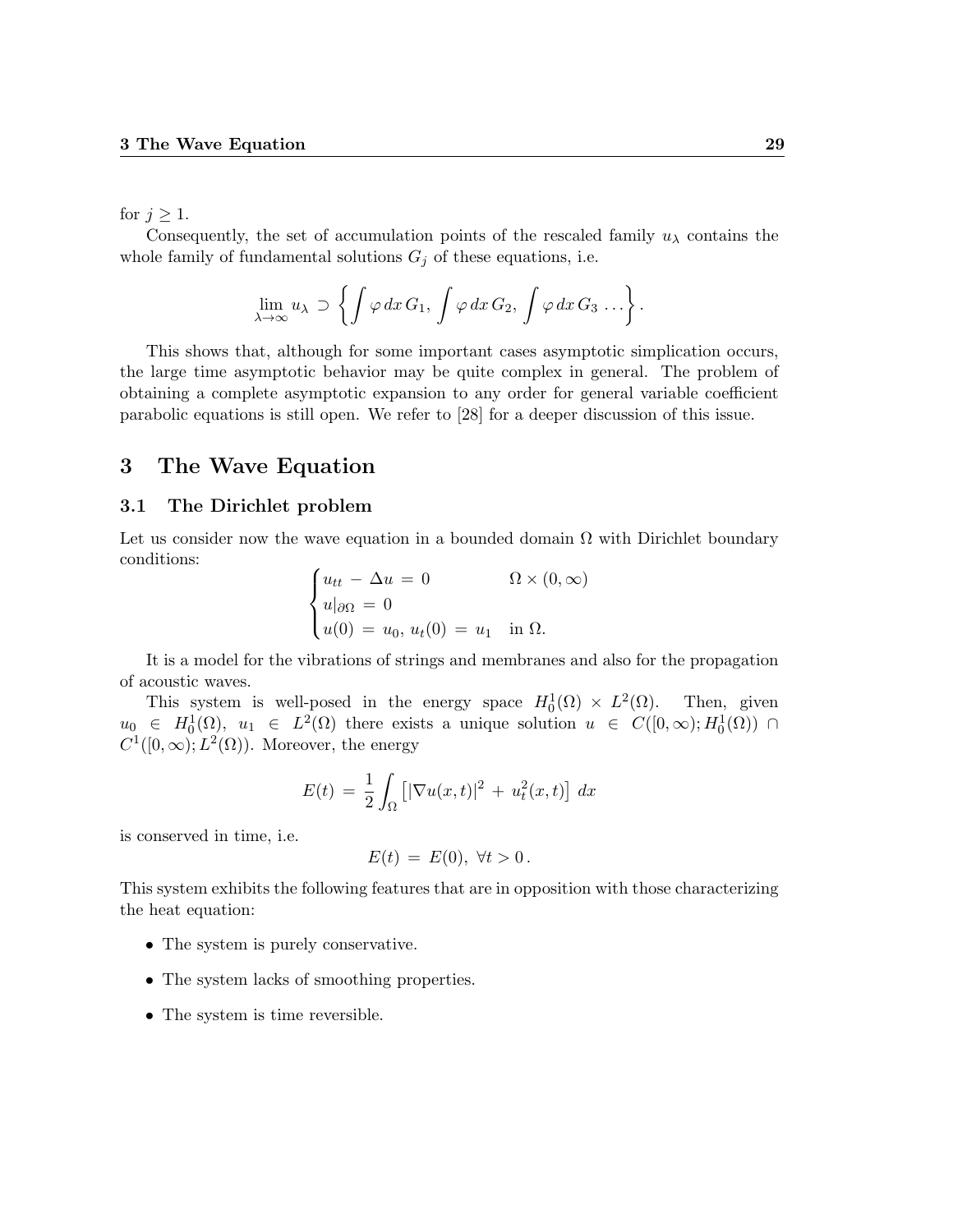The property of conservation of energy can be easily proved by the energy method. In this case, multiplying the equation by  $u_t$  and integrating by parts we get

$$
\frac{dE}{dt} = \int_{\Omega} u_{tt} u_t + \nabla u \cdot \nabla u_t dx = \int_{\Omega} (u_{tt} - \Delta u) u_t dx = 0.
$$

Solutions of the wave equation can be easily developed in Fourier series. Consider again the eigenvalue problem

$$
\begin{cases}\n-\Delta \phi_j(x) = \lambda_i \phi_j(x) & \Omega \\
\phi_j\big|_{\partial\Omega} = 0 & j = 1, 2, \dots\n\end{cases}
$$

Then

$$
u(x,t) = \sum_{j=1}^{\infty} \left( a_j \cos(\sqrt{\lambda_j} t) + \frac{bj}{\sqrt{\lambda_j}} \sin(\sqrt{\lambda_j} t) \right) \phi_j(x),
$$

where  ${a_j}$  and  ${b_j}$  are the Fourier coefficients of the initial data

$$
u_0(x) = \sum_{j=1}^{\infty} a_j \phi_j(x), \quad u_1(x) = \sum_{j=1}^{\infty} b_j \phi_j(x).
$$

In other words:

$$
u = \sum_{k=1}^{\infty} u_k(t) \phi_k(x)
$$

where

$$
\begin{cases} u''_k + \lambda_k u_k = 0, & t > 0\\ u_k(0) = a_k, u'_k(0) = b_k, & k = 1, ..., \infty \end{cases}
$$

Consequently, the wave equation is equivalent to a system of infinitely many uncoupled harmonic oscillators.

### 3.2 The Damped Wave Equation

The system above is purely conservative. But in most physical systems friction is present. Friction or damping is also a very efficient way for stabilizing engineering systems. This was already observed by L. Maxwell in his work "Governors" on the dynamical properties of the steam-engine in the end of XIX-th century.

The damped wave equation reads as follows

$$
\begin{cases}\nu_{tt} - \Delta u + du_t = 0 & \Omega \times (0, \infty) \\
u = 0 & \partial \Omega \times (0, \infty) \\
u(0) = u_0, u_t(0) = u_1 & \Omega\n\end{cases}
$$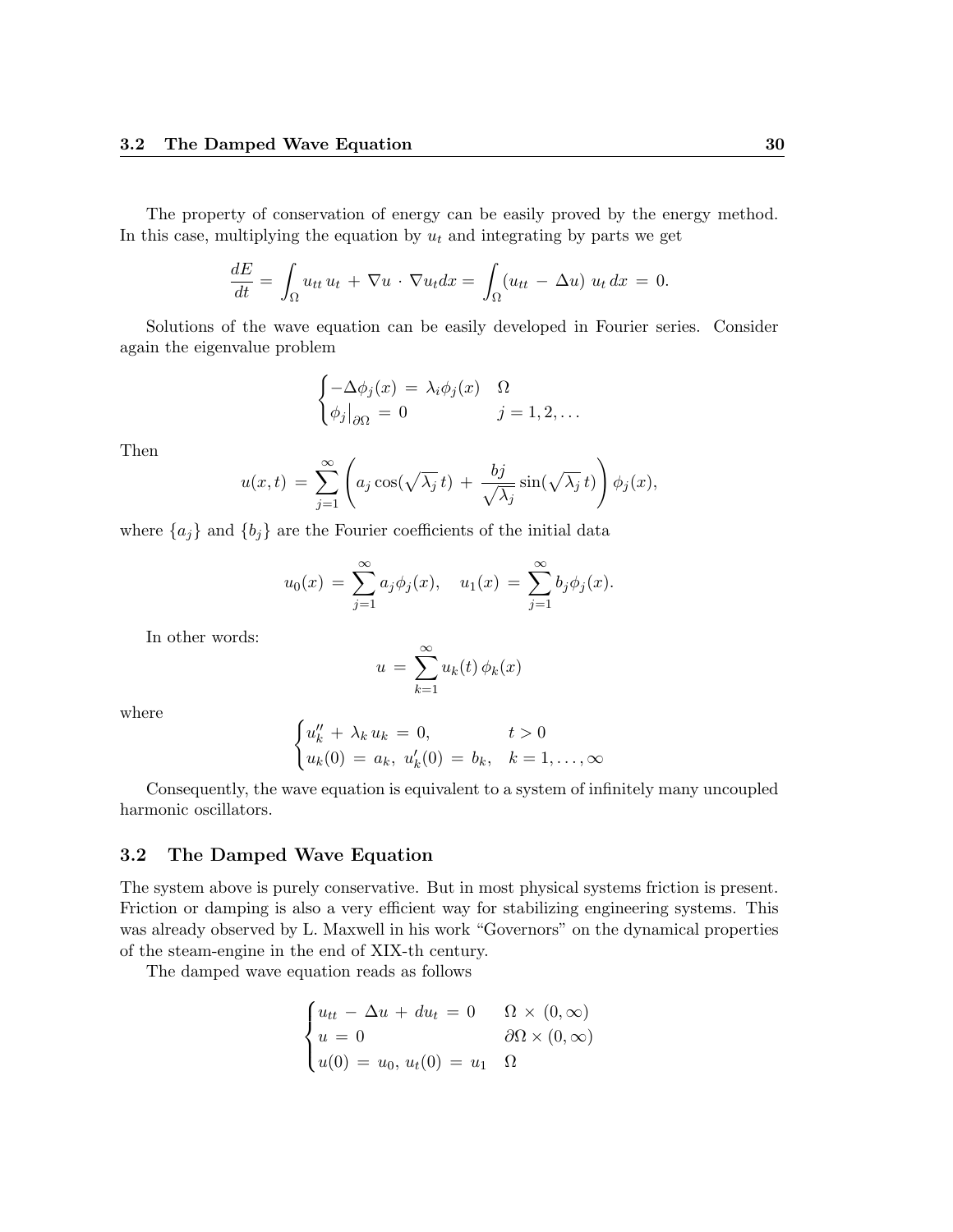where  $d > 0$  is the damping coefficients.

The energy method yields the following energy dissipation law

$$
\frac{dE}{dt} = -d \int_{\Omega} u_t^2 \leq 0.
$$

The following questions arise naturally: *Does*  $E(t) \rightarrow 0, t \rightarrow \infty$  ? and, if yes, *How* Fast ?

In this case the Fourier method yields the following representation formula

$$
u = \sum_{k=1}^{\infty} u_k(t) \phi_k(x)
$$

where the coefficients  $u_k$  obey the ODE

$$
u_k'' + \lambda_k u_k + du'_k = 0.
$$

The two roots of the characteristic polynomial are

$$
r_k = \frac{-d \pm \sqrt{d^2 - 4\lambda_k}}{2}.
$$

Accordingly, two cases have to be distinguished:

- $\bullet\,d\,\leq\,2$ √  $\overline{\lambda_1}$   $\Rightarrow$  Re( $r_k^{\pm}$  $(\frac{1}{k}) = -\frac{d}{2}$  $\frac{d}{2}$ ,  $\forall k$
- $\bullet$   $d > 2$ √  $\overline{\lambda_1} \Rightarrow \exists$  finite number of real eigenvalues.

But, always, independently of the value of the damping constant  $d > 0$  it follows that:

$$
\max_{k} \text{Re}(r_k) \geq \max_{k} \text{Re}(r_k) \Big|_{d=2\sqrt{\lambda_1}} = -\sqrt{\lambda_1}.
$$

This means that, among the class of constant dampers, the one that produces the best This means that, among the class of constant dampers, the one that produces the best<br>decay rate for the energy is  $d = 2\sqrt{\lambda_1}$  in which case the energy decays exponentially with a rate  $-2\sqrt{\lambda_1}$ .

In particular it is not true, as one could expect in a first approach, that increasing the In particular it is not true, as one could expect in a first approach, that increasing the damping constant necessarily yields a better decay rate. This occurs for  $0 \le d \le d = 2\sqrt{\lambda_1}$ but it is not longer true for  $d > 2\sqrt{\lambda_1}$ . This phenomenon is referred to as "overdamping" in the engineering literature.

One can do much better by means of non-constant damping coefficients. But the corresponding spectral problem is not easy to deal with, since it is not self-adjoint.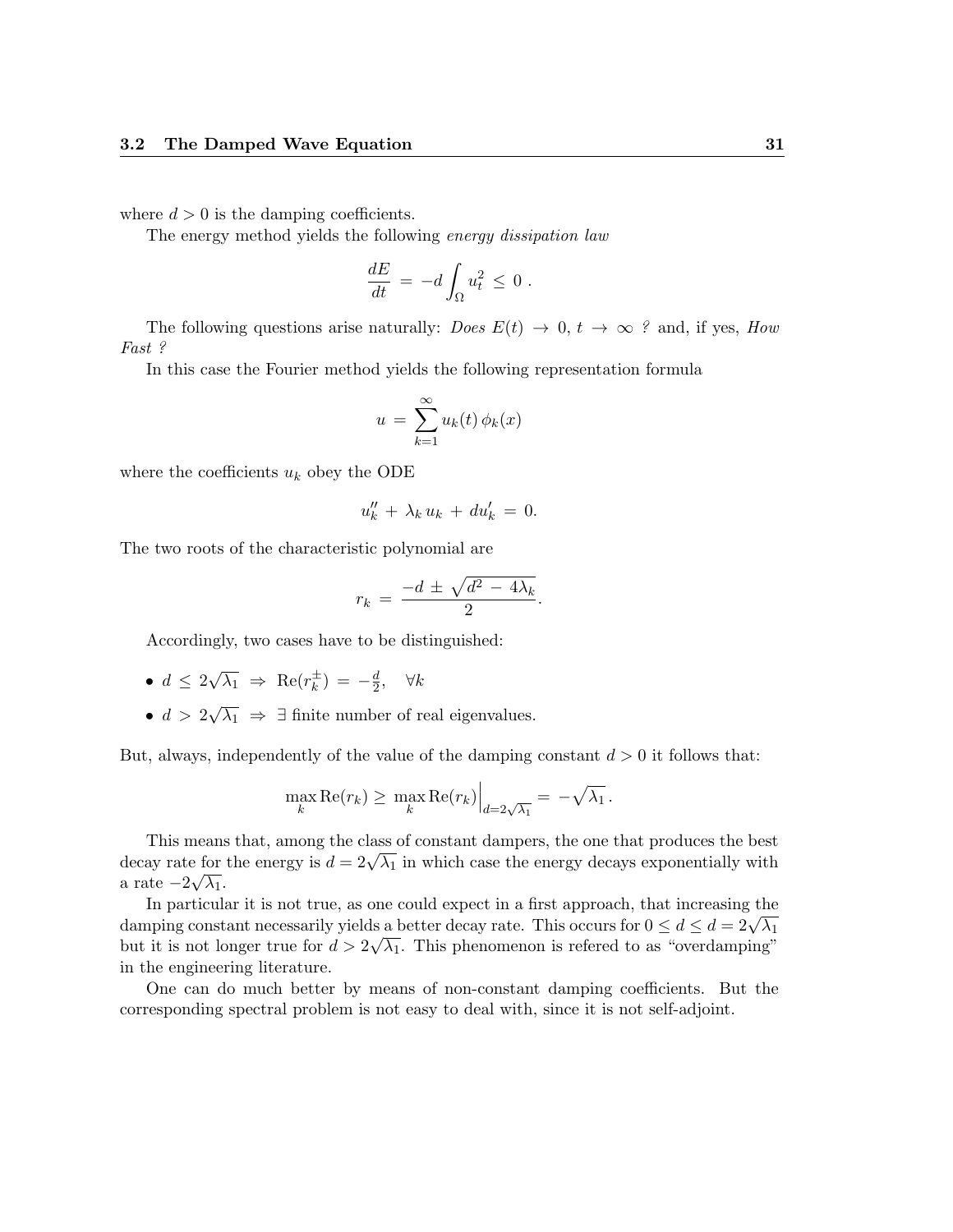#### 3.3 Boundary damping

An interesting example is the one related with the wave equation with boundary damping which leads to a new phenomenon: the *vanishing waves*.

Consider the  $1 - d$  wave equation

$$
\begin{cases}\nu_{tt} - u_{xx} = 0, & 0 < x < 1, t > 0 \\
u(0, t) = 0, & t > 0 \\
u_x(1, t) + u_t(1, t) = 0, & t > 0 \\
u(x, 0) = u_0(x), u_t(x, 0) = u_1(x), & 0 < x < 1.\n\end{cases}
$$

The energy dissipation law now reads as follows:

$$
\frac{dE}{dt}(t) = -u_t^2(1,t)
$$

In this particular case not only solutions decay exponentially as  $t \to \infty$ . But, in fact, solutions vanish in finite time  $(T = 2)$ . This is closely related with the fact that the spectrum of the system is empty and indicates that the evolution process under consideration is highly irreversible.

To prove this property of vanishing of waves it is convenient to decompose the d'Alembert operator in two first order transport equations:

$$
u_{tt} - u_{xx} = (\partial_t + \partial_x)(\partial_t - \partial_x)u = 0
$$

A simple analysis<sup> $\ddagger$ </sup> of the behavior of solutions along characteristic lines allows showing that the vanishing of waves property is indeed true in time  $T = 2$ . Of course, at this level, the fact that in the dissipative boundary condition  $u_x(1,t) + u_t(1,t) = 0$  one of these transport operators appears plays a key role.

But this example is impossible to reproduce for general equations or higher dimensional situations and it is very specific to the  $1 - d$  wave equation with constant coefficients. In fact it does not even hold for the  $1 - d$  wave equation with variable coefficients (see [7]).

The boundary conditions for which solutions vanish in final time are often refered to as transparent boundary conditions since, as the analysis of this  $1 - d$  models shows, waves, when reaching the dissipative boundary condition are not reflected at all. Transparent boundary conditions are very useful in numerics since they allow reproducing in a bounded domain the properties of the Cauchy problem in the whole space. The fact of being able to reduce the problem to solving a system in a bounded domain, of course, reduces significantly the computational cost of the numerical method.

<sup>&</sup>lt;sup> $\ddagger$ </sup>This is an interesting exercise. Note that in particular this leads to a strongly irreversible semigroup. Note also that imposing similar boundary conditions in both extremes of the space interval one can achieve the vanishing of waves in time  $t = 1$ .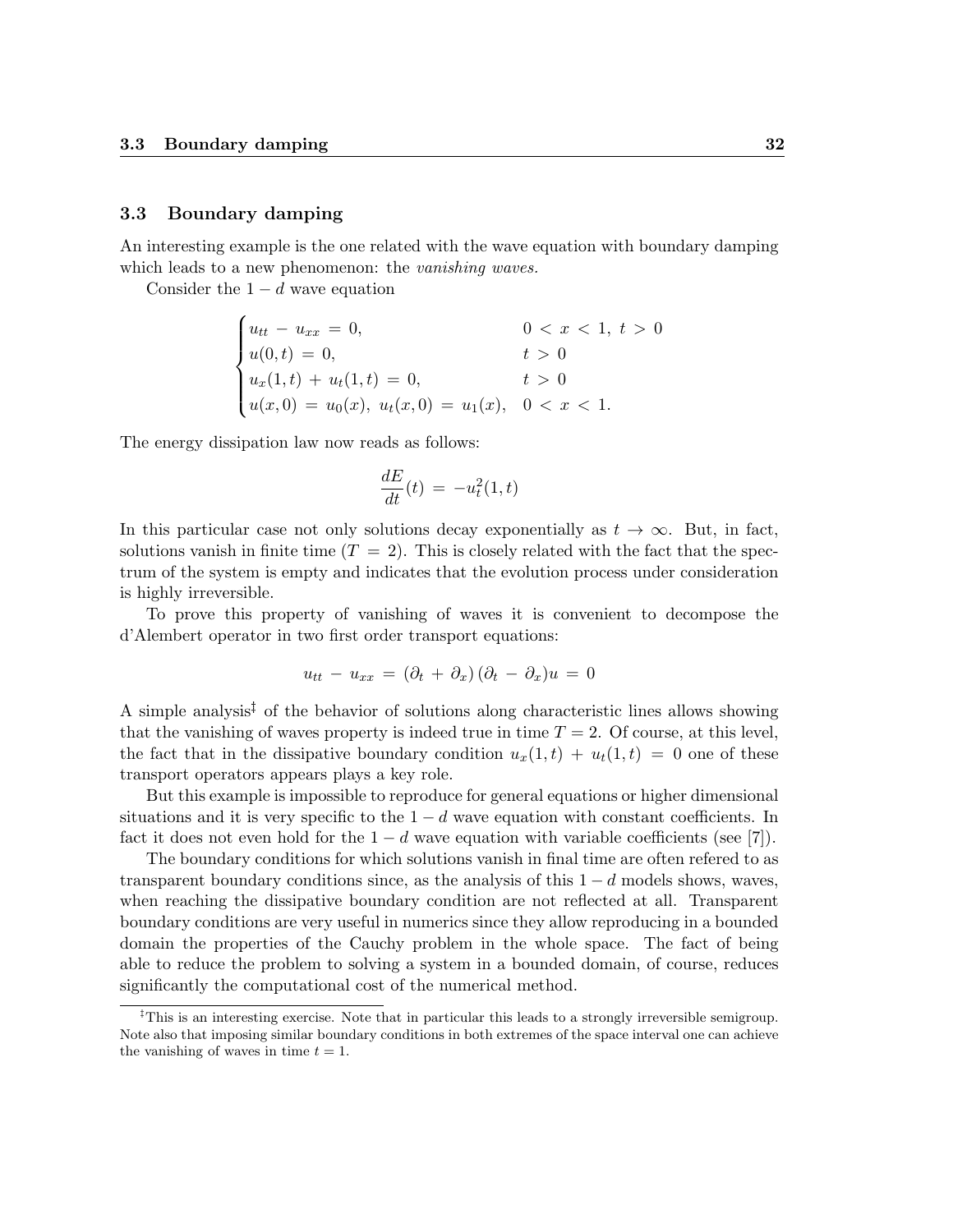#### 3.4 Internal damping

There is an intermediate damping mechanism: the one in which the damping term is localized in a subdomain  $\omega$  of the domain  $\Omega$  where the equation holds:

$$
\begin{cases} u_t - \Delta u + 1_{\omega} u_t = 0 \\ u|_{\partial \Omega} = 0 \\ u(0) = u_0, \qquad u_t(0) = u_1. \end{cases}
$$

Here and in the sequel  $1_{\omega}$  denotes the characteristic function of the set  $\omega$ .

In this case the energy dissipation law reads

$$
\frac{dE}{dt} = -\int_{\omega} u_t^2 dx.
$$

**Theorem.** The energy decays exponentially provided  $\omega$  is a neighborhood of a subset of the boundary of the form

$$
\Gamma(x_0) = \{ x \in \partial \Omega : (x - x_0) \cdot n(x) > 0 \},
$$

for some  $x_0 \in \mathbb{R}^N$ .

More precisely, there exist positive constants  $C_{\Omega,\omega}$  and  $\alpha_{\Omega,\omega}$ , depending on  $\Omega$  and  $\omega$ such that

$$
E(t) \leqslant C_{\Omega,\omega} e^{-\alpha_{\Omega,\omega}t} E(0),
$$

for every solution of the system. Remark.

- Here  $n(x)$  denotes the unit normal vector to the domain  $\Omega$  at the boundary point  $x \in \partial \Omega$ .
- The subset  $\Gamma(x_0)$  of the boundary is constituted by the points in which the ray going from the reference point  $x_0$  to x exits the domain  $\Omega$ .
- In the context of the linear wave equation under consideration a sharp necessary condition for the exponential decay was given in [1] in Geometric Optics terms. This is the so called Geometric Control Condition and reads as follows: The exponential stability property holds if all rays of Geometric Optics, after possibly bouncing on the boundary of the domain  $\Omega$ , reach the subdomain  $\omega$  where the damping term is effective.
- Similar results hold for semilinear wave equations as well, see [8] and [33].

#### Sketch of the proof: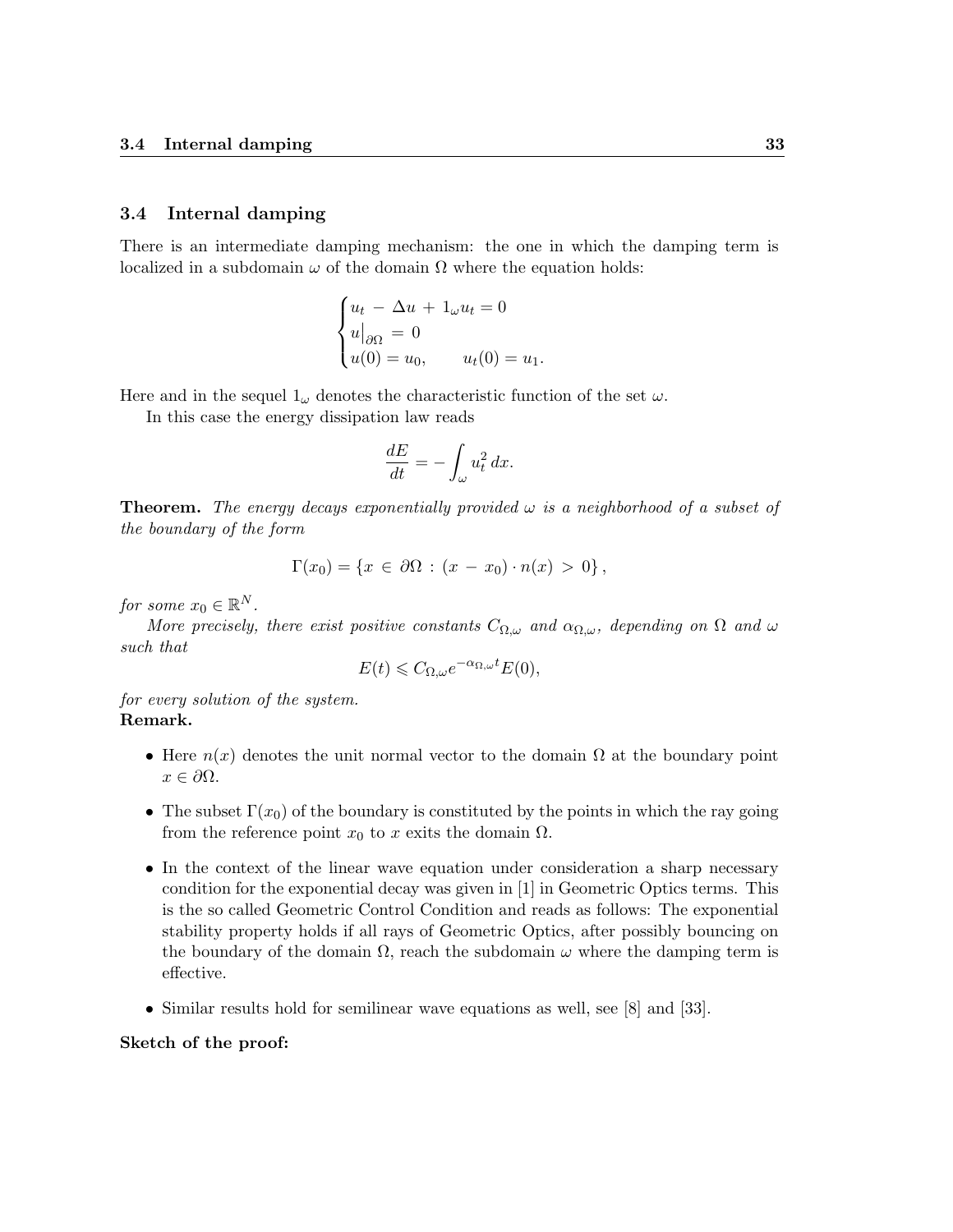• Step 1: It suffices to check that there exist  $C, T > 0$ :

$$
E(0) \leqslant C \int_0^T \int_{\omega} u_t^2 dx dt,
$$

for every solution.

This inequality, refered often as observability inequality, indicates that the dissipated energy is proportional to the energy within the system.

This observability inequality, combined with the energy dissipation law yields

$$
E(T) - E(0) = -\int_0^T \int_{\omega} u_t^2 dx dy \le -\frac{1}{C} E(0),
$$

and consequently,

$$
E(T) \leqslant (\frac{C-1}{C})E(0).
$$

Accordingly, the semigroup at time  $t = T$ ,  $S(T)$ , is a contraction.

The semigroup property then yields the exponential decay. Indeed, when  $t = kT$  it follows that

$$
||S(t)|| = ||S(kT)|| \le \gamma^k = e^{k \log \gamma} = e^{-|\log \gamma|t/T}.
$$

• Step 2: We now proceed to the prove the observability inequality.

The difference between the damped and the conservative wave equation being the damping term itself, it suffices to prove the inequality for the conservative wave equation.

$$
\begin{cases} u_{tt} - \Delta u_{\lambda} = 0 & \Omega \times (0, T) \\ u|_{\partial \Omega} = 0 \\ u(0) = u_0, u_t(0) = u_1 & \Omega. \end{cases}
$$

The question is now whether

$$
E(0) \leqslant C \int_0^T \int_{\omega} u_t^2 dx dt.
$$

This inequality does indeed hold and can be proved using the so called multiplier method. It consists in multiplying the equation by  $u, u_t, (x-x_0) \cdot \nabla u, \dots$  and integrating by parts to later combine the identities one obtains (see [17] and [19] for a systematic description of this method).

This method is very much the same as that developed by Pokhozhayev in the context of elliptic equations  $\frac{8}{3}$  and first introduced by F. Rellich [24]. Pokhozhayevs identity

<sup>§</sup>For further information on Pokhozhayev's identity see the web page http://equinox.unr.edu/homepage/jm/utah03/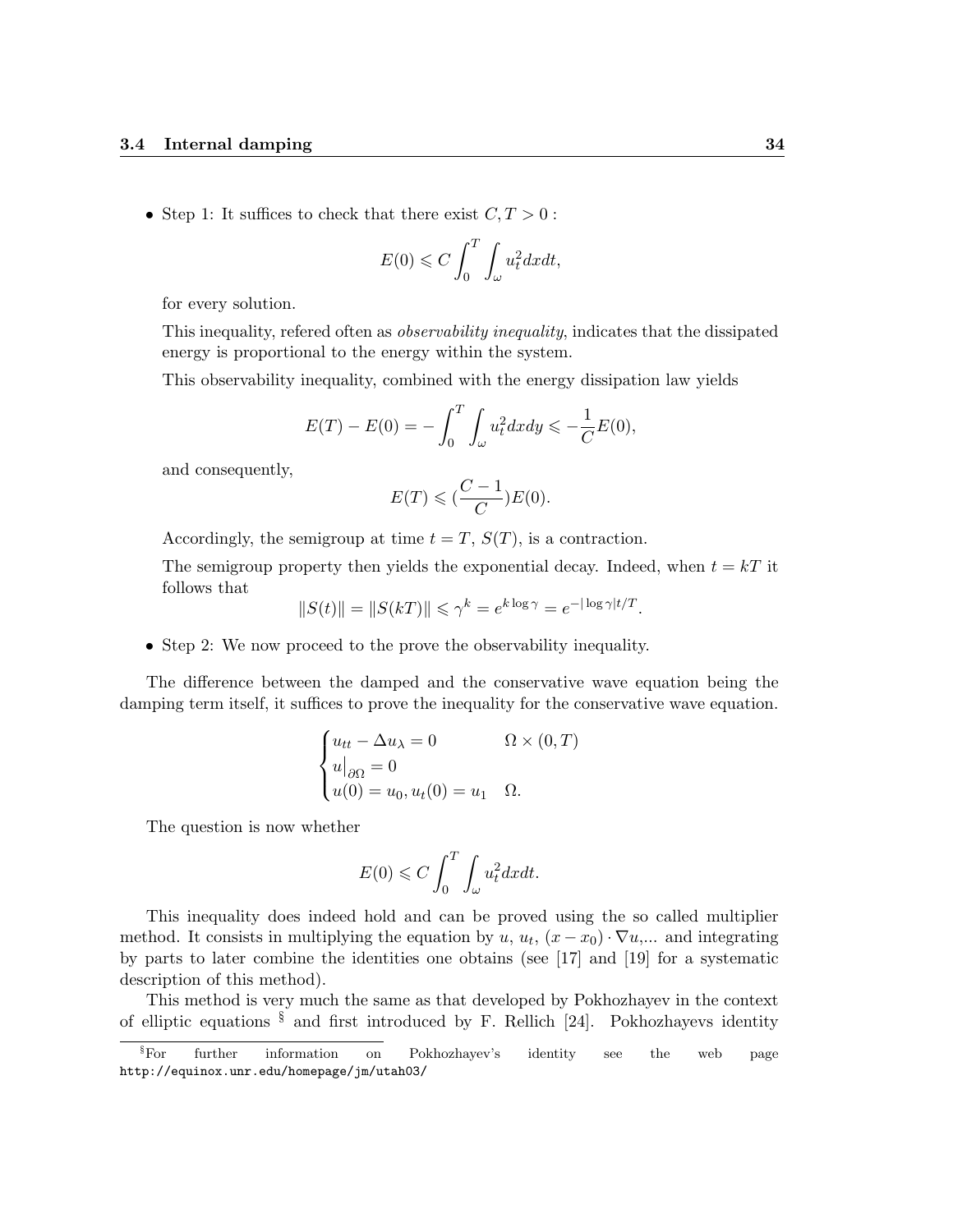allows getting connections between the total energy of solutions of elliptic problems and its energy concentrated on the boundary.

Let us recall how this identity may be established for the eigenvalue problem

$$
-\Delta u = \lambda u \quad \Omega, \quad u = 0 \quad \text{on } \partial \Omega.
$$

Multiplying the equation by  $x \cdot \nabla u$  (we assume without loss of generality that  $x_0 = 0$ ) we get

$$
\lambda \int_{\Omega} ux \cdot \nabla u dx = -\frac{N\lambda}{2} \int_{\Omega} u^2 dx
$$

and

$$
-\int_{\Omega} \Delta ux \cdot \nabla u dx = \int_{\Omega} \nabla u \cdot \nabla (x \cdot \nabla u) dx - \int_{\partial \Omega} \left| \frac{\partial u}{\partial n} \right|^2 (x \cdot n) d\sigma
$$

$$
= \int_{\Omega} \left[ |\nabla u|^2 + x \cdot \nabla \frac{|\nabla u|^2}{2} \right] - \int_{\partial \Omega} \left| \frac{\partial u}{\partial n} \right|^2 (x \cdot n) d\sigma
$$

$$
= \left( 1 - \frac{N}{2} \right) \int_{\Omega} |\nabla u|^2 - \frac{1}{2} \int_{\partial \Omega} \left| \frac{\partial u}{\partial n} \right|^2 (x \cdot n) d\sigma.
$$

Moreover, multiplying the equation by  $u$  it follows that

$$
\int_{\Omega} |\nabla u|^2 = \lambda \int_{\Omega} u^2 = \lambda
$$

provided we normalized the eigenfunctions by the condition  $(\int_{\Omega} u^2 = 1)$ . Combining these identities we get

$$
\left(1 - \frac{N}{2}\right)\lambda - \frac{1}{2}\int_{\partial\Omega} \left|\frac{\partial u}{\partial n}\right|^2 (x \cdot n) d\sigma = -\frac{N}{2}\lambda.
$$

Thus

$$
\lambda = \frac{1}{2} \int_{\partial \Omega} (x \cdot n) \left| \frac{\partial u}{\partial n} \right|^2 d\sigma \leq \frac{1}{2} \int_{\Gamma(x_0)} \left| \frac{\partial u}{\partial n} \right|^2 d\sigma.
$$

Consequently, it follows that

$$
\int_{\Omega} |\nabla u|^2 dx \leq \frac{1}{2} \int_{\Gamma(x_0)} \left| \frac{\partial u}{\partial n} \right|^2 d\sigma.
$$

It is important to note that this inequality holds independently of the frequency  $\lambda$ , and it does indeed guarantee that the energy of the eigenfunctions is uniformly bounded by the energy concentrated on the subset of the boundary  $\Gamma(x_0)$ .

As a consequence of this, with some extra work, taking into account that the subdomain  $\omega$  is a neighborhood of  $\Gamma_{x_0}$ , it can also be proved that

$$
\int_{\Omega} |\nabla u|^2 dx \leqslant C \int_{\omega} |\nabla u|^2 dx,
$$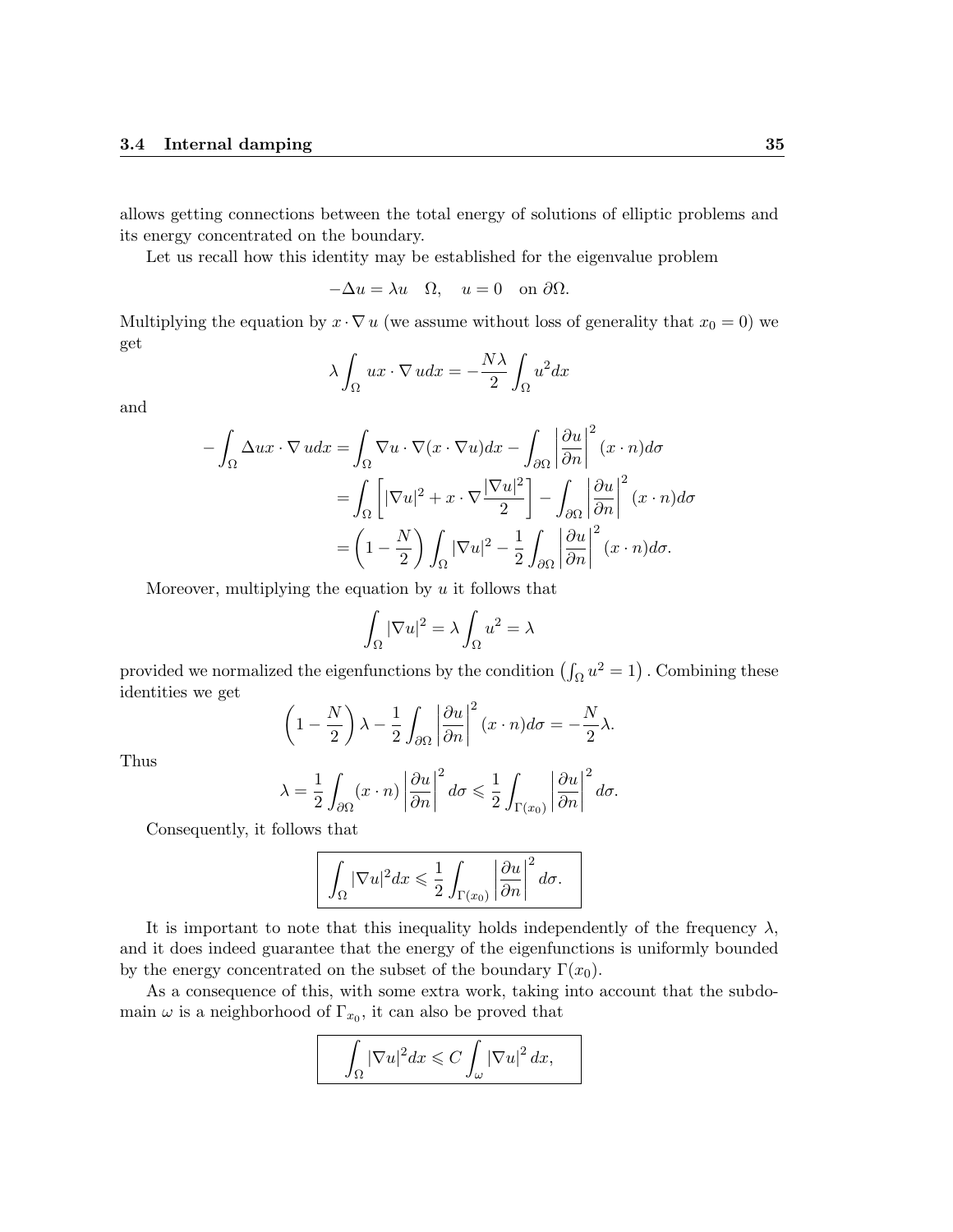with a constant  $C$  which is independent of the eigenfunction.

The same occurs for the wave equation when T is large enough, namely when  $T >$  $diam(\Omega \setminus \omega)$ .

This Theorem shows that, when  $\omega$  is a neighborhood of a large enough subset of the boundary, the exponential decay property holds. As a complement to this result it is important to observe that, in general, for any non-empty open subset  $\omega$  of  $\Omega$  the property of the exponential decay of the energy is no longer true but still the energy of every solution tends to zero without uniform decay rate. The fact that the energy of each solutions tends to zero can be proved as an application of La Salle's invariance principle.

#### 3.5 Damping localized on narrow sets

We have discussed the case where the damping is localized in an open non-empty subset of the domain  $\Omega$ . But the question makes also sense whatever  $\omega$  is. It is for instance natural to analyze the case where  $\omega$  is a measurable set of positive measure. In this case, a Lyapunov type argument allows showing that the energy of each individual trajectory tends to zero. The question of whether exponential decay holds under suitable additional assumptions is open in the context of damping sets of positive measure.

Applying La Salle's invariance argument and using the energy  $E$  of the system as Lyapunov function one can show that every solution tends to zero if and only the following uniqueness or unique continuation property holds: The only solution of the damped equation

$$
\begin{cases} u_{tt} - \Delta u + 1_w u_t = 0 \\ u|_{\partial \Omega} = 0 \end{cases}
$$

such that  $u_t = 0$  in the damping region  $\omega \times (0, \infty)$  is the trivial one  $u \equiv 0$ .

However, taking into account that the damping term vanishes under the condition that  $u_t = 0$  in the damping region  $\omega \times (0, \infty)$ , it is in fact equivalent to proving the same unique continuation property for the undamped equation

$$
\begin{cases} u_{tt} - \Delta u = 0 \\ u|_{\partial \Omega} = 0. \end{cases}
$$

The question is then whether  $u_t = 0$  in  $\omega \times (0, \infty)$  for the solutions of the conservative wave equation implies that  $u \equiv 0$ .

To analyze this question it is convenient to develop solutions in Fourier series. In fact we set  $v = u_t$ . Obviously, v is also a solution of the Dirichlet problem for the wave equation and  $v = 0$  in  $\omega \times (0, \infty)$ . The Fourier representation formula yields

$$
v(x,t) = \sum a_k^{\pm} e^{\pm i\sqrt{\lambda_k t}} \phi_k(x),
$$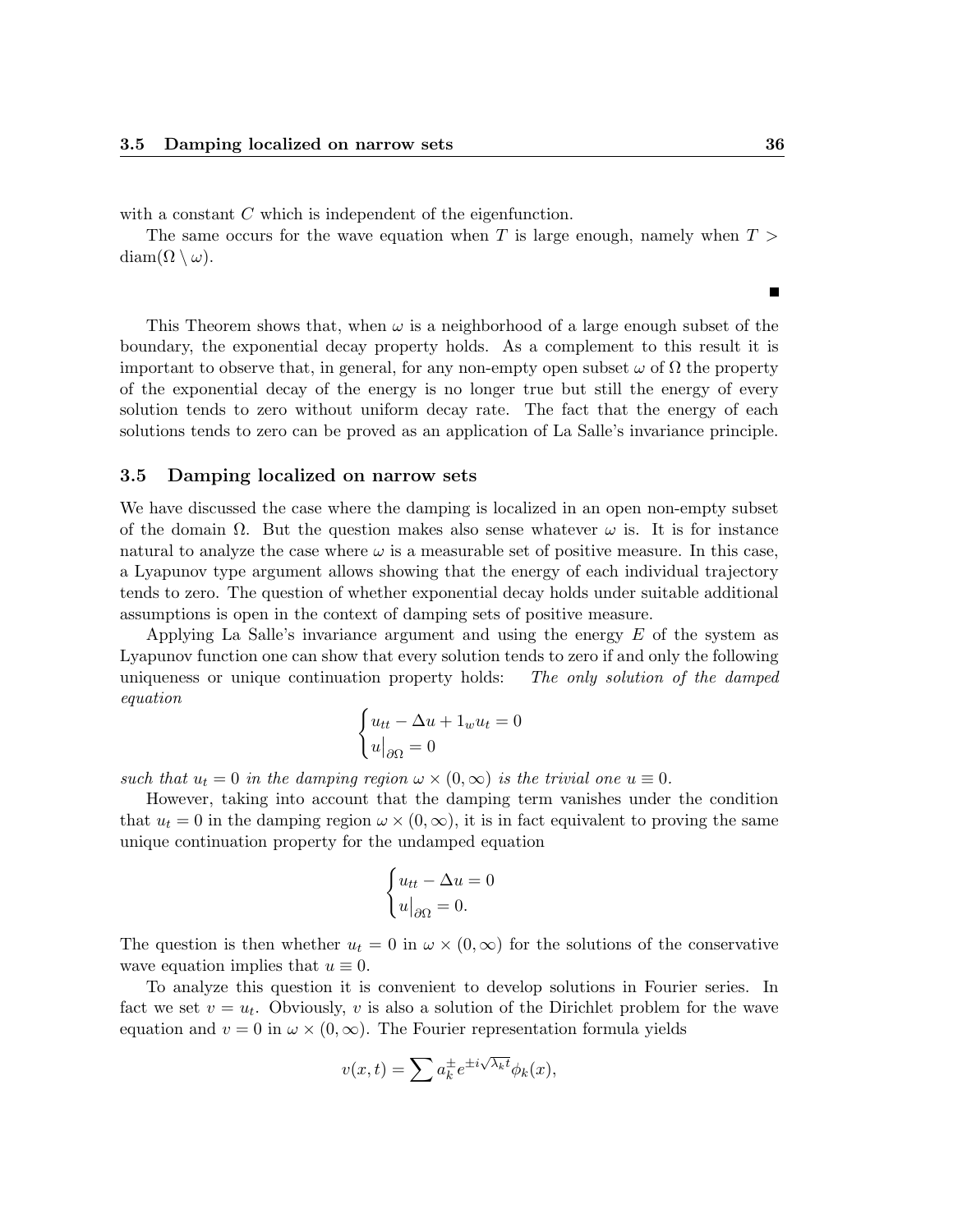where the sum runs along the whole sequence of eigenpairs of the Laplace operator.

We now use the orthogonality propertiy of complex exponentials in infinite time

$$
\lim_{T \to \infty} \frac{1}{T} \int_0^T e^{i\lambda t} e^{-i\mu t} dt = \begin{cases} 1 & \text{if } \lambda = \mu \\ 0 & \text{if } \lambda \neq \mu. \end{cases}
$$

Then, the fact that  $v = 0$  in  $\omega \times (0, \infty)$  implies

$$
\int_0^\infty \int_\omega v^2(x,t) \, dx \, dt \equiv 0
$$

and the following alternative holds: Either  $v \equiv 0$  or  $\phi_k^2 = 0$  in  $\omega$  for some k.

However, the second possibility can inmediately be excluded since the eigenfunctions of the Laplacean are analytic and therefore they can not vanish in a set of positive measure without being trivially zero everywhere. Thus, we conclude that  $u_t \equiv v \equiv 0$ . Therefore,  $u = u(x)$  and it solves the elliptic problem

$$
\begin{cases}\n-\Delta u = 0 \\
u|_{\partial \Omega} = 0.\n\end{cases}
$$

The only solution of this elliptic equation being  $u \equiv 0$ , we deduce that the desired unique continuation property holds.

As a consequence of this analysis it follows that for damping sets  $\omega$  of positive measure one can guarantee that all solutions tend to zero. The problem of getting conditions under which the decay rate is uniform and exponential is open, as we mentioned before.

Similar problems arise when the damper is localized in manifolds of lower dimension (see for instance [15] and [20]). One of the most classical examples is the case where the damper is localized in one single point  $x_0$  of the domain.

Let us consider this problem in  $1 - d$  the domain  $\Omega$  under consideration being  $\Omega =$  $(0, \pi)$ :

$$
\begin{cases} u_{tt} - u_{xx} + u_t(x_0, t)\delta_{x_0} = 0 \\ u(0, t) = u(\pi, t) = 0. \end{cases}
$$

In this case, the Fourier series development of solution reads

$$
u = \sum a_k^{\pm} e^{\pm ikt} \sin(kx).
$$

The damping being localized at the point  $x_0 \in \Omega$  the question we analyze is closely related to how much of the energy of vibrations do we estimate through the observation of  $\int_0^T$ 0  $u_t^2(x_0, t) dt$ ?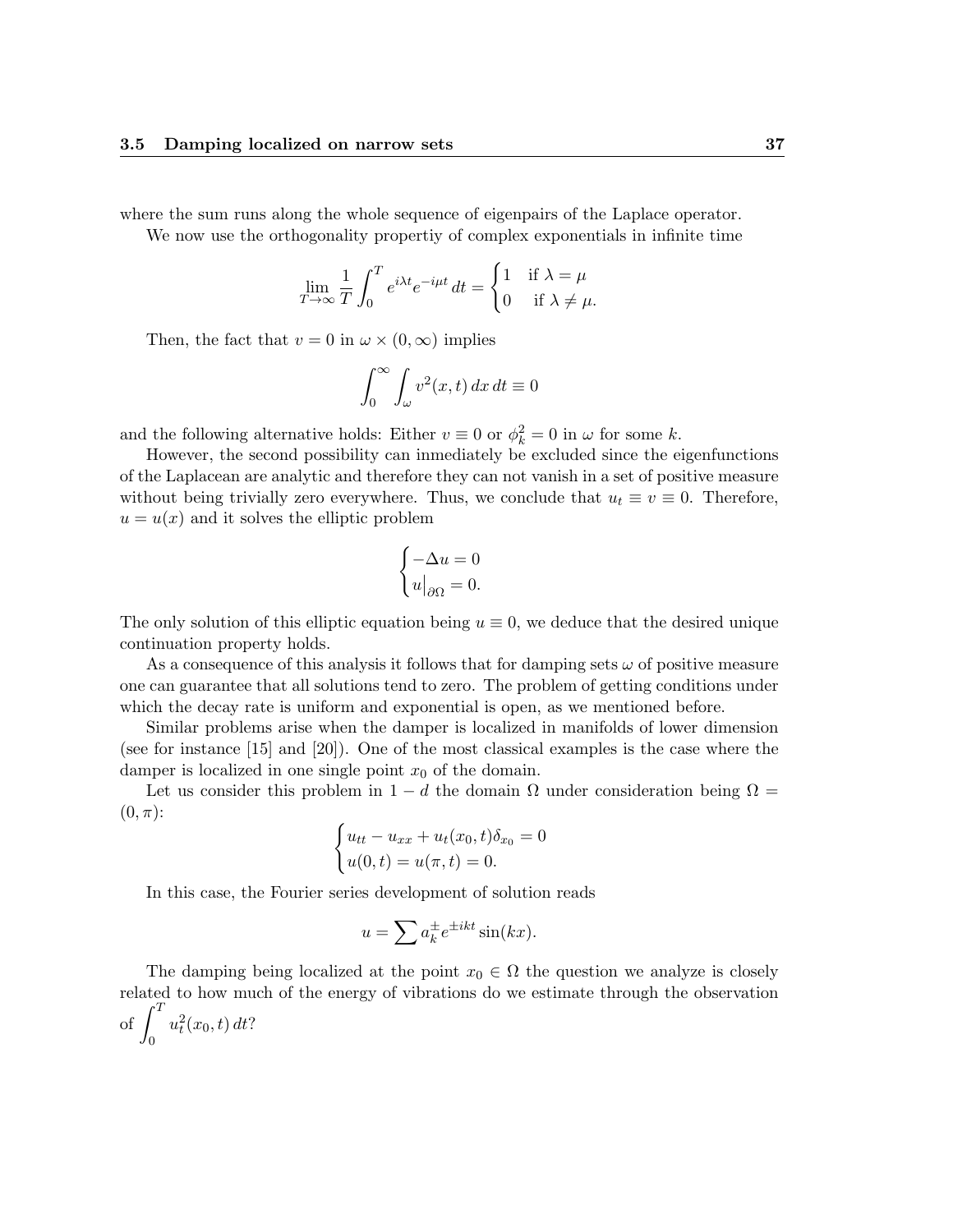The answer is easy in this case. Indeed, by taking  $T = 2\pi$  and using the orthogonality properties of trigonometric polynomials it follows that

$$
\int_0^{2\pi} u_t^2(x_0, t) dt = \int_0^{2\pi} \left| \sum \pm a_k^{\pm} i k e^{\pm ikt} \sin(kx_0) \right|^2 dt = 2\pi \sum_k |a_k^{\pm}|^2 k^2 \sin^2(kx_0).
$$

According to this we have to exclude the cases where  $x_0/\pi$  is rational or not. Indeed, •  $x_0/\pi \in \mathbb{Q} \Rightarrow \exists k : \sin(kx_0) = 0.$ 

In this case there are Fourier components that we do not see at all! Consequently, the observed quantity does not constitute a norm in the space of solutions. In what concerns the damped equation, this means that there are solutions that are not damped at all, whose energy remains constant in time.

•  $x_0/\pi \in \mathbb{Q}^c \Rightarrow \gamma_k = \sin(kx_0) \neq 0$  for all k. In this case, for all  $T \geq 2\pi$  we obtain the inequality

$$
\sum_{k} \gamma_k^2 |a_k^{\pm}|^2 k^2 \le C \int_0^T |u_t(x_0, t)|^2 dt.
$$

However, the asymptotic behavior of the weights  $\gamma_k$  depends on the class of irrationality in which  $\frac{x_0}{\pi}$  lies. In particular,

• When  $\frac{x_0}{\pi}$  is an algebraic number of degree 2,

$$
|\gamma_k|\sim c/|k|
$$

• By the contrary, if  $\frac{x_0}{\pi}$  is a Liouville number

$$
|\gamma_k| \to 0
$$
, exponentially as  $k \to 0$ .

According to this, in the best case, for an optimal choice of  $x_0$ , i.e. when  $x_0/\pi$  is an algebraic number of degree 2, we loose one derivative on the observability inquality in the sense that we get

$$
||(u_0, u_1)||_{L^2(0,\pi)\times H^{-1}(0,\pi)}^2 \leq C \int_0^{2\pi} u_t^2(x_0, t) dt,
$$

instead of the sharp inequality

$$
E(0) \le C \int_0^{2\pi} u_t^2(x_0, t) dt,
$$

one could expect by comparison with the case where the damping is effective in an open subset of the domain. The latter is never true, whatever the choice of  $x_0$  is.

This weakened observability estimates lead to polynomial decay rates for smooth solutions of the damped wave equation (see [15]). In  $1 - d$  these results were explained in terms of ray properties in [20]. There it was shown that one could concentrate solutions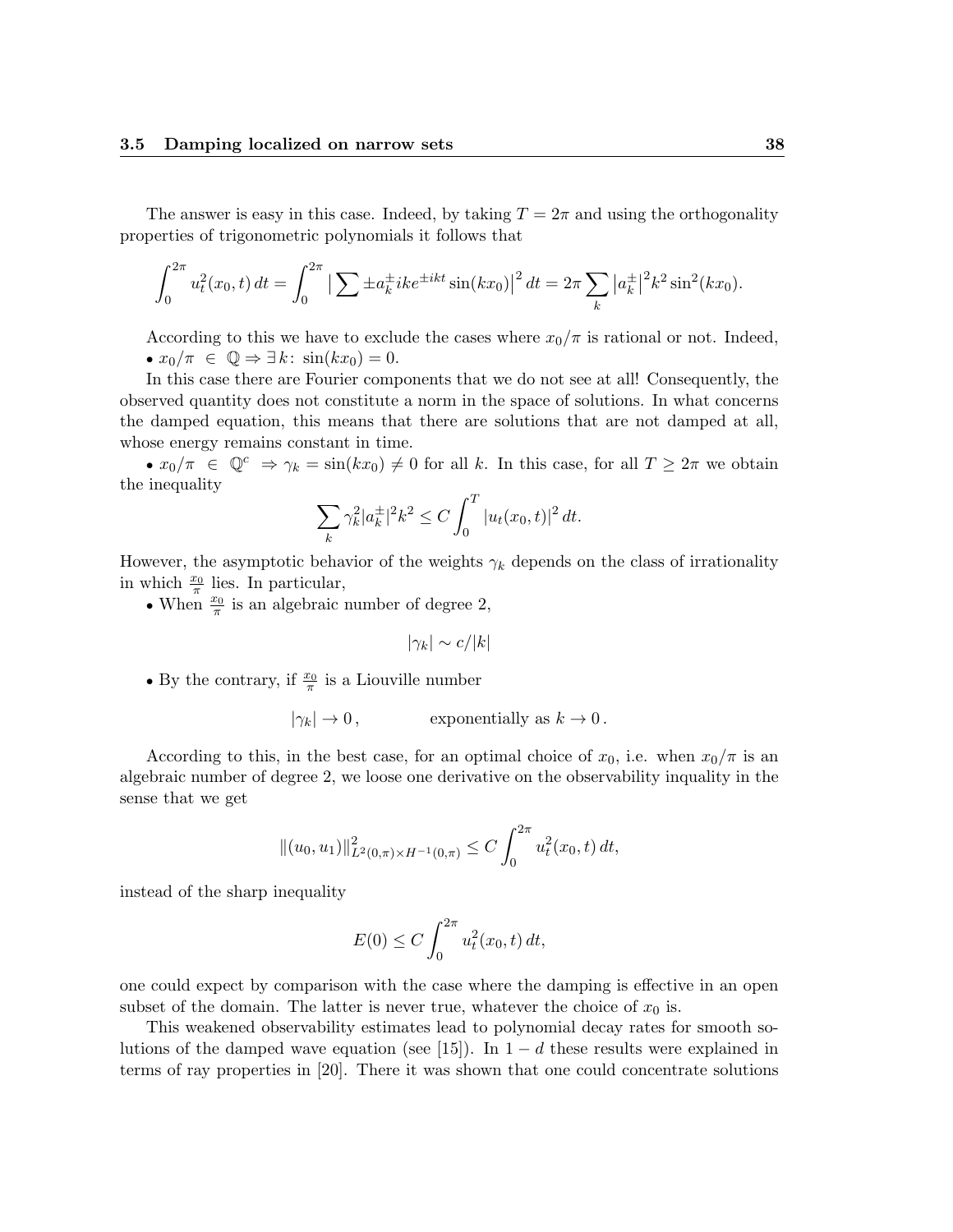of the wave equation along rays, cancelling each other, so that the observability inequelity above with a defect of one derivative becomens sharp.

In  $1 - d$  wave equations with variable coefficients behave very much the same as the constant coefficient one discussed above. However, in that case, one can not rely on the property of orthogonality of trigonometric polynomials. The classical Ingham inequality plays the same role atthis level (see [32]).

The problem of combining Geometric Optics tools with others like diophantine approximations or ergodicity theory to obtain polynomial decay rates when the damping acts on narrow sets in several space dimensions is completely open.

The same can be said about the case where the damper is located in moving points. We refer to [3] for the analysis of the approximate control property for the heat equation. But nothing is known for in the context of stabilization of the wave equation.

# 4 Convergence to equilibrium

## 4.1 Introduction

We have seen that, when discretizing an evolution equation of Navier-Stokes or Burgers type in time, in each step of the time iteration, we have to solve a nonlinear elliptic equation. The same happens when we address the solution of evolution equations via nonlinear semigroup theory, as we will see below.

However, the underlying elliptic problems have an importance that go beyond these modeling considerations. Indeed, there are many cases in which, in order to simplify the model under consideration, the evolution equation is substituted by a stationary equation. On the scope of the equations analyzed in this course, this implies going from a parabolic equation to an elliptic equation.

This entails a very important simplification also from the point of view of numerics, since the time dependency disappears.

There is a reason behind this simplification that is valid for several equations: as  $t \to \infty$ , the solutions undergo an asymptotic simplification that makes them similar to a solution of the corresponding stationary equation. In this section, we will analyze some easy cases in which this fact can be rigorously proven. Obviously, in practice, this possibility of simplifying the model to make it stationary is used even in cases in which this is not rigorously justified. Of course, this can be a reason to nullify the obtained results. It's precisely for this reason that it is important to have a knowledge of the basic techniques that allow to justify this simplification at the level of modeling.

### 4.2 Finite dimensional gradient systems

We will first consider a finite dimensional gradient system: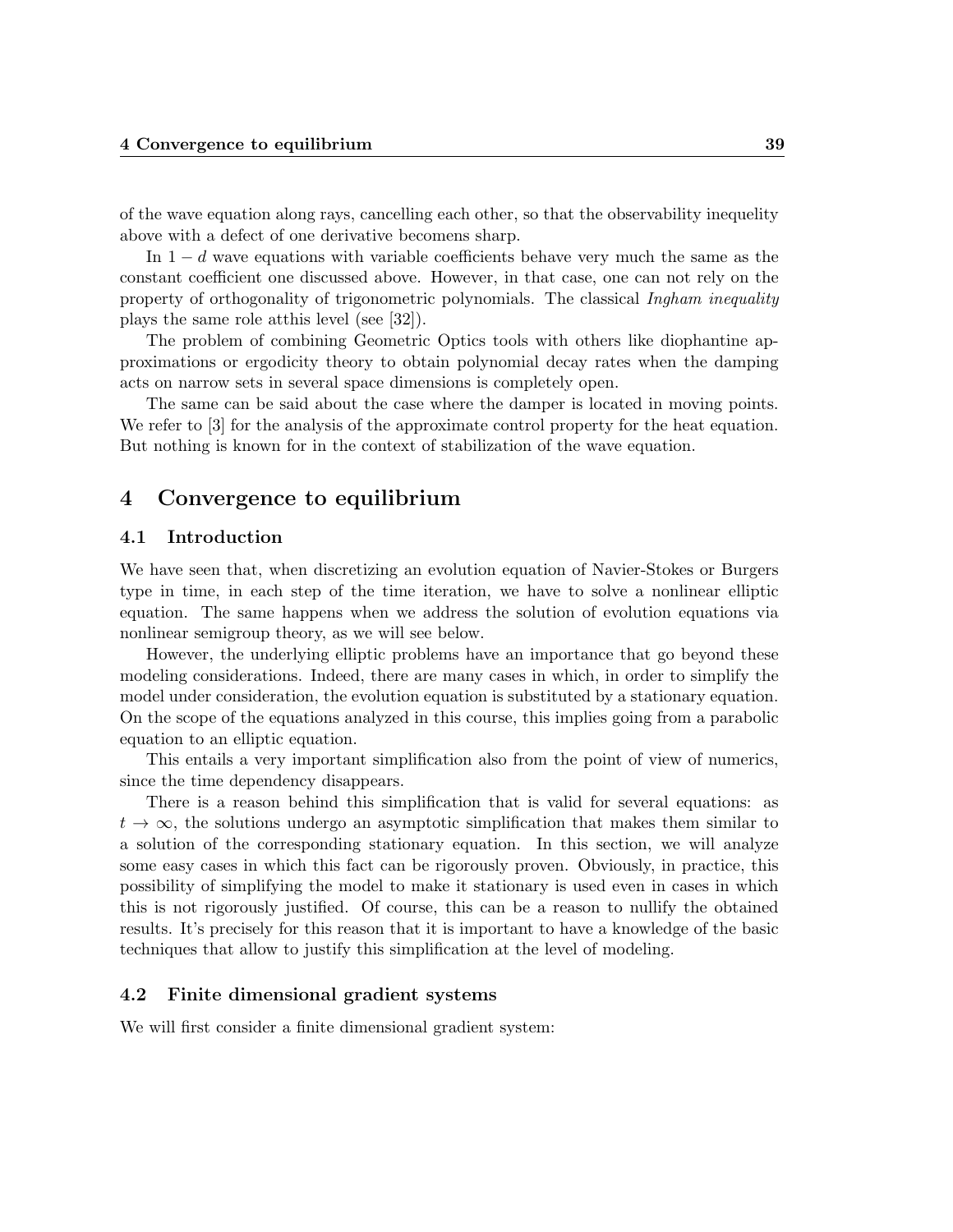$$
\begin{cases}\nx'(t) + \nabla H(x(t)) = 0, \quad t > 0 \\
x(0) = 0,\n\end{cases}
$$
\n(1)

where

$$
H: \mathbb{R}^N \to \mathbb{R} \tag{2}
$$

is a  $C^2$  convex function, attaining its minimum in a unique point  $x^* \in \mathbb{R}^N$ :

$$
H(x^*) = \min_{x \in \mathbb{R}^N} H(x). \tag{3}
$$

Obviously, we have that:

$$
\nabla H(x^*) = 0,\t\t(4)
$$

and thus  $x^*$  is a stationary solution of (1). Actually,  $x^*$  is the unique stationary solution of (1), since the necessary and sufficient condition for being so is being a critical point of H, and by the convexity of H there is only one such point:  $x^*$ .

Multiplying in (1) by  $x'(t)$  we have:

$$
|x'(t)|^2 + \langle \nabla H(x(t)), x'(t) \rangle = 0.
$$
\n(5)

Where  $|\cdot|$  denotes the euclidean norm in  $\mathbb{R}^N$  and  $\langle \cdot, \cdot \rangle$  the associated scalar product. On the other hand:

$$
\langle \nabla H(x(t)), x'(t) \rangle = \frac{d}{dt} H(x(t)).
$$

And thus we deduce the identity:

$$
\frac{d}{dt}H(x(t)) = - |x'(t)|^2,
$$
\n(6)

from which we obtain that:

$$
H(x(t)) + \int_0^t |x'(s)|^2 ds = H(x_0).
$$
 (7)

In particular:

$$
H(x(t)) \le H(x_0). \tag{8}
$$

Now, assuming that  $H$  is coercive, i.e.:

$$
\lim_{|x| \to \infty} H(x) = \infty,\tag{9}
$$

which is a natural hypothesis when minimizing the functional  $H$ , we deduce that the trajectory  $t \to x(t)$  is bounded.

We define now the  $\omega$ -limit set:

$$
\omega(x_0) = \{ y_0 \in \mathbb{R}^N : \exists t_j \to \infty, x(t_j) \to y_0 \}
$$
\n
$$
(10)
$$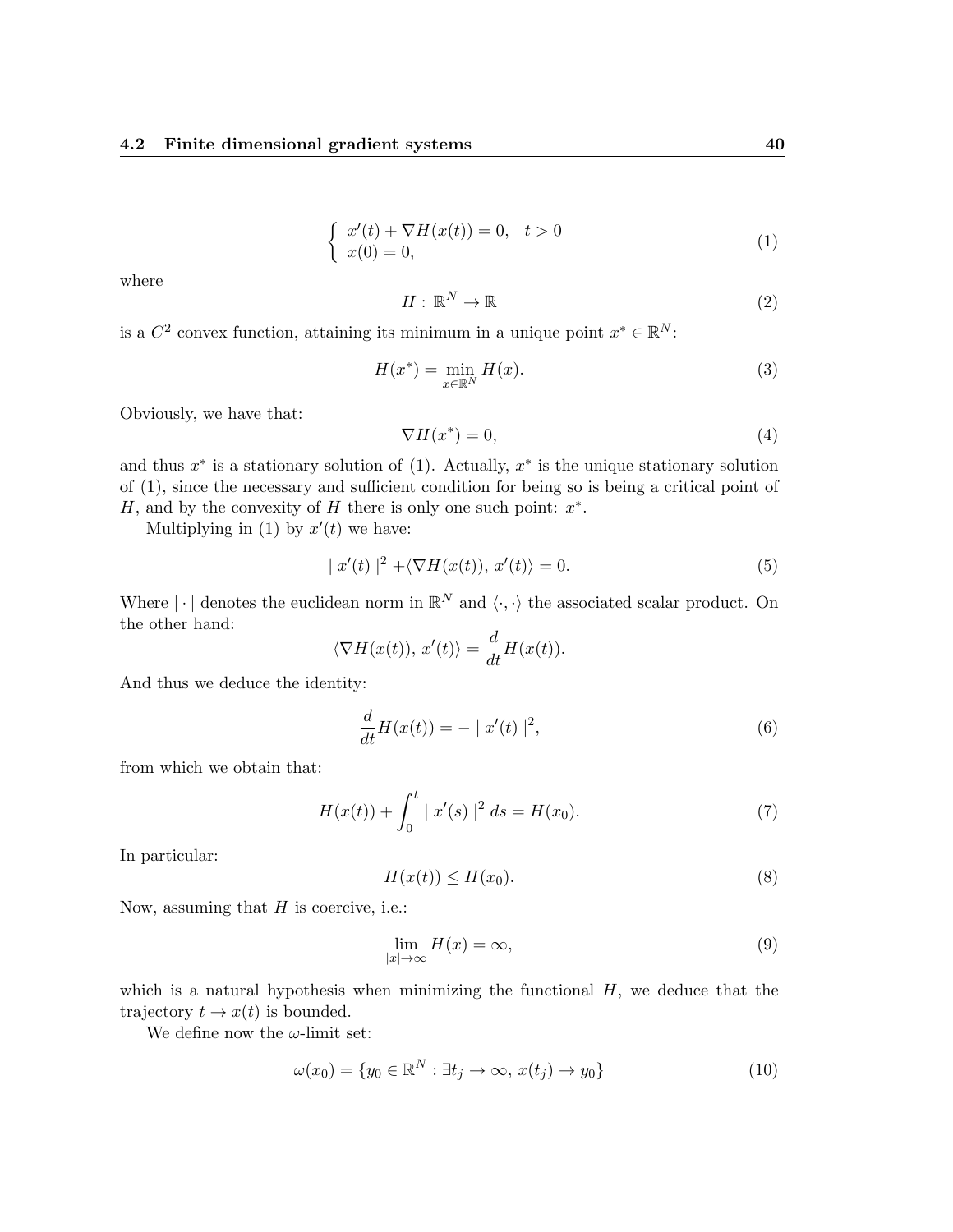which is non-empty.

From La Salle's invariance principle<sup>1</sup>, from the dissipation lay (6), it's easy to check that the solution  $y(t)$  of (1) with initial data  $y_0$  is such that  $\nabla H(y_0) = 0$ . From the uniqueness of  $x^*$  as the critical point of H, we deduce that  $y_0 = x^*$ . This proves that:

$$
\omega(x_0) = \{x^*\}\tag{11}
$$

and thus:

$$
x(t) \to x^*, \ t \to \infty. \tag{12}
$$

The result that we have just proven shows that, under very general conditions on the potential H, every solution of (1) converge to the unique equilibrium solution  $x^*$ . This allows to justify the evolution model (1) by the stationary model (4). However, this must be carried out carefully, since the proof of convergence that we have given does not give any estimate of the speed of convergence.

Under additional hypotheses on the potential  $H$ , we can also estimate the speed of convergence. Given the solution  $x(t)$  of (1) and the stationary solution  $x^*$  of (4), we consider the difference:

$$
y(t) = x(t) - x^*.
$$

We thus have:

$$
y'(t) = -\Big[\nabla H(x(t)) - \nabla H(x^*)\Big] \\
= -\Big[\nabla H(y(t)) + x^*) - \nabla H(x^*)\Big].
$$

Taking the scalar product with  $y(t)$  in this equation, we deduce that:

$$
\frac{1}{2}\frac{d}{dt} \mid y(t) \mid^{2} = -\Big[\langle \nabla H(y(t) + x^*) - \nabla H(x^*), y(t) \rangle\Big].
$$

If H is of class  $C^2$ , using the Taylor expansion we deduce that:

$$
\langle \nabla H(y(t) + x^*) - \nabla H(x^*), y(t) \rangle = \langle D^2 H(\xi(t))y(t), y(t) \rangle,
$$

where  $D^2H$  denotes the Hessian matrix of H.

Assuming furthermore that  $H$  is strictly uniformly convex, we deduce the existence of a constant  $\alpha > 0$  such that:

$$
D^2H(\xi) \ge \alpha I, \forall \xi \in \mathbb{R}^N,\tag{13}
$$

 $\P H(x(t))$  is bounded below and non-decreasing. It thus has a limit  $\lim_{t\to\infty} H(x(t)) = L$ . On the other hand, since  $x(t_i) \rightarrow y_0$ , using the semigroup property,  $x(t_i + t) \rightarrow y(t)$ . Since  $H(x(t_i + t)) \rightarrow L_j \rightarrow \infty$ for every  $t > 0$ , we deduce that  $H(y(t)) = L$  for every  $t > 0$ . Applying the energy identity (6) we deduce that  $y'(t) = 0$ , which is equivalent to  $y(t) \equiv y_0$ . Since the unique stationary solution is  $x^*$ , we deduce that  $y_0=x^*$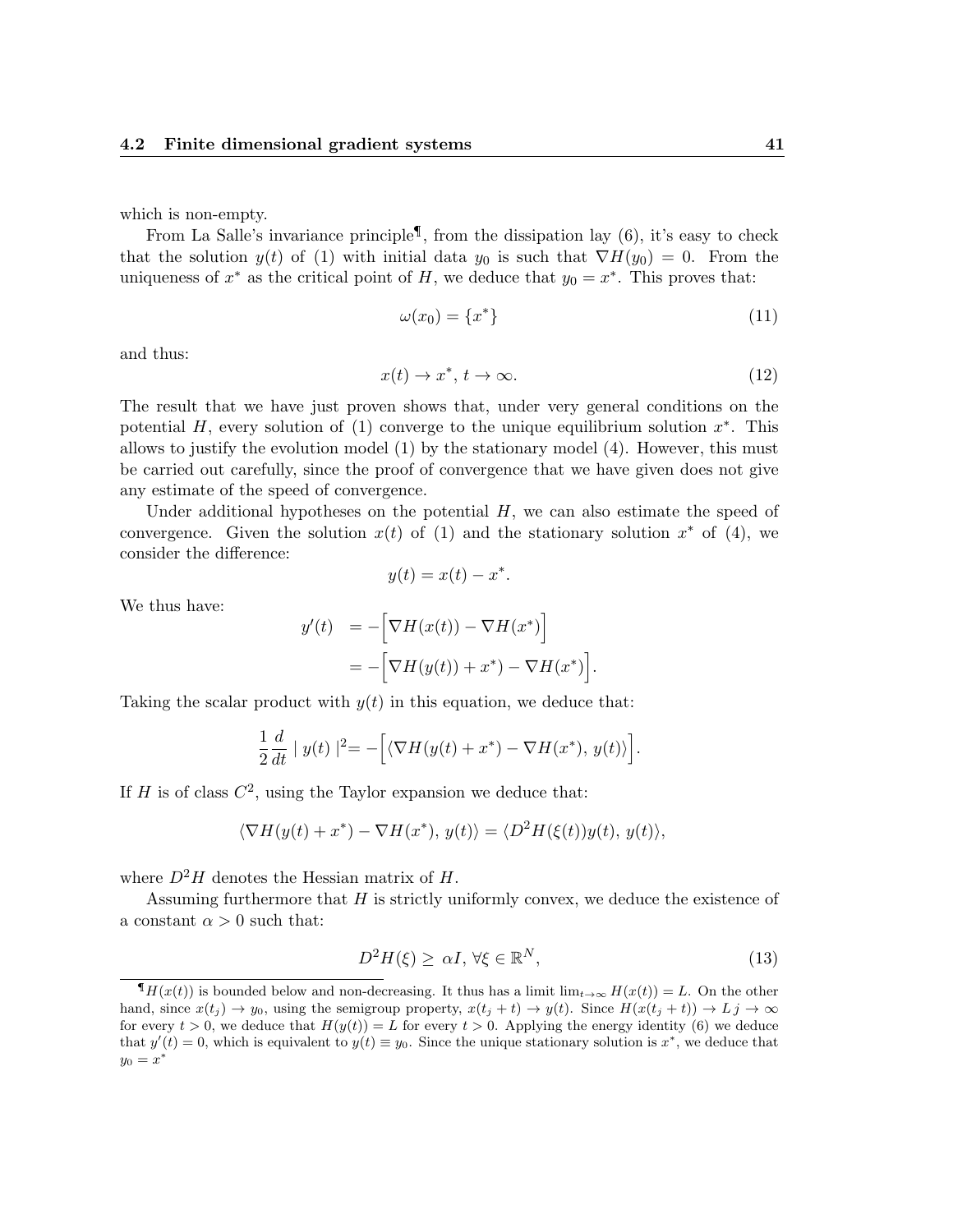and thus:

$$
\langle \nabla H(y(t) + x^*) - \nabla H(x^*), y(t) \rangle \ge \alpha |y(t)|^2,
$$

in other words:

$$
\frac{1}{2}\frac{d}{dt} |y(t)|^2 \leq -\alpha |y(t)|^2,
$$
\n(14)

from which we obtain the exponential convergence:

$$
|y(t)| \le e^{-\alpha t} |y_0| = e^{-\alpha t} |x_0 - x^*|.
$$
 (15)

# 4.3 The linear heat equation

We now consider the linear heat equation:

$$
\begin{cases}\n u_t - \Delta u = f(x) & \text{in } \Omega, t > 0 \\
 u = 0 & \text{in } \partial\Omega, t > 0 \\
 u(x, 0) = u_0(x) & \text{in } \Omega,\n\end{cases}
$$
\n(16)

in a bounded and regular domain  $\Omega$  of  $\mathbb{R}^N$ , where  $f = f(x)$  is an external source independent of t.

By the usual methods (Galerkin, semigroup theory,...) it's easy to shows that if  $u_0 \in L^2(\Omega)$  and  $f \in H^{-1}(\Omega)$ , then there is a unique solution to (16) in the class  $u \in C([0, \infty); L^2(\Omega)) \cap L^2_{loc}(0, \infty; H_0^1(\Omega)).$ 

On the other hand, the energy identity yields:

$$
\frac{1}{2}\frac{d}{dt}\int_{\Omega}u^2dx + \int_{\Omega}|\nabla u|^2 dx = \int_{\Omega} f u dx \tag{17}
$$

from which we deduce that:

$$
\frac{1}{2}\frac{d}{dt}\int_{\Omega}u^2dx+\int_{\Omega}|\nabla u|^2\,dx\leq \frac{\varepsilon}{2}\int_{\Omega}|\nabla u|^2\,dx+\frac{1}{2\varepsilon}\parallel f\parallel^2_{H^{-1}(\Omega)},
$$

for every  $\varepsilon > 0$ . Taking, for example,  $\varepsilon = 1$ , we deduce that:

$$
\frac{d}{dt}\int_{\Omega}u^2 + \int_{\Omega}|\nabla u|^2 \leq ||f||^2_{H^{-1}(\Omega)}.
$$
\n(18)

Applying the Poincaré inequality, that ensures the existence of a constant  $c(\Omega) > 0$  such that:

$$
\int_{\Omega} |\nabla \varphi|^{2} dx \ge c(\Omega) \int_{\Omega} \varphi^{2} dx, \forall \varphi \in H_{0}^{1}(\Omega), \tag{19}
$$

we obtain the energy inequality:

$$
\frac{d}{dt} \int_{\Omega} u^2 dx + c(\Omega) \int_{\Omega} u^2 dx \le ||f||_{H^{-1}(\Omega)}^2,
$$
\n(20)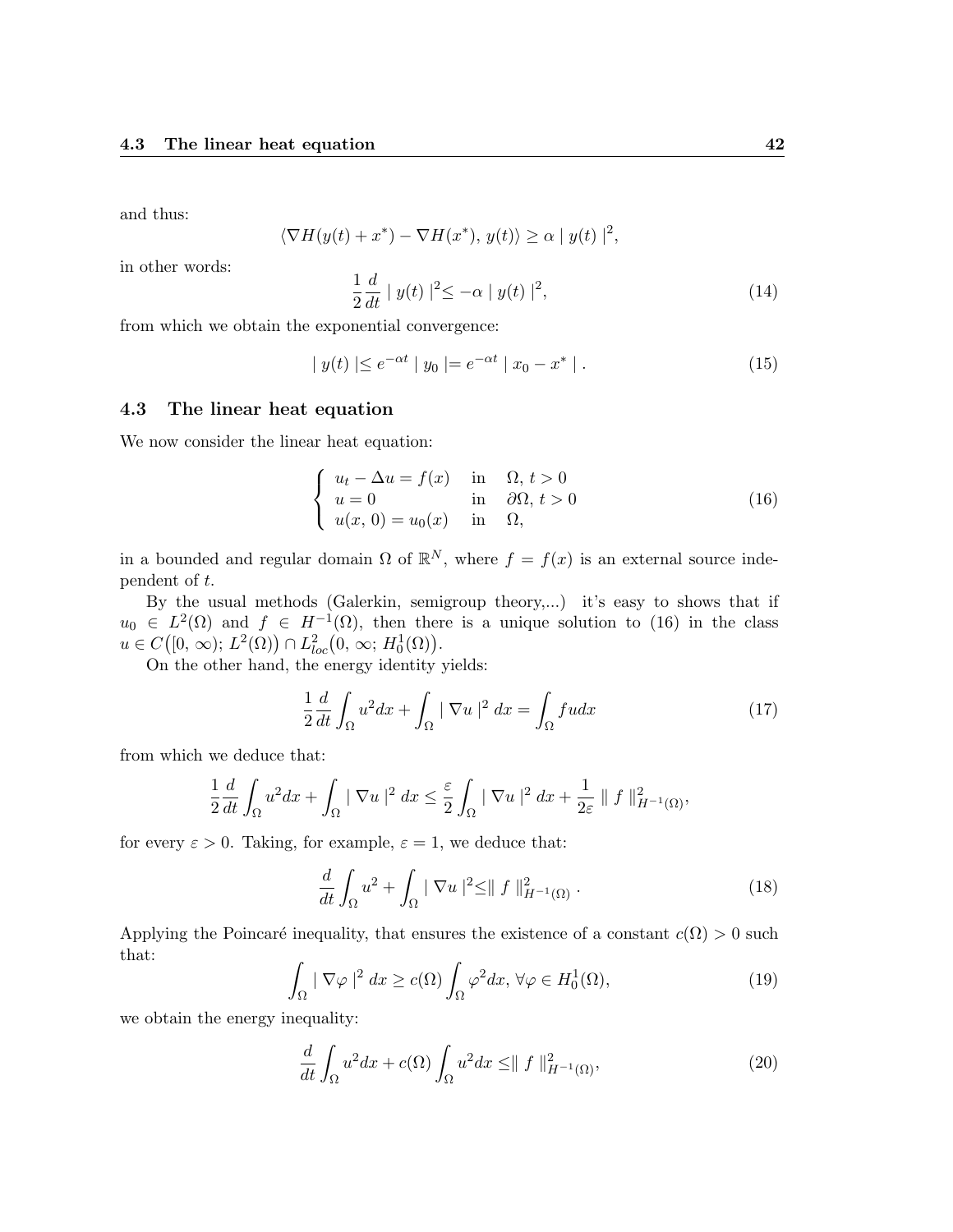from which we deduce the bound:

$$
\int_{\Omega} u^2(x,t)dx \le e^{-c(\Omega)t} \int_{\Omega} u_0^2(x)dx + \frac{(1 - e^{-c(\Omega)t})}{c(\Omega)} \parallel f \parallel_{H^{-1}(\Omega)}^2.
$$
 (21)

We have thus proven that:

$$
u \in L^{\infty}(0,\infty; L^{2}(\Omega)), \tag{22}
$$

in other words, we have proven that the trajectory  $\{u(t)\}_{t\geq 0}$  is bounded in  $L^2(\Omega)$ .

Once we know that the trajectory is bounded, we can consider its asymptotic behavior as  $t \to \infty$ . If the limit of  $u(t)$  as  $t \to \infty$  exists, it's expected to be a stationary solution, independent of  $t$ , of the equation. It will thus be a solution of the elliptic equation:

$$
\begin{cases}\n-\Delta u = f & \text{en} \quad \Omega \\
u\Big|_{\partial\Omega} = 0.\n\end{cases}
$$
\n(23)

Classical variational theory ensures the existence and uniqueness of a solution  $u^* \in H_0^1(\Omega)$ to (23).

Let's now prove that:

$$
u(t) \longrightarrow u^*
$$
, exponentially in  $L^2(\Omega)$ ,  $t \longrightarrow \infty$ . (24)

Indeed, we define:

$$
v(t) = u(t) - u^*
$$
\n<sup>(25)</sup>

which is the solution to the homogeneous heat equation:

$$
\begin{cases}\nv_t - \Delta v = 0 & \text{en} \quad \Omega, \ t > 0 \\
v = 0 & \text{en} \quad \partial\Omega, \ t > 0 \\
v(x, 0) = v_0(x) = u_0(x) - u^*(x) & \text{en} \quad \Omega.\n\end{cases}
$$
\n(26)

In this case, the energy identity ensures that:

$$
\frac{1}{2}\frac{d}{dt}\int_{\Omega}v^2dx + \int_{\Omega}|\nabla v|^2 dx = 0.
$$
\n(27)

Applying the Poincaré inequality, as in the previous arguement, we deduce that:

$$
\| v(t) \|_{L^2(\Omega)} \le e^{-c(\Omega)t} \| u_0 - u^* \|_{L^2(\Omega)},
$$
\n(28)

which gives the exponential rate of convergence that we previously claimed.

In fact,  $(28)$  gives an explicit exponential decaying rate, of the order of the Poincaré constant  $c(\Omega)$ .

The energy method that we have just presented allows to obtain convergence to equilibrium rates for a wide class of linear and nonlinear parabolic equations, and even for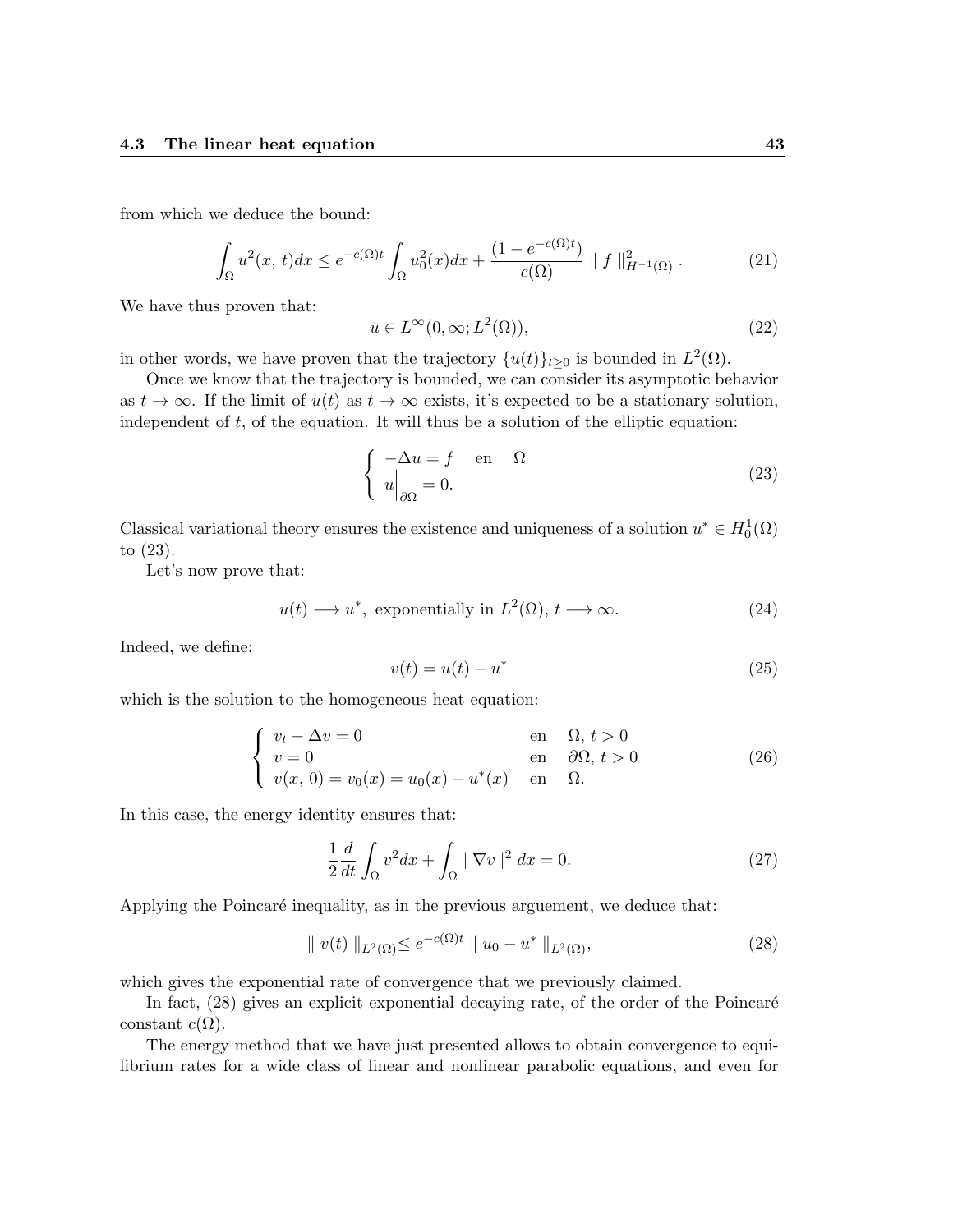dissipative wave equations. In this way, we can for example also address the case of the parabolic p-laplacian equation:

$$
u_t - (|\nabla u|^{p-2} \nabla u) = 0.
$$
\n(29)

Note, however, that we don't always obtain an exponential decaying rate, as this rate can possibly be polynomial.

For example, in the case of equation (29) with Dirichlet boundary conditions, the energy method yields the identity:

$$
\frac{1}{2}\frac{d}{dt}\int_{\Omega} |u|^2 dx + \int_{\Omega} |\nabla u|^p dx = 0.
$$

In this case, the Poincaré inequality ensures the existence of a constant  $c_p(\Omega) > 0$  such that:

$$
\int |\nabla u|^p dx \geq c_p(\Omega) \int_{\Omega} |u|^p dx,
$$

from which we obtain the estimate:

$$
\frac{1}{2}\frac{d}{dt}\int_{\Omega}u^2dx + c_p(\Omega)\int_{\Omega} |u|^p dx \le 0.
$$

Assuming that  $p > 2$  and applying Hölder's inequality, we deduce that:

$$
\int_{\Omega} u^2 dx \le \left( \int_{\Omega} |u|^p dx \right)^{2/p} |\Omega|^{(p-2)/p}.
$$

From these two previous inequalities we deduce that:

$$
\frac{d}{dt} \int_{\Omega} u^2 dx + \frac{2c_p(\Omega)}{|\Omega|^{(p-2)/2}} \left( \int_{\Omega} |u|^2 dx \right)^{p/2} \le 0.
$$

And thus:

$$
\int_{\Omega} u^2 dx \le \left[ \frac{(p-2)}{2} \left( \frac{2c_p(\Omega)}{|\Omega|^{(p-2)/2}} t + \frac{2\int_{\Omega} u_0^2 dx}{(p-2)} \right)^{(2-p)/2} \right]^{2/(p-2)} \le c_p(\Omega) t^{-2/(p-2)},
$$

that is, we obtain a polynomial decay rate with exponent  $2/(p-2)$ . As  $p \nearrow \infty$ , this convergence rate weakens, which reflects the increasing weakness of the dissipative effect of the p-laplacian. However, as  $p \searrow 2$ , the polynomial decaying rate  $2/(p-2)$  goes to infinity, which reflects the fact that for the linear equation case  $p = 2$  the decaying rate is exponential.

Let's go back to the linear equation (16). In (28) we have obtained an exponential decaying rate with constant  $c(\Omega)$ , the Poincaré constant. In order to analyze more carefully the exponential behavior of the solutions, it's convenient to use Fourier series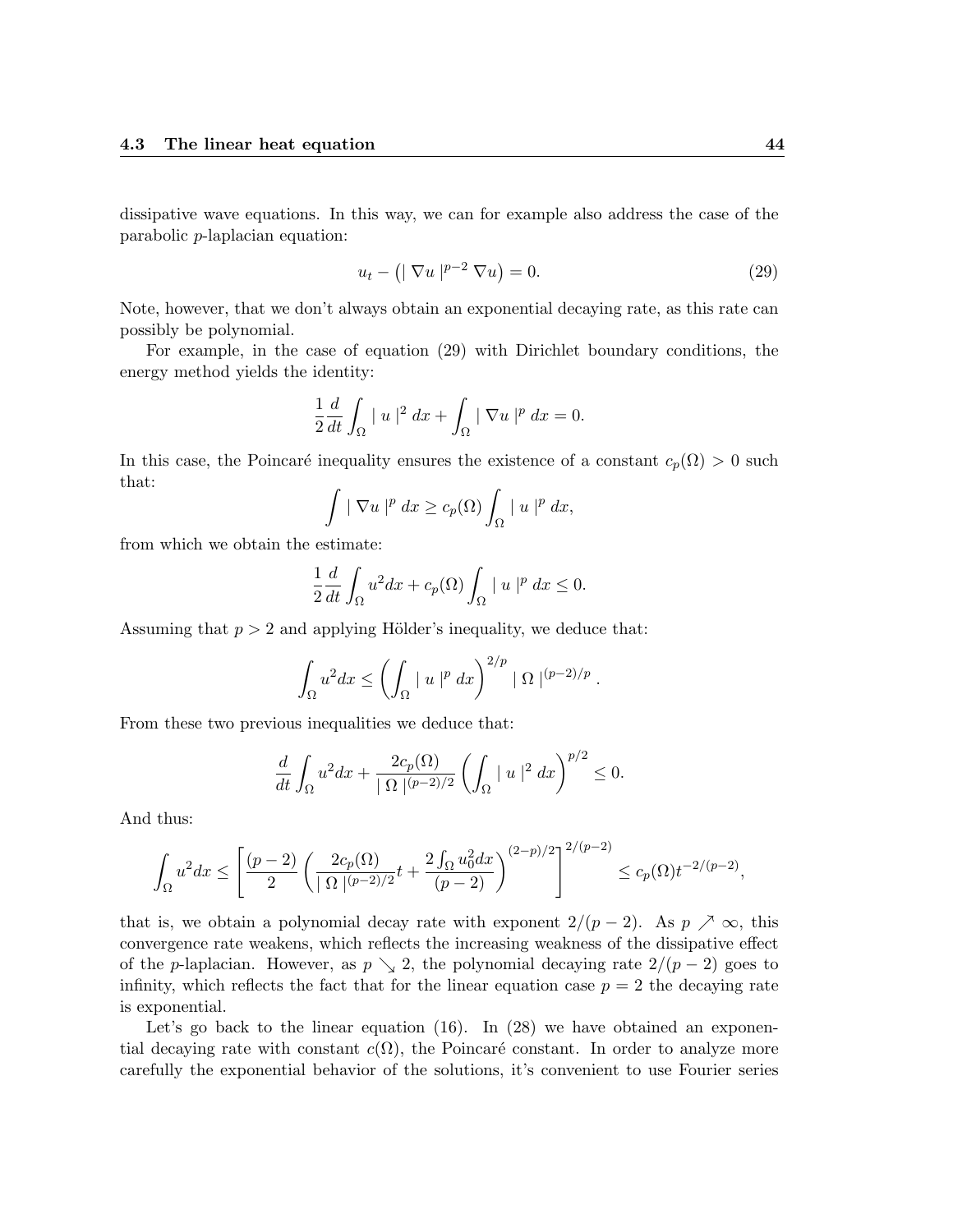expansions. We will need an orthogonal basis of  $L^2(\Omega)$ ,  $\{\varphi_j\}_{j\geq1}$ , given by eigenfunctions of the laplacian:

$$
\begin{cases}\n-\Delta \varphi_j = \lambda_j \varphi_j & \text{in} \quad \Omega \\
\varphi_j = 0 & \text{in} \quad \partial \Omega,\n\end{cases}
$$

and associated to the corresponding sequence of eigenvalues:

$$
0<\lambda_1<\lambda_2\leq\ldots\leq\lambda_N\leq\ldots\longrightarrow\infty.
$$

We will give the Fourier expansion of the datum  $u_0$  and f of (16). We obtain:

$$
f = \sum_{j \ge 1} f_j \varphi_j; \ u_0 = \sum_{j \ge 1} u_{0,j} \varphi_j,
$$
 (30)

the solution will have the form:

$$
u(x, t) = \sum_{j \ge 1} u_j(t)\varphi_j.
$$
\n(31)

The search for the solution is reduced to the computation of its Fourier coefficients. These are completely determined by the equations:

$$
\begin{cases}\n u'_j + \lambda_j u_j = f_j, & t > 0 \\
 u_j(0) = u_{0,j}, & j \ge 1\n\end{cases}
$$
\n(32)

which can be solved explicitly

$$
u_j(t) = u_{0,j}e^{-\lambda_j t} + \frac{(1 - e^{-\lambda_j t})}{\lambda_j} f_j, \, j \ge 1.
$$
 (33)

From this expression, we deduce immediately that:

$$
u_j(t) \longrightarrow \frac{f_j}{\lambda_j}, \ t \longrightarrow \infty, \ \forall j \ge 1. \tag{34}
$$

A more careful analysis shows that:

$$
u(\cdot, t) \to_{t \to \infty} \sum_{j \ge 1} \frac{f_j}{\lambda_j} \varphi_j(x), \text{ en } L^2(\Omega). \tag{35}
$$

This coincides with the result that is obtained using the energy method, since:

$$
\sum_{j\geq 1} \frac{f_j}{\lambda_j} \varphi_j(x),\tag{36}
$$

is precisely the Fourier series expansion of the stationary solution  $u^*$  of  $(23)$ .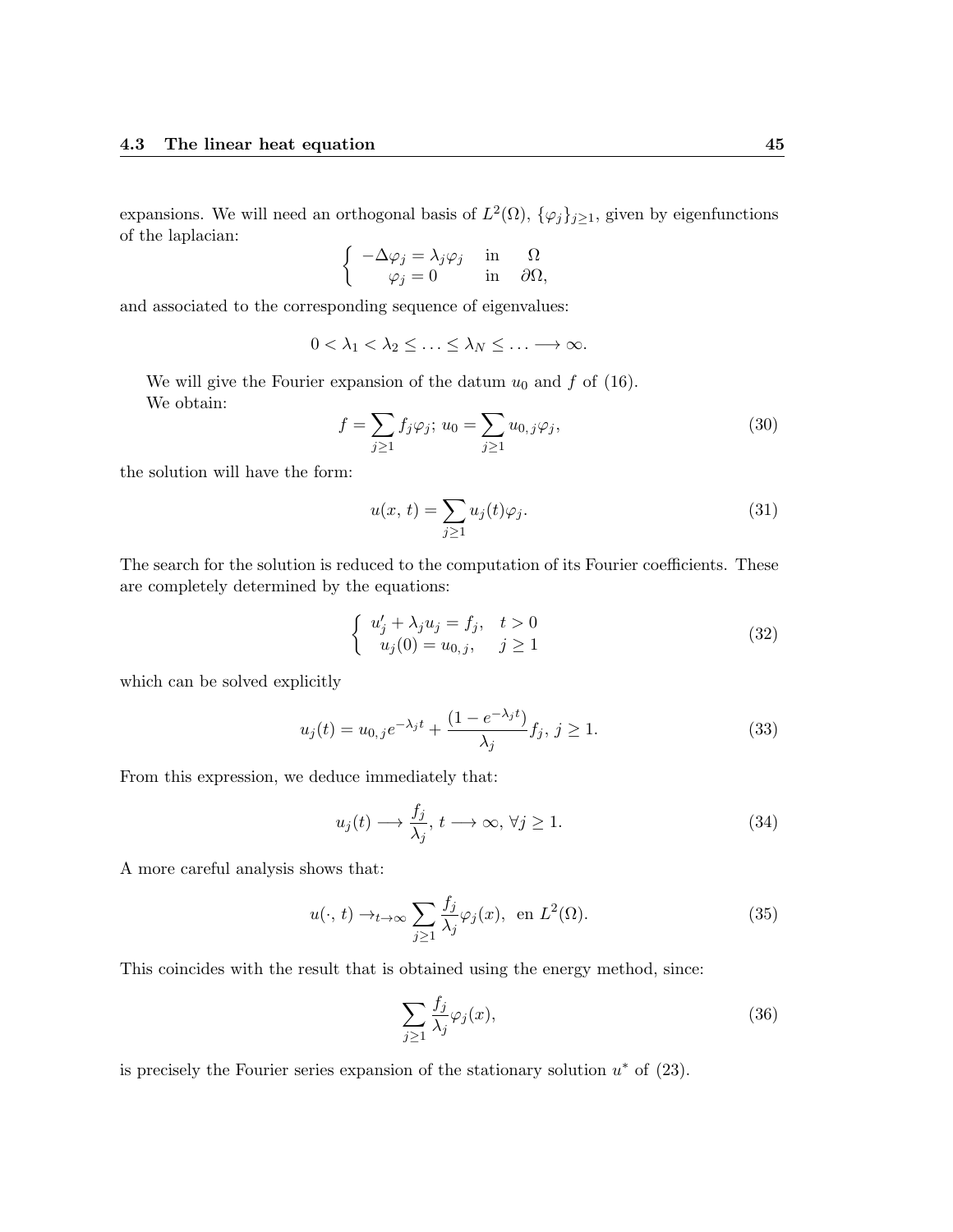In fact, this analysis gives that:

$$
\|u(t) - u^* \|_{L^2(\Omega)} \le e^{-\lambda_1 t} \|u_0 - u^* \|_{L^2(\Omega)},
$$
\n(37)

being  $\lambda_1 > 0$  the first eigenvalue of the operator  $-\Delta$  in  $H_0^1(\Omega)$ .

Actually, this estimate concides with the one obtained in  $(28)$ , since the Poincaré constant  $c(\Omega)$  coincides with  $\lambda_1$ , i.e.:

$$
c(\Omega)=\lambda_1.
$$

This is so because, by the mini-max principle, the first eigenvalue  $\lambda_1$  is characterized as the minimum of the Rayleigh quotient:

$$
\lambda_1 = \min_{\psi \in H_0^1(\Omega)} \frac{\int_{\Omega} |\nabla \psi|^2 dx}{\int_{\Omega} \psi^2 dx}.
$$

And thus  $\lambda_1$ , the first eigenvalue, is the biggest constant satisfying the inequality:

$$
\lambda_1 \int_{\Omega} \psi^2 dx \le \int_{\Omega} |\nabla \psi|^2 dx, \,\forall \psi \in H_0^1(\Omega).
$$

In this section we have proven that the solutions to the heat equation converge to a stationary solution, when the external source  $f$  is independent of time. The same type of arguments yield, for example, that if  $f = f(x, t)$  depends periodically (and with period  $\tau$ ) of time t, then there is a unique  $\tau$ -periodic solution  $u^* = u^*(x,t)$  of:

$$
\begin{cases}\n u_t - \Delta u = f & \text{in} \quad \Omega, \ 0 < t < \tau \\
 u = 0 & \text{in} \quad \partial\Omega, \ 0 < t < \tau \\
 u(0) = u(\tau)\n\end{cases}
$$

so that, for any solution of the initial value problem:

$$
\begin{cases}\n u_t - \Delta u = f & \text{in } \Omega, \quad t > 0 \\
 u = 0 & \text{in } \partial\Omega, \quad t > 0 \\
 u(x, 0) = u_0(x) & \text{in } \Omega,\n\end{cases}
$$

we have that:

$$
\|u(t) - u^*(t)\|_{L^2(\Omega)} \to 0, t \to \infty
$$

exponentially. The details of this proof are left to the interested reader.

In this section and the last one we have shown some examples in which the solutions of the evolution equation, as  $t \to \infty$ , are asymptotically simplified when converging to a stationary state. In some cases, this allows to substitute the evolution model by a stationary one, but this entails some risk unless an a priori quantitative study of the convergence rate as  $t \to \infty$  is carried out.

In practice, there are many cases in which a stationary model is adopted without a rigorous proof of the asymptotic convergence of the solutions of the evolution equation as  $t \to \infty$ . This is a constant in the field of numerical analysis in which, frequently, we are forced to use methods without a rigorous proof of convergence, except for a few simplified cases.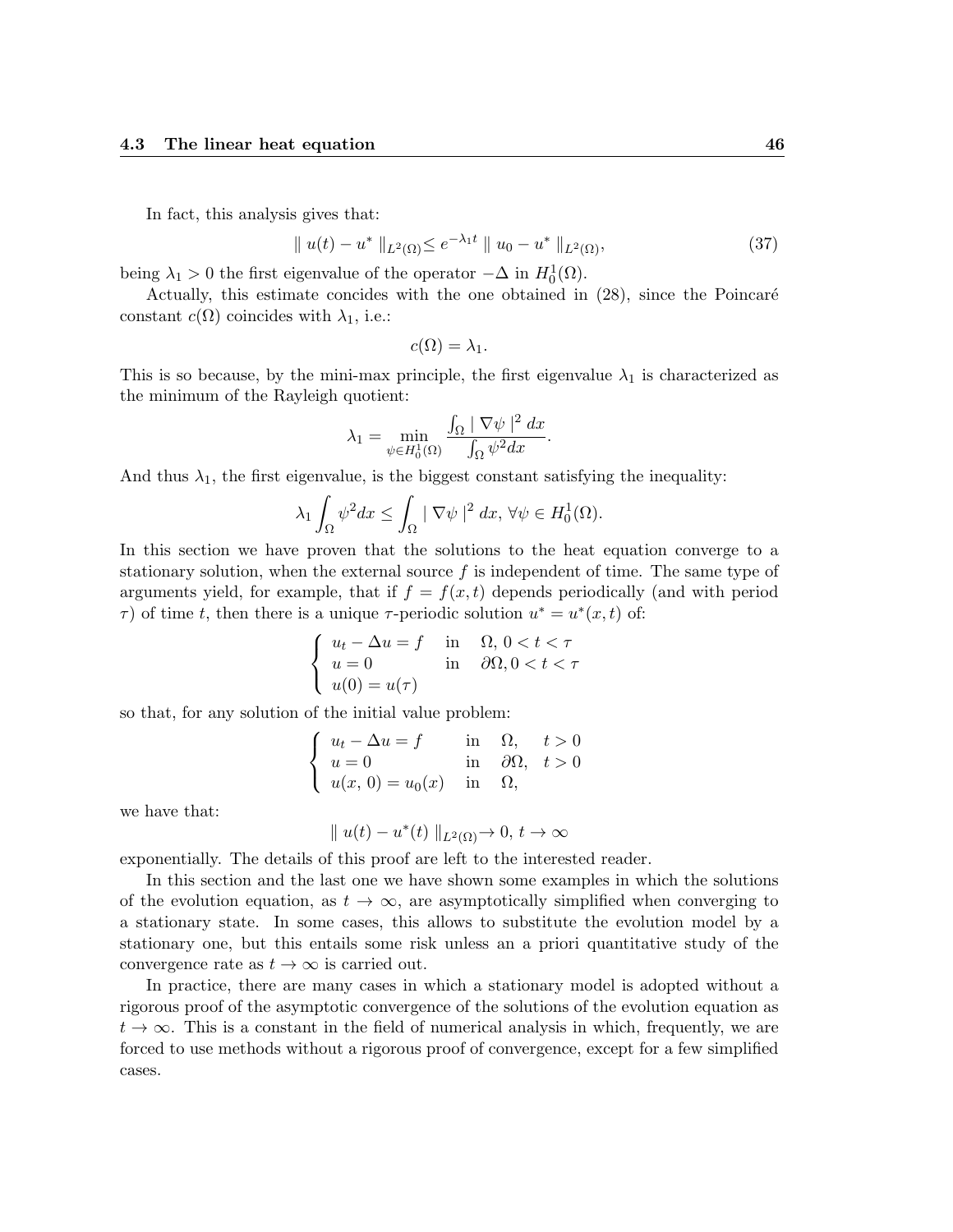#### 4.4 Gradient systems and descent methods

In section (4.2) we have proven that, for gradient systems of the form:

$$
\begin{cases}\nx' + \nabla H(x) = 0, \quad t > 0 \\
x(0) = x_0,\n\end{cases} \tag{38}
$$

and under adequate conditions of convexity and coercivity of the potential  $H$ , the solutions of (38) converge, as  $t \to \infty$ , to the stationary solution  $x^*$ :

$$
\nabla H(x^*) = 0.\t(39)
$$

We can interpret this result, as we have been doing until now, as the asymptotic simplification that allows us to pass from (38) to (39).

However, this can also be interpreted in a different way. Indeed, under the convexity and coervicity hypotheses, the functional  $H$  has a unique critical point  $x^*$ , which is also the global minimum, solution of (39). The fact that the solutions of (38) converge, as  $t \to \infty$ , to this critical point, allows us to interpret the evolution equation (38) as a way of approximating the minimum of  $H$ . The equation (38) can thus be understood as a continuous in t algorithm for the approximation of the minimum of  $H$ .

In fact, it is a descent algorithm because, as it was proven in  $(6)$ , the energy identity is satisfied:

$$
\frac{d}{dt}H(x(t)) = - |x'(t)|^2,
$$
\n(40)

which proves that  $H(x(t))$  decreases as t increases. The differential equation (38) is thus a continuous mechanism for the minimization of the functional  $H$  that drives the trajectory from the initial point  $x_0$  of energy  $H(x_0)$  to  $x^*$ , the point of minimum energy  $H(x^*)$ , in a monotonic manner.

The same type of algorithm can be reproduced discretely in time. In order to do so, we introduce a time discretization of the equation (38) with step  $\Delta t$ :

$$
\frac{x^{k+1} - x^k}{\Delta t} = -\nabla H(x^{k+1})\tag{41}
$$

which can also be written as:

$$
x^{k+1} + \Delta t \nabla H(x^{k+1}) = x^k,
$$
\n<sup>(42)</sup>

and also as:

$$
x^{k+1} = (I + \Delta t \nabla H)^{-1}(x^k).
$$
\n(43)

The mapping  $h = (I + \Delta t \nabla H)^{-1}$  is well defined,. Indeed, in order to solve:

$$
h(x) = y \Leftrightarrow x + \Delta t \nabla H(x) = y \tag{44}
$$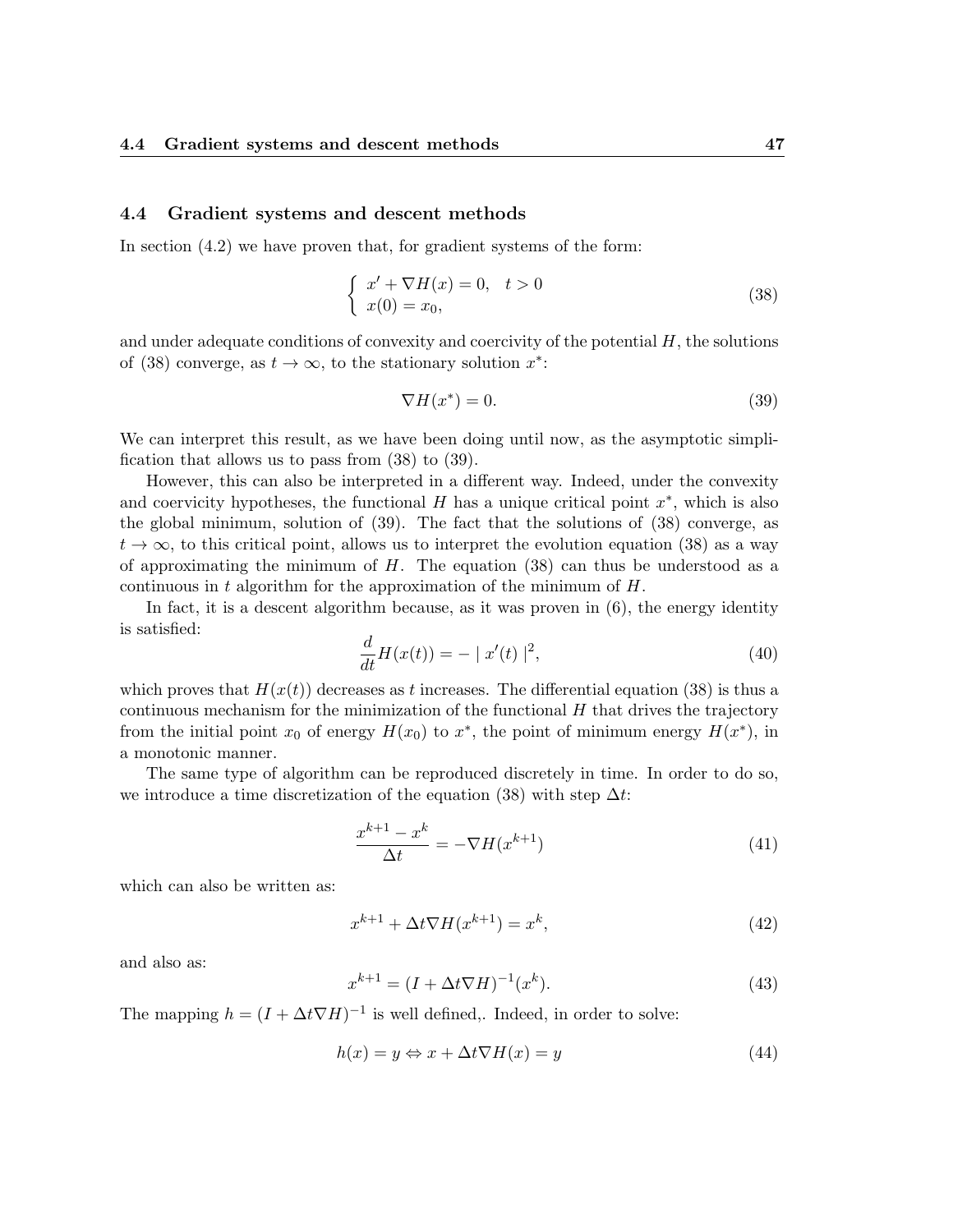it's enough to minimize the functional:

$$
J(x) = \frac{1}{2} |x|^2 + \Delta t H(x) - y \cdot x \tag{45}
$$

in  $\mathbb{R}^N$ . This functional has indeed a unique minimizer  $x \in \mathbb{R}$  for every  $y \in \mathbb{R}^N$ , since it is continuous, convex and coercive.

This minimizer is precisely the unique solution of  $(44)$ , since J is also strictly convex.

The discrete iteration (41) is thus the same, written in the form (43), which would be used when looking for a fixed point of the map  $J = (I + \Delta t \nabla H)^{-1}$ , if J were contractive. We will now show that  $J$  is indeed contractive.

Consider two points  $y_1, y_2 \in \mathbb{R}^N$  and the corresponding solutions  $x_1, x_2 \in \mathbb{R}^N$ :

$$
x_j + \Delta t \nabla H(x_j) = y_j, \, j = 1, \, 2.
$$

Taking the difference of the equations for  $j = 1, 2$ , we obtain:

$$
x_1 - x_2 = \Delta t (\nabla H(x_1) - \nabla H(x_2)) = y_1 - y_2.
$$

Taking the scalar product of this identity with  $x_1 - x_2$ , we obtain that:

$$
|x_1 - x_2|^2 + \Delta t \langle \nabla H(x_1) - \nabla H(x_2), x_1 - x_2 \rangle = \langle y_1 - y_2, x_1 - x_2 \rangle \leq |y_1 - y_2||x_1 - x_2|.
$$

Now, if H is uniformly and strictly convex, there is some  $\alpha > 0$  such that:

$$
\langle \nabla H(x_1) - \nabla H(x_2), x_1 - x_2 \rangle \ge \alpha |x_1 - x_2|^2,
$$

so we deduce that:

$$
(1+\alpha \Delta t) | x_1-x_2 |^2 \le | y_1-y_2 | | x_1-x_2 |.
$$

In other words:

$$
|x_1 - x_2| \le k |y_1 - y_2|
$$

with:

$$
k = \frac{1}{1 + \alpha \Delta t} < 1.
$$

Let's see then that  $J = (I + \Delta t \nabla H)^{-1}$  is strictly contractive. The iteration (41) is built by discretizing in time the gradient system, and thus, it converges to the fixed point of J satisfying:

$$
x + \nabla t \nabla H(x) = x.
$$

This equation is obviously equivalent to:

$$
\nabla H(x) = 0
$$

whose unique solution is the global minimum  $x^*$  of  $H$ .

We have shown that the discrete dynamical system (41) gives an iterative algorithm for approximating the minimum of the functional H.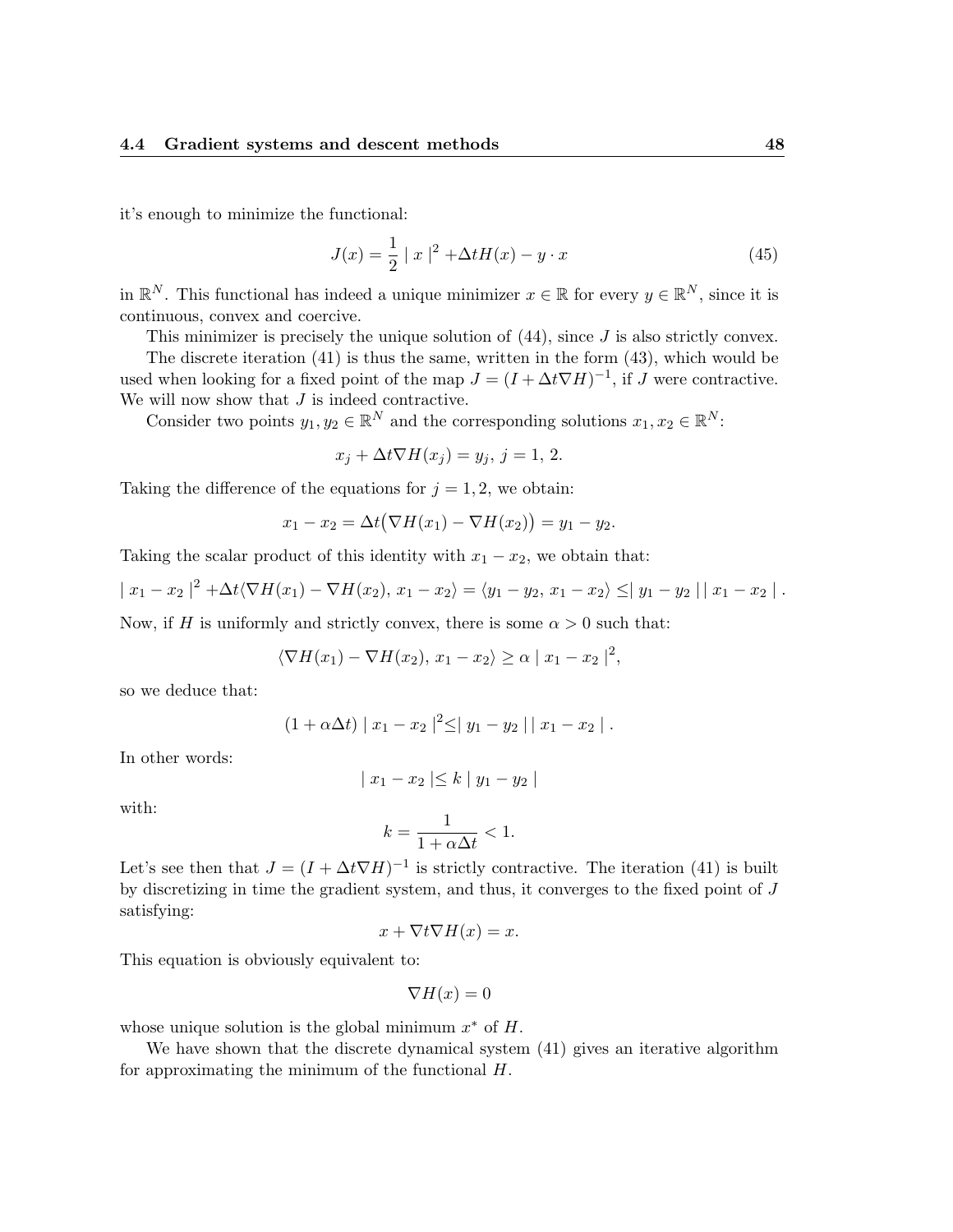#### 4.5 Least squares

We have seen that many of the problems that are posed in the context of fluid mechanics admit a variational formulation. From the theoretical point of view, this allows to solve using the direct method in the calculus of variations and, from the computational point of view, to do so using an iterative descent method as the conjugate gradient method.

There are, however, many other problems that can not be addressed in this way, either because they do not admit a variational formulation, or because the functional that is involved is not convex.

This is the case of linear systems:

$$
Ax = b,\tag{46}
$$

in which, if A is not symmetric, then  $Ax - b$  is not the gradient of a functional  $J : \mathbb{R}^N \to \mathbb{R}$ .

On the other hand, in the context of reaction-diffusion equations, there appears elliptic equations with an exponential nonlinearity of the form:

$$
\begin{cases}\n-\Delta u = e^u + f & \text{in} \quad \Omega \\
u = 0 & \text{in} \quad \partial\Omega.\n\end{cases}
$$

In this case, the solutions are critical points of the functional:

$$
J(u) = \frac{1}{2} \int_{\Omega} |\nabla u|^2 dx - \int_{\Omega} e^u dx - \int_{\Omega} f u dx,
$$

which is well-defined if  $\Omega \subseteq \mathbb{R}^2$ . However, since J is not convex, the usual descent methods do not guarantee the convergence to a critical point.

In these cases, the methods inspired by least-squares can be useful.

To illustrate this type of methods, we will first consider a system of  $N$  nonlinear equations in  $\mathbb{R}^N$ :

$$
f_i(x_1, \ldots, x_N) = 0, \, i = 1, \ldots, N,\tag{47}
$$

that we can write in vector form as:

$$
f(x) = 0.\t\t(48)
$$

Let  $\Sigma$  be a  $N \times N$  symmetric, positive-definite matrix, and consider the function:

$$
j(y) = \frac{1}{2} \langle \Sigma f(y), f(y) \rangle \tag{49}
$$

where  $\langle \cdot, \cdot \rangle$  denotes the scalar product in  $\mathbb{R}^N$ .

The least-squares solution associated to matrix  $\Sigma$  is the one solving the following minimization problem:

$$
\begin{cases}\nx \in \mathbb{R}^N \\
j(x) \le j(y), \quad \forall y \in \mathbb{R}^N.\n\end{cases} \tag{50}
$$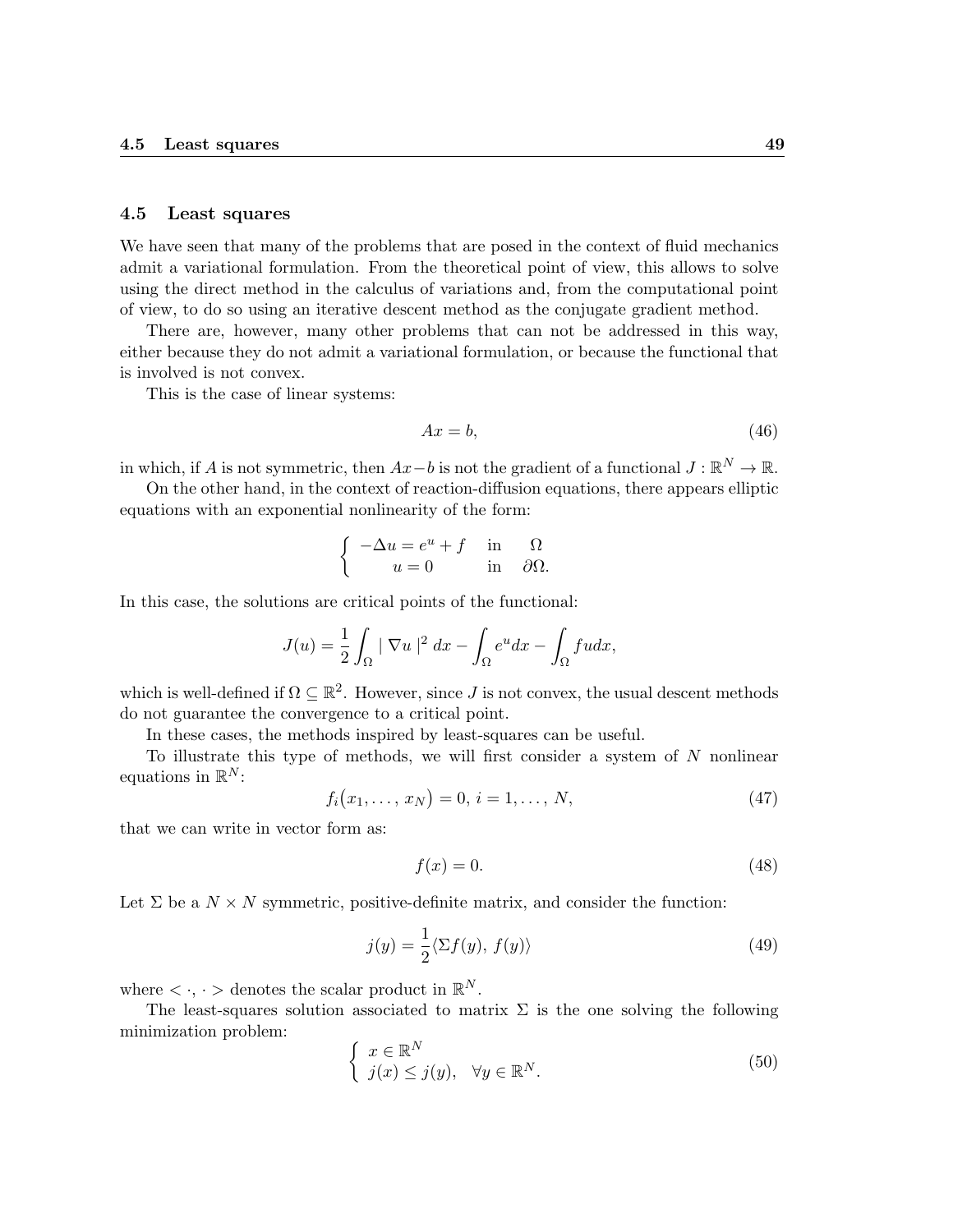To illustrate the significance of this reduction, we will consider the linear equation:

$$
f(y) = Ay - b.\tag{51}
$$

The original equation that we want to solve is thus:

$$
Ax = b,\tag{52}
$$

which admits a solution if and only if:

$$
b \in R(A) = \{q : q = Ay, y \in \mathbb{R}^N\}.
$$
\n(53)

In order to simplify the computations, we will take  $\Sigma = I$ . In this case, the solutions obtained using least-squares are the ones corresponding to the normal form:

$$
A^t A x = A^t b. \tag{54}
$$

The surprising thing about this is that the matrix  $A<sup>t</sup>A$  which is involved in the normal equation is symmetric and positive-semidefinite. Besides, this system admits always at least one solution, since  $b \in R(A^t) = R(A^t A)$ .

When ker  $A^t A = 0$  (i.e. rank $(A) = N$ ) the system (54) admits a unique solution. However, when  $\text{rank}(A) < N$ , the system admits infinitely many solutions of the form:

$$
x = \hat{x} + z, \, \hat{x} \in R(A^t), \, z \in \ker A. \tag{55}
$$

From the solutions:

$$
\mathbb{R}^N = R(A^t) \oplus \ker(A); \ (R(A^t)) \pm = \ker(A)), \tag{56}
$$

we deduce the relation:

$$
\|x\|^2 = \|\hat{x}\|^2 + \|z\|^2 \ge \|\hat{x}\|^2.
$$
 (57)

We thus see that  $\hat{x}$  is the unique solution of minimum norm of (54), and is characterized as being the critical point of the functional:

$$
J(x) = \frac{1}{2} \| A^t x \|^{2} - A^t b \cdot x,
$$
\n(58)

which is convex. The method on least-squares plays the role of the convexifier of system (52).

Let's now consider the case then f is not affine. Suppose that  $f \in C^2$ . Let x be a solution to (48), then:

$$
\begin{cases}\n j'(x) = f'(x)^t \Sigma f(x) = 0 \\
 j''(x) = f'(x)^t \Sigma f'(x).\n\end{cases}
$$
\n(59)

The matrix  $j''(x)$  is positive-semidefinite and, when  $f(x)$  is regular (i.e. det  $(f'(x)) \neq 0$ ) then it is positive-definite. In this way we observe that  $j''(.)$  is positive-definite in a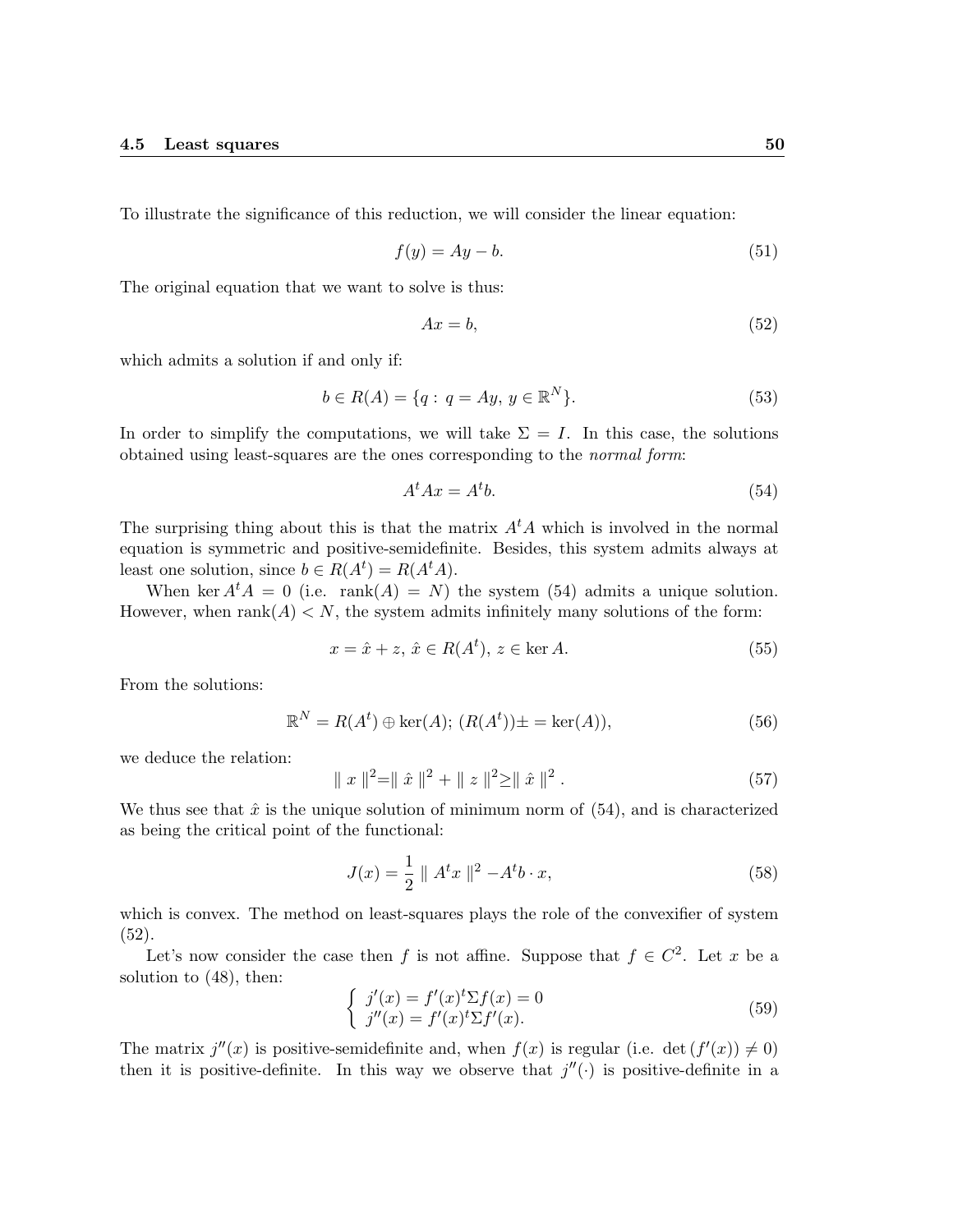neighborhood of  $x$ , and thus  $j$  is strictly convex. We thus see that the least-squares method has local convexification properties.

The role of the matrix  $\Sigma$  chosen to apply the least-squares method is multiple. For example, it allows to give more importance to some of the equations  $f_i(x) = 0$  among others. The matrix  $\Sigma$  can also help reduce the condition number of  $j'(y)$ , which makes the least-squares problem (50) more robust.

In the linear setting, the equation corresponding to each matrix  $\Sigma$  is of the form:

$$
At \Sigma Ax = At \Sigma b. \tag{60}
$$

This is the so-called generalized normal equation. This system admits always one solution, that may or may not be unique depending on ker A being 0 or not.

When the dimension of the system is not exceedingly large, the system  $(60)$  can be solved using a direct method (for example, Cholesky). When  $rank(A^t) < N$ , it is convenient to introduce a regularization of the system of the form:

$$
(\varepsilon S + A^t \Sigma A)x_{\varepsilon} = A^t \Sigma b,\tag{61}
$$

being  $\varepsilon > 0$  and S a symmetric positive-definite matrix (for example  $S = I$ ). We have then that:

$$
x_{\varepsilon} - \hat{x}_s = O(\varepsilon),\tag{62}
$$

where  $\hat{x}_s$  is the unique solution to (60) in  $R(S^{-1}A^t)$ . On the other hand, the equation (61) can be solved using the conjugate gradient method.

# 5 The Burgers equation

#### 5.1 Presentation

The viscous Burgers equation is the following:

$$
u_t - \nu u_{xx} + (u^2)_x = 0.
$$
\n(63)

Where  $\nu > 0$  in (63) is the viscosity parameter.

In the case  $nu = 0$ , equation (63) turn into the following first order nonlinear hyperbolic equation:

$$
u_t + (u^2)_x = 0.\t\t(64)
$$

In both cases, it is the  $1 - d$  analogue of the Navier-Stokes and Euler equations of fluid dynamics.

The Navier-Stokes equations for a homogeneous and incompressible fluid can be written as:

$$
\begin{cases}\n u_t - \nu \Delta u + u \cdot \nabla u = \nabla p \\
 u = 0.\n\end{cases}
$$
\n(65)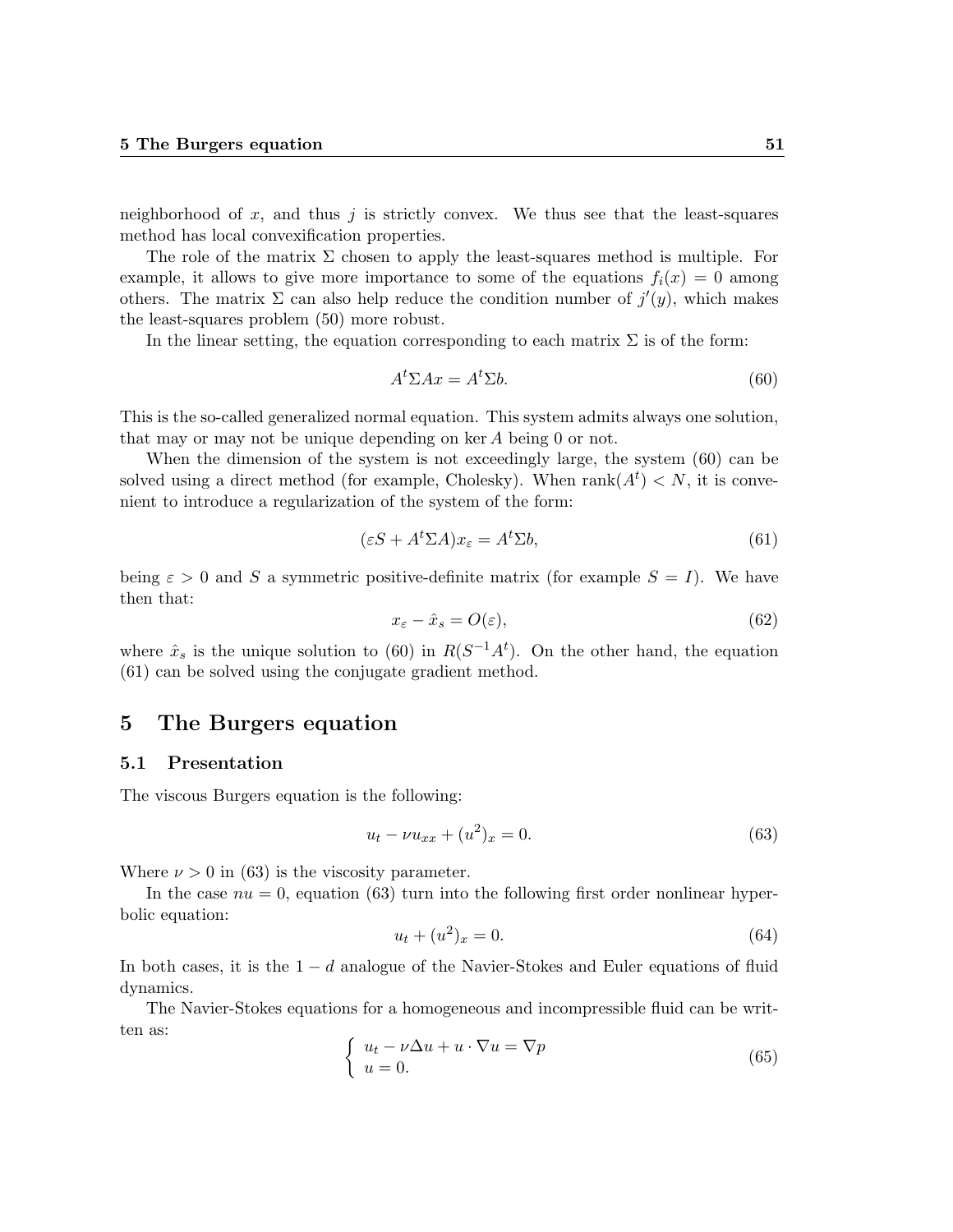Where in (65)  $u = u(x, t)$  is the velocity vector of the fluid that can thus have three components, or two in the simplified case of bi-dimensional fluids. The parameter  $\nu > 0$ gives the viscosity of the fluid. The function  $p = p(x, t)$  is a scalar function representing the fluid pressure.

The first equation in (65) is actually a system of three (resp. two in dimension 2) partial differential equations with three (resp two) unknowns. The second equation reflects the incompressibility of the fluid.

In absence of viscosity, i.e., when  $nu = 0$ , we obtain the Euler equations for an ideal fluid:

$$
\begin{cases}\n u_t + u \cdot \nabla u = \nabla p \\
 u = 0.\n\end{cases}
$$
\n(66)

Which is indeed an idealization, since every fluid has some degree of viscosity. However, (66) is a useful model for describing the movement of low-viscous fluids.

Equations (63) and (64) are reduced models of the Navier-Stokes (65) and Euler (66) equations respectively.

Equation (63), sometimes also called non-linear heat equation, it's the easiest case in which the effects of viscosity and nonlinear quadratic convection are combined. Using a change of variables introduced independently by Hopf and Cole in the fifties, this equation can be reduced to a linear heat equation, and thus solved explicitly. In the following section we will describe this change of variables. The solution obtained in this way adequately reflects the presence of the two terms and the main effects present in (63): viscosity and nonlinear convection. Viscosity makes the solution scale as a Gaussian, while nonlinear convection develops an assymetry in the solution, which is the result of a transport phenomenon with at non-homogeneous velocity.

The solutions of (64) are the limit when  $\nu \to 0$  of (63). In this case, the viscosity effect disappears, and this allows for the possibility that solutions lose their regularity in finite time, developing the so-called shocks.

#### 5.2 The Hopf-Cole transform

With the aim of introducing this transform, we will now consider solutions  $u = u(x, t)$  of (63) such that  $|u(x,t)| + |u_x(x,t)| \rightarrow 0$  as  $|x| \rightarrow \infty$ .

If  $u = u(x, t)$  is a solution of (63) of this type, then the function:

$$
v = v(x, t) = \int_{-\infty}^{x} u(s, t)ds
$$
\n(67)

satisfies:

$$
v_t - \nu v_{xx} + |v_x|^2 = 0. \tag{68}
$$

We thus define:

$$
w=v(x,t/\nu)
$$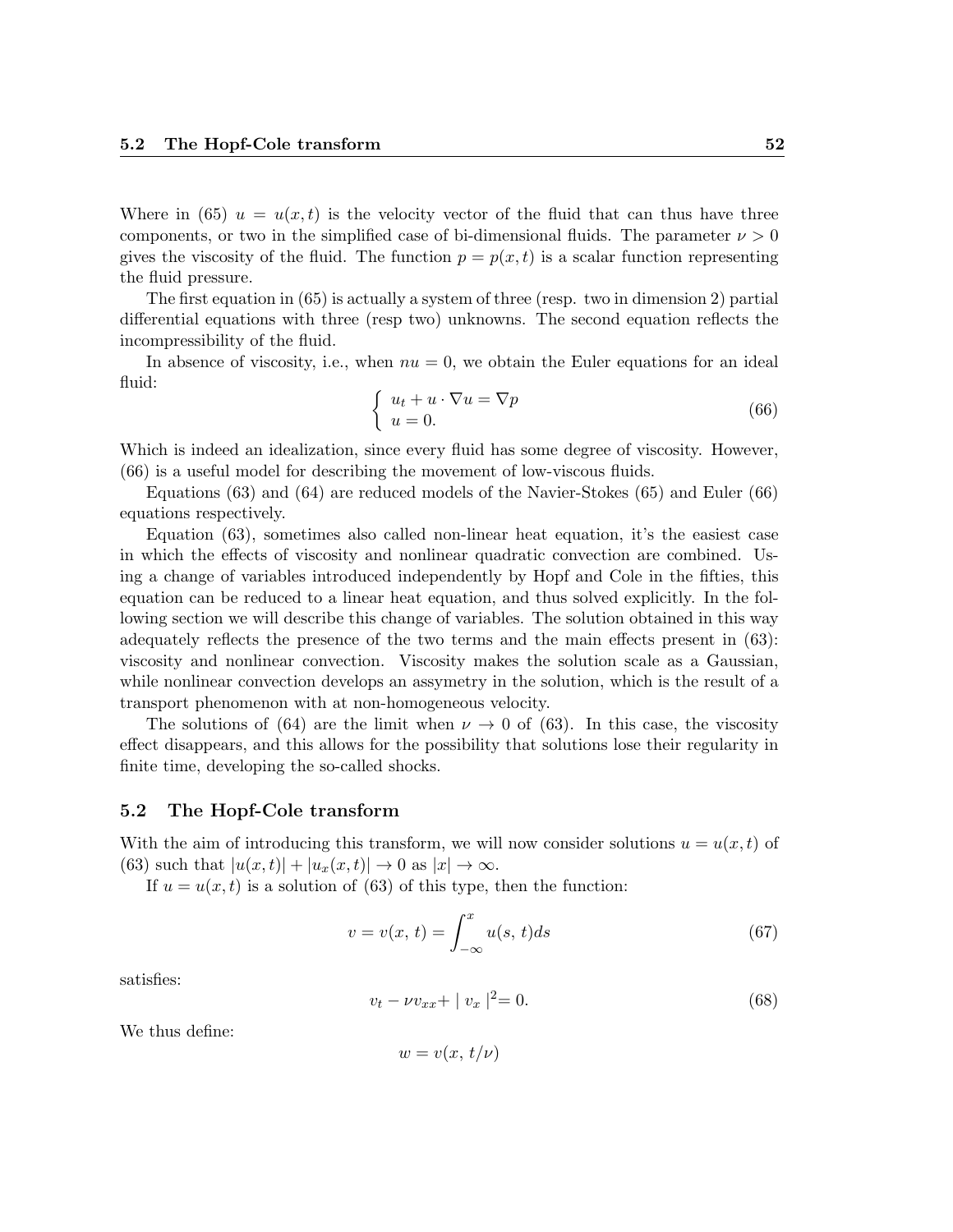which verifies:

$$
w_t - w_{xx} + \frac{1}{\nu} \mid w_x \mid^2 = 0. \tag{69}
$$

On the other hand:

$$
z = 2/\nu \tag{70}
$$

satisfies then:

$$
z_t - z_{xx} + |z_x|^2 = 0.
$$
 (71)

We finally introduce:

$$
\eta(x,t) = e^{-z} \tag{72}
$$

satisfying the heat equation:

$$
\eta_t - \eta_{xx} = 0. \tag{73}
$$

Undoing this change of variables we observe that:

$$
u = v_x
$$
  

$$
v(\cdot, t/\nu) = w(\cdot, t) = \nu z(\cdot, t) = -\nu \log(\eta).
$$

And thus:

$$
u(x, t) = -\nu \frac{\eta_x(x, \nu t)}{\eta(x, \nu t)}.
$$
\n(74)

The solution  $\eta$  of the heat equation is obtained by convolution with the Gauss kernel:

$$
G(x, t) = (4\pi t)^{-1/2} \exp(-\|x\|^2 4t, \tag{75}
$$

so that:

$$
\eta(x, t) = (G(\cdot, t) * \eta_0(\cdot))(x),\tag{76}
$$

where  $\eta_0$  is the initial datum of  $\eta$ .

On the other hand:

$$
G_x(x, t) = -\frac{x}{4\sqrt{\pi}t^{3/2}} \exp(-\|x\|^2 4t).
$$
 (77)

We obtain:

$$
u(x,\,t) = \frac{\int_{\mathbb{R}} (x-y)e^{-|x-y|^2/4\nu t}\eta_0(y)dy}{2t\int_{\mathbb{R}} e^{-|x-y|^2/4\nu t}\eta_0(t)dy}.\tag{78}
$$

Now, we have that:

$$
\eta_0(x) = e^{-\int_{-\infty}^x u_0(\sigma)d\sigma/\nu}.\tag{79}
$$

So:

$$
u_{\nu}(x,t) = \frac{\int_{\mathbb{R}} (x-y)e^{-H(x,y,t)/\nu} dy}{2t \int_{\mathbb{R}} e^{-H(x,y,t)/\nu} dy}
$$
(80)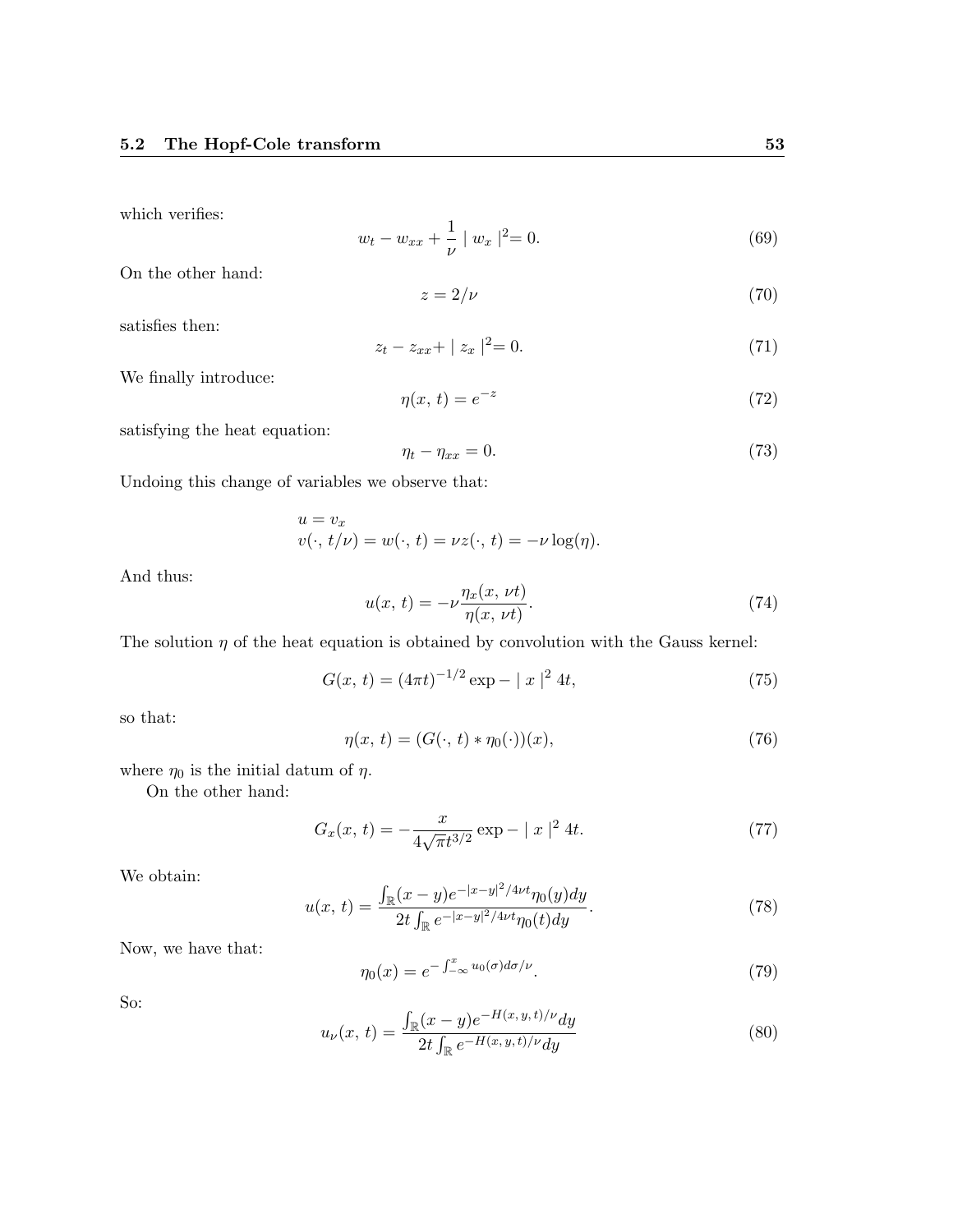where:

$$
H(x, y, t) = \frac{|x - y|^2}{4t} + \int_{-\infty}^{y} u_0(\sigma) d\sigma.
$$
 (81)

From the expression of the solution we observe that:

• the solution function  $u = u_{\nu}(x, t)$  is regular for every  $x \in \mathbb{R}$  and  $t > 0$  when  $u_0$  is, for example, in the class  $L^1(\mathbb{R})$ . In order to see this, it's enough to use the regularizing effect of the convolution with the Gaus kernel deduced from Young's inequality:

$$
\parallel f * g \parallel_{\infty} \leq \parallel f \parallel_1 \parallel g \parallel_{\infty} . \tag{82}
$$

This inequality is applied using that  $G(\cdot, t)$  and all its derivatives of arbitrary order are, for every  $t > 0$ , regular and integrable functions, and that the initial datum  $e^{-\nu \int_{-\infty}^{x} u_0(\sigma) d\sigma}$ is bounded because  $\int_{-\infty}^{x} u_0(\sigma) d\sigma$  is bounded, which is in turn a consequence of the initial datum  $u_0$  being integrable.

• If the initial datum  $u_0$  is an even function, the solution is not even. This is a consequence of the effect of the nonlinear convolution. This does not happen for the solutions of the linear heat equation. Indeed, the solutions of:

$$
u_t - u_{xx} = 0, \, x \in \mathbb{R}, t > 0 \, u(x, 0) = u_0(x), \, x \in \mathbb{R}
$$

are of the form:

$$
u(x, t) = [G(\cdot, t) * u_0(\cdot)](x)
$$

Is thus easy to see that u is even (resp. odd) with respect to x for every  $t > 0$ , depending of the parity of  $u_0$ .

This, however, is no loner true for the solutions of the Burgers equation that are given by (70). This is in part due to the fact that, in (63) the initial datum  $e^{-\nu \int_{-\infty}^{x} u_0(\sigma) d\sigma}$  has a contribution that does not preserve the parity of the initial datum, and to the fact that in that expression not only the kernel G intervenes, but also  $G_x$ .

Everything that we have said until now is valid when  $\nu > 0$ . The expression (76) has a singularity for  $\nu = 0$ . As we will see below, the limit when  $\nu \to 0$  of the solution  $u_{\nu}$ ? $u_{\nu}(x, t)$  of (63) is the solution of the inviscid Burgers equation (66).

Let's now analyze  $(64)$ . In this case, the Hopf-Cole transform doesn't apply. The only idea that can be applied from the viscous case is the change of variables:

$$
v(x, t) = \int_{-\infty}^{x} u(\sigma, t) d\sigma
$$

which reduces  $(64)$  to the Hamilton-Jacobi equation:

$$
v_t + |v_x|^2 = 0.
$$

However, the Hamilton-Jacobi equation cannot be linearized, so it's better to directly solve (64) using the method of characteristics.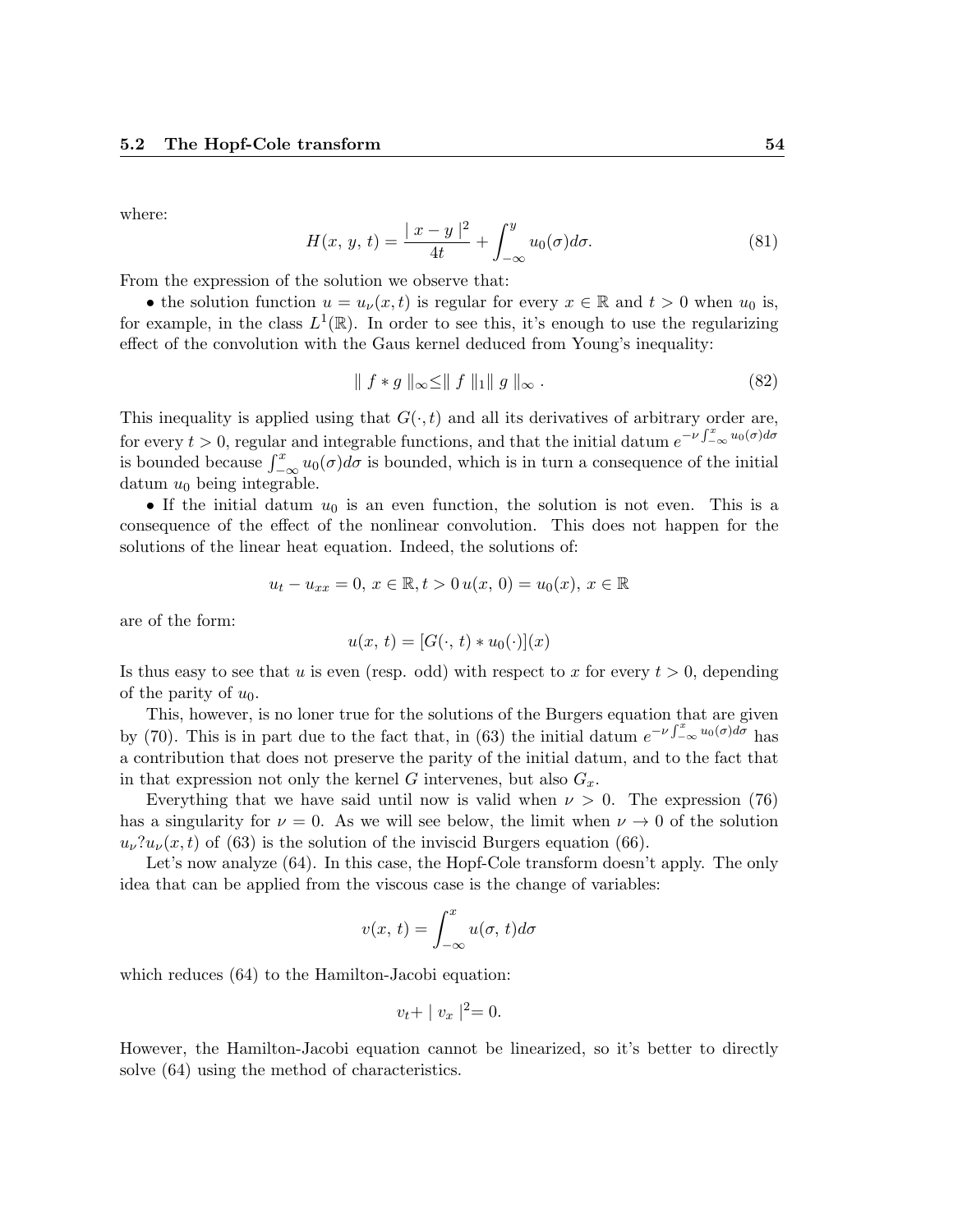We write (64) as:

$$
u_t + 2uu_x = 0.\t\t(83)
$$

This allows to chech that the solutions of  $(82)$ , while being of class  $C<sup>1</sup>$ , are constant along the characteristic curves, i.e.:

$$
u(x(t),\,t) = C
$$

where  $x = x(t)$  is characterized by the equation:

$$
x'(t) = 2u(x(t), t).
$$
 (84)

This curves are easy to compute. Indeed, as u is constant along characteristics,  $u(x(t), t)$ has to coincide with its value at  $t = 0$ , so that:

$$
u(x(t),\,t) = u_0(x_0),\tag{85}
$$

where  $x_0$  is the initial point of the characteristic curve. The equation of the characteristic line is then:

$$
x(t) = 2u_0(x_0)t + x_0
$$
\n(86)

and thus:

$$
u(x, t) = u_0(x_0), \t\t(87)
$$

where  $(x, t)$  and  $x_0$  are related via the identity (86).

In virtue of this analysis, we can check that  $u$  is constant along characteristic lines of slope  $1/2u_0$  in the plane  $(x, t)$ . From this analysis, it is deduced that if the initial datum  $u_0$  is decreasing, then u will produce a discontinuity in finite time. Indeed, since there are two points  $x_0, x_1$  such that  $x_0 < x_1$  and  $u(x_0) > u(x_1)$ , the characteristic lines starting from  $x_0$  and  $x_1$  will meet in a finite time  $t^*$  at a point  $x^*$ . The solution will thus be not continuous at  $(x^*, t^*)$ , since the two values  $u_0(x_0)$  and  $u_0(x_1)$  are incompatible.

A more careful analysis allows to compute the instant  $t^*$  in which the discontinuity of shock is produced. Indeed, the characteristics that, from equation (85), start from  $x_0$ and  $x_1$ , will meet at time  $t^*$  if:

$$
2u_0(x_0)t + x_0 = 2u_0(x_1)t + x_1.
$$

This happens exactly at time:

$$
t^* = \frac{x_1 - x_0}{2(u_0(x_0) - u_0(x_1))} = -\frac{x_0 - x_1}{2(u_0(x_0) - u_0(x_1))}.
$$
\n(88)

When  $x_0 \to x_1$  the instant of time  $t^*$  takes the limit value:

$$
t^* = -\frac{1}{2u'_0(x_0)}.\t(89)
$$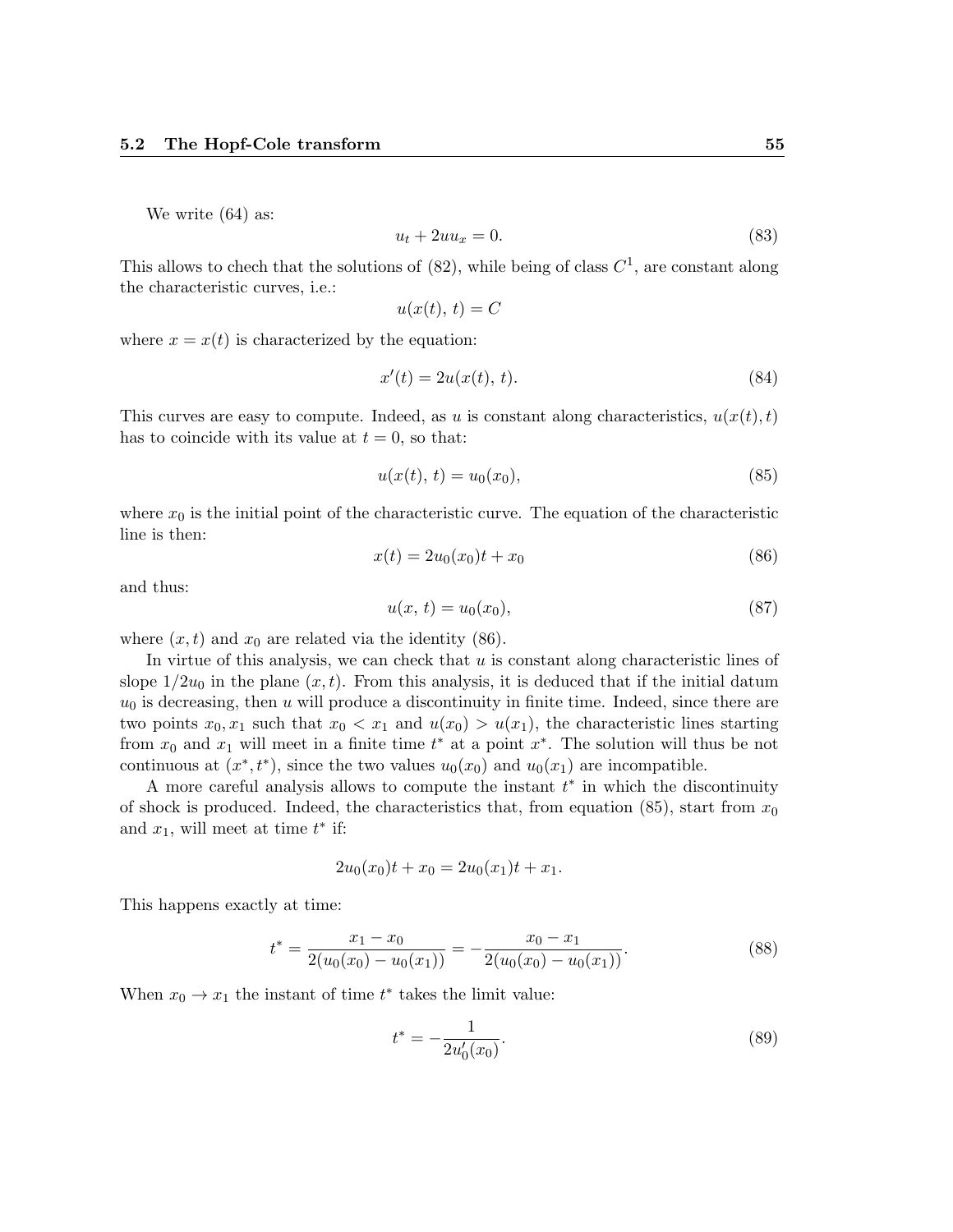From this expression we deduce that the minimum time in which the shock occurs is:

$$
t^* = \frac{1}{2 \max_{x_0 \in \mathbb{R}} (-u'_0(x_0))}.
$$
\n(90)

We thus see that the behavior of the viscous Burgers equation (63) and the inviscid Burgers equation (64) are very different from each other. While the solutions of (63) are regular for every  $\nu > 0$ , the solutions of (64) are discontinuous when the initial datum is decreasing. In fact, it's enough for the initial datum to be decreasing in some interval for the shocks to occur in finite time. In spite of this, as we will see in the following section, the solutions of the inviscid Burgers equation are the limit of the solutions of the Burgers equation as  $\nu \to 0^*$ .

## 5.3 Vanishing viscosity

In this section we analyze the limiting behavior as  $\nu \to 0$  of the solutions (80) of the Burgers equation (63).

When taking the limit in (80) as  $\nu \rightarrow 0^+$ , the integrals that intervene are concentrated aroung the points in which  $H$  attains its minimum. We thus compute the critical points of  $H$ :

$$
H_y = -\frac{x - \xi}{2t} + u_0(y) = 0 \Leftrightarrow \xi = x - 2tu_0(y), \tag{91}
$$

in which:

$$
H = -tu_0^2(\xi) + \int_{-\infty}^{\xi} u_0(\sigma)d\sigma.
$$
\n(92)

The contribution of an integral:

$$
\int_{\mathbb{R}} f(y)e^{-H/\nu} dy \tag{93}
$$

in a neighborhood of the minimum  $y = \xi$  is:

$$
f(\xi)\sqrt{\frac{2\pi\nu}{H''(\xi)}}e^{-H(\xi)/\nu}.\tag{94}
$$

In our case:

$$
H''(\xi) = \frac{1}{2t}.\tag{95}
$$

Appplying these formulas in the integrals intervening in (80), we obtain:

$$
\int_{\mathbb{R}} (x - y)e^{-H/\nu} dy \sim (x - \xi) \sqrt{\frac{\pi \nu}{t}} e^{-\left[tu_0^2(\xi) + \int_{-\infty}^{\xi} u_0(\sigma) d\sigma\right] \nu},\tag{96}
$$

$$
\int_{\mathbb{R}} e^{-H/\nu} dy \sim \sqrt{\frac{\pi \nu}{t}} e^{-\left[tu_0^2(\xi) + \int_{-\infty}^{\xi} u_0(\sigma) d\sigma\right]}.
$$
\n(97)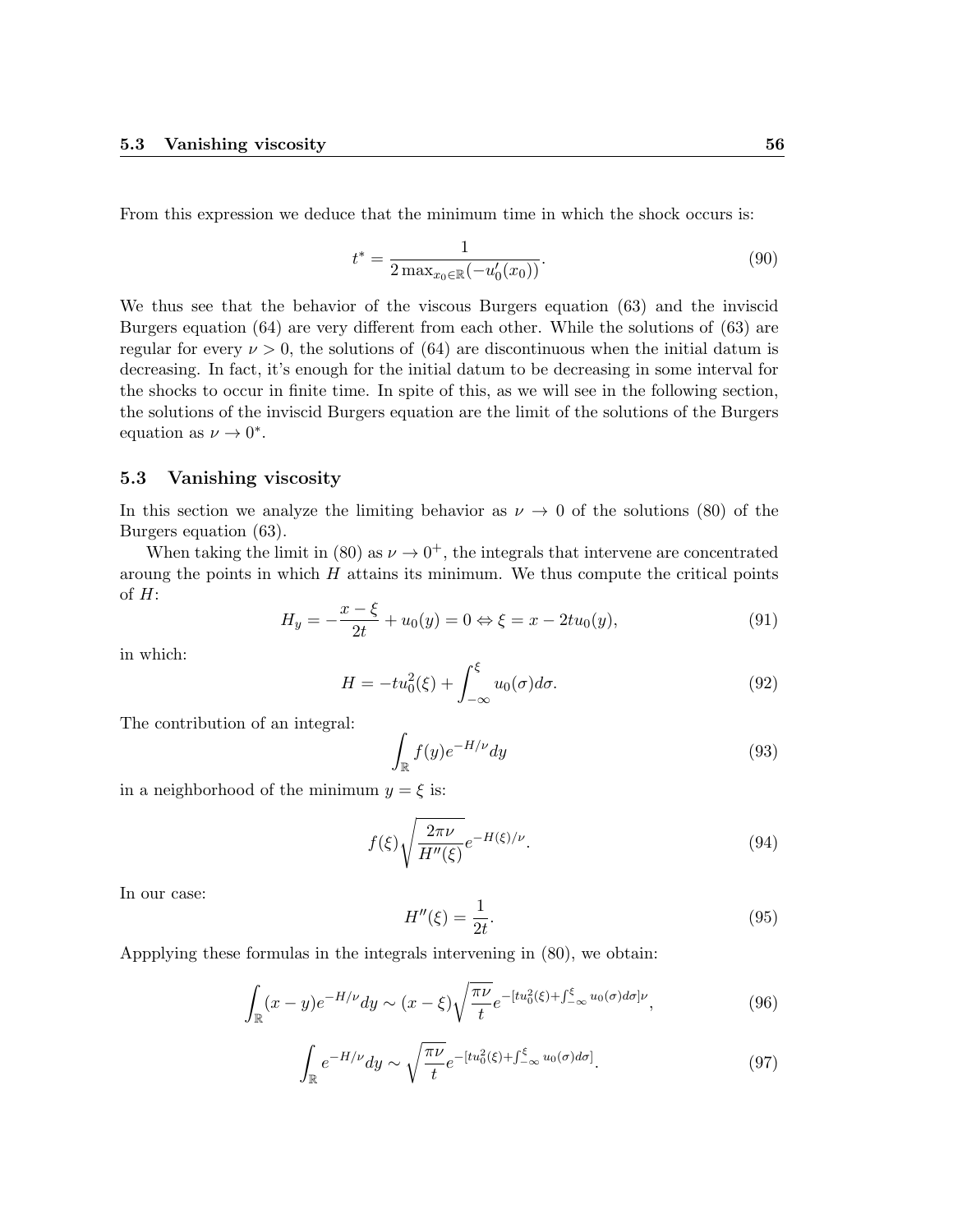And thus:

$$
u_{\nu}(x,\,t) \sim \frac{(x-\xi)}{2t} \tag{98}
$$

where  $\xi$  is characterized by the equation:

$$
\xi = x - 2tu_0(\xi) \tag{99}
$$

which is exactly the expression obtained in the previous section for the inviscid Burgers equation (64), since  $(x - \xi)/2t = u_0(\xi)$ .

This expression holds when the function  $H$  has only one minimum. In case  $H$  has several minima  $\xi_1, \ldots, \xi_N$ , each one of them contributes in a similar way to the integrals appearing in (80). However, due to the presence of the exponential factor, in the determination of the asymptotic expression of  $u_{\nu}$  only the global minima of H intervene. If, for example, H only admits two global minima  $\xi_1, \xi_2$ , then the asymptotic expression of  $u_{\nu}$  would be:

$$
u_{\nu}(x, t) \sim u_0(\xi_1) + u_0(\xi_2). \tag{100}
$$

Below we will rigorously justify this asymptotic expression. However, for the moment let's just analyze its significance in regard to the Burgers equation (64).

We will distinguish two cases:

#### Increasing initial datum  $u_0$

In this case, as we saw in the previous section, the method of characteristics does not predict any shock, and we expect the Burgers equation to admit a regular solution as long as the initial datum  $u_0$  is regular.

The asymptotic analysis that we have just carried out confirms this fact. Indeed:

$$
u_{\nu}(x,t) \to u_0(\xi), \nu \to 0,\tag{101}
$$

where  $\xi \in \mathbb{R}$  is characterized by the equation:

$$
\xi + 2tu_0(\xi) = x.\tag{102}
$$

For  $t > 0$ , is  $u_0(\cdot)$  is increasing, the function:

$$
\xi \to \xi + 2tu_0(\xi),\tag{103}
$$

is also increasing, and thus (102) admits a unique solution. This confirmes without any ambiguity that the limit of the solutions  $u_{\nu}$  of the viscous Burgers equation, as  $\nu \to 0$ , is the solution of the inviscid Burgers equation obtained via the method of characteristics.

Let's now consider the particular case of a discontinuous, piecewise constant initial datum:

$$
u_0(x) = \begin{cases} 0, & x < 0 \\ 1, & x > 0. \end{cases}
$$
 (104)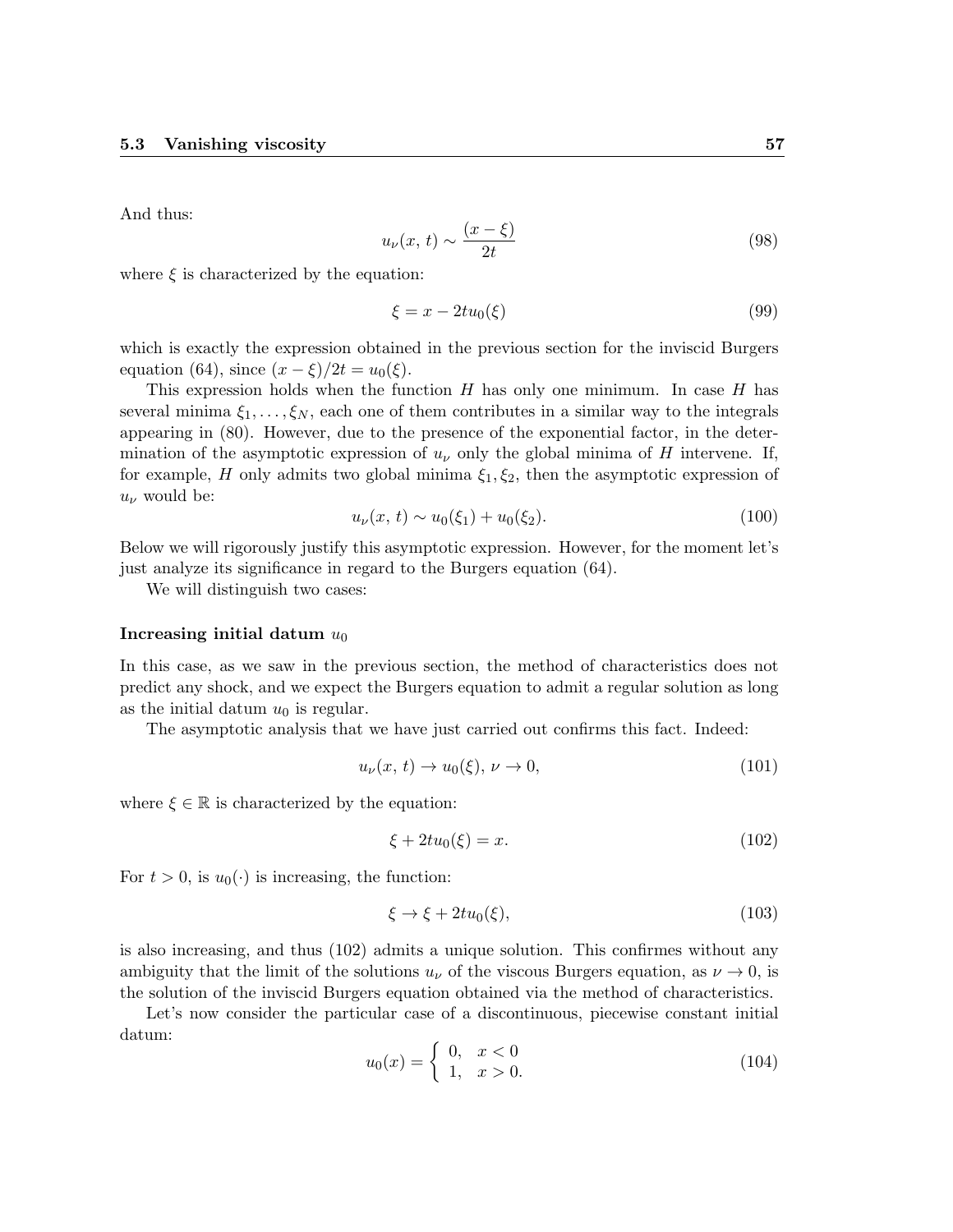We will solve the inviscid Burgers equation (64) with this initial datum. This is known as a Riemann problem, which is a basic element of the known Riemann method for the approximation of the initial datum using piecewise constant initial datum.

If we apply the method of characteristics with the initial datum  $u_0$  of (104), we obtain that the solution  $u$  of (64) is of the form:

$$
u = \begin{cases} 0, & x < 0, t > 0 \\ 1, & x \ge t. \end{cases}
$$
 (105)

However, the method of characteristics does not yield any value for the solution  $u$  in the region  $0 < x < t$ .

The vanishing viscosity method is actually a way to obtain a globally defined solution in this case. Indeed, let's consider equation (102) in this particular case. The system is written as:

$$
\begin{cases} \xi = x, & \text{si } \xi < 0\\ \xi + 2t\xi = x, & \text{si } \xi > 0. \end{cases}
$$
\n(106)

When  $x < 0$ , this yields a solution  $\xi = x$  and thus, according to (101), the limit value  $u = u_0(\xi) = 0$ . This coincides with what we have obtained in (105). When  $x > 0$ , we obtain  $\xi = x/(1+2t)$ . In the limit as  $\nu \to 0$ , using (102) we thus obtain:

$$
u(x, t) = \frac{x - \xi}{t} = \frac{x}{t}
$$
 (107)

which is now globally defined for every  $x \in \mathbb{R}$  and every  $t > 0$ .

Obviously, the front  $u = x/t$  connects adequately the constant value  $u = 0$  at the left and the value  $x = 1$  at the right. This is called a *rarefaction wave*.

We have just seen that the vanishing viscosity method gives, in the limit, a solution of the inviscid Burgers equation (64). This is the so-called entropy solution.

As we will see, the Burgers equation can even have several weak solutions. In this case, the entropy solution is the one that has a physical significance, since the inviscid model has to be understood as an idealization of the case in which the viscosity  $\nu$  is small and tends to 0.

In the present situation there also exist other weak solutions although, as we have said, the only solution with a physical significance is the entropy solution that we have just obtained. In view of the fact that this solution u is zero for  $x < 0$  and takes the value  $u = 1$  for  $x > t$ , it is natural to consider also solutions of the form:

$$
u = \begin{cases} 0, & x < \alpha t \\ 1, & x > \alpha t \end{cases} \tag{108}
$$

where the line  $x = \alpha t$  is to be determined. Let's now see which is the value of  $\alpha$  that we have to choose so that the function  $u$  given by  $(104)$  is a weak solution of the Burgers equation. Recall that, since it is a solution of the Burgers equation:

$$
u_t + (u^2)_x = 0 \tag{109}
$$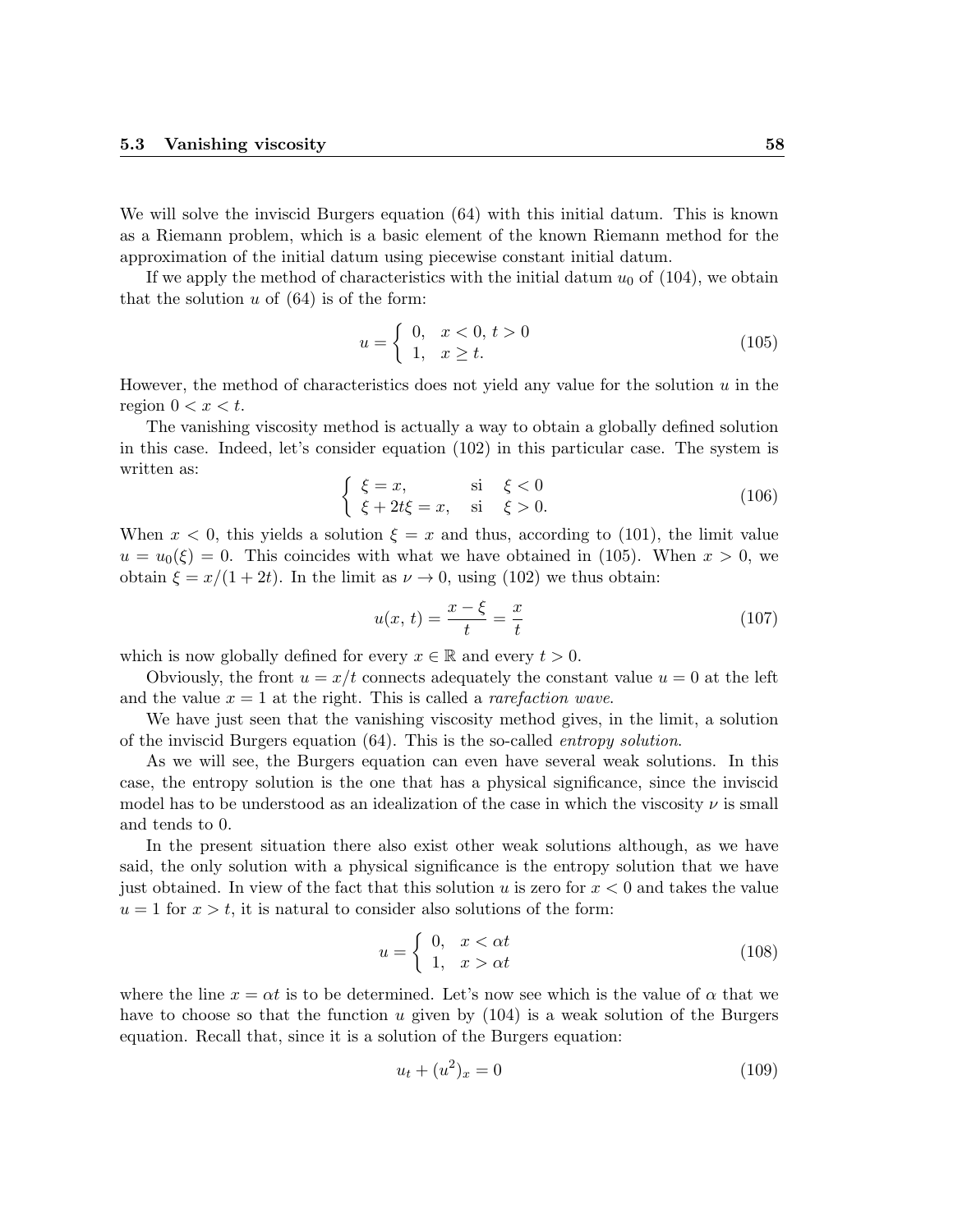it is necessary that:

$$
\int_0^\infty \int_{\mathbb{R}} \left( u\varphi_t + u^2 \varphi_x \right) dx dt = 0 \tag{110}
$$

for every test function  $\varphi \in C_0^{\infty}(\mathbb{R} \times (0, \infty)).$ 

In the case of a function of the form (104), (106) reduces to:

$$
\int_0^\infty \int_{\alpha t}^\infty (\varphi_t + \varphi_x) \, dx dt = 0 \tag{111}
$$

which occurs if and only if  $\alpha = 1$ .

We thus see that the Burgers equation admits also as a weak solution the solution that propagates the shock with speed 1. Now, this last shock solution is now an entropy solution. As we have seen before, the unique entropy solution is the one that develops the rarefaction wave.

A classical and important result, due to Kruzkov (see section 11.4.3 of [11]) ensures that the entropy solution is unique. This entropy solution can be characterized not only as the solution obtained by the vanishing viscosity method. Another way of characterizing it is, for example, the following unilateral bound on the derivative of the solution:

$$
u_x \le 1/2t. \tag{112}
$$

This bound is obtained in the following way. Formally, if u solves (109), then  $v = u_x$ satisfies:

$$
v_t + (2uv)_x = v_t + 2v^2 + 2uv_x = 0.
$$
\n(113)

Applying the maximum principle, we deduce that:

$$
v \le w \tag{114}
$$

where  $w = w(t)$  is the solution to:

$$
w_t + 2w^2 = 0 \tag{115}
$$

with initial datum  $w(0) = \infty$ . This solution can be explicitely computed:  $w(t) = 1/2t$ .

Now, can we justify the use of the maximum principle for equations of the form (113) to obtain the comparison (113)? This justification can be indeed carried out for entropy solutions. Indeed, if u is an entropy solution, then it is the limit as  $\nu \rightarrow 0$  of solutions  $u_{\nu}$ with viscosity  $\nu > 0$ . Differentiating, we see that  $v_{\nu} = u_{\nu,x}$  satisfies:

$$
v_{\nu,t} - \nu v_{v,xx} + 2v_{\nu}^2 + 2u_{\nu}v_{\nu,x} = 0.
$$
\n(116)

We can apply the maximum principle in this parabolic equation to deduce:

$$
v_{\nu} \le 1/2t \tag{117}
$$

for every  $\nu > 0$ . Taking the limit as  $\nu \to 0$ , we obtain the bound (112) for  $u_x = v$ .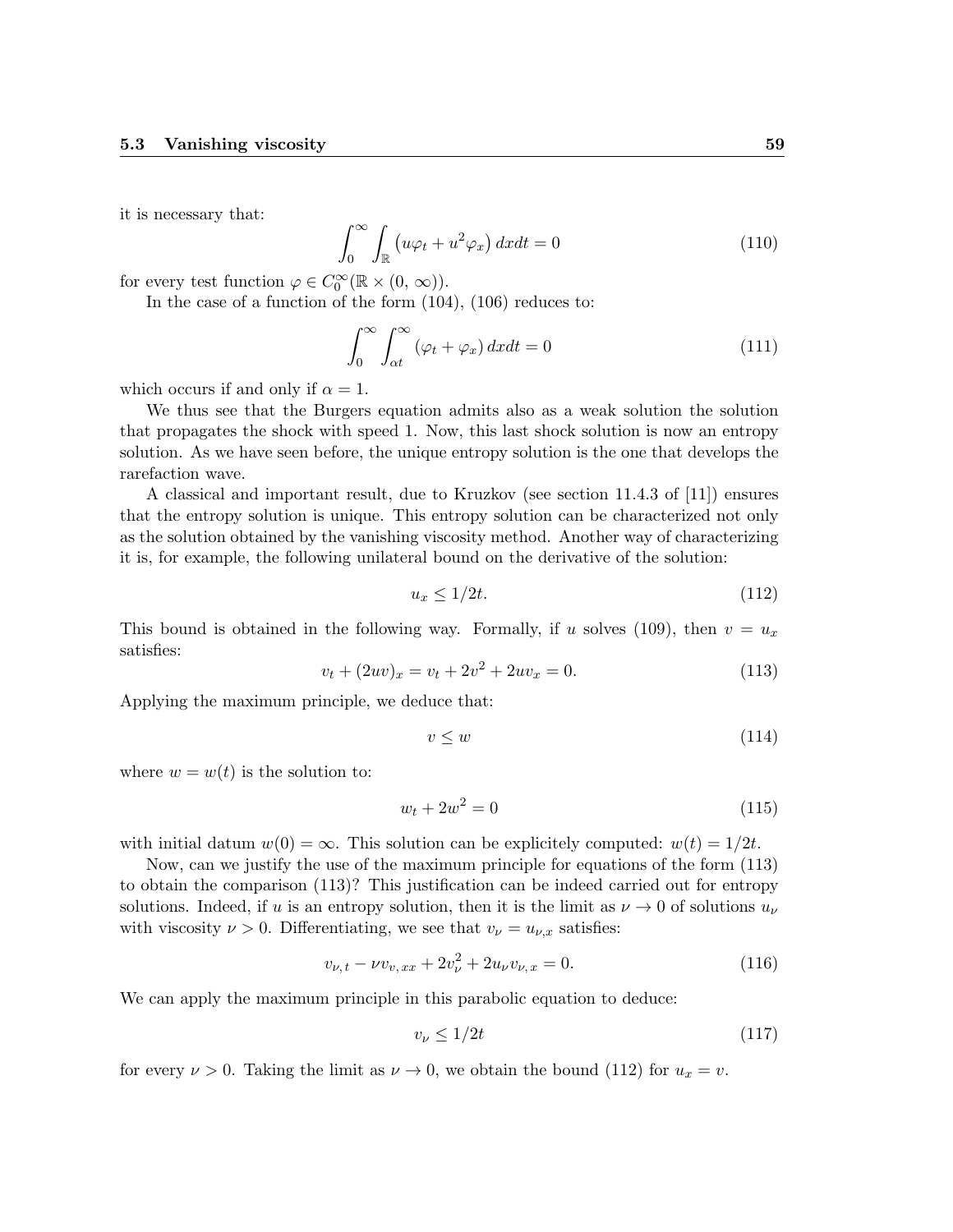## Decreasing initial datum  $u_0$

From the previous analysis, we have to study the values of  $\xi$  for which:

$$
\xi + 2tu_0(\xi) = x.
$$
\n(118)

Now, since  $u_0$  is decreasing, it is not guaranteed that (118) admits a unique solution for every  $x \in \mathbb{R}$  and  $t > 0$ . It's actually the ocntraty: for  $t > 0$  sufficiently large, the term  $2tu_0(\cdot)$  at the left hand side of (118) will dominate and destroy the monotonic behavior of the function  $\xi + 2tu_0(\xi)$ . In fact, the analysis of the characteristics already predicted the appearance of shocks in this case. Both facts are a consequence of the same phenomenon.

We will again consider the case of the Riemann problem with initial datum:

$$
u_0(x) = \begin{cases} 1, & x < 0 \\ 0, & x > 0. \end{cases}
$$
 (119)

In this case, the change of variables (118) cannot be applied because  $u_0$  is not integrable at  $-\infty$ . To avoid this difficulty, we define:

$$
\tilde{u}_{\nu}(x,t) = -u_{\nu}(-x,t) \tag{120}
$$

so that:

$$
u_{\nu}(x,\,t) = -\tilde{u}_{\nu}(-x,\,t). \tag{121}
$$

The function  $\tilde{u}$  is a solution to the same viscous Burgers equation, but with the different initial datum:

$$
\tilde{u}_0 = \begin{cases}\n0, & x < 0 \\
-1, & x > 0.\n\end{cases}
$$
\n(122)

We have now to study the solution of the equation:

$$
\xi + 2t\tilde{u}_0(\xi) = x \tag{123}
$$

which can be written in the form:

$$
\begin{cases}\n\xi = x, & \text{if } \xi < 0 \\
\xi - 2t = x, & \text{if } \xi > 0.\n\end{cases}
$$
\n(124)

From (124) we deduce that por  $-2t < x < 0$  two distant solutions  $\xi_1 = x$  and  $\xi_2 = x + 2t$ are obtained. For the rest of the values  $(x, t)$ , a unique solution is obtained.

We now have to analyze in which of these critical points  $\xi$  the value of H is minimum. According to  $(92)$ , in each critical point the value of H is:

$$
H(\xi) = t\tilde{u}_0(\xi) + \int_{-\infty}^{\xi} \tilde{u}_0(s)ds.
$$
 (125)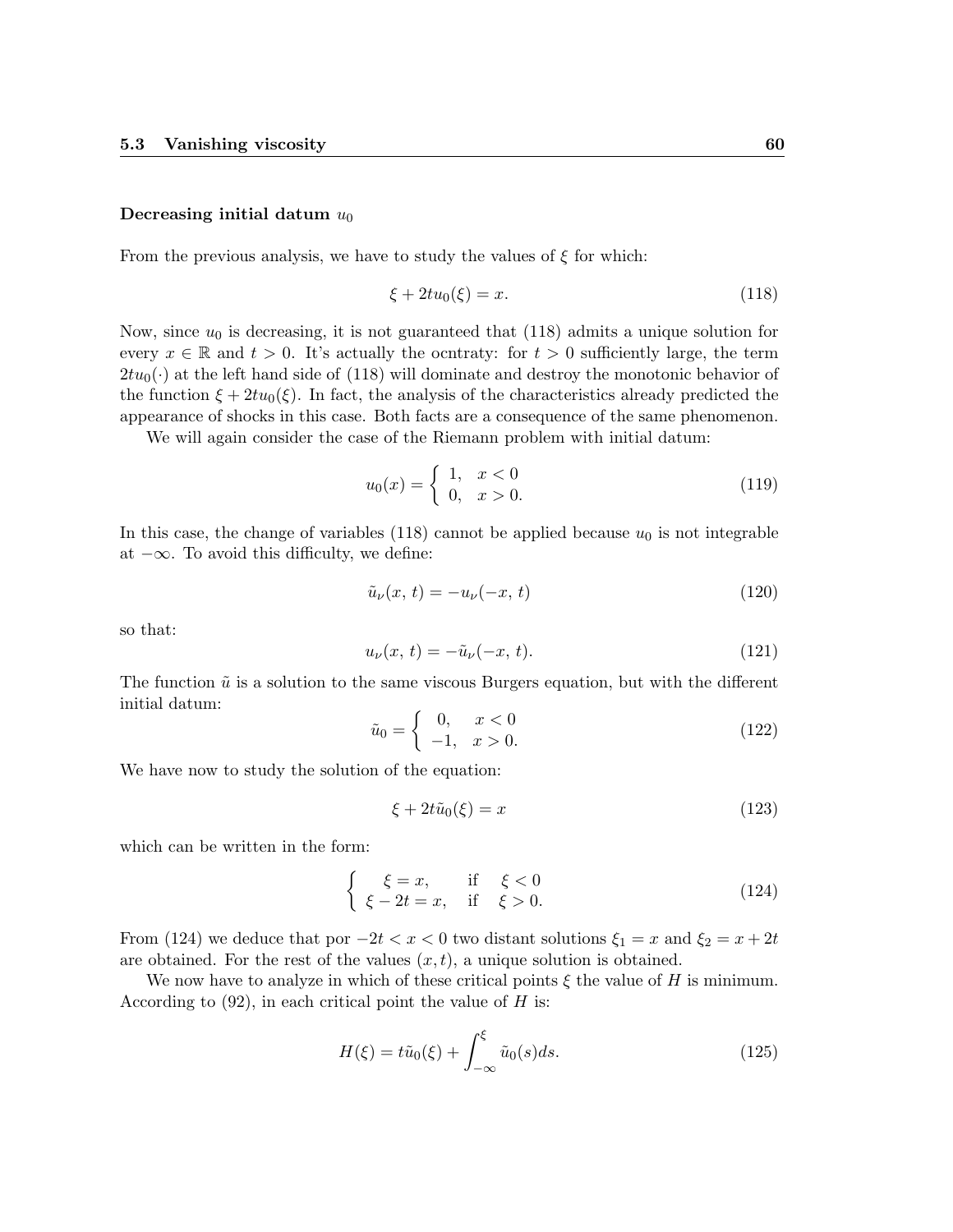And thus, when  $\xi < 0$ :

$$
H(\xi) = 0\tag{126}
$$

meanwhile, when  $\xi > 0$ , for example, if  $\xi = \xi_2$ ,

$$
H(\xi_2) = t - \int_0^{\xi_2} ds = t - \xi_2 = t - x - 2t = -(t + x). \tag{127}
$$

And thus:

$$
\begin{cases}\nH(\xi_1) < H(\xi_2) & \text{if } t + x < 0 \\
H(\xi_2) < H(\xi_1) & \text{if } t + x > 0.\n\end{cases}\n\tag{128}
$$

We thus deduce that:

as  $\nu \rightarrow 0$  is of the order of:

$$
u_{\nu}(x,t) \sim u(x,t) \tag{129}
$$

where

$$
u(x, t) = \begin{cases} 1, & x < t \\ 0, & x > t. \end{cases}
$$
 (130)

Again, int he limit (130) we obtain an entropy solution of the inviscid Burgers equation (64). It is a shock wave that propagates with speed 1. This is coherent with the Rankine-Hogoniot condition, which is needed for a discontinuous function to be a weak solution of the Burgers equation. Assuming that  $u^{\pm}$  are the left and right values of the shock, then the speed of propagation is precisely:

$$
s = \frac{(u^+)^2 - (u^-)^2}{u^+ - u^-}.
$$

In our case, with values  $u^- = 1$  y  $u^+ = 0$ , this gives a speed of propagation of 1.

We have thus seen that the method of vanishing viscosity allows to obtain the entropy solution of the Burgers equation. Although we have not proven here the uniqueness of the entropy solution, this is the unique solution which is physically meaningful.

While the solution is regular, it coincides with the solution obtained using the method of characteristics. When it is not, we have two possibilities: it is either a rarefaction wave, or a shock wave, depending of the sign of the shock, i.e., of the relative values of the solution at each side of the shock. Then a shock occurs, this propagates with the speed given by the Rankine-Hugoniot condition.

With the aim of completing this section, we will lastly check that the asymptotic value of the integral:

$$
\int_{\mathbb{R}} f(y)e^{-H/\nu} dy
$$

$$
f(\xi)\sqrt{\frac{2\pi\nu}{H''(\xi)}}e^{-H(\xi)/\nu},
$$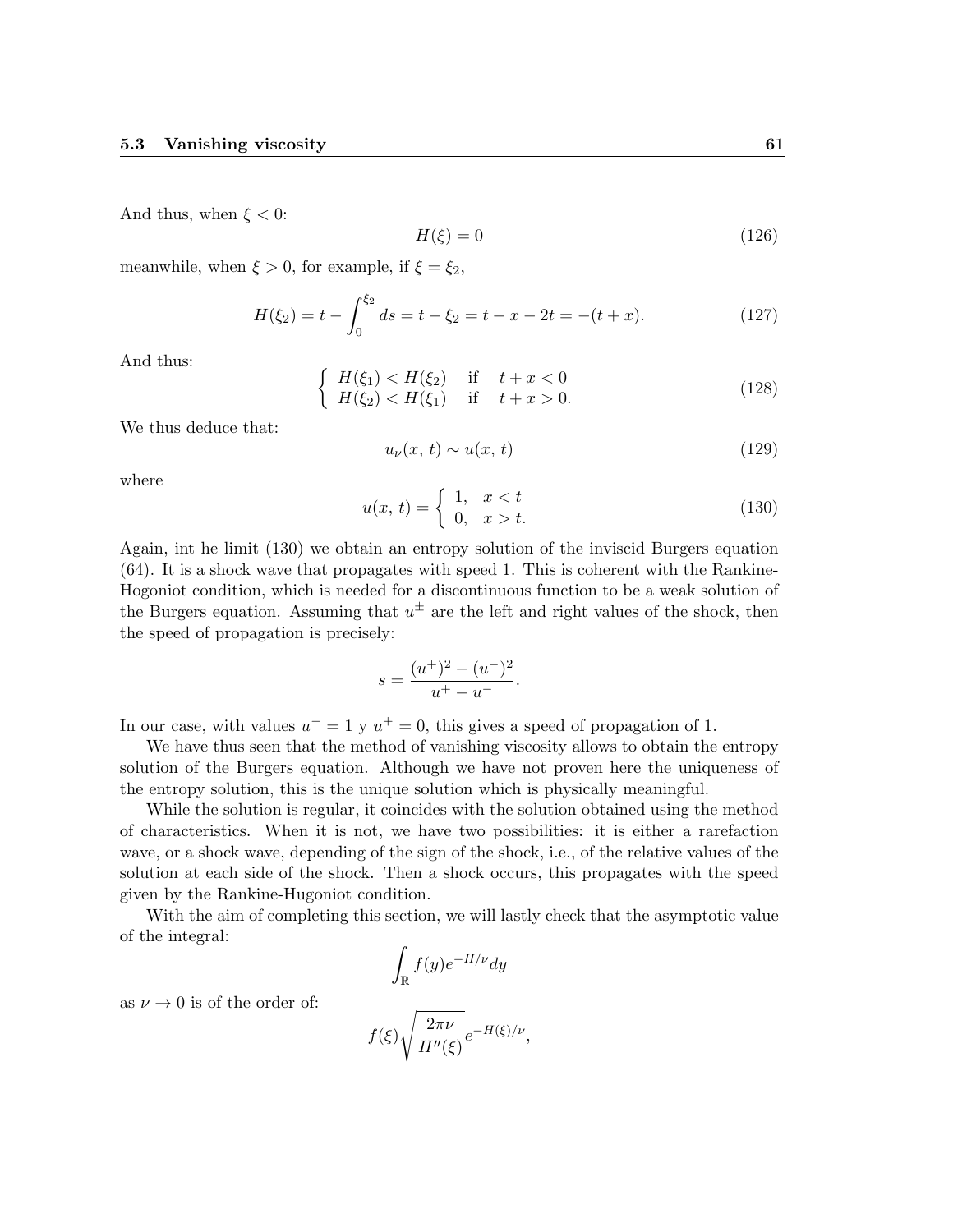being  $\xi$  the unique minumum of H. Rigorously, this means that:

$$
\lim_{\nu \to \infty} \frac{\int_{\mathbb{R}} f(y) e^{-H(y)/\nu} dy}{f(\xi) \sqrt{\frac{2\pi \nu}{H''(xi)}} e^{-H(\xi)/\nu}} = 1.
$$

In order to prove this, it's enough to see that:

$$
J_{\nu}(y) = \left(\frac{2\pi\nu}{H''(\xi)}\right)^{-1/2} e^{-(H(y)-H(\xi))/\nu}
$$

is an approximation of the identity as  $\nu \to \infty$ . It is obvious that, as  $\nu \to \infty$ , then  $J_{\nu}(y) \rightarrow 0$  exponentially except at the minimum point  $y = \xi$ .

On the other hand:

$$
\int_{\mathbb{R}} J_{\nu}(y) dy \to 1, \nu \to \infty.
$$

Indeed:

$$
H(y) - H(\xi) = \frac{H''(\xi)}{2} (y\xi)^2 + O(|y - \xi|^3)
$$

and thus making the change of variables:

$$
\sigma=\sqrt{\frac{H''(\xi)}{2\nu}}(y-\xi)
$$

the problem reduces to check that:

$$
\frac{1}{\sqrt{\pi}}\int_{\mathbb{R}}e^{-\eta^2}e^{-0(\nu^{1/2}\eta^3)}d\eta \to 1
$$

which can be proven using the dominated convergence theorem.

If the reader is interested in a more detailed study of hyperbolic conservation laws, the book of Evans [11] is a good reference.

# 6 Splitting

## 6.1 Introduction

In this section, we will briefly analyze the so-called splitting methods for the numerical solution of the viscous Burgers equation:

$$
u_t - \nu u_{xx} + (u^2)_x = 0.
$$
 (131)

Throughout this section, we will suppose that the viscosity  $\nu > 0$  is fixed.

Many of the ideas that we will introduce here will also be useful in the more realistic and complex context of the viscous Navier-Stokes equations.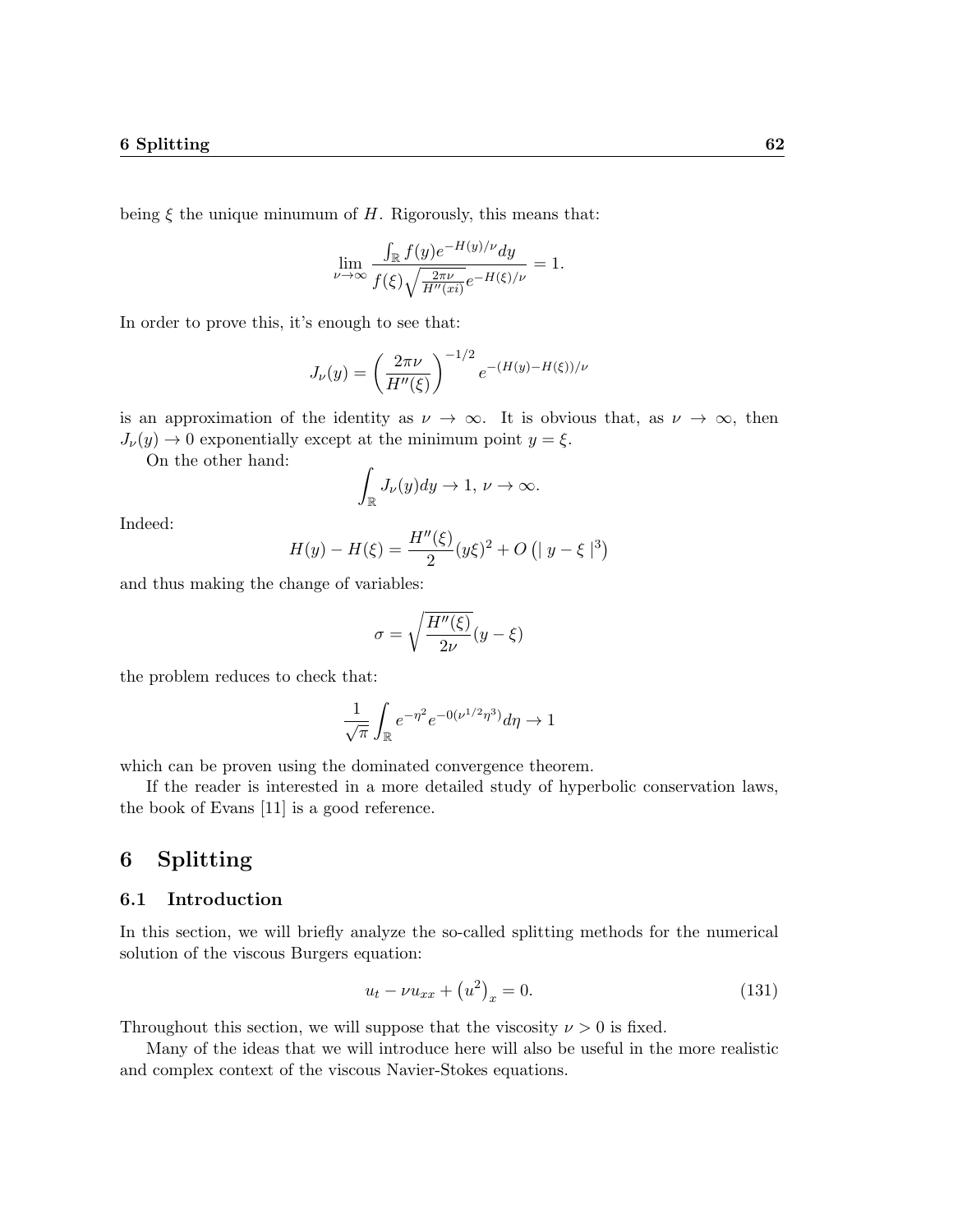In view of the structure of equation (131), it is obvious that two models are present. On the one hand, we have the heat equation:

$$
u_t - \nu u_{xx} = 0 \tag{132}
$$

and, on the other hand, the inviscid Burgers equation:

$$
u_t + (u^2)_x = 0.
$$
 (133)

Indeed, using the Hopf-Cole transform, in the previous section we showed that the solution to (131) had both viscous and convective effects.

In this type of situations in which the model in consideration has two recognisble subsystems, it is natural to use decomposition or "splitting" methods, that allow to obtain the solution to the global system from the solution of each subsystem and, on the other hand, to use a different numerical method for each of the subsystems under consideration.

Lie's theorem shows that for any pair of  $n \times n$  matrices  $A_1$  and  $A_2$ , the following formula holds:

$$
e^{A_1 + A_2} = \lim_{j \to \infty} \left( e^{A_1/j} e^{A_2/j} \right)^j, \tag{134}
$$

whether the matrices  $A_1$  and  $A_2$  commute or not. This is useful when solving a differential equation of the form:

$$
x' = (A_1 + A_2)x, t \in \mathbb{R}, x(0) = x_0,
$$
\n(135)

since its solution is given by:

$$
x(t) = e^{(A_1 + A_2)t} x_0.
$$
\n(136)

The viscous Burgers equation (131) can also be understood as a problem of the form (135) although, in this case, the unknown  $u = u(x, t)$  is, for any  $t > 0$ , a function depending of x, and thus belonging to a infinite dimensional space.  $A_1$  is the differential operator  $A_1u = \partial_x^2 u$  and  $A_2$  is the non-linear operator  $A_2u = -(u^2)_x$ .

In this section we will introduce splitting methods for the discrete version of these equations.

We will thus consider the model (135), that can be discretized in time with step  $\Delta t$ substituting, as sual, the derivative  $x'(t)$  by a difference quotient in the interval  $[n\Delta t, (n+\alpha)]$  $1)\Delta t$ . The type of splitting schemees that we will use are based in the use of an additional node (or several), for example in the mid point  $(n+1/2)\Delta t$ , so that in each subinterval  $[n\Delta t, (n+1/2)\Delta t]$  and  $[(n+1/2)\Delta t, (n+1)\Delta t]$  we can see (135) as a system that is dominated either by  $A_1$  or by  $A_2$ .

In the section below we will analyze the validity of the time discretization when approximating solutions of evolution PDEs. As we will see, this type of methods, that are classical and well understood in the contest of ODEs, can also be applied to PDEs, even in the non-linear setting in which the classical theory of linear semigroups is not applicable, where specific ideas from non-linear semigroup theory become necessary.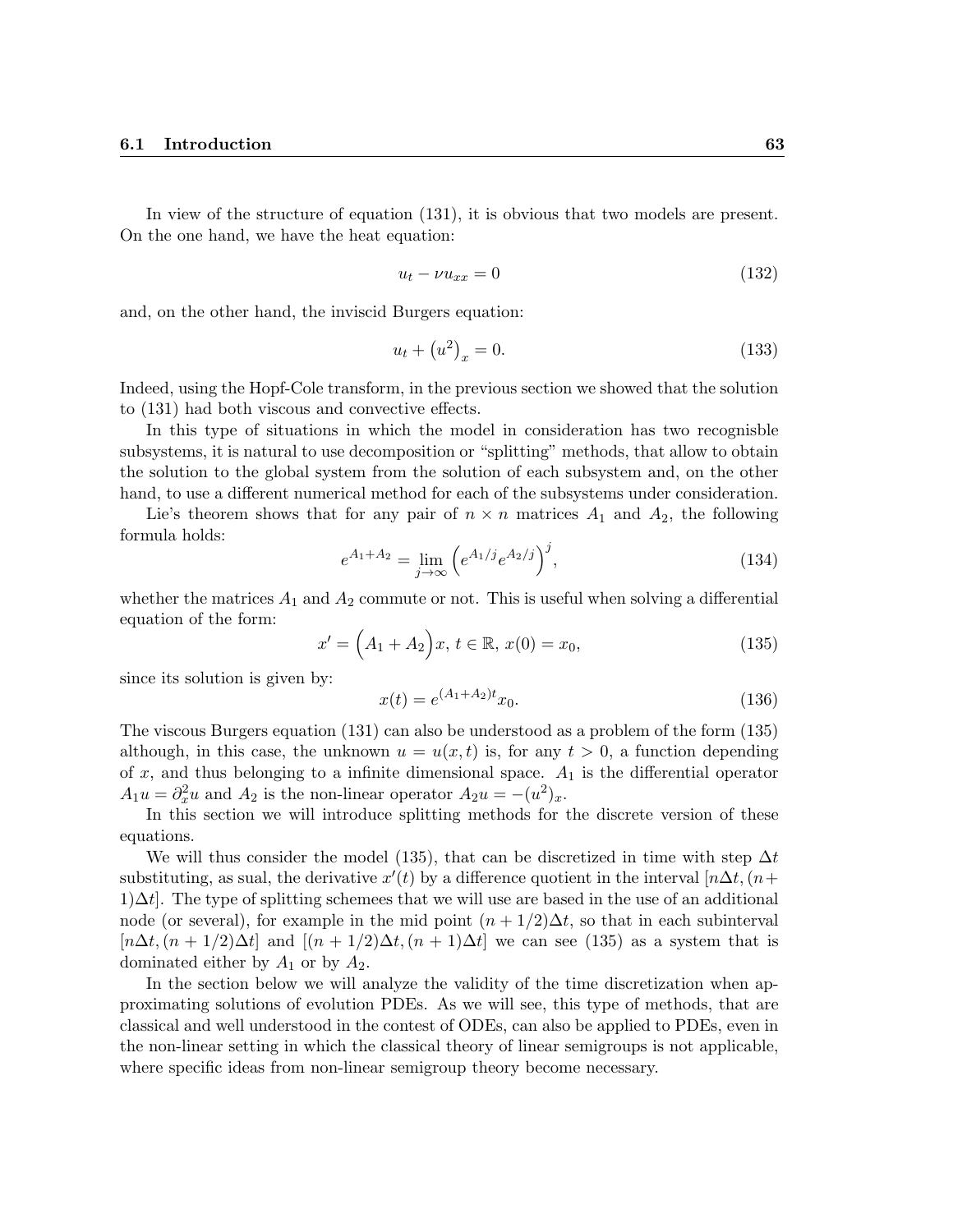## 6.2 Peaceman-Rachford

We will first introduce the Peaceman-Rachford scheme:

$$
\begin{cases}\nx^0 = x^0 \\
\frac{x^{n+1/2} - x^n}{\Delta t/2} = A_1 x^{n+1/2} + A_2 x^n \\
\frac{x^{n+1} - x^{n+1/2}}{\Delta t/2} = A_1 x^{n+1/2} + A_2 x^{n+1}.\n\end{cases}
$$
\n(137)

We see that the resulting system is doubly implicit, first when passing from  $x^n$  to  $x^{n+1/2}$ and then when passing from  $x^{n+1/2}$  to  $x^{n+1}$ . In each case, however, one of the operators  $A_1$  or  $A_2$  is playing the main role, and the other one is seen as a perturbation that incorporates information from the previous step.

In order to understand the effect that this splitting scheme has sover a system, we will start by considering the case of the easiest possible system:

$$
x'(t) = Ax(t), t > 0; x(0) = x_0,
$$
\n(138)

where  $A$  is a symmetric, negative-definite matrix for which the solution is of the form:

$$
x(t) = e^{At}x_0.
$$
\n<sup>(139)</sup>

If  $\lambda_1, \ldots, \lambda_N$  are the eigenvalues of the matrix A and  $e_1, \ldots, e_N$  are the corresponding eigenvectors, then the solutions are linear combinations of elementary solutions of the form:

$$
x(t) = e^{\lambda_j t} e_j, \, j = 1, \cdots, N. \tag{140}
$$

As  $\lambda_j \leq 0$  for ever  $j = 1, ..., N$ , it's easy to see that:

$$
|x(t)| \leq |x_0|, \forall t \geq 0,\tag{141}
$$

for every solution.

We will now decompose the matrix  $A$  as:

$$
A = \alpha A + \beta A \tag{142}
$$

so that:

$$
A_1 = \alpha A, A_2 = \beta A,\tag{143}
$$

with:

$$
\alpha > 0, \, \beta > 0, \, \alpha + \beta = 1. \tag{144}
$$

Applying the splitting scheme (137), we obtain:

$$
x^{k+1} = \left(I - \frac{\Delta t}{2}\beta A\right)^{-1} \left(I + \frac{\Delta t}{2}\alpha A\right) \left(I - \frac{\Delta t}{2}\alpha A\right)^{-1} \left(I + \frac{\Delta t}{2}\beta A\right) x^k.
$$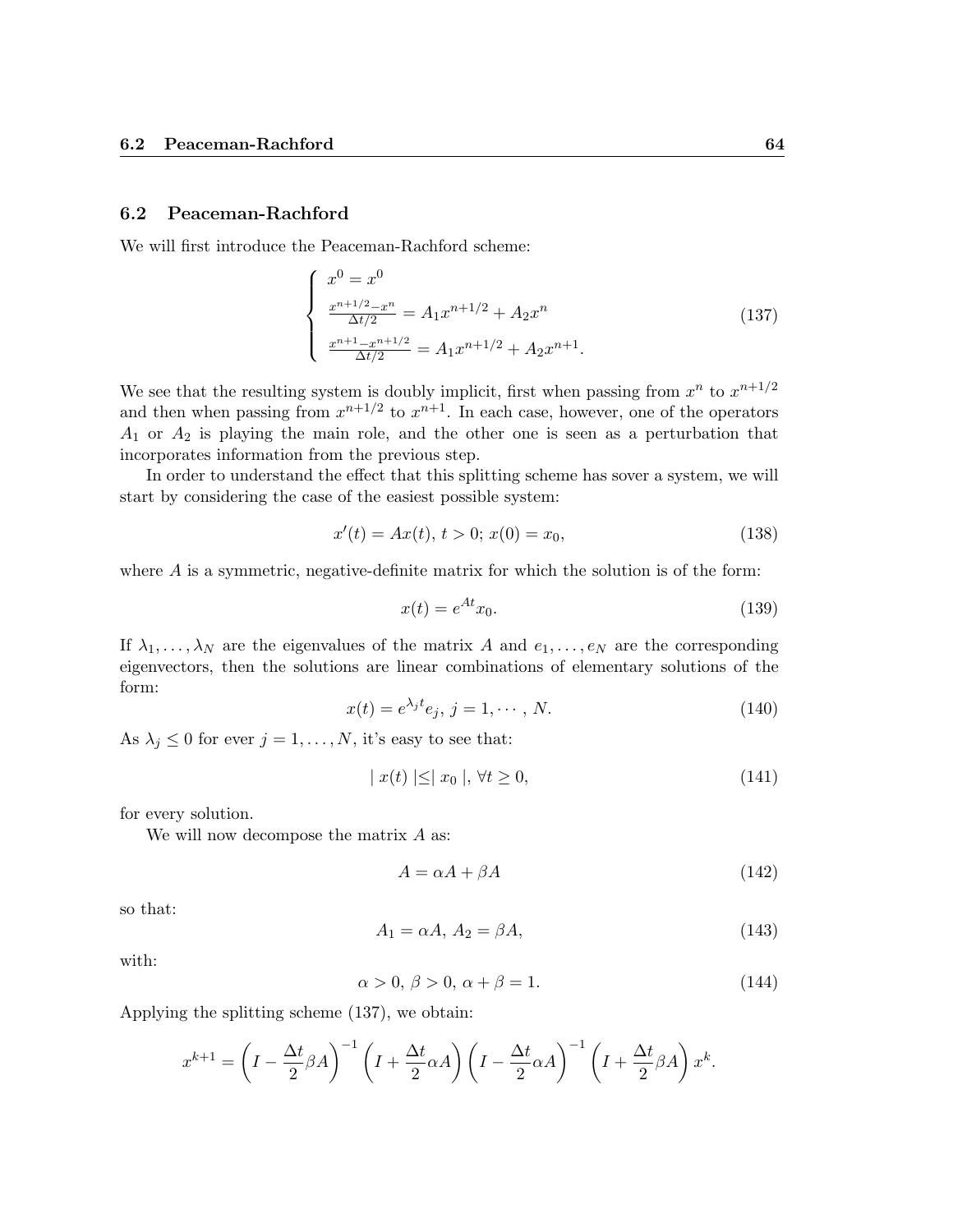Iterating, we obtain:

$$
x^{k} = \left(I - \frac{\Delta t}{2}\beta A\right)^{-k} \left(I + \frac{\Delta t}{2}\alpha A\right)^{k} \left(I - \frac{\Delta t}{2}\alpha A\right)^{-k} \left(I + \frac{\Delta t}{2}\beta A\right)^{k} x^{0}.
$$

When we apply the previous identity in the direction of each of the eigenvectors  $e_j$ , i.e., with  $x^0 = e_j$ , we deduce that:

$$
x_j^k = \left(\frac{1 + \frac{\Delta t}{2}\alpha\lambda_j}{1 - \frac{\Delta t}{2}\alpha\lambda_j}\right)^k \left(\frac{1 + \frac{\Delta t}{2}\beta\lambda_j}{1 - \frac{\Delta t}{2}\beta\lambda_j}\right)^k e_j.
$$

Now, noting that:

$$
\left|\frac{1+\xi}{1-\xi}\right| \le 0, \,\forall \xi < 0
$$

we obtain the stability of the splitting scheme, since:

$$
\left|x_j^k\right| \leq |e_j|, \forall k \geq 0, \forall j = 1, \cdots, N.
$$

Besides, in the case in which  $\lambda_j < 0$  for every  $j = 1, ..., N$ , in which  $x(t) \to 0$  when  $t \to \infty$  exponentially, the discrete solution also reproduces this behavior, since:

$$
\left|\frac{1+\frac{\Delta t}{2}\alpha\lambda_j}{1-\frac{\Delta t}{2}\lambda_j}\right| < 1, \left|\frac{1+\frac{\Delta t}{2}\beta\lambda_j}{1-\frac{\Delta t}{2}\beta\lambda_j}\right| < 1, j = 1, \cdots, N.
$$

In order to study this scheme in a more detailed way, we introduce the rational function:

$$
R_1(\xi) = \left(\frac{1 + \frac{\alpha\xi}{2}}{1 - \frac{\alpha\xi}{2}}\right) \left(\frac{1 + \frac{\beta\xi}{2}}{1 - \frac{\beta\xi}{2}}\right)
$$

which admits, in a neighborhood of  $\xi = 0$ , the Taylor expansion:

$$
R_1(\xi) = 1 + \xi + \frac{\xi^2}{2} + (\alpha^2 + \beta^2 + \alpha\beta) \frac{\xi^3}{4} + O(1)\xi^4
$$

while the exponnetial function that is involved in the solution of the differential equation has the expansion:

$$
e^{\xi} = 1 + \xi + \frac{\xi^2}{2} + \frac{\xi^3}{6} + O(\xi^4).
$$

From these two Taylor expansions we deduce that the scheme is consistent of order two for any choice of the parameters  $0 < \alpha, \beta < 1$  so that  $\alpha + \beta = 1$ . The smallest difference in the third order term is produced for  $\alpha = \beta = 1/2$ .

The scheme is thus convergent of order two.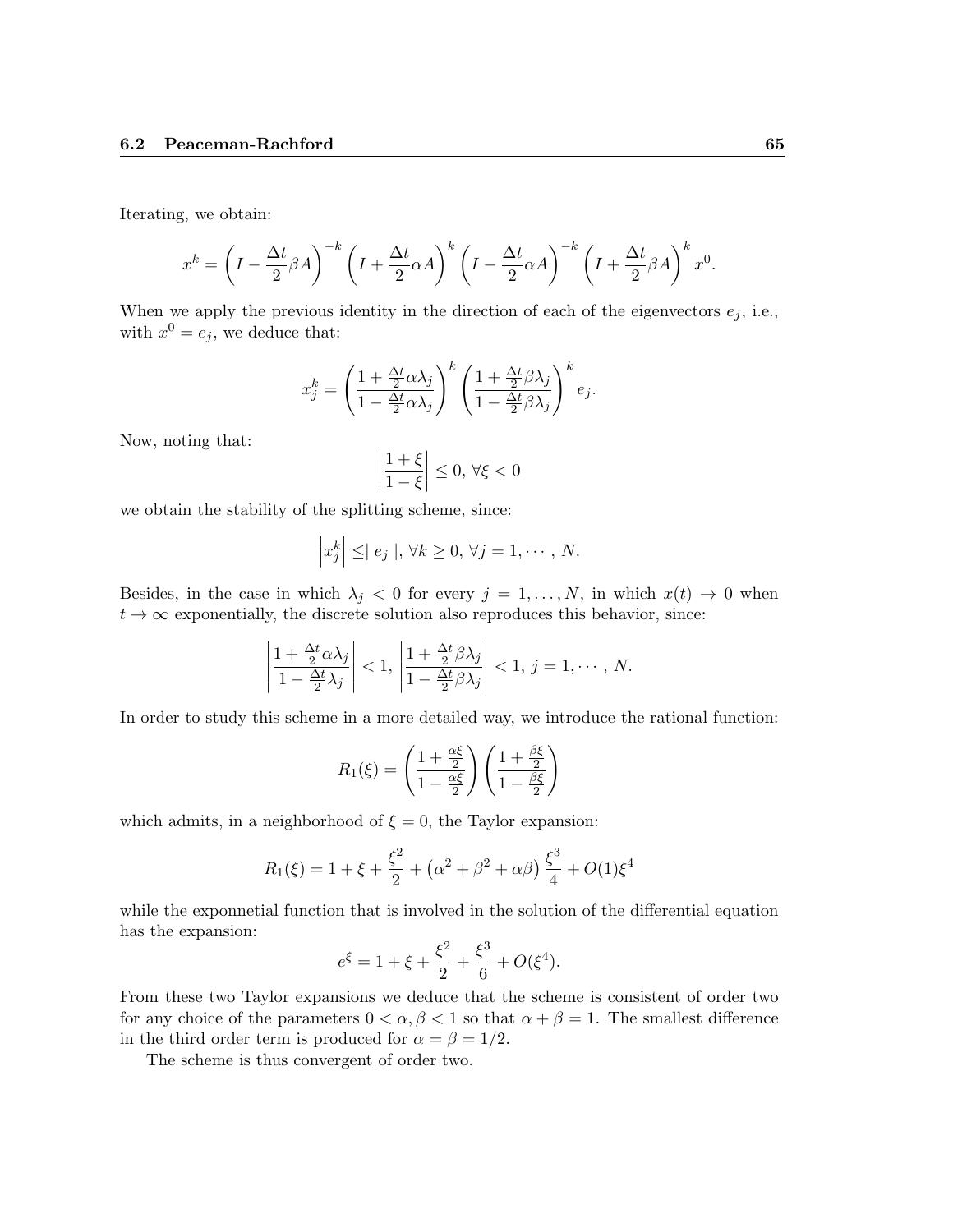The only inconvenient of this method is its lack of absolute stability or stiff stability, which is manifested in the fact that  $R_1(\xi) \to 1$  as  $\xi \to -\infty$ . As  $\xi$  plays the role of  $\lambda \Delta t$ , this shows that the exponential rate of convergence is lost as  $|\Delta t|$  increases. But this is unavoidable in the context of parabolic equations, in which typically  $\lambda$  tends to  $-\infty$ . Whatever value of  $\Delta t > 0$  is chosen, no matter how small, the numerical scheme is not capable of reproducing the dynamics of the PDE as  $|\lambda|$  increases, and thus the exponential stability of the solutions is emphasized.

The Peaceman-Rachform method that we have just described is only one instance of the family of splitting or alternate direction method whose scope of application is very wide.

Let's for example consider the Dirichlet problem for the heat equation:

$$
\begin{cases}\n u_t - \Delta u = 0 & \text{in } \Omega, \ t > 0 \\
 u = 0 & \text{at } \partial\Omega, \ t > 0 \\
 u(x, 0) = u_0(x) & \text{in } \Omega.\n\end{cases}
$$
\n(145)

Let's analyze the case  $\Omega \subset \mathbb{R}^2$ .

The most elementary semi-discrete scheme for the numerical approximation of this system is obtained by using the five-point approximation scheme for the Laplacian. We thus obtain:

$$
\begin{cases}\nu'_{i,j} + \frac{2u_{i,j} - u_{i+1,j} - u_{i-1,j}}{h_1^2} + \frac{2u_{i,j} - u_{i,j+1} - u_{i,j-1}}{h_2^2} = 0, & (i,j) \in \Omega, t > 0 \\
u_{i,j} = 0, & (i,j) \in \partial\Omega, t > 0 \\
u_{i,j}(0) = u_{0,i,j}, & (i,j) \in \Omega.\n\end{cases}
$$
\n(146)

In this expression we use the usual notations, so thhat  $h_1$  denotes the width of the mesh in the variable  $x_1$ ,  $h_2$  denotes the width in the variable  $x_2$ ,  $u_{i,j}$  the approximation of the solution u at the point  $(h_1ih_2j) \in \Omega$ .

Denoting by  $U_h$  the unknown vector  $(u_{i,j})$  that contains all the numerical values, system (146) can be written as:

$$
\begin{cases} \frac{dU_h}{dt} + A_{1h}U_h + A_{2h}U_h = 0, \ t > 0\\ U_h(0) = U_{h,0}, \end{cases}
$$
\n(147)

where  $A_{1h}$  y  $A_{2h}$  are the discrete analogues of  $\partial^2/\partial x_1^2$  y  $\partial^2/\partial x_2^2$ , respectively.

This system can be approximated using the classical time discretization schemes as the explicit or implicit Euler schemes, or the Crank-Nicolson scheme. However, we can also apply the Peaceman-Rachford scheme that can be written as:

$$
\begin{cases}\n\frac{U_h^{n+1/2} - U_h^n}{\Delta t/2} = A_{1h} U^{n+1/2} + A_{2h} U^n \\
\frac{U_h^{n+1} - U_h^{n+1/2}}{\Delta t/2} = A_{1h} U_h^{n+1/2} + A_{2h} U_h^{n+1}.\n\end{cases} (148)
$$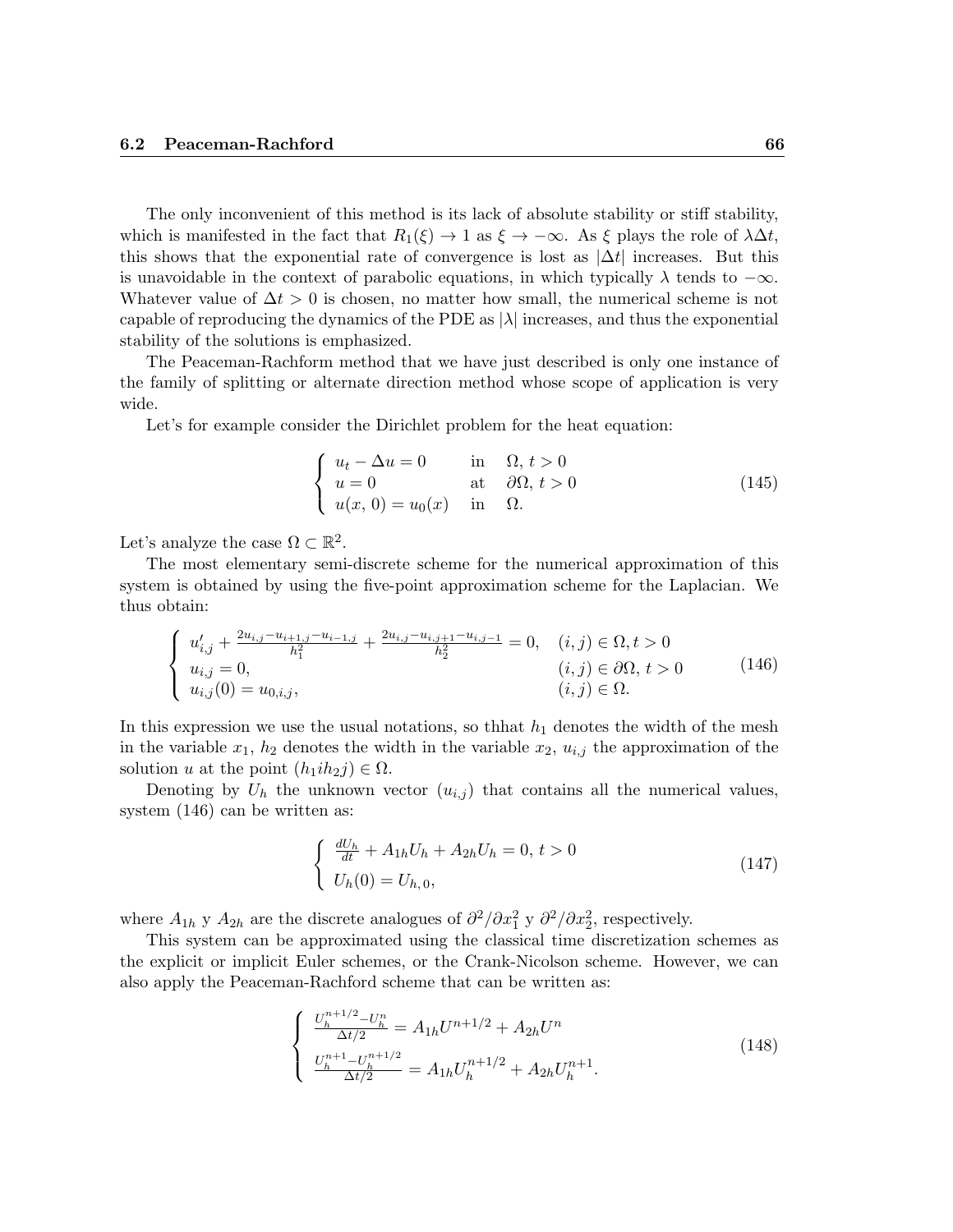System (148) consists essentially in two uncoupled systems, similar to the ones obtained when discretizing the  $1 - d$  heat equation. Indeed, both matrices  $A_{1h}$  and  $A_{2h}$  that intervene in each of them are the usual matrices that appear in the numerical discretization of the one-dimensional heat equation. These are, thus, tri-diagonal systems that are easy to solve.

This method is called method of *alternate directions* since the  $2 - d$  heat equation is approximated by iteratively and alternatively solving one-dimensional heat equations in the variables  $x_1$  and  $x_2$ , respectively.

Let's however go back to the abstract general system (138) and to its discretization (137). In (135), the operators  $A_1$  and  $A_2$  play completely symmetric roles, but they can also be used asymetrically. For example, if we apply (137) to the solution of (138) with  $A_1 = A$  and  $A_2 = 0$  we obtain:

$$
\frac{x^{n+1/2} - x^n}{\Delta t/2} = Ax^{n+1/2}
$$

$$
\frac{x^{n+1} - x^{n+1/2}}{\Delta t/2} = Ax^{n+1/2}.
$$

We thus observe that  $x^{n+1/2} = \left(x^{n+1} + x^n\right)/2$ , which in turn implies that:

$$
\frac{x^{n+1}-x^n}{\Delta t}=A\left(\frac{x^{n+1}+x^n}{2}\right).
$$

Taking  $A_1 = 0$  and  $A_2 = A$  in the decomposition, we obtain exactly the same expression. This is, however, only true when the system under consideration is an autonomous system. Indeed, when the operator  $A$  also depends of  $t$ , while the first equation points to the system:

$$
\frac{x^{n+1} - x^n}{\Delta t} = A\left(\left(n + \frac{1}{2}\right)\Delta t\right)\left(\frac{x^{n+1} + x^n}{2}\right) \tag{149}
$$

the second equation gives:

$$
\frac{x^{n+1} - x^n}{\Delta t} = \frac{1}{2} \left[ A(nt)x^n + A((n+1)\Delta t)x^{n+1} \right].
$$
 (150)

A more careful analysis points that, for both schemes to coincide, is not only necessary for A to be independent of  $t$ , i.e., for the system to be autonomous, but it's also necessary for A to be linear. In the case in which A is non-linear, the difference between  $(149)$  and (150) is obvious.

Both are schemes of Crank-Nicolson type, and both are of order two when the operator A is sufficiently regular in t and  $x$ .

These schemes can also be written as:

$$
\begin{cases}\n x^{n+1/2} = x^n + \frac{\Delta t}{2} A \left( x^{n+1/2}, (n+1/2) \Delta t \right) \\
 x^{n+1} = x^n + \Delta t A \left( x^{n+1/2}, (n+\frac{1}{2}) \Delta t \right) \\
 = x^n + 2 \left( x^{n+1/2} - x^n \right)\n\end{cases} (151)
$$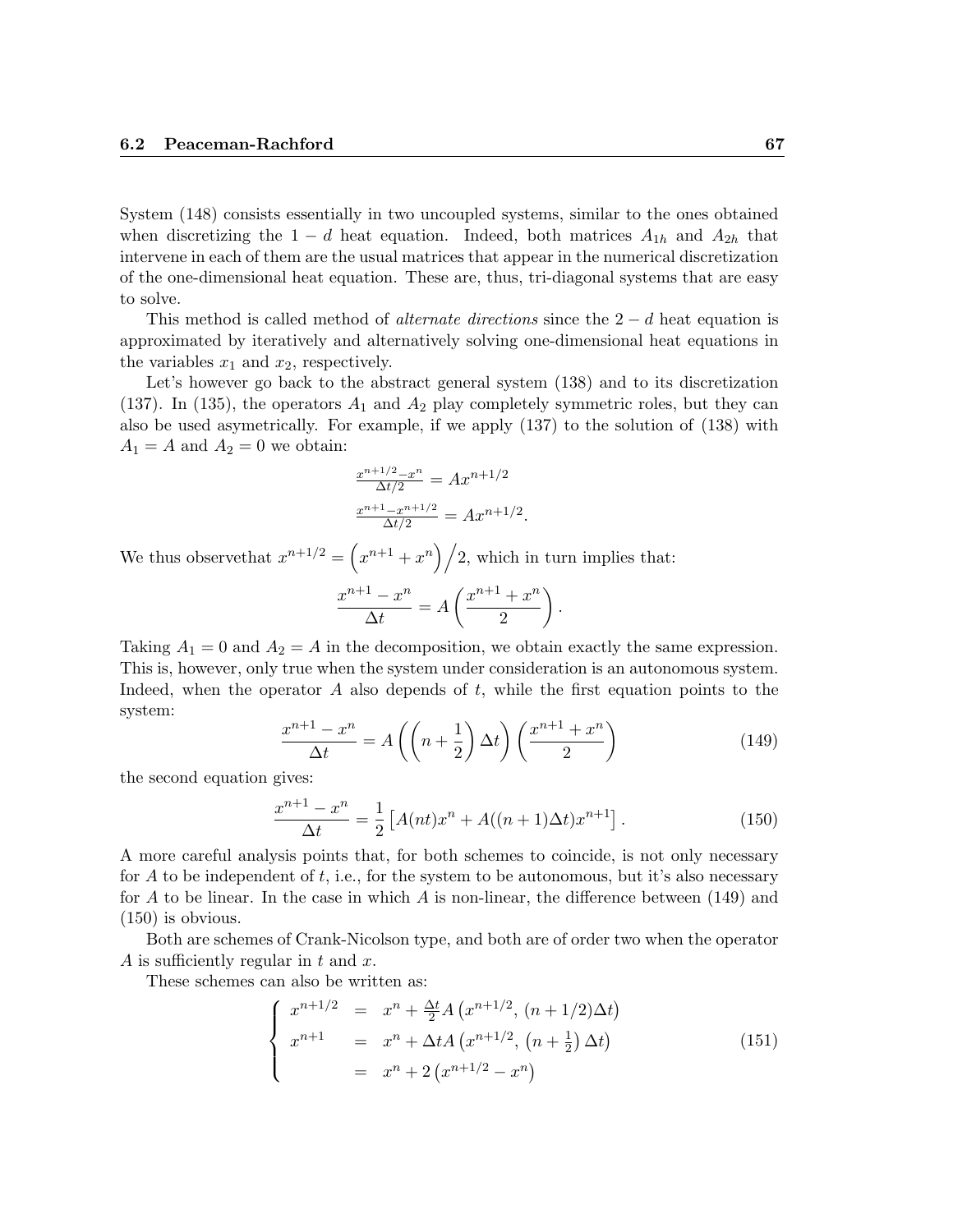and:

$$
x^{n+1} = x^n + \frac{\Delta t}{2} \left[ A \left( x^n, n \Delta t \right) + A \left( x^{n+1}, (n+1) \Delta t \right) \right],
$$
 (152)

respectively. These are, thus, semi-implicit Runge-Kutta schemes of order 2.

### 6.3 Douglas-Rachford

There exist other variants of the splitting scheme that we have considered. For example, we have the Douglas-Rachford scheme that, when  $x^n$  is known, computes the value of  $\hat{x}^{n+1}$  and  $x^{n+1}$ , being  $x^{n+1}$  the approximation of x in the next instant of time and  $\hat{x}^{n+1}$ an auxiliary value. The scheme has the form:

$$
\begin{cases}\n\frac{\hat{x}^{n+1} - x^n}{\Delta t} = A_1 \left( \hat{x}^{n+1}, (n+1)\Delta t \right) + A_2 \left( x^n, n\Delta t \right) \\
\frac{x^{n+1} - x^n}{\Delta t} = A_1 \left( \hat{x}^{n+1}, (n+1)\Delta t \right) + A_2 \left( x^{n+1}, (n+1)\Delta t \right).\n\end{cases} (153)
$$

The convergence of this scheme is known in a very general context of monotonic operators  $A_1$  and  $A_2$ . Let's analyze, as in the previous case, the convergence in the easier case in which A is a symmetric  $N \times N$  matrix.

In thic case we obtain, using the decomposition (142):

$$
x^{n+1} = (I - \beta \Delta t A)^{-1} (I - \alpha \Delta t A)^{-1} (I - \alpha \beta \mid \Delta t \mid^{2} A^{2}) x^{n},
$$

or, in other words:

$$
x^{n} = (I - \beta \Delta t A)^{-n} (I - \alpha \Delta t A)^{-n} (I - \alpha \beta \mid \Delta t \mid^{2} A^{2}) x^{0}.
$$

Applying the scheme in each one of the eigendirections of the matrix A we deduce that:

$$
x_j^k = \frac{\left(1 + \alpha \beta \mid \Delta t \mid^2 \lambda_j^2\right)^k}{(1 + \alpha \Delta t \lambda_j)^k (1 + \beta \Delta t \lambda_j)^k} x_{0j}, \ j = 1, \cdots, N, \ k \ge 1.
$$

The rational function associated to the scheme is thus:

$$
R_2(\xi) = \frac{1 + \alpha \beta \xi^2}{(1 - \alpha \xi)(1 - \beta \xi)}.
$$

As  $0 < R_2(\xi) < 1$  for every  $\xi < 0$ , we deduce that:

$$
\left|x_j^k\right| \leq \left|x_j^0\right|, \forall j = 1, \cdots, N, k \geq 1,
$$

which implies the unconditional stability of the scheme. However, as:

$$
R_2(\xi) = 1 + \xi + \xi^2 + O(\xi^3)
$$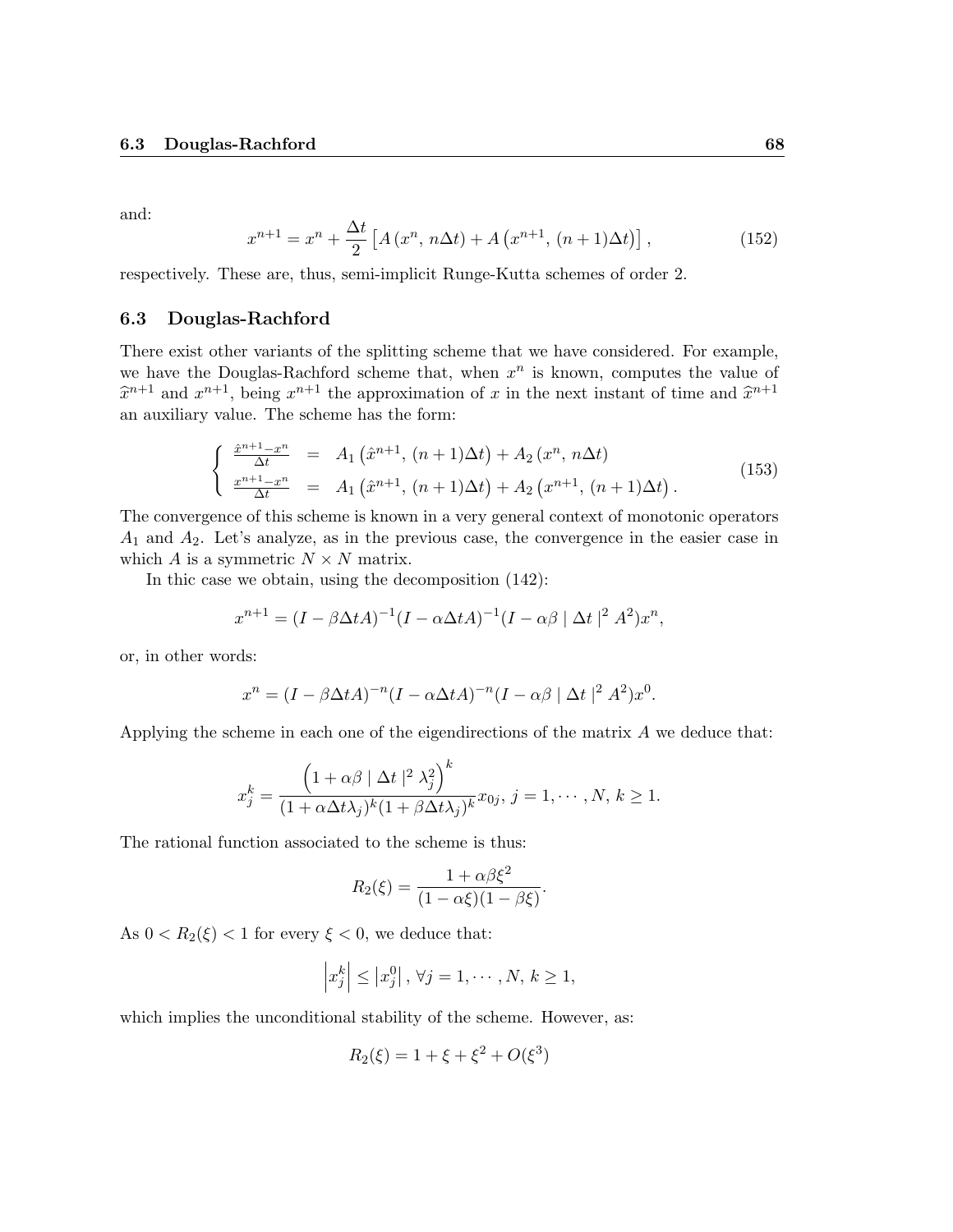we observe that this Douglas-Rachford scheme is only consistent of order 1.

Again, we have that:

$$
R_2(\xi) \to 1, \, \xi \to -\infty
$$

which is a signal that the scheme will have a bad behavior when considering "stiff" systems with respect to absolute stability.

It is also convenient to observe that, in this scheme, the roles played by  $A_1$  and  $A_2$ are not symmetric.

This scheme is easier to the generalize to the splitting case for a greater number of operators than the Peaceman-Rachford scheme. If we take  $A_1 = 0$  and  $A_2 = A$  or  $A_1 = A$ and  $A_2 = 0$  in (153), in both cases we obtain the implicit Euler scheme.

#### 6.4  $\theta$ -method

We will finish by considering the  $\theta$ -method introduced by Glowinski. If we suppose that  $x^k$  is known, we compute  $x^{k+\theta}$ ,  $x^{k+1-\theta}$  and  $x^{k+1}$  in the following way:

$$
\begin{cases}\n\frac{x^{k+\theta}-x^{k}}{\theta\Delta t} = A_{1}\left(x^{k+\theta}, (k+\theta)\Delta t\right) + A_{2}(x^{k}, k\Delta t), \\
\frac{x^{k+1-\theta}-x^{k+\theta}}{(1-2\theta)\Delta t} = A_{1}\left(x^{k+\theta}, (k+\theta)\Delta t\right) + A_{2}\left(x^{k+1-\theta}, (k+1-\theta)\Delta t\right), \\
\frac{x^{k+1}-x^{k+1-\theta}}{\theta\Delta t} = A_{1}\left(x^{k+1}, (n+1)\Delta t\right) + A_{2}\left(x^{k+1-\theta}, (k+1-\theta)\Delta t\right).\n\end{cases}
$$
\n(154)

It is convenient to distinguish this scheme from the usual θ-scheme, which is between the explicit and implicit Euler schemes.

We will analyze the scheme  $(154)$  in the case in which A is a symmetric matrix. In this case, we have:

$$
x^{k+1} = (I - \alpha \theta \Delta t A)^{-2} (I + \beta \theta \Delta t A)^{2} (I - \beta \theta^{\prime} \Delta t A)^{-1} (I + \alpha \theta^{\prime} \Delta t A) x^{k},
$$
(155)

where  $\theta' = 1 - 2\theta$ , so that:

$$
x_j^k = \frac{(1 + \beta \theta \Delta t \lambda_j)^{2k} (1 + \alpha \theta' \Delta t \lambda_j)^k}{(1 - \alpha \theta \Delta t \lambda_j)^{2k} (1 - \beta \theta' \Delta t \lambda_j)^k} e_j.
$$
\n(156)

The rational function that characterized the scheme in this case is thus:

$$
R_3(\xi) = \frac{(1 + \beta \theta \xi)^2 (1 + \alpha \theta' \xi)}{(1 - \alpha \theta \xi)^2 (1 - \beta \theta' \xi)}.
$$
\n(157)

As:

$$
\lim_{\xi \to -\infty} R_{\xi}(3) = \beta/\alpha, \tag{158}
$$

in order to obtain the stability of the scheme it is necessary to impose the condition  $\alpha \geq \beta$ , and the condition  $\alpha > \beta$  guarantees absolute stability.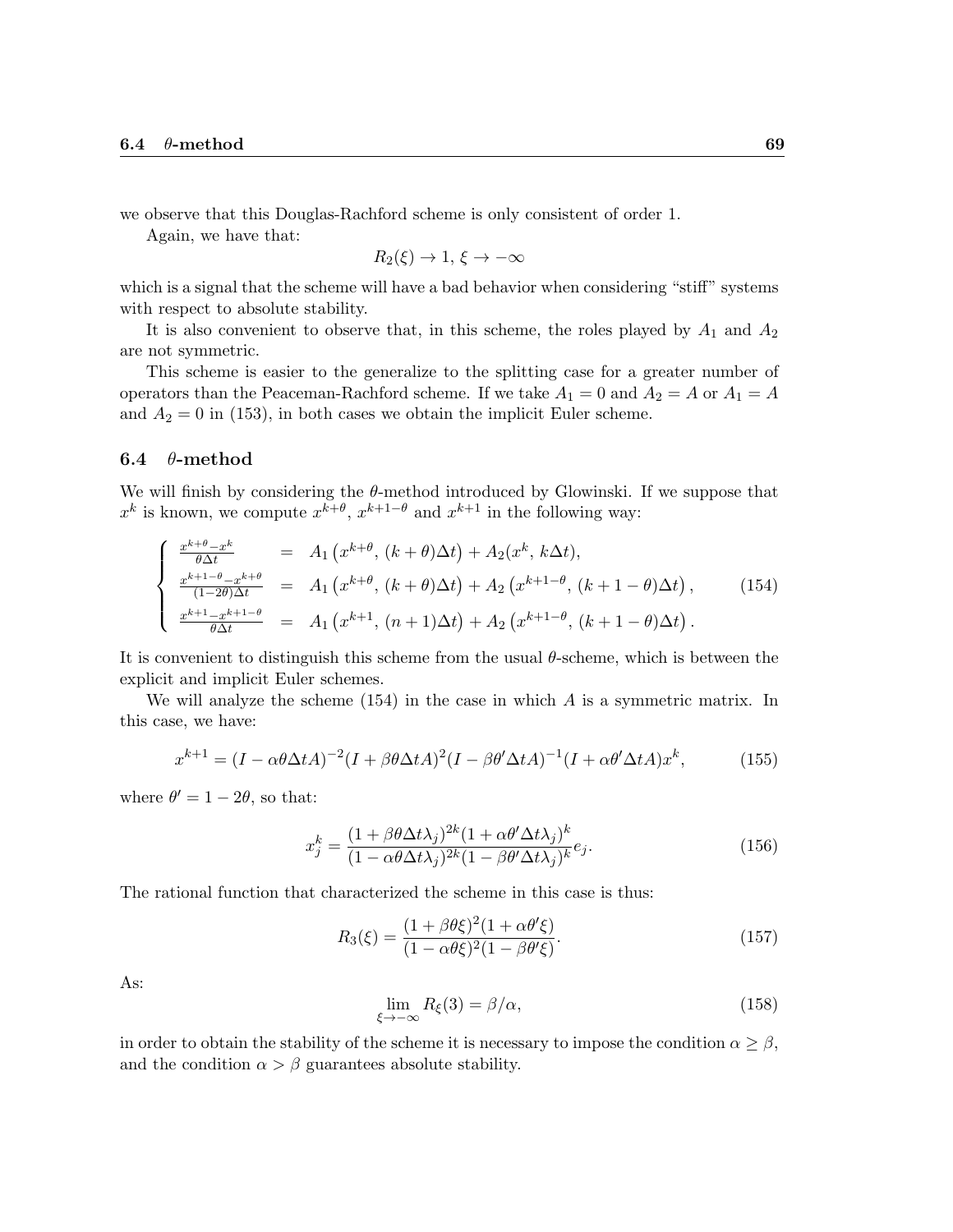The unconditional stability of the scheme demands:

$$
|R_3(\xi)| \le 1, \forall \xi \in \mathbb{R}^-.
$$
\n
$$
(159)
$$

A more caregul analysis shows that:

$$
|R_3(\xi)| < 1, \, \forall \xi \in \mathbb{R}^- \tag{160}
$$

is, at least, verified whenever  $\theta$ ,  $\alpha$  and  $\beta$  are in the range:

$$
\theta \in [1/4, 1/2), 0 < \beta < \alpha < 1, \alpha + \beta = 1.
$$
 (161)

On the other hand:

$$
R_3(\xi) = 1 - \xi + \frac{\xi^2}{2} \left[ 1 + (\beta - \alpha) \left( 2\theta^2 - 4\theta + 1 \right) \right] + O(\xi^3),\tag{162}
$$

so that the system is consistent of order two if and only if:

$$
\alpha = \beta = 1/2 \tag{163}
$$

or:

$$
\theta = 1 - 1/\sqrt{2}.\tag{164}
$$

If we choose  $\alpha = \beta = 1/2$ , we lose absolute stability. It is then convenient to choose  $\theta$ according to (164).

When applying the  $\theta$ -method in the context of PDEs, it is convenient that in each on the three equations appearing in (154) the equation is the same. This points to the condition:

$$
\alpha \beta = \beta (1 - 2\theta),\tag{165}
$$

which implies:

$$
\alpha = (1 - 2\theta)/(1 - \theta); \ \beta = \theta \Big/ (1 - \theta). \tag{166}
$$

Combining (166) and the condition  $\alpha > \beta$ , we deduce that  $0 < \theta < 1/3$ .

A more careful analysis shows the existence of  $\theta^*(\theta^* = 0.087385580, \dots, )$ , so that for  $\theta^* < \theta < 1/3$  the scheme is unconditionally and absolutely stable. With the choice  $\theta = 1 - 1/\sqrt{2} = 0.292893219 \cdots$  it is also guaranteed that the scheme has order two.

## 6.5 Application of the splitting method to the Burgers equation

In this section we will apply the splitting θ-method described in the previous section to the viscous Burgers equation:

$$
\begin{cases}\n u_t - \nu u_{xx} + (u^2)_x = f, & 0 < x < 1, \quad t > 0 \\
 u = 0, & x = 0, 1, \quad t > 0 \\
 u(x, 0) = u_0(x), & 0 < x < 1.\n\end{cases}\n\tag{167}
$$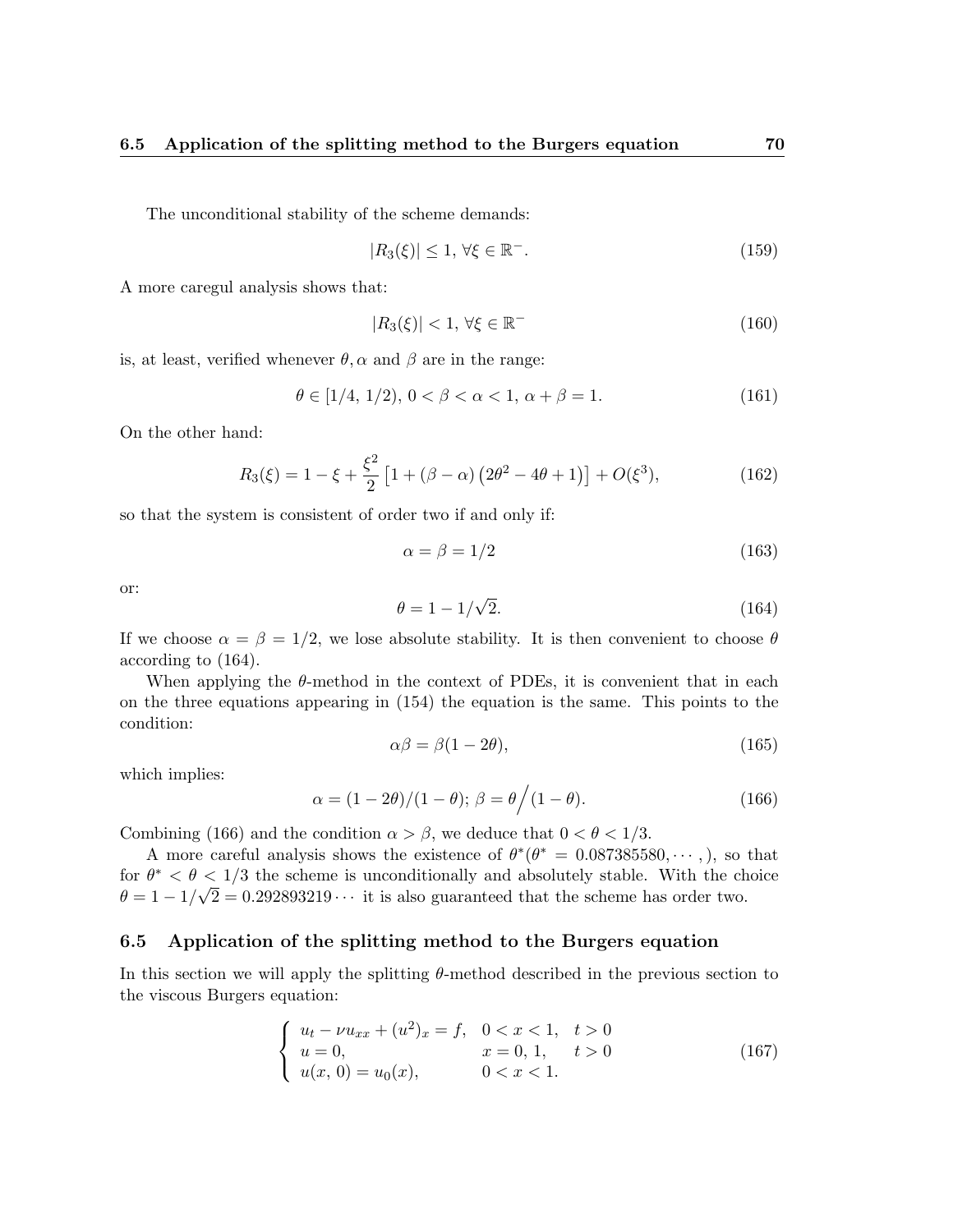We are considering the problem in a bounded set with Dirichlet boundary conditions. Obviously, when considering the Cauchy problem in the whole real line this demands a first step in the approximation that substitutes the real line R by a bounded interval  $[-k, k]$ , with k sufficiently large. The error that is made in that approximation can be estimated using an energy method. In this way, we are reduced to the Dirichlet problem in a bounded interval, which is the problem in which we will focus in this section.

Applying the  $\theta$ -method, we obtain the following sequence of equations:

$$
\begin{cases}\n\frac{u^{k+\theta}-u^k}{\theta \Delta t} - \alpha \nu u_{xx}^{k+\theta} = f^{k+\theta} = \beta \nu u_{xx}^k - \left( (u^k)^2 \right)_x, & 0 < x < 1 \\
u^{k+\theta} = 0, & x = 0, 1,\n\end{cases}
$$
\n(168)

$$
\begin{cases} \frac{u^{k+1-\theta}-u^{k+\theta}}{(1-2\theta)\Delta t} - \beta \nu u_{xx}^{k+1-\theta} + ((u^{k+1-\theta})^2)_x = f^{k+\theta} + \alpha \nu u_{xx}^{k+\theta}, & 0 < x < 1\\ u^{k+1-\theta} = 0, & x = 0, 1, \end{cases}
$$
(169)

$$
\begin{cases} \frac{u^{k+1} - u^{k+1-\theta}}{\Delta t} - \alpha \nu u_{xx}^{k+1} = f^{k+1} + \beta \nu u_{xx}^{k+1-\theta} - ((u^{k+1-\theta})^2)_x, & 0 < x < 1\\ u^{k+1} = 0, & x = 0, 1. \end{cases}
$$
(170)

We should point that (168) and (170) are reduced to solving a *linear Dirichlet problem*, that can be solved using a finite element method, and this gives a completely discrete system.

Problem (169) is non-linear, although numerical experiments indicate that essentially the same results are obtained if the non-linearity  $((u^{k+1-\theta})^2)$ is substituted by  $2(u^{k+\theta}(u^{k+1-\theta})_x)$ , and in that case the reduced system that is obtained has the virtue of being linear.

In the context of the Navier-Stokes equations, the  $\theta$ -method has the virtue of uncoupling the non-linearity of the incompressibility condition. We thus obtain:

$$
\begin{cases} \frac{u^{k+\theta}-u^k}{\theta\Delta t} - \alpha\nu\Delta u^{k+\theta} + \nabla p^{k+\theta} = f^{k+\theta} + \beta\nu\Delta u^k - (u^k \cdot \nabla) u^k \text{ en } \Omega, \\ \nabla \cdot u^{k+\theta} = 0 \text{ en } \Omega, \\ u^{k+\theta} = 0 \text{ en } \partial\Omega, \end{cases}
$$

$$
\begin{cases} \frac{u^{k+1-\theta}-u^{k+\theta}}{(1-2\theta)\Delta t} - \beta \nu \Delta u^{k+1-\theta} + \left(u^{k+1-\theta} \cdot \nabla\right) u^{k+1-\theta} = f^{k+\theta} + \alpha \nu \Delta u^{k+\theta} - \nabla p^{k+\theta} \text{ en } \Omega \\ u^{k+1-\theta} = 0 \text{ en } \Omega, \end{cases}
$$

$$
\begin{cases} \frac{u^{k+1} - u^{k+1-\theta}}{\theta \Delta t} - \alpha \nu \Delta u^{k+1} + \nabla p^{k+1} = f^{k+1} + \beta \nu \Delta u^{k+1-\theta} - \left(u^{k+1-\theta} \cdot \nabla\right) u^{k+1-\theta} \text{ in } \Omega\\ \nabla \cdot u^{k+1} = 0 \text{ in } \Omega, \\ u^{k+1} = 0 \text{ en } \partial \Omega. \end{cases}
$$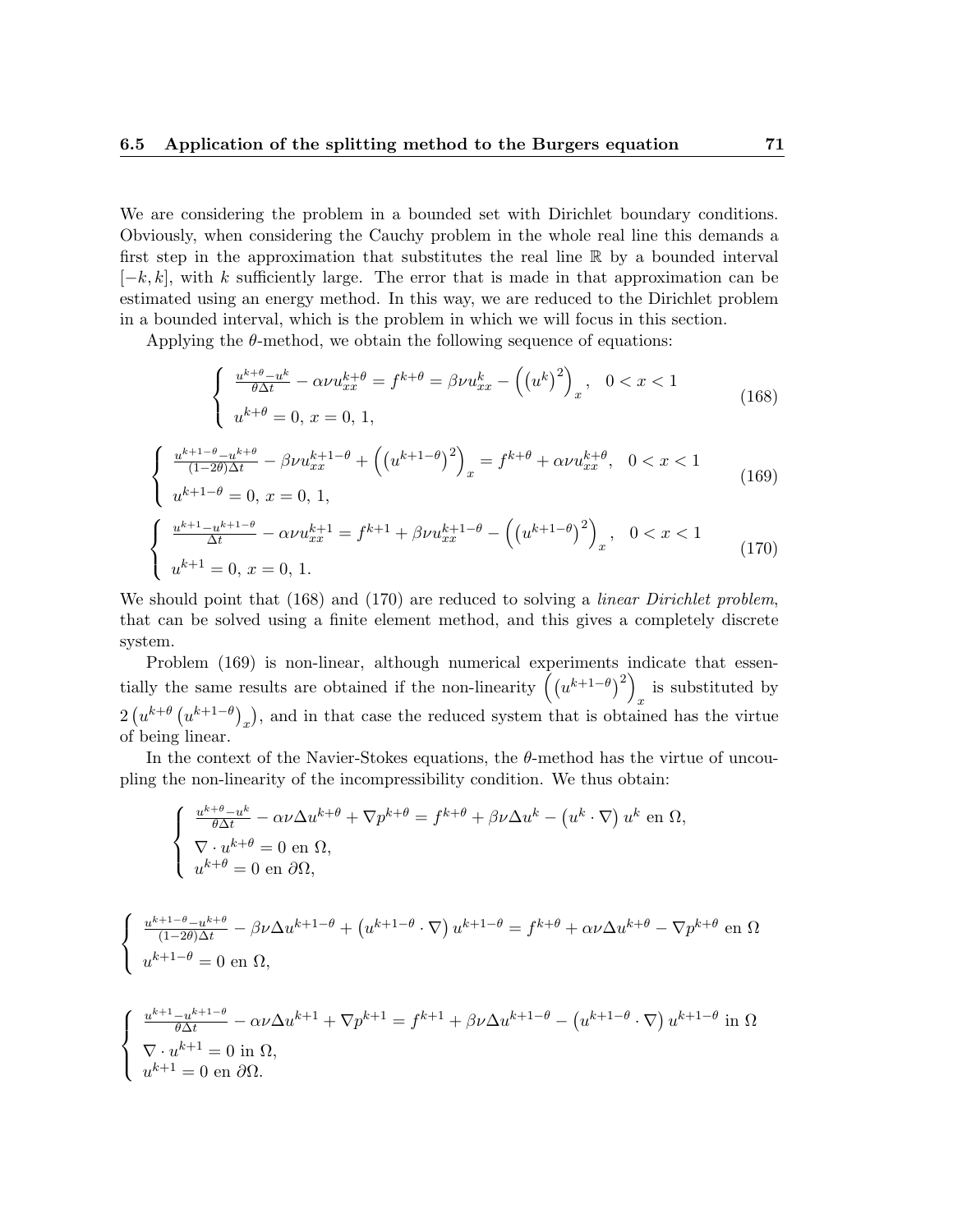# 7 Elliptic convection-diffusion problems

As we have seen in the previous section, when applying the splitting method to the viscous Burgers equation we obtain a family of elliptic problems with quadratic convection of the form:

$$
\begin{cases}\n-\nu u_{xx} + (u^2)_x = f, & 0 < x < 1 \\
u = 0, & x = 0, 1.\n\end{cases}
$$
\n(171)

In this section we will breafly analyze the existence and uniqueness of solutions for this equation.

We will start remembering some elementary results for the linear Dirichlet problem in absence of convection:

$$
\begin{cases}\n-\nu u_{xx} = f, & 0 < x < 1 \\
u = 0, x = 0, 1.\n\end{cases}
$$
\n(172)

In this case, it is well known that for every  $f \in H^{-1}(0,1)$  there is a unique weak solution  $u \in H_0^1(0,1)$  such that:

$$
\begin{cases}\n\nu \int_0^1 u_x \varphi_x dx = \langle f, \varphi \rangle, \forall \varphi \in H_0^1(0, 1) \\
u \in H_0^1(0, 1).\n\end{cases} \tag{173}
$$

In (173),  $\langle \cdot, \cdot \rangle$  denotes the duality pairing between  $H^{-1}(0, 1)$  and  $H_0^1(0, 1)$ . Besides, when  $f \in L^2(0,1)$ , the solution belongs to  $H^2(0,1)$ .

The weak solution can be obtaines either by a direct application of the Lax-Milgram lemma or by the direct method in the calculus of variations, minimizing the functional:

$$
\begin{cases}\nJ: H_0^1(0, 1) \longrightarrow \mathbb{R}, \\
J(v) = \frac{1}{2} \int_0^1 |v_x|^2 dx - \langle f, v \rangle.\n\end{cases}
$$
\n(174)

The simplest way of addressing the non-linaer problem (171) is to use a fixed-point technique. For every  $v \in H_0^1(0,1)$ , we can consider the problem:

$$
\begin{cases}\n-\nu u_{xx} = f - (v^2)_x, \ 0 < x < 1 \\
u(0) = u(1) = 0.\n\end{cases} \tag{175}
$$

As  $f - (v^2)_x \in H^{-1}(0, 1)$ , problem (??) admits a unique solution  $u \in H_0^1(0, 1)$ . This allows us to define a non-linear map  $\mathcal{N}: H_0^1(0,1) \to H_0^1(0,1)$  that to every  $v \in H_0^1(0,1)$ associates  $\mathcal{N}v = u$ . It is not hard to check that  $\mathcal N$  is a compact mapping. In order to see this, it is enough to check that if v is in a compact subset of  $H_0^1(0,1)$ , then  $(v^2)_x = 2vv_x$ is in a compact subset of  $L^2(0,1)$  ans thus in a compact subset of  $H^{-1}(0,1)$ . It is thus natural to apply Schauder's theorem. But this is not immediately possible. Indeed:

$$
\nu \parallel \mathcal{N}(v) \parallel_{H_0^1(0,1)}^2 = \parallel f - (v^2)_x \parallel_{H^{-1}(0,1)} \le \parallel f \parallel_{H^{-1}(0,1)} + \parallel v^2 \parallel_{L^2(0,1)} \le \parallel f \parallel_{H^{-1}(0,1)} + C \parallel v \parallel_{H_0^1(0,1)}^2.
$$
\n(176)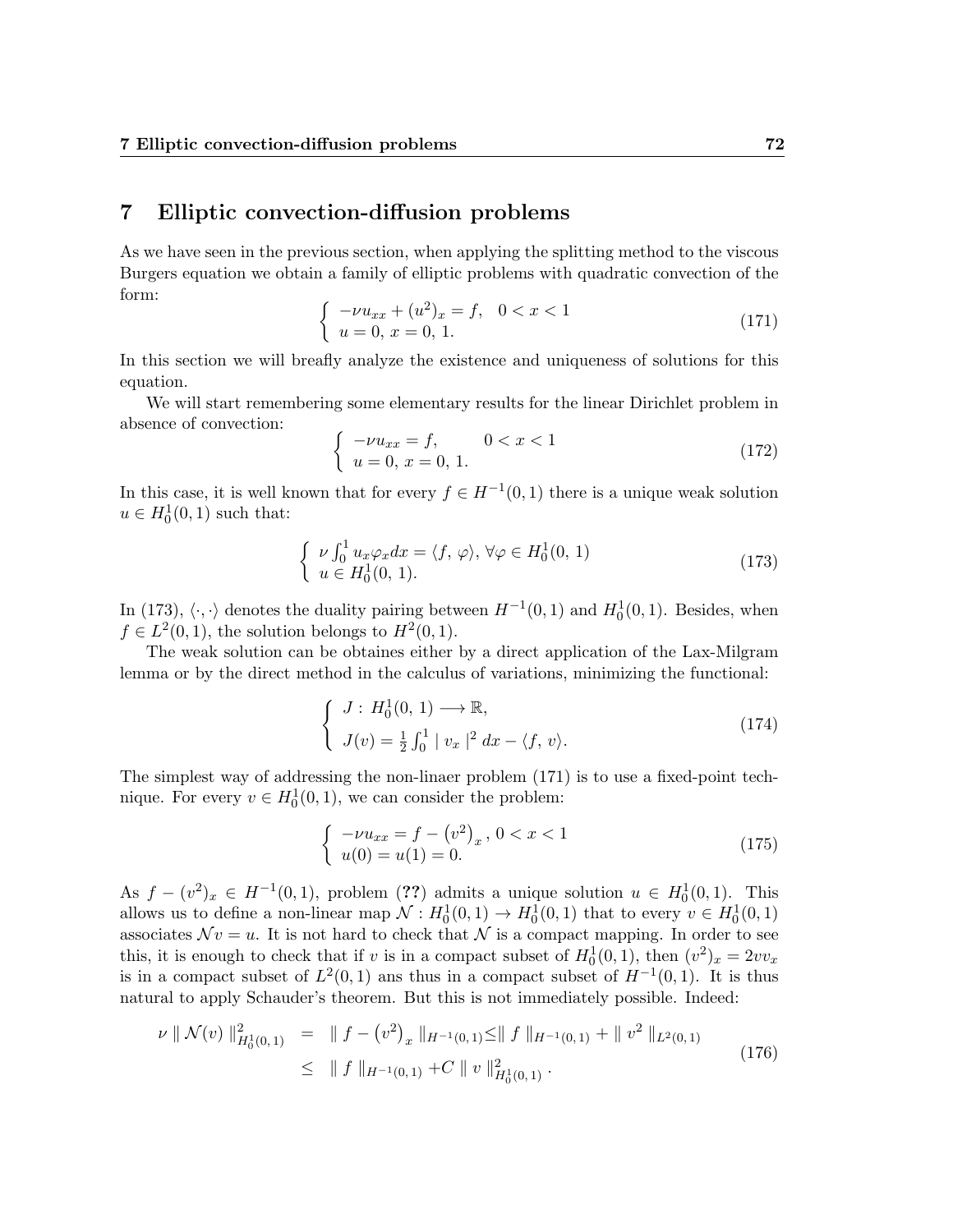Thus:

$$
\| u \|_{H_0^1(0,1)} \leq \frac{\| f \|_{H^{-1}(0,1)}}{\nu} + \frac{C}{\nu} \| v \|_{H_0^1(0,1)}^2.
$$
 (177)

With the aim of applying Schauder's theorem, the simplest approach is to find a ball  $B_R$ of  $H_0^1(0,1)$  in which the map  $\mathcal N$  is invariant. In virtue of the estimate (177), this demands:

$$
\frac{\| f \|_{H^{-1}(0,1)}}{\nu} + \frac{C}{\nu} R^2 \le R,\tag{178}
$$

which is possible for any  $f \in H^{-1}(0,1)$  either if  $\nu > 0$  is sufficiently large or if  $\nu > 0$  is arbitrary, as long as  $||f||_{H^{-1}(0,1)}$  is sufficiently small compared to  $\nu$ .

This point of view, however, does not allow to solve the nonlinear problem (171) in its whole generality. In order to do so, we introduce a bounded approximation of the quadratic nonlinearity appearing in (171), i.e.:

$$
\phi_k(s) = \min(s^2, k). \tag{179}
$$

We will now consider, instead of  $(171)$ , the problem with a truncated nonlinearity:

$$
\begin{cases}\n-\nu u_{xx} + (\phi_k(u))_x = f, & 0 < x < 1 \\
u(0) = u(1) = 0.\n\end{cases}
$$
\n(180)

In this case, the previous argument allows to conclude the existence of a solution  $u_k \in$  $H_0^1(0,1)$ . Indeed, in the present case, the condition over the radius R of the ball  $B_R$  that is demanded so that Schauder's fixed point theorem can be applied is simply:

$$
\frac{\| f \|_{H^{-1}(0,1)}}{\nu} + \frac{Ck^2}{\nu} \le R,\tag{181}
$$

which is obviously true if  $R > 0$  is sufficiently large.

On the other hand, it is not hard to obtain a uniform bound over the sequence of approximate solutions  $\{u_k\}_{k>0}$ . Indeed, multiplying in (180) by  $u_k$  and integrating by parts or, in other words, using the function  $u_k$  as a test function in the weak formulation of (180), we obtain:

$$
\nu \int_0^1 |u_{k,x}|^2 dx - \int_0^1 \phi_k(u_k) u_{k,x} dx = \langle f, u_k \rangle.
$$
 (182)

Now, as:

$$
\phi_k(u_k)u_{k,x} = \frac{\partial}{\partial x} (\psi_k(u_k))
$$

where:

$$
\psi_k(s) = \int_{\sigma}^s \phi_k(\sigma) d\sigma,
$$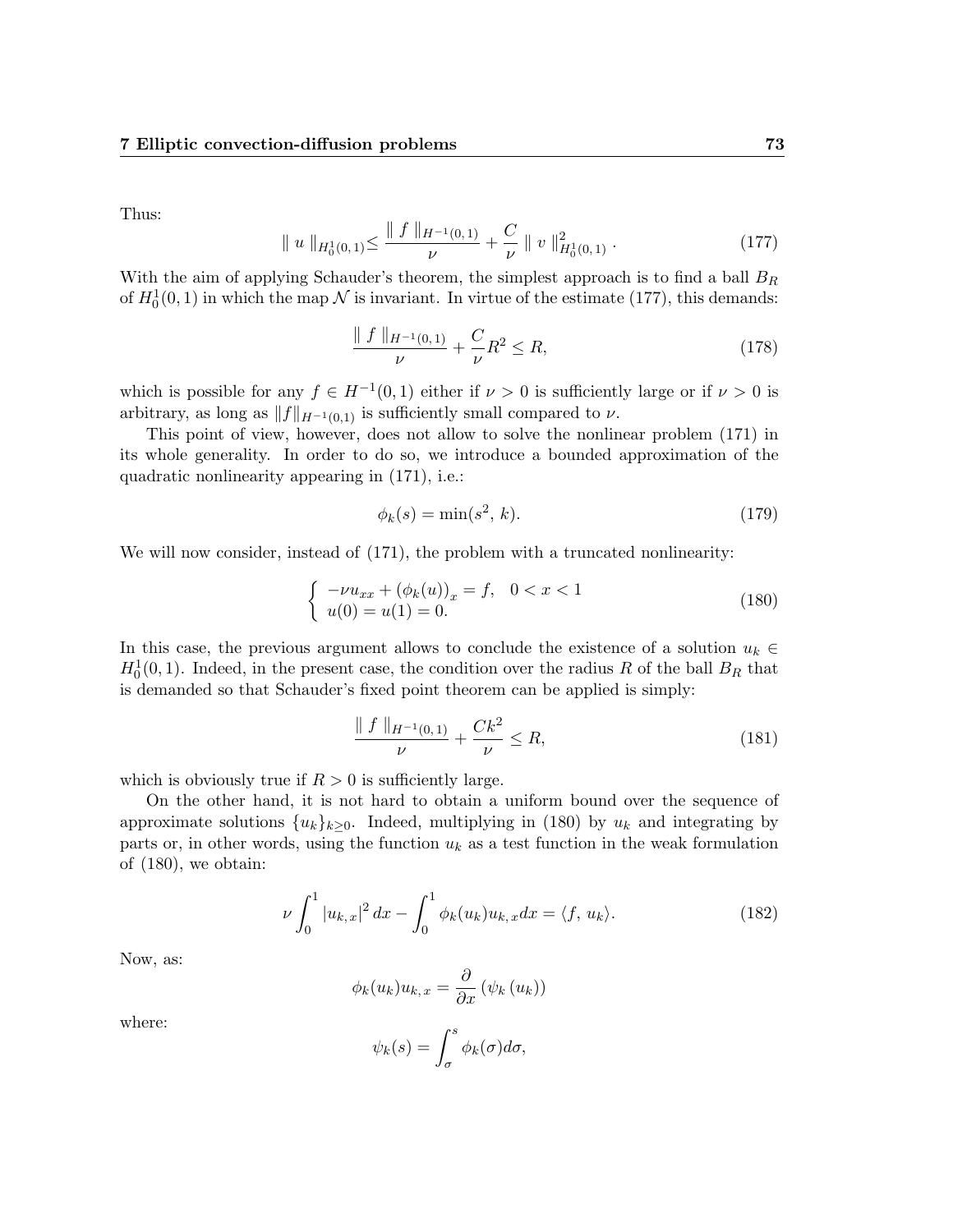we have:

$$
\int_0^1 \phi_k(u_k) u_{k,x} dx = \int_0^1 \frac{\partial}{\partial x} (\psi_k(u_k)) dx = 0.
$$
 (183)

and thus:

$$
\nu \int_0^1 |u_{k,x}|^2 dx = \langle f, u_k \rangle \tag{184}
$$

which implies the bound:

$$
\| u_k \|_{H_0^1(0,1)} \le \frac{1}{\nu} \| f \|_{H^{-1}(0,1)}, \forall k \ge 1.
$$
 (185)

This allows to take the limit in the sequence of approximate solutions. Indeed, as  $\{u_k\}$  is a bounded sequence in  $H_0^1(0,1)$ , we can obtain a subsequence, which we will also denote by  $\{u_k\}$ , such that:

$$
u_k \rightharpoonup u \text{ weakly in } H_0^1(0, 1). \tag{186}
$$

Furthermore, we can extract this subsequence so that:

$$
u_k \longrightarrow u \text{ strongly in } L^2(0, 1) \tag{187}
$$

and:

$$
u_k \longrightarrow u \quad x \in (0, 1). \tag{188}
$$

This allows to take the limit in the weak formulation of (180):

$$
\int_0^1 u_{k,x} \varphi_x dx - \int_0^1 \phi_k(u_k) \varphi_x dx = \langle f, \varphi \rangle, \forall \varphi \in H_0^1(0, 1). \tag{189}
$$

Indeed, taking the limit in (189) we obtain that the limit  $u \in H_0^1(0,1)$  is a weak solution of (171), since it satisfies:

$$
\int_0^1 u_x \varphi_x dx - \int_0^1 u^2 \varphi_x dx = \langle f, \varphi \rangle, \forall \varphi \in H_0^1(0, 1). \tag{190}
$$

In virtue of the weak convergence in  $H_0^1(0,1)$  of  $\{u_k\}$ , the unique difficulty to obtain (190) from (189) is the pass to the limit in the non-linear term. This can be done by checking that:

$$
\phi_k(u_k) \rightharpoonup u^2
$$
 weakly in  $L^2(0, 1)$ .

This holds because, as a consequence of (188):

$$
\phi_k(u_k) \longrightarrow u^2, \, x \in (0, 1)
$$

and, on the other hand:

$$
||\phi_k(u_k)||_{L^{\infty}(0,1)} \le ||u_k^2||_{L^{\infty}(0,1)} \le ||u_k||_{L^{\infty}(0,1)}^2 \le C||u||_{H_0^1(0,1)}^2 \le C. \tag{191}
$$

At this point, we have used the following classical convergence result that is proven using Egorov's theorem: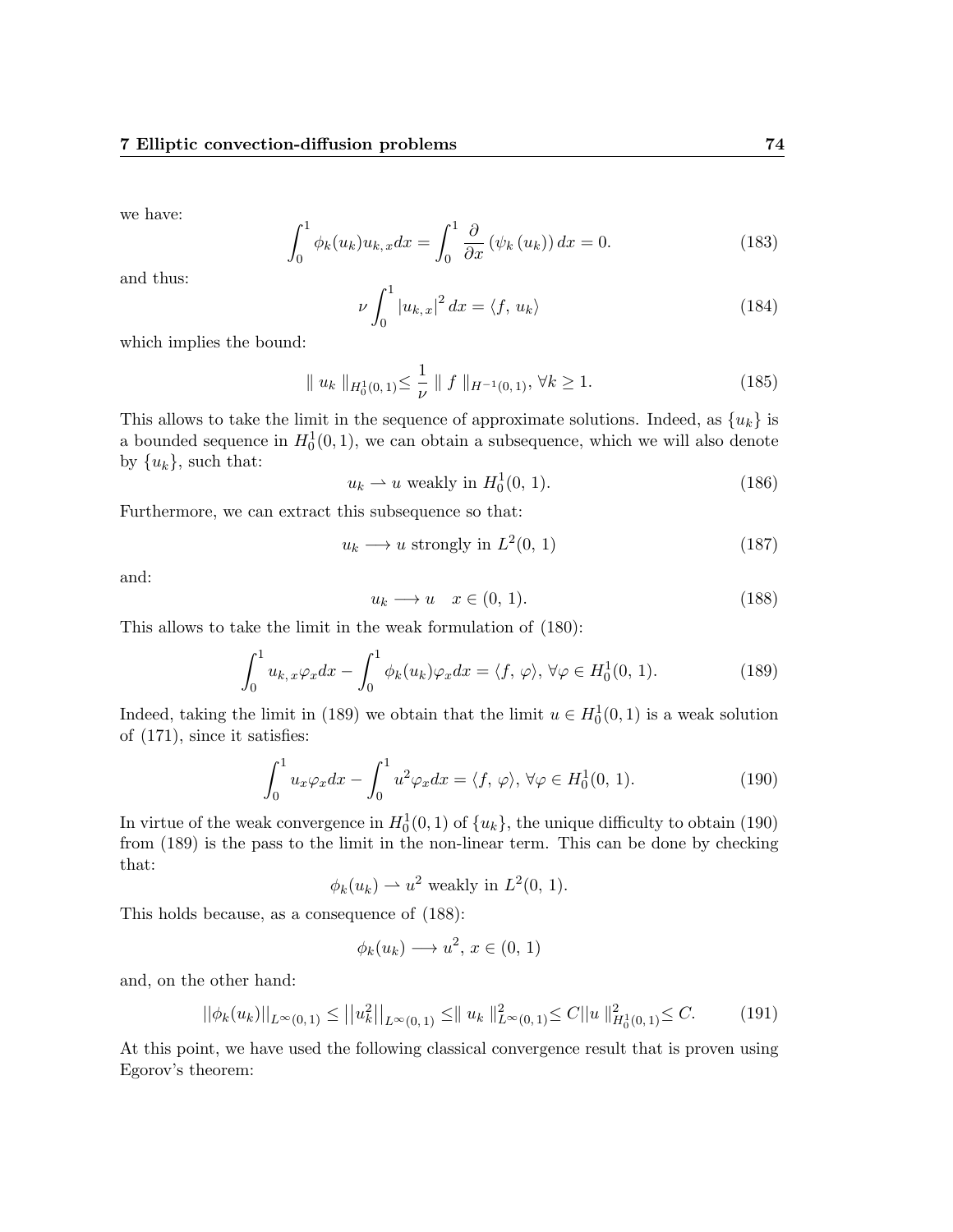**Lemma 7.1.** Let  $\Omega$  be a bounded domain of  $\mathbb{R}^n$ . Let  $h_k : \Omega \to \mathbb{R}$  be a sequence of measurable functions such that:

$$
\| h_k \|_{L^p(\Omega)} \le C, \forall k \ge 1
$$

with  $p > 1$  and:

$$
h_k \longrightarrow h, x \in \Omega.
$$

Then:

$$
h_k \longrightarrow h \text{ in } L^q(\Omega), \forall 1 \le q < p
$$

and:

$$
h_k \longrightarrow h \text{ weakly in } L^p(\Omega),
$$

if  $p < \infty$  or weakly- $*$  in  $L^{\infty}$  if  $p = \infty$ .

Thanks to the previous argument combining the approximation by truncated functions and the pass to the limit, we have proven the existence of at least one solution of (171) for each  $f \in H^{-1}(0,1)$  and every  $\nu > 0$ .

Let's now see that this solution is unique.

As it's usual in these cases, we will suppose that there exist two functions  $u_1, u_2$ , we will define  $v = u_1 - u_2$  and we will try to prove that  $v \equiv 0$ . The function v satisfies:

$$
\begin{cases}\n-\nu v_{xx} + \left(u_1^2 - u_2^2\right)_x = 0, & 0 < x < 1, \\
v(0) = v(1) = 0,\n\end{cases}
$$
\n(192)

Although the uniqueness result is true for every  $\nu > 0$ , in this notes we will prove it only for values of  $\nu > 0$  that are sufficiently large.

Multiplyin in  $(192)$  by v and integrating by parts we obtain:

$$
\nu \int_0^1 v_x^2 dx = \int_0^1 (u_1 + u_x) v v_x dx
$$
  
\n
$$
\leq \| u_1 + u_2 \|_{L^{\infty}(0, 1)} \| v \|_{L^2(0, 1)} \| v_x \|_{L^2(0, 1)}
$$

from which we deduce that:

$$
\nu \parallel v \parallel_{H_0^1(0,1)} \leq C \parallel u_1 + u_2 \parallel_{L^{\infty}(0,1)} \parallel v \parallel_{H_0^1(0,1)}
$$

where  $C > 0$  is a constant independent of  $\nu$ . In other words:

$$
\nu \le C \parallel u_1 + u_2 \parallel_{L^{\infty}(0,1)}.
$$
\n(193)

Now, any solution of (171) satisfies:

$$
\nu \int_0^1 u_x^2 dx = \langle f, u \rangle.
$$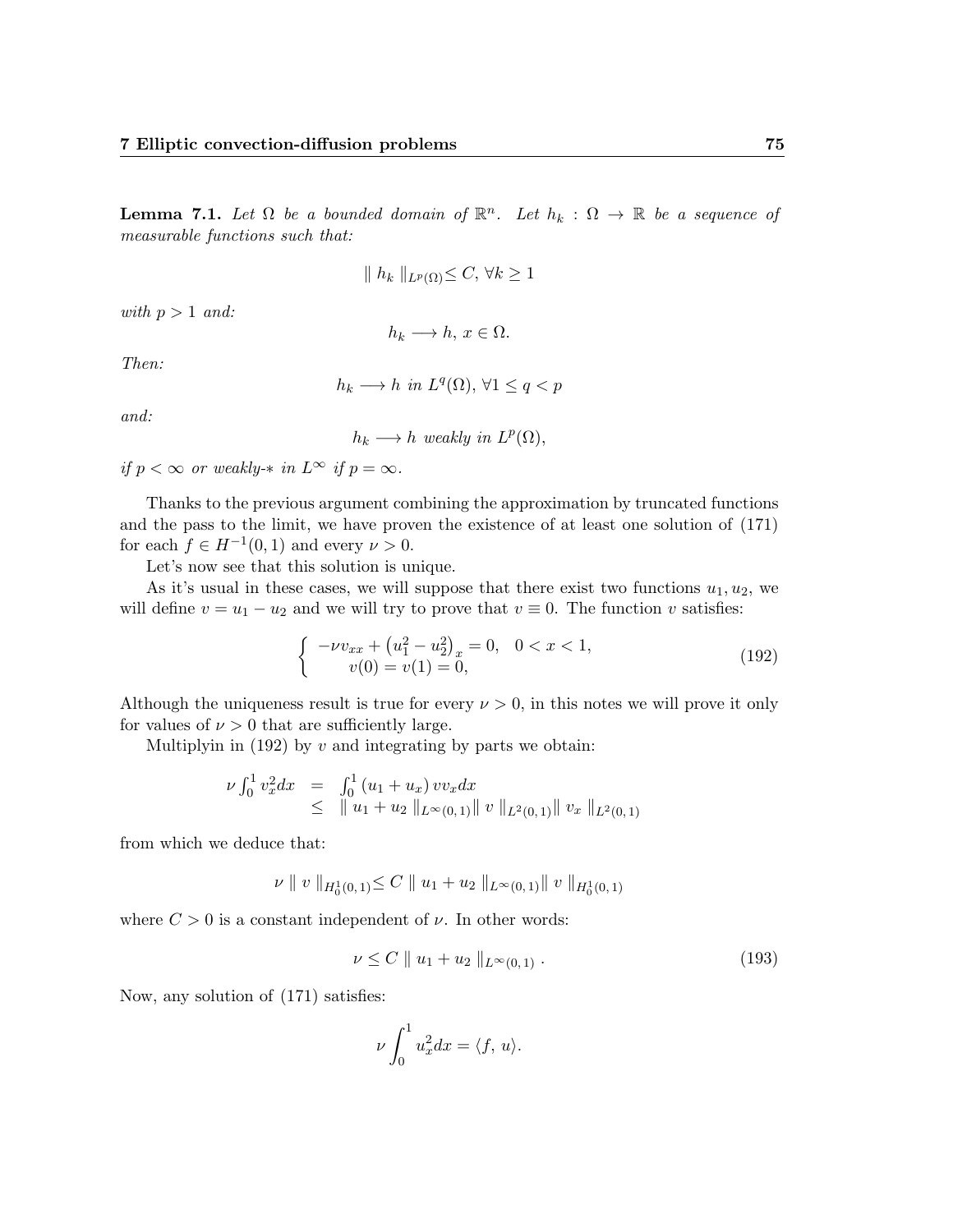This is the case since:

$$
\int_0^1 u^2 u_x dx = 0.
$$

And thus:

$$
\nu \parallel u_x \parallel_{H_0^1(0,1)} \leq \parallel f \parallel_{H^{-1}(0,1)},
$$

so we have:

$$
\nu \parallel u \parallel_{L^{\infty}(0,1)} \leq C \parallel f \parallel_{H^{-1}(0,1)}.
$$
\n(194)

Combining (193) and (194) we deduce that:

$$
\nu \leq \frac{C}{\nu} \parallel f \parallel_{H^{-1}(0,1)},
$$

which is impossible if  $\nu > 0$  is sufficiently large.

This proves uniqueness if  $\nu > 0$  is sufficiently large.

The same arguments allow to prove existence and uniqueness (for values of  $\nu > 0$ sufficiently large) in the case of the solutions of the stationary Navier-Stokes problem:

$$
\begin{cases}\n-v\Delta u + (u \cdot \nabla)u + \nabla p = f & \text{in} \quad \Omega \\
\nabla \cdot u = 0 & \text{in} \quad \Omega \\
u = 0 & \text{in} \quad \partial \Omega.\n\end{cases}
$$

This justifies the existence and uniqueness of approximate solutions obtained using the splitting  $\theta$ -method in the previous section.

# 8 Non-linear semigroups

We have applied "splitting" or decomposition methods for discrete-time equations, inspired from the classical numerical approximation theory of ordinary differential equations.

There are two main reasons for considering discrete time schemes. On the one hand, the actual numerical solution of a differential problems always implies a discretization in time. It is then natural to consider discrete time schemes. On the other hand, there are many ocasions in which the use of time discretizations is also a method to obtain a solution for the continuous time model.

In the context of linear PDE, there are many techniques of obtaining solutions available: fundamental solutions, Fourier analysis, separation of variables, spectral methods, semigroups... However, non-linear equations are much more complex and systematic methods of finding solutions are less available. In this section, we will illustrate the possible use of time discretization methods in the model case of a parabolic non-linear equation involving the p-Laplacian operator:

$$
\begin{cases}\n u_t - (|\nabla u|^{p-2} \nabla u) = 0 & \text{in } \Omega \times (0, \infty) \\
 u = 0 & \text{at } \partial \Omega \times (0, \infty), \\
 u(x, 0) = u_0(x) & \text{in } \Omega.\n\end{cases}
$$
\n(195)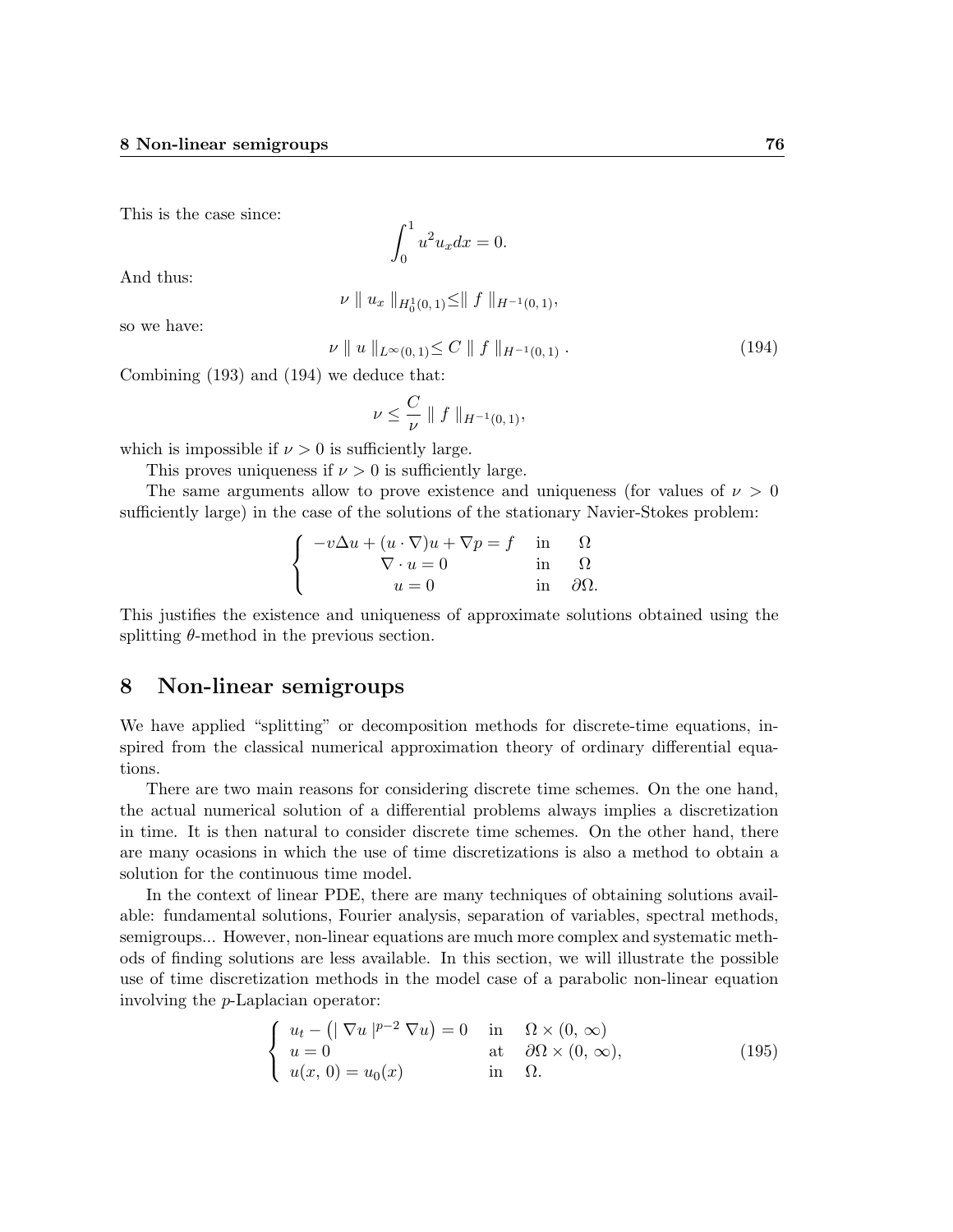Throughout this section, we will suppose that  $\Omega$  is a regular bounded open subset of  $\mathbb{R}^n$ and that  $p \geq 2$ , although the model under consideration makes sense also for  $p \geq 1$ ,  $p = 1$ being a limit case. However, in order to avoid additional technical difficulties, we will assume that  $p \geq 2$ .

It's convenient to note that, when  $p = 2$ , (195) is reduced to the linear heat equation for which, as we said above, there are several different methods available. The non-linear case, as we will see, is considerably more complex.

From the numerical point of view, the most natural way to address this problem is either via a Galerkin method or using a time discretization. In this section we will analyze both methods, but we will first briefly analyze the underlying elliptic problem.

#### 8.1 The elliptic problem

Given  $f = f(x)$ , we consider the elliptic problem:

$$
\begin{cases}\n-(|\nabla u|^{p-2}\nabla u) = f & \text{in} & \Omega\\
u = 0 & \text{at} & \text{partial}\Omega.\n\end{cases}
$$
\n(196)

Its variational formulation is given by:

$$
\begin{cases}\n u \in W_0^{1,p}(\Omega), \\
 \int_{\Omega} |\nabla u|^{p-2} \nabla u \cdot \nabla \varphi dx = \int_{\Omega} f \varphi dx, \,\forall \varphi \in W_0^{1,p}(\Omega).\n\end{cases}
$$
\n(197)

In order for this variational formulation to make sense, it is enough for  $f$  to belong to the dual space of  $W_0^{1,p}$  $j_0^{1,p}(\Omega)$ . It suffices then to have  $f \in L^q(\Omega)$ , with  $q > np/(np+p-1)$ .

In order to obtain a weak solution, we consider the functional:

$$
J: W_0^{1,p}(\Omega) \longrightarrow \mathbb{R},\tag{198}
$$

such that:

$$
J(v) = \frac{1}{p} \int_{\Omega} |\nabla v|^p dx - \int_{\Omega} fv dx.
$$
 (199)

The space  $W_0^{1,p}$  $0^{1,p}(\Omega)$  is reflexive. On the other hand, J is continuous, convex and coercive. Thus, the functional J attains its minimum in a point  $u \in W_0^{1,p}$  $\binom{1,p}{0}$  ( $\Omega$ ). It is easy to check that  $u$  is a solution of (196) in the sense of (197).

On the other hand, the weak solution is unique, since  $J$  is strictly convex.

Another way of checking uniqueness is, as usual, to suppose that there are two solutions  $u_1$  and  $u_2$  and to consider  $v = u_1 - u_2$ . Then, v satisfies:

$$
\begin{cases}\n-(|\nabla u_1|^{p-2}\nabla u_1 - |\nabla u_2|^{p-2}\nabla u_2) = 0 & \text{in} \quad \Omega \\
u_1 - u_2 = 0 & \text{at} \quad \partial\Omega,\n\end{cases}
$$
\n(200)

or, in other words, its variational version:

$$
\int_{\Omega} \left[ \left| \nabla u_1 \right|^{p-2} \nabla u_1 - \left| \nabla u_2 \right|^{p-2} \nabla u_2 \right] \cdot \nabla \varphi = 0 \quad \forall \varphi \in W_0^{1,p}(\Omega). \tag{201}
$$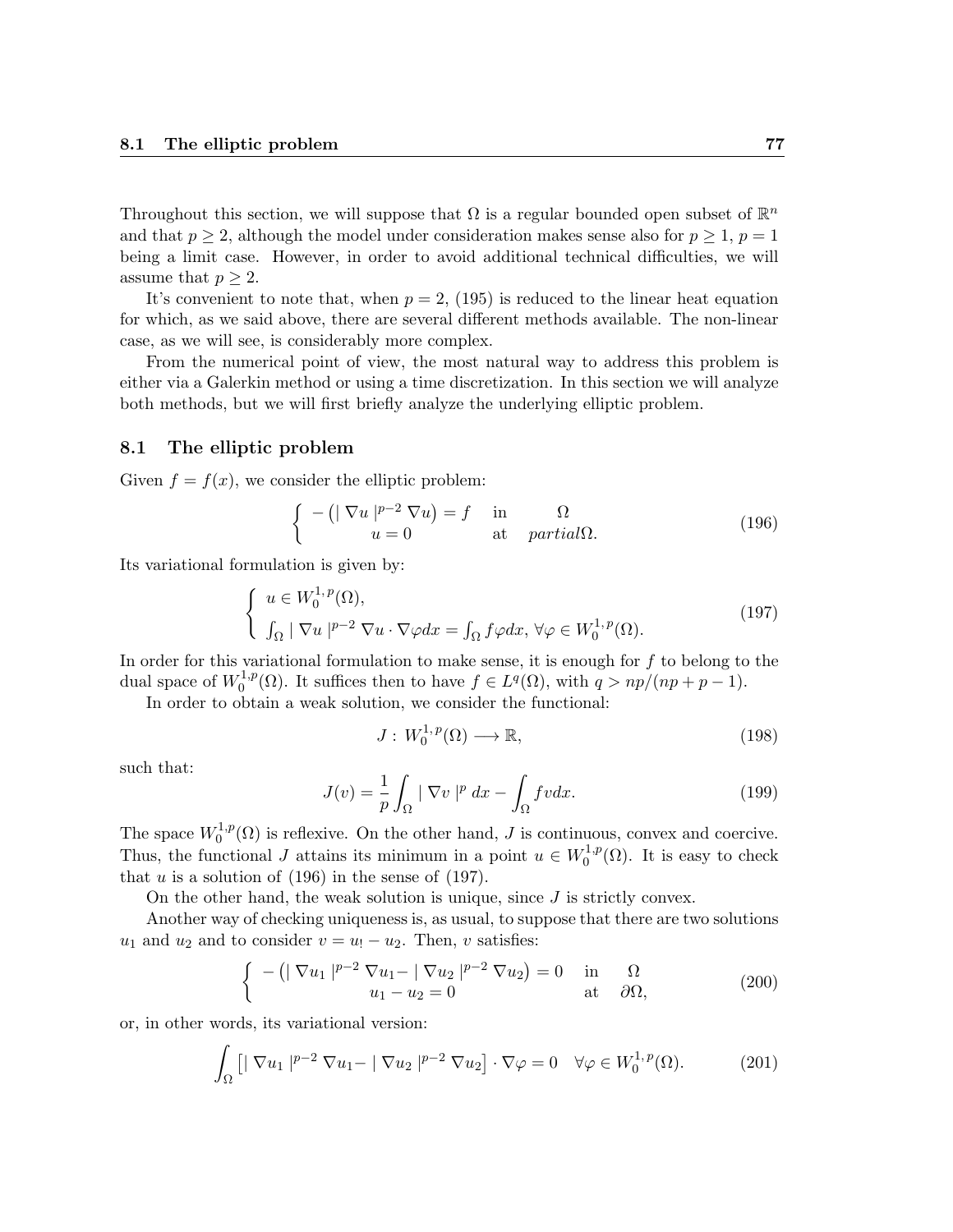Taking  $\varphi = u_1 - u_2 = v$  as a test function, we obtain:

$$
\int_{\Omega} \left[ |\nabla u_1|^{p-2} \nabla u_1 - |\nabla u_2|^{p-2} \nabla u_2 \right] \cdot \nabla (u_1 - u_2) \, dx = 0. \tag{202}
$$

On the other hand, we have the following inequality in  $\mathbb{R}^n$ :

$$
(|a|^{p-2} a - |b|^{p-2} b) \cdot (a - b) \ge 0, \forall a, b \in \mathbb{R}^n,
$$
\n(203)

from which we deduce that, necessarily:

$$
(|\nabla u_1|^{p-2} \nabla u_1 - |\nabla u_2|^{p-2} \nabla u_2) \cdot (\nabla u_1 - \nabla u_2) = 0 \, x \in \Omega. \tag{204}
$$

But we can say actually more and guarantee that: Pero en realidad podemos decir más aún y garantizar que

$$
(|a|^{p-2} a - |b|^{p-2} b) \cdot (a - b) > 0 \text{ if } a \neq b
$$
 (205)

which ensures, in cirtue of  $(202)$ , that:

$$
\nabla u_1 = \nabla u_2 \, x \in \Omega. \tag{206}
$$

Noting that  $u_1, u_2 \in W_0^{1,p}$  $u_0^{1,p}(\Omega)$ , we then deduce that  $u_1 = u_2$  in  $\Omega$ .

#### 8.2 The Galerkin method

The Galerkin method to approximate equation (195) is introduced in the same way as in the linear case. We introduce an approximation of  $W_0^{1,p}$  $\int_0^{1,p}(\Omega)$  by finite dimensional subspaces  $V<sub>h</sub>$  of finite elements  $P<sub>1</sub>$  piecewise and continuous. The reader who is interested in the basic aspects of the finite element method can check [35].

We assume that:

$$
\dim(V_h) = N_h, V_h = (e_1, \cdots, e_{N_h}). \tag{207}
$$

We will then look for approximations of the solution of  $(195)$  such that:

$$
u_h \in C([0, \infty); V_h)
$$
\n
$$
(208)
$$

so that:

$$
u_h(x, t) = \sum_{j=1}^{N_h} u_j(t)e_j(x).
$$
 (209)

In order to introduce this approximation, it is convenient to previously introduce the variational formulation of (195):

$$
\begin{cases}\n u \in C([0, \infty); L^{2}(\Omega)) \cap L^{p}\left(0, \infty; W_{0}^{1, p}(\Omega)\right) \\
 \frac{d}{dt} \int_{\Omega} u(x, t) \varphi(x) dx + \int_{\Omega} |\nabla u|^{p-2} \nabla u \cdot \nabla \varphi dx = 0, \forall \varphi \in W_{0}^{1, p}(\Omega), \\
 \int_{\Omega} u(x, t) \varphi(x) dx \to \int_{\Omega} u_{0}(x) \varphi(x) dx, t \to 0, \forall \varphi \in W_{0}^{1, p}(\Omega).\n\end{cases}
$$
\n(210)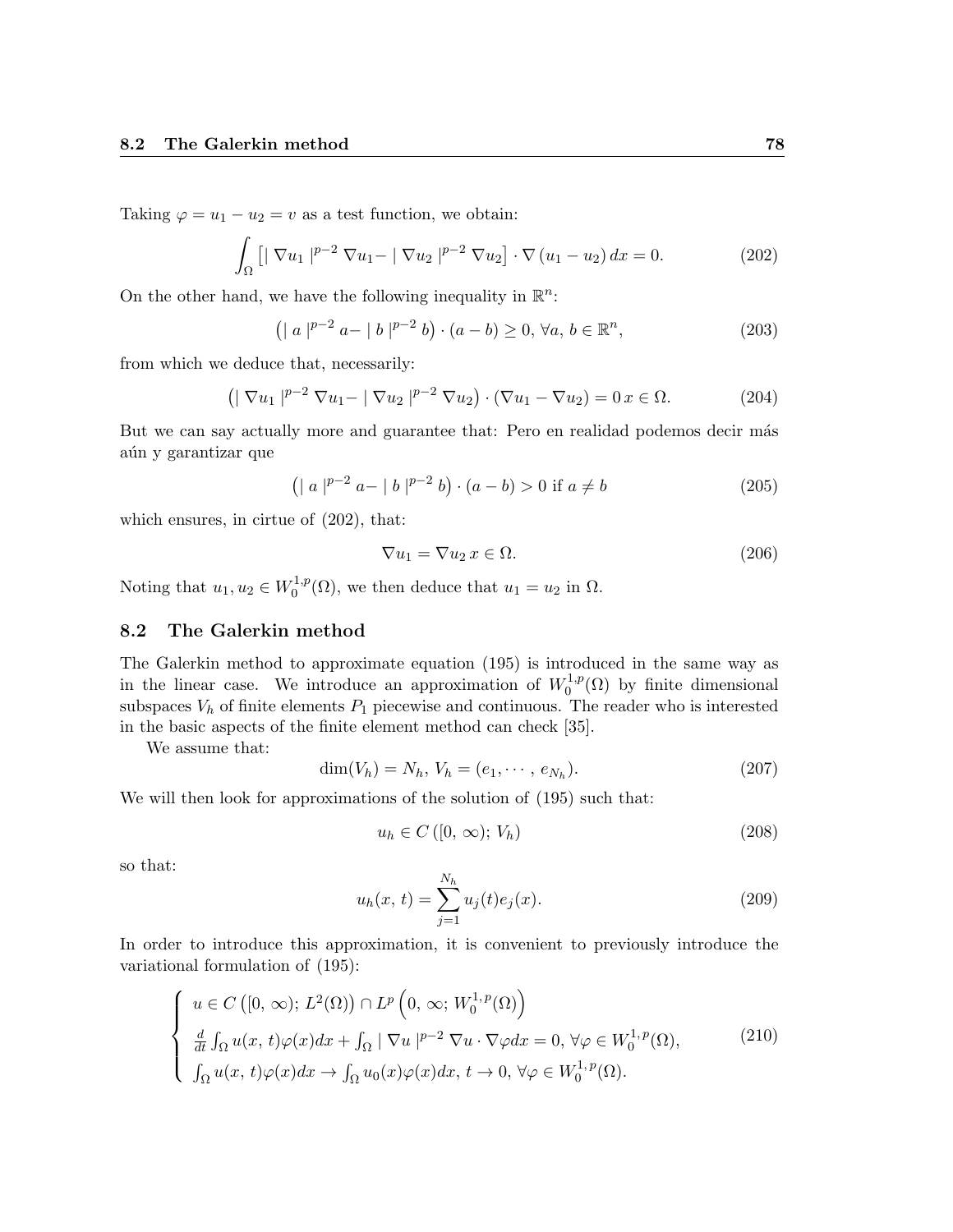The space in which we are searching for a solution is inspired in the energy estimate for the solutions of (195) which, formally, consists on multiplying equation (195) by u and integrating by parts in  $\Omega$ . We thus obtain:

$$
\frac{1}{2}\frac{d}{dt}\int_{\Omega}u^2(x,t)dx = -\int_{\Omega}|\nabla u|^p dx.
$$
\n(211)

Integrating in time we obtain:

$$
\int_{\Omega} u^2(x,t)dx + \int_0^t \int_{\Omega} |\nabla u|^p dxdt = \int_{\Omega} u_0^2(x)dx.
$$
 (212)

From this formal estimate we deduce that, if the initial datum  $u_0 \in L^2(\Omega)$ , then it is expected that the solution will verify  $u \in L^{\infty}(0,\infty; L^{2}(\Omega)) \cap L^{p}(0,\infty; W_{0}^{1,p})$  $\mathcal{O}^{1,p}(\Omega)$ ).

From (210), it is easy to introduce a Galerkin approximation:

$$
\begin{cases}\n u_h \in C([0, \infty); V_h) \\
 \frac{d}{dt} \int_{\Omega} u_h \varphi dx + \int_{\Omega} |\nabla u_h|^{p-2} \nabla u_h \cdot \nabla \varphi dx = 0, \forall \varphi \in V_h \\
 u_h(0) = u_{0, h},\n\end{cases}
$$
\n(213)

where  $u_{0,h}$  is an approximation of  $u_0$  in  $V_h$  satisfying:

$$
u_{0,h} \to u_0 \text{ in } L^2(\Omega). \tag{214}
$$

As usual in the context of Galerkin approximations, we have to address two questions. First, we have to prove that (213) admits a unique solution  $u<sub>h</sub>$ , and then we have to prove that it converges to a solution of (195).

With the aim of verifying if (213) admits a solution, we will write this variational formulation as a system of  $N_h$  non-linear ordinary differential equations with  $N_h$  unknowns. In virtue of the structure of (209) and noting that (213) is satisfied for every test function  $\varphi \in V_h$  if and only if it is satisfies for every function  $e_j$ ,  $j = 1, \ldots, N_h$  in the basis of  $V_h$ , we deduce that (213) is equivalent to:

$$
\begin{cases}\n M U' + F(U) = 0, \quad t > 0 \\
 U(0) = U_{0,h},\n\end{cases}
$$
\n(215)

where the column vector  $U = (u_1, \ldots, u_{N_h})'$  codifies the  $N_h$  unknowns of the system, and  $U_{o,h}$  represents in the same way the initial datum  $u_{0,h} \in V_h$ , M is the mass matrix of the finite elements method,  $M = (m_{ij})_{1 \leq i,j \leq N_h}$  with:

$$
m_{ij} = \int_{\Omega} e_i(x)e_j(x)dx,
$$
\n(216)

and  $F$  is a non-linear function defined in the following way:

$$
F(U) = (F_j(U))_{1 \le j \le N_h},\tag{217}
$$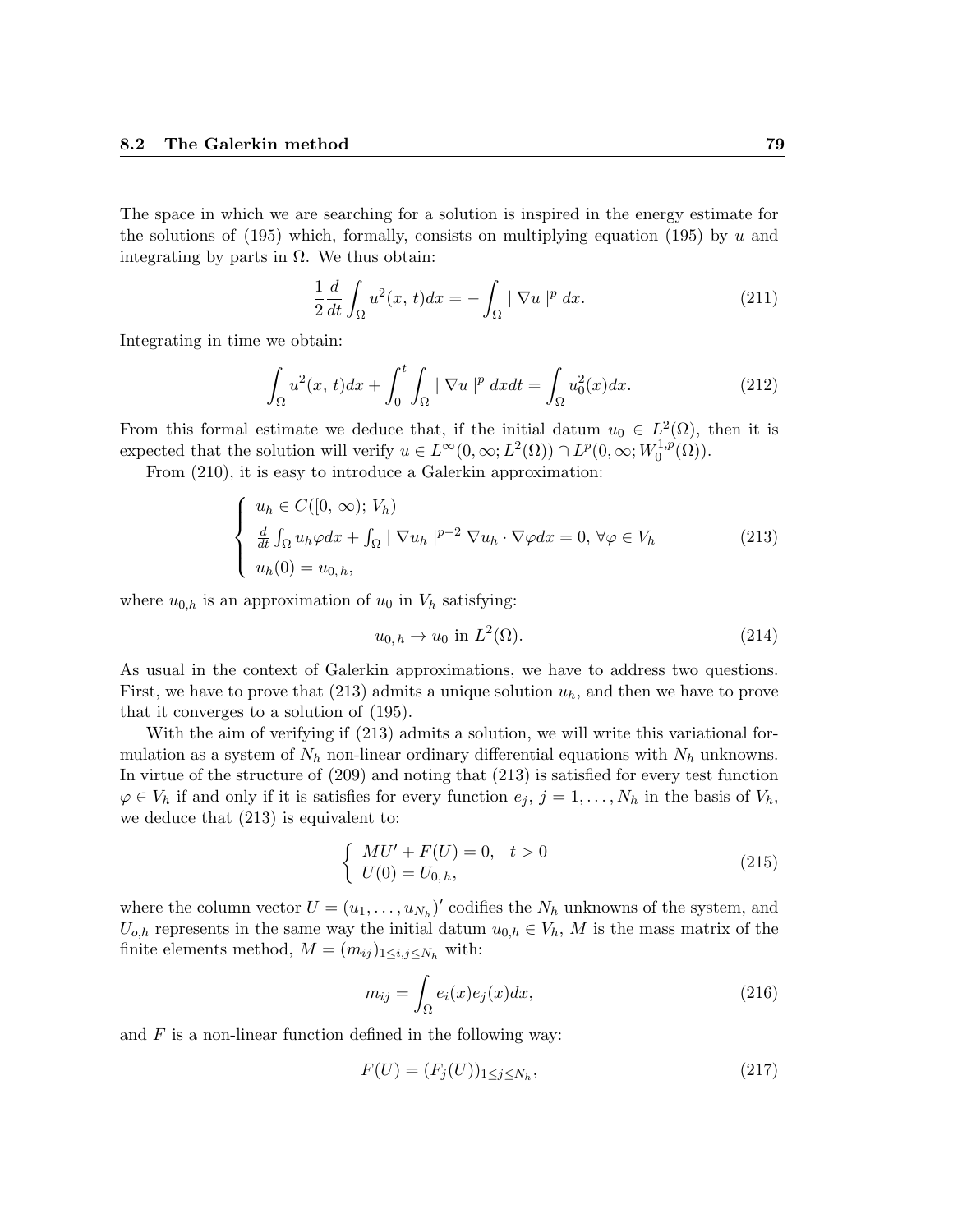where:

$$
F_j(U) = \int_{\Omega} \left| \nabla \left( \sum_{k=1}^{N_h} u_{j_k} e_k(x) \right) \right|^{p-2} \nabla \left( \sum_{k=1}^{N_h} u_k e_k(x) \right) \cdot \nabla e_j(x) dx. \tag{218}
$$

In the case of  $p = 2$ ,  $F(U) = RU$ , where R is the stiffness matrix of the finite element method.

When  $p \geq 2$ , the function F is non-linear and of class  $C^2$ , so that (215) admits a unique local solution. With the aim of proving that this solution is global, we need an a priori estimate. Applying again the energy method that consists in taking in (213) the solution  $u_h$  as a test function or taking the scalar product in (215) by the unknown U, the obtain that (212) is also satisfies for each approximation  $u_h$ . We thus deduce that the solution of (213) is globally defined.

This also yields a uniform bound on the approximate solutions:

$$
\frac{1}{2} \| u_h \|_{L^{\infty}(0,\infty; L^2(\Omega))}^2 + \| \nabla u_h \|_{L^p(\Omega \times (0,\infty))}^p \leq \frac{1}{2} \| u_{0,h} \|_{L^2(\Omega)}^2, \forall h > 0.
$$
 (219)

From this estimate we can deduce that, extracting subsequences:

$$
\begin{cases}\nu_h \rightharpoonup u \quad \text{weakly} \rightharpoonup \text{in} & L^{\infty} \left(0, \infty; L^2(\Omega)\right) \\
u_h \rightharpoonup u \quad \text{weakly in} & L^p\left(0, \infty; W_0^{1,p}(\Omega)\right). \end{cases} \tag{220}
$$

However, these weak convergences are not sufficient to pass to the limit in (213), because it is a non-linear problem.

The pass to the limit needs additional estimates. In order to obtain them, it is convenient to go back for a moment to the continuous equation and to check any other estimate that hold. First we observe that, if  $u_1$  and  $u_2$  are solutions of (195), then multiplying by  $u_1 - u_2$  the equation that  $u_1 - u_2$  satisfies we obtain:

$$
\frac{1}{2}\frac{d}{dt}\int_{\Omega}|u_1 - u_2|^2 dx + \int_{\Omega} \left( |\nabla u_1|^{p-2} \nabla u_1 - |\nabla u_2|^{p-2} \nabla u_2 \right) \cdot (\nabla u_1 - \nabla u_2) dx = 0. \tag{221}
$$

We now use the existence of a  $c > 0$  such that:

$$
(|a|^{p-2} a - |b|^{p-2} b) \cdot (a - b) \ge c |a - b|^{p}, \forall a, b \in \mathbb{R}^{n}.
$$
 (222)

We thus obtain that:

$$
\frac{1}{2}\frac{d}{dt}\int_{\Omega}|u_1 - u_2|^2 \, dx + c \int_{\Omega} |\nabla (u_1 - u_2)|^p \, dx \le 0. \tag{223}
$$

And we deduce:

$$
\frac{1}{2} \int_{\Omega} |u_1(x, t) - u_2(x, t)|^2 dx + c \int_{\Omega \times (0, t)} |\nabla u_1 - \nabla u_2|^p dx ds \le \frac{1}{2} \int_{\Omega} |u_{1,0} - u_{2,0}|^2 dx.
$$
\n(224)

The proof of this estimate is left as an exercise to the reader.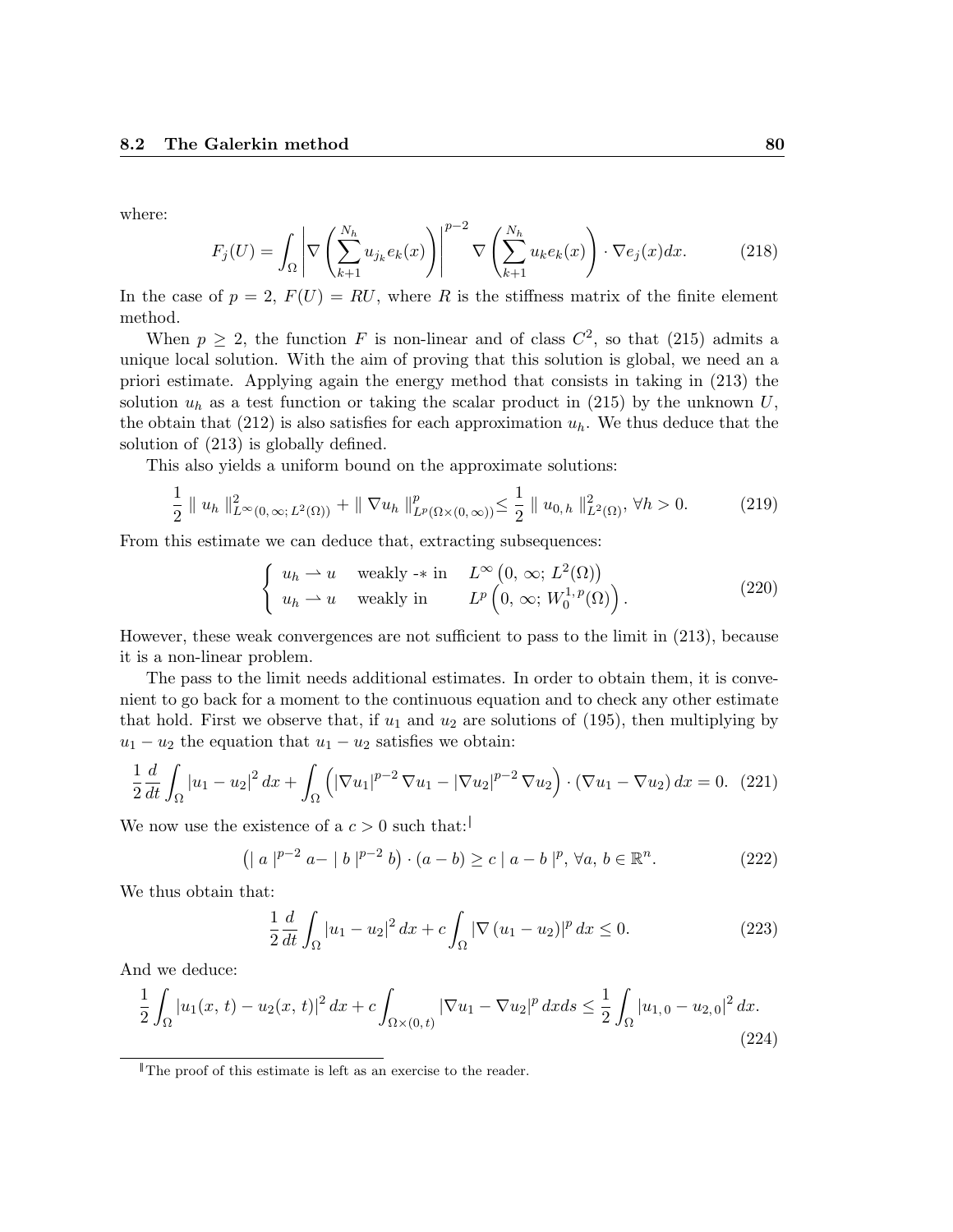From this inequality we deduce that, if  $(u_i)$  is a sequence of solutions of (195) such that their initial data  $(u_{j,0})$  are a Cauchy sequence in  $L^2(\Omega)$ , then  $(u_j)$  is also a Cauchy sequence in  $L^{\infty}(0,\infty; L^2(\Omega)) \cap L^p(0,\infty; W_0^{1,1})$  $_{0}^{1,1}(\Omega)).$ 

This argument, applied in the context of Galerkin approximations, allows to prove that  $\nabla u_h$  is a Cauchy sequence in  $L^p(\Omega \times (0,\infty))$  which, in virtue of (220), yields the strong convergence:

$$
\nabla u_h \longrightarrow \nabla u \text{ en } L^p(\Omega \times (0, \infty)), \tag{225}
$$

which is needed to pass to the limit in the Galerkin approximation (213) and obtain in the limit the variational formulation (210) of equation (195).

This is rigorously true when the Galerkin spaces  $V_h$  grow as h decreases. This is not the case for an arbitrary triangulation in the context of finite elements, but it is true if, as h decreases, the new space  $V_h$  is obtained by refininf the mesh of a previous space.

We have thus proven that the Galerkin method yields a way of constructing solutions for (195).

### 8.3 Time discretization

Given a time step  $\Delta t > 0$ , which will tend to zero, we want to obtain solutions to (195) as the limit as  $\Delta t \to 0$  of solutions of discrete-time systems.

In the following, with the aim of simplifying the notation, we will denote by  $A_p$  the p-Laplacian operator, so that:

$$
A_p(u) = -\left(|\nabla u|^{p-2}\nabla u\right).
$$
\n(226)

When discretizing (195), we have two basic choices:

• The explicit Euler scheme:

$$
\begin{cases}\nu^{k+1} + \Delta t A_p(u^k) = u^k, & \text{in } \Omega, \\
u^{k+1} = 0 & \text{at } \partial \Omega, \ k \ge 0, \\
u^0 = u_0 & \text{in } \Omega.\n\end{cases}
$$
\n(227)

• The implicit Euler scheme:

$$
\begin{cases}\nu^{k+1} + \Delta t A_p \left( u^{k+1} \right) = u^k, & \text{in } \Omega, \\
u^{k+1} = 0 & \text{at } \partial \Omega, \ k \ge 0 \\
u^0 = u_0, & \text{in } \Omega.\n\end{cases}
$$
\n(228)

In both cases,  $u^k$  represents an approximation to the solution of (195) at the instant fo time  $t = k\Delta t$ . Also, in both schemes the initial datum  $u_0$  of system (195) is taken as the initial value of the iteration for  $k = 0$ .

The main advantage of the explicit scheme (227) over the implicit scheme (228) is that the succesive values of  $u^k$  are obtained without need of solving any equations, just reading their values from the values of the previous step. Thus, from (227) we have:

$$
u^{k+1} = u^k - \Delta t A_p \left( u^k \right) = B_{\Delta_t} \left( u^k \right). \tag{229}
$$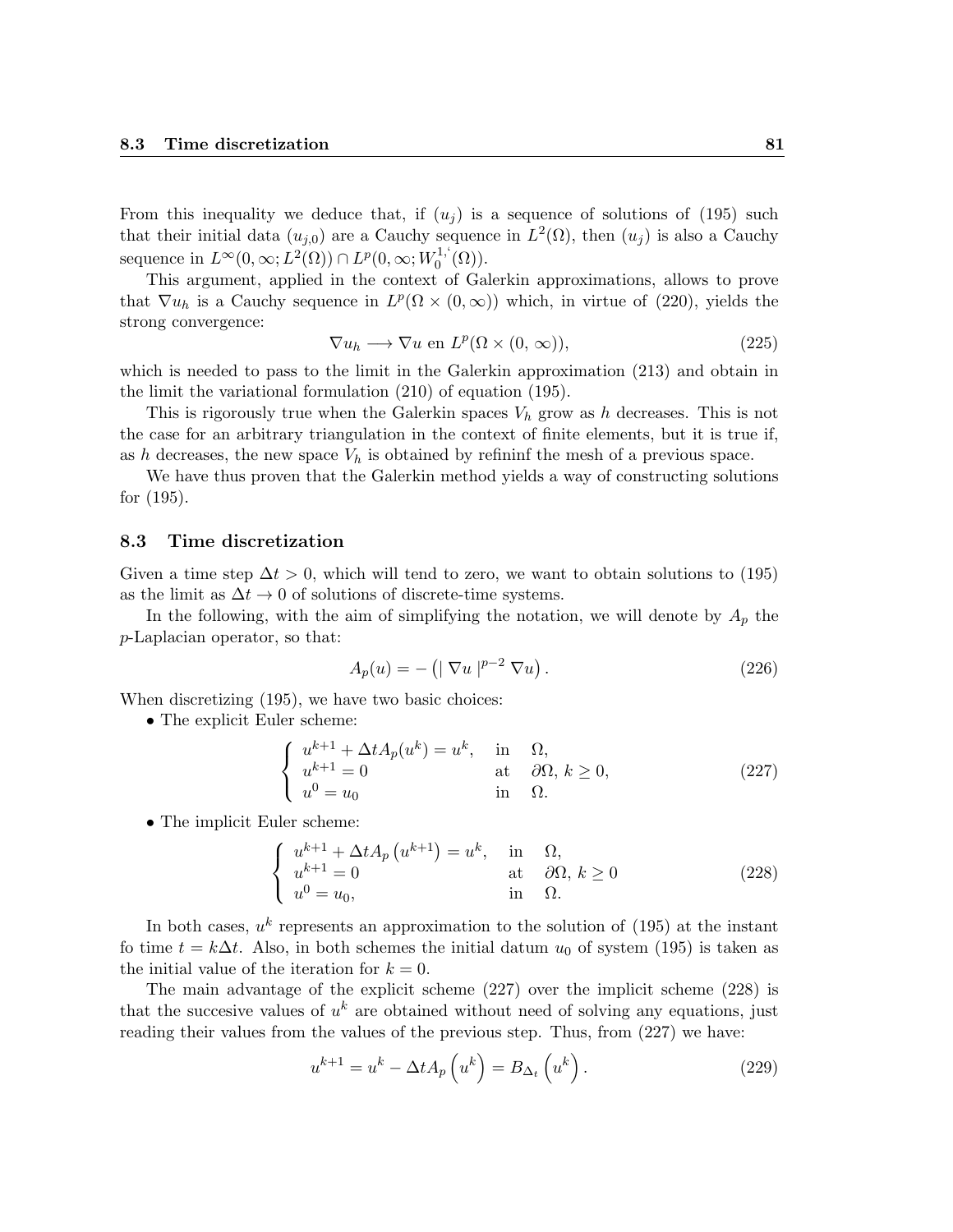Iterating this non-linear mapping  $B_{\Delta t}$ , we can write the value of the discrete solution from the initial datum in an explicit form:

$$
u^{k} = \left(B_{\Delta_{t}}\right)^{k} \left(u_{0}\right). \tag{230}
$$

It is however convenient to point out that the expression (230), besides being strongly non-linear, involves the derivatives of the initial data  $u_0$  up to order 2k. Noting that the number of steps k necessary to approximate the value of the solution at a fixed instant of time T tends to infinity as  $\Delta t \to 0$ , this method can only be useful when the initial data  $u_0$  is of the class  $C^{\infty}$ . However, even in this case the convergence of the method is not guaranteed.

In this context, it is much more natural to use the implicit method that, as we know, in the context of ordinary differential equaitons is unconditionally stable and convergent. Now, the application of the implicit scheme (228) demands, in each step, to solve the elliptic non-linear problem:

$$
\begin{cases}\n u^{k+1} + \Delta t A_p \left( u^{k+1} \right) = u^k, & \text{in } \Omega, \\
 u^{k+1} = 0 & \text{at } \partial \Omega.\n\end{cases}
$$
\n(231)

The solution to this problem can be obtained using techniques that are analogous to the ones obtained in section (8.1). More concretely, in order to prove the existence of a solution to (231) it is enough to minimize the functional:

$$
J_k(v) = \frac{\Delta t}{p} \int_{\Omega} |\nabla v|^p dx + \frac{1}{2} \int_{\Omega} v^2 dx - \int_{\Omega} u^k v dx,
$$
 (232)

in the space  $W_0^{1,p}$  $0^{1,p}(\Omega)$ . The uniqueness of the solution is then proven using analogous techniques to the ones of section (8.1).

Besides, the energy method yields immediate estimates. Indeed, multiplyinh in (231) by  $u^{k+1}$  and integrating in  $\Omega$  we obtain:

$$
\int_{\Omega} |u^{k+1}|^2 dx + \Delta t \int_{\Omega} |\nabla u^{k+1}|^p dx = \int_{\Omega} u^{k+1} u^k dx \leq \left( \int_{\Omega} |u^{k+1}|^2 \right)^{1/2} \left( \int_{\Omega} |u^k|^2 dx \right)^{1/2},
$$
\n(233)

from which we deduce, in particular:

$$
\left| \left| u^{k+1} \right| \right|_{L^2(\Omega)} \le \left| \left| u^k \right| \right|_{L^2(\Omega)}.
$$
\n(234)

Iterating this inequality we easily obtain the bound:

$$
\max_{k} ||u^{k}||_{L^{2}(\Omega)} \le ||u_{0}||_{L^{2}(\Omega)},
$$
\n(235)

independent of  $\Delta t$ .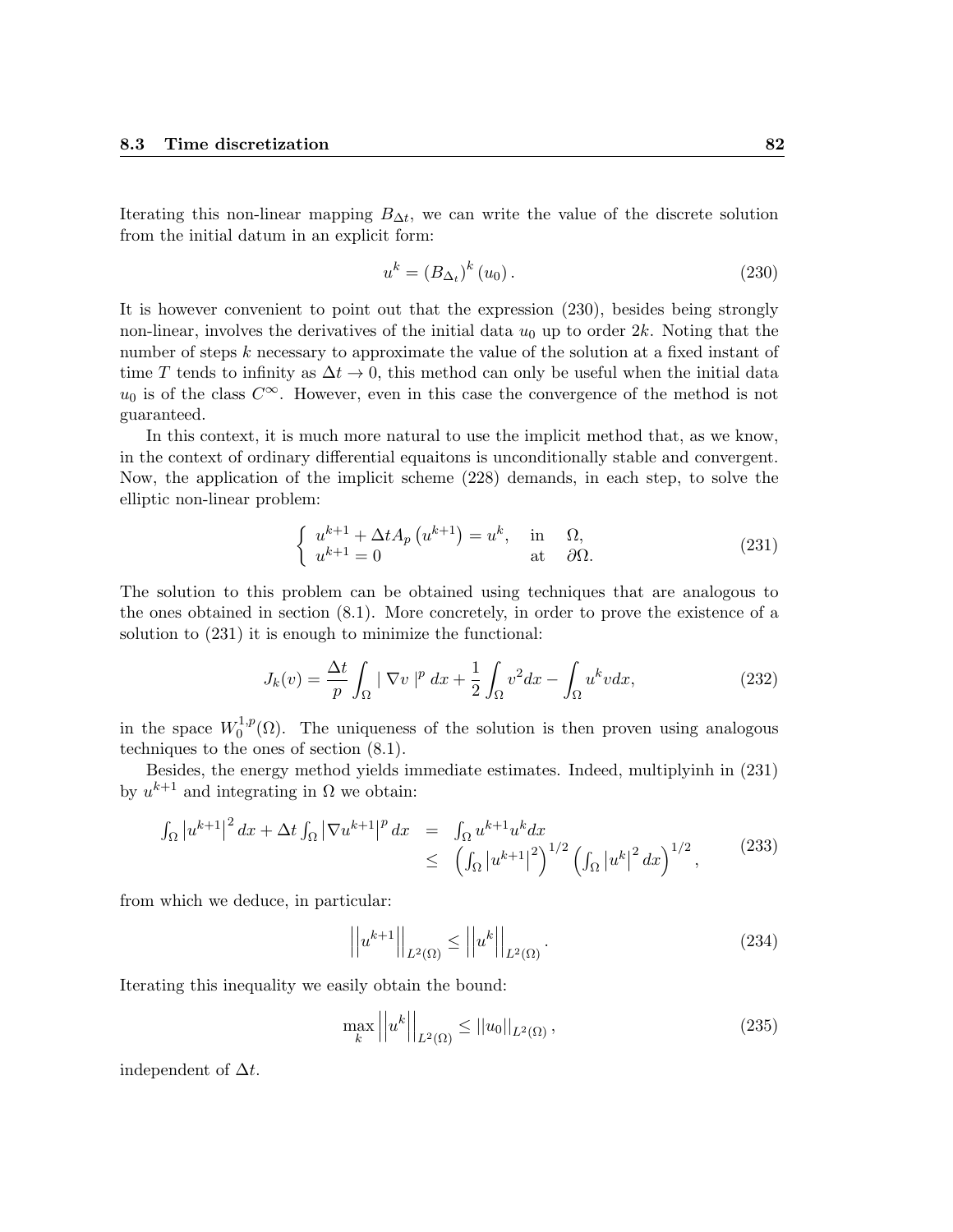However, from (233) we also deduce that:

$$
\Delta t \sum_{k} \int_{\Omega} |\nabla u^{k+1}|^{p} dx \leq \sum_{k} ||u^{k+1}||_{L^{2}(\Omega)} \left( ||u^{k}||_{L^{2}(\Omega)} - ||u^{k+1}||_{L^{2}(\Omega)} \right)
$$
  
\n
$$
\leq ||u_{0}||_{L^{2}(\Omega)} \sum_{k} (||u^{k}|| - ||u^{k+1}||_{L^{2}(\Omega)} \right)
$$
  
\n
$$
\leq ||u_{0}||_{L^{2}(\Omega)}^{2}.
$$
\n(236)

The estimates (235) and (236) are obviously the discrete analogues of the energy estimate.

From the discrete solution  $\{u^k\}_{k\geq 0}$  we can construct a continuous function  $u_{\Delta t}(x,t)$ that in each time interval of the form  $[k\Delta t, (k+1)\Delta t]$  takes the value of  $u^k(x)$ . We thus obtain a family  ${u_{\Delta t}}_{\Delta t>0}$  of continuous functions, bounded in the space  $L^{\infty}(0,\infty; L^2(\Omega)) \cap L^p(0,\infty; W_0^{1,p})$  $(0^{1,p}(\Omega))$ . Extracting subsequences we can take the limit weakly in the sequence  $u_{\Delta t}$  as  $\Delta t \to 0$  and thus obtain a limit function  $u(x, t)$ . The problem that persists is to prove that this limit is a solution to the non-linear equatino (195) or, in other words, that it verifies the weak formulation (210). Again, due to the non-linear character of the problems under consideration, this is not completely immediate.

With the aim of guaranteeing that the limit  $u$  is a solution to (195) or (210) we need to prove the strong convergence of  $\nabla u_{\Delta t}$  in  $L^1_{loc}(0,\infty;L^{p-1}(\Omega))$ . The key ingredient to do so is to obtain higher order estimates. We will again go back to the continuous problem to understand how these estimates can be obtained. Multiplying in (195) by  $u_t$  and integrating in  $\Omega$  we obtain:

$$
\int_{\Omega} u_t^2 dx + \int_{\Omega} |\nabla u|^{p-2} \nabla u \cdot \nabla u_t dx = 0.
$$

On the other hand:

$$
\int_{\Omega} |\nabla u|^{p-2} \nabla u \cdot \nabla u_t dx = \frac{1}{p} \frac{d}{dt} \int_{\Omega} |\nabla u|^2 dx.
$$

We thus obtain the identity:

$$
\frac{d}{dt}\left[\frac{1}{p}\int_{\Omega}|\nabla u|^p dx\right] = -\int_{\Omega}u_t^2 dx = -\int_{\Omega}\left|\left(|\nabla u|^{p-2}\nabla u\right)\right|^2 dx \tag{237}
$$

which, integrated in  $t$ , yields:

$$
\frac{1}{p}\int_{\Omega}|\nabla u(x,t)|^p\,dx + \int_0^t\int_{\Omega} \left|\left(|\nabla u|^{p-2}\nabla u\right)\right|^2 dxds = \frac{1}{p}\int_{\Omega}|\nabla u_0(x)|^p\,dx,\tag{238}
$$

as long as  $u_0 \in W_0^{1,p}$  $0^{1,p}(\Omega)$ . We thus deduce an estimate for the continuous solution in  $L^{\infty}(0,\infty;W_0^{1,p})$  $L^{1,p}(\Omega)$ , in addition to a bound of  $|\nabla u|^{p-2} \nabla u$  in  $L^2(\Omega \times (0,\infty))$ .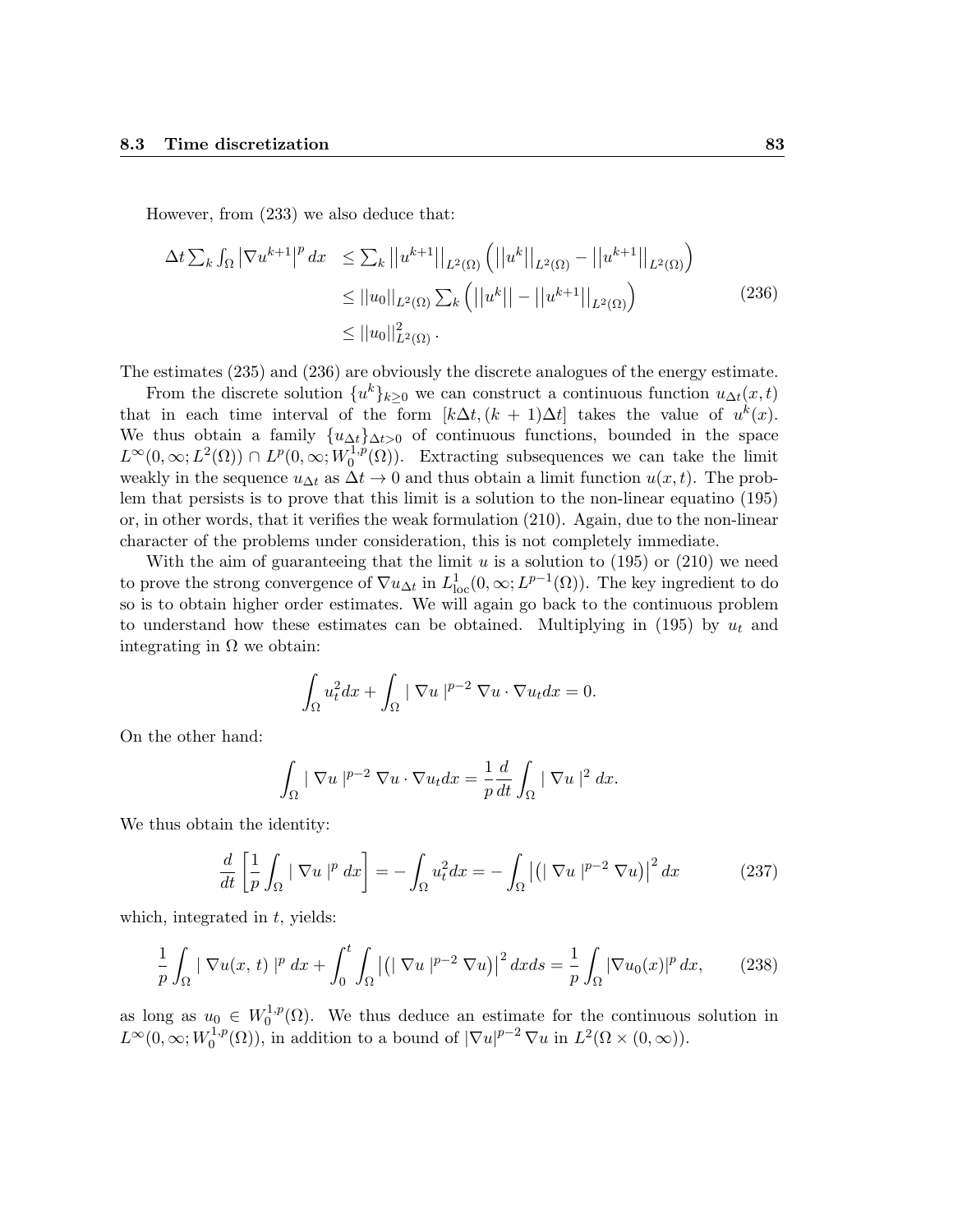This estimate can be reproduced in the discrete context. Multiplying in (231) by  $(u^{k+1} - u^k)/\Delta t$  we deduce that:

$$
\int_{\Omega} \left| \frac{u^{k+1} - u^k}{\Delta t} \right|^2 dx + \frac{1}{\Delta t} \int_{\Omega} \left( \left| \nabla u^{k+1} \right|^{p-2} \nabla u^{k+1} \right) \cdot \left( u^{k+1} - u^k \right) dx = 0,
$$

which, after the integration by parts, yields:

$$
\int_{\Omega} \left| \frac{u^{k+1} - u^k}{\Delta t} \right|^2 dx + \frac{1}{\Delta t} \int_{\Omega} \left| \nabla u^{k+1} \right|^p dx - \frac{1}{\Delta t} \int_{\Omega} \left| \nabla u^{k+1} \right|^{p-2} \nabla u^{k+1} \cdot \nabla u^k dx = 0. \tag{239}
$$

From this expression it is easy to deduce that:

$$
\int_{\Omega} |\nabla u^{k+1}|^p dx \le \int_{\Omega} |\nabla u^k|^p dx,
$$
\n(240)

and, iterating this inequality, yields the bound:

$$
\|\nabla u^k\|_{L^p(\Omega)} \le \|\nabla u_0\|_{L^p(\Omega)}, \forall k \ge 0,
$$
\n(241)

which is independent of  $\Delta t$ .

Once we have this bound it is easy to conclude that:

$$
\Delta t \sum_{k} \int_{\Omega} \left| \frac{u^{k+1} - u^k}{\Delta t} \right|^2 dx \le C \|\nabla u_0\|_{L^p(\Omega)}^p.
$$
\n(242)

We thus obtain a discrete analogue of the second order energy estimate (238).

This estimate allows to obtain the strong convergence of  $\nabla u_{\Delta t}$  which is needed to prove that the limit  $u$  is a olution to equation (195), although in this section we will omit the details.

#### 8.4 Conclusion

In this section we have seen how the implicit Euler time discretization and the continuous time Galerkin approximation are two approximation methods for non-linear parabolic equations of the form (195).

The fact that the discrete time scheme is a natural way of approximating the evolution PDE is what motivated us in the previous section to introduce the "splitting" or decomposition methods of discrete time equations.

The developments of this section, in the context of the  $p$ -Laplacian heat equation (195), can also be done, with analogous arguments, for other models as the two-dimensional Navier-Stokes equations or the one-dimensional viscous Burgers equation.

As the system (195) si autonomous and admits unique solutions, it is the generator of a semigroup that, in analogy to the linear case, is denoted b  $S(t)$ . Thus, the solution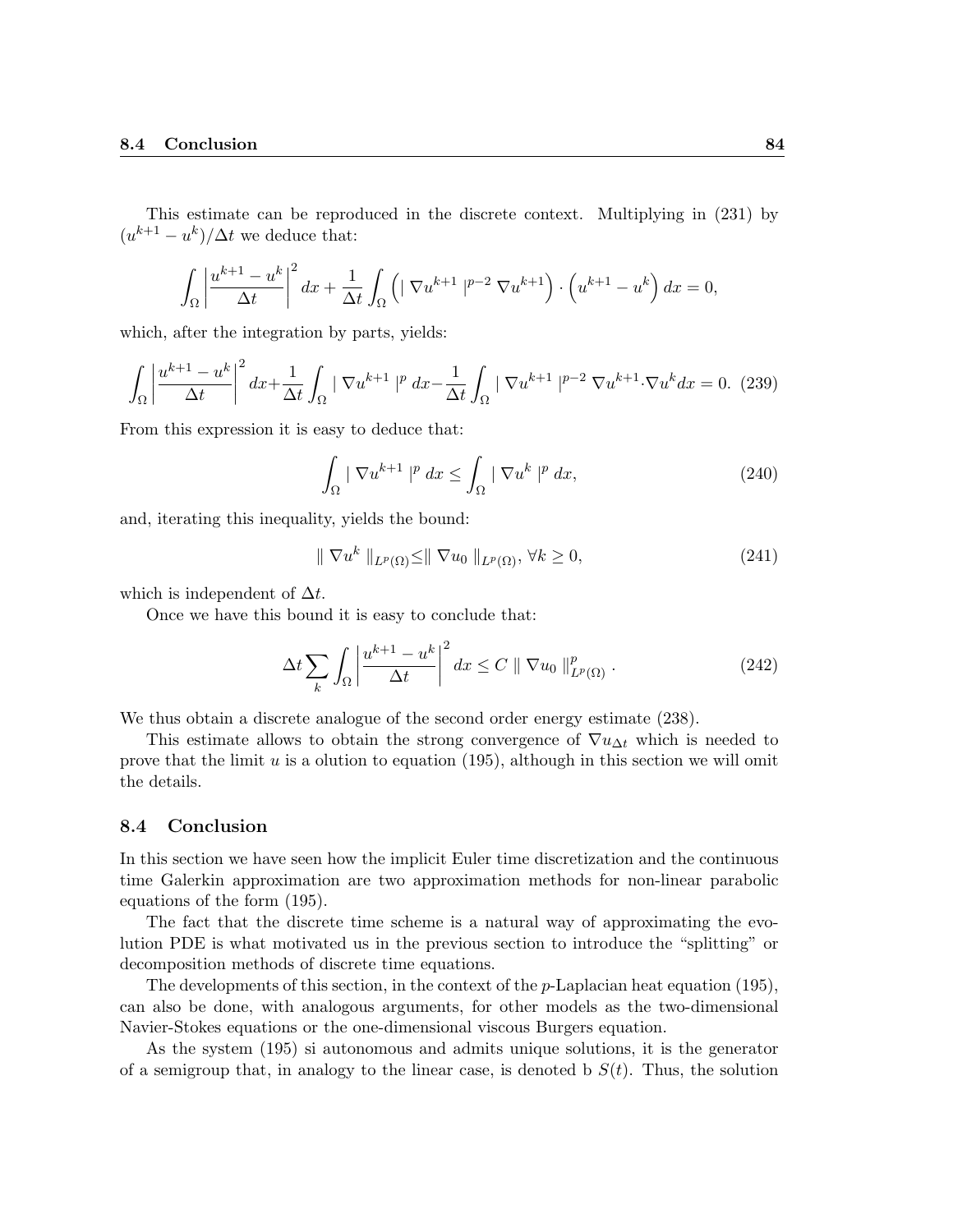u of (195) at the instant of time t can be denoted as  $u(t) = S(t)u_0$ , where  $S(t)$  is the non-linear solution map. The family of maps  $\{S(t)\}_{t>0}$  satisfies the two relations:

$$
\begin{cases}\nS(0) = Id, \\
S(t) \circ S(s) = S(t+s),\n\end{cases}
$$

and thus it is said to be a semigroup.

What we have done in this section is in the basis of the theory of non-linear semiogroups, in the context of which (195) and the other models that we have mentioned are just concrete examples that can be addressed using this systematic techinique.

## References

- [1] C. Bardos, G. Lebeau and J. Rauch, Sharp sufficient conditions for the observation, control and stabilization of waves from the boundary, SIAM J. Cont. Optim., 30 (1992), 1024-1065.
- [2] H. Brezis, Analyse Fonctionnelle, Théorie et Applications, Masson, Paris, 1983.
- [3] C. Castro and E. Zuazua, Unique continuation and control for the heat equation from an oscillating lower dimensional manifold, SIAM J. Cont. Optim., 43 (4) (2005), 1400- 1434.
- [4] A. Chorin & J. E. Marsden, (1993), A mathematical introduction to fluid mechanics. Third edition. Texts in Applied Mathematics, 4. Springer-Verlag, New York.
- [5] G. C. Cohen, (2002). Higher-order numerical methods for transient wave equations. Scientific Computation. Springer-Verlag, Berlin.
- [6] R. Courant and D. Hilbert, Methods of Mathematical Physics, Wiley Interscience, 1962.
- [7] S. Cox and E. Zuazua, The rate at which energy decays in the string damped at one end, Indiana Univ. Math. J., 44 (2) (1995), 545–573.
- [8] B. Dehman, G. Lebeau and E. Zuazua, Stabilization and Control of the semilinear subcritical wave equation, Ann. Sci. Ecole Norm. Sup., (4) 36 (2003), no. 4, 525–551.
- [9] J. Duoandikoetxea and E. Zuazua, Moments, masses de Dirac et d´ecomposition de fonctions, C. R. Acad. Sci. Paris., 315 (6). 693-698. 1992.
- [10] G. Duro and E. Zuazua, Large time behavior for convection-diffusion equations in  $R^N$  with periodic coefficients, Journal Diff. Equations, 167(2)(2000), 275-315. in  $R^N$  with asymptotically constant diffusion, Communications in PDE, 24 (7& 8) (1999), 1283–1340.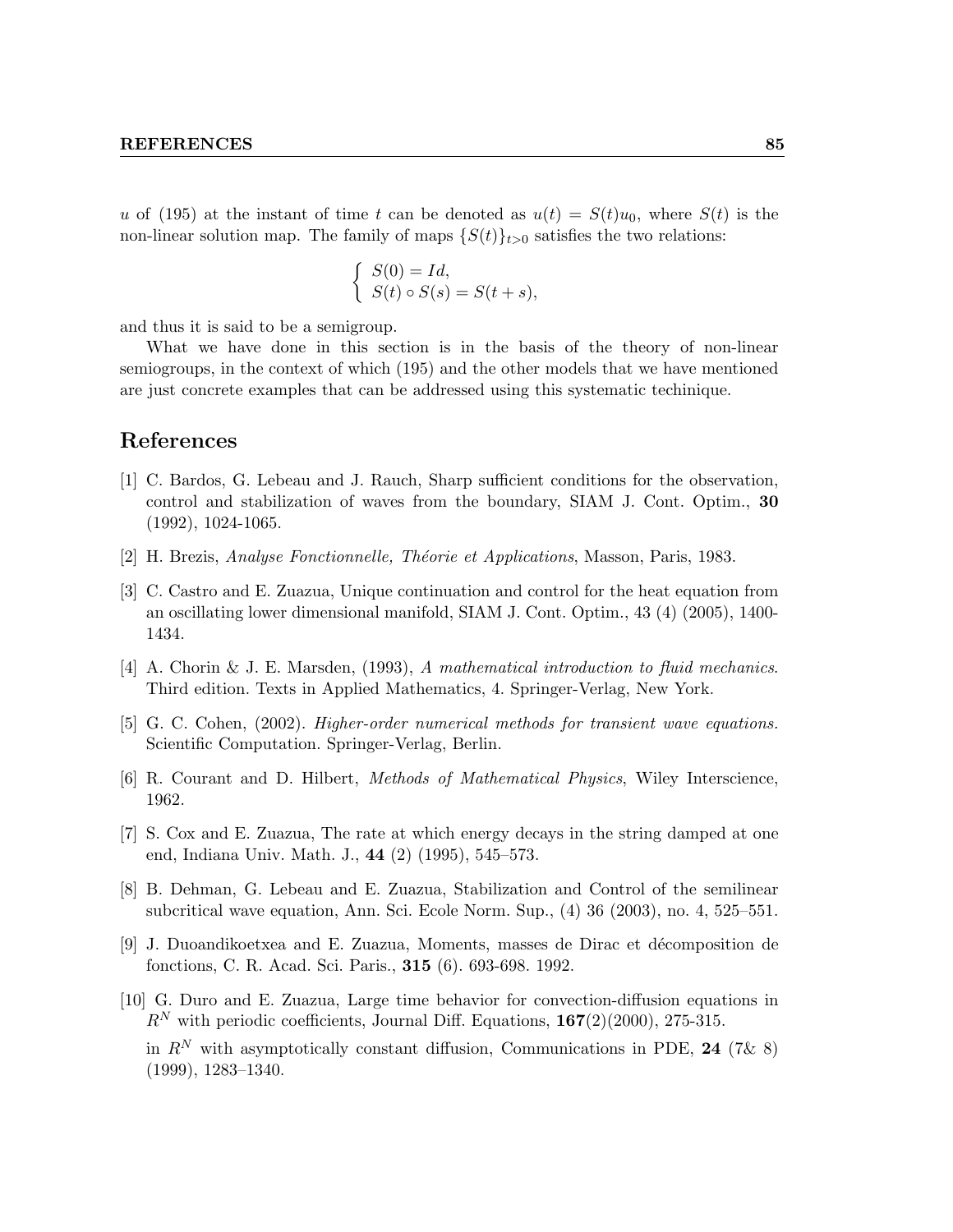- [11] L. C. Evans, Partial Differential Equations, Graduate Studies in Mathematics, Vol.19, AMS, 1998.
- [12] G. B. Folland, Introduction to Partial Differencial Equations, Princeton, New Jersey, 1976.
- [13] R. Glowinski (1992). "Ensuring well-posedness by analogy; Stokes problem and boundary control of the wave equations". J. Compt. Phys., 103(2), 189-221.
- [14] A. Iserles, A First Course in the Numerical Analysis of Differential Equations, Cambridge Texts in Applied Mathematics, Cambridge University Press, 1997.
- [15] S. Jaffard, M. Tucsnak and E. Zuazua, Singular internal stabilization of the wave equation Journal of Differential equations, 145 (1) (1998), 184-215.
- [16] F. John, Partial differential Equations, (4. ed), Springer, 1982.
- [17] V. Komornik, Exact controllability and stabilization: the multiplier method, Masson & John Wiley, RAM 36, 1994.
- [18] R. J. LeVeque, (1992). Numerical methods for conservation laws. Second edition. Lectures in Mathematics ETH. Birkhauser Verlag, Basel, 1992.
- $[19]$  J.-L. Lions, *Contrôlabilité exacte, stabilisation et perturbations de systèmes dis*tribués. Tomes 1 & 2. RMA  $8 \& 9$ , Paris, 1988.
- [20] F. Macia and E. Zuazua, On the lack of controllability of wave equations: a gaussian beam approach, Asymptotic Analysis, 32 (1) (2002), 1-26.
- [21] J. Ortega and E. Zuazua, Large time behavior in  $R^N$  for linear parabolic equations with periodic coefficients, Asymptotic Analysis,  $22$  (1)(2000), 51-85.
- [22] EA. Quarteroni y A. Valli, (1998). Numerical approximation of Partial differential Equations, Springer, Springer Series in Computational Mathematics, 23.
- [23] Quarteroni y A. Valli, (1999). Domain Decomposition Methods for Partial Differential Equations, Oxford University Press, Oxford.
- [24] F. Rellich, Darstellung der Eigenverte von  $\Delta u + \lambda u = 0$  durch ein Randintegral, Math Z., 46 (1940), 635-636.
- [25] J. A. Sethian, (2002), Level set methods and fast marching methods. Cambridge Monographs in Applied and Computational Mathematics, Cambridge University Press.
- [26] J. L. V´azquez, (2003) Fundamentos Matem´aticos de las Mec´anica de Fluidos. http://www.uam.es/personal/pdi/ciencias/jvazquez/mex10chap.ps